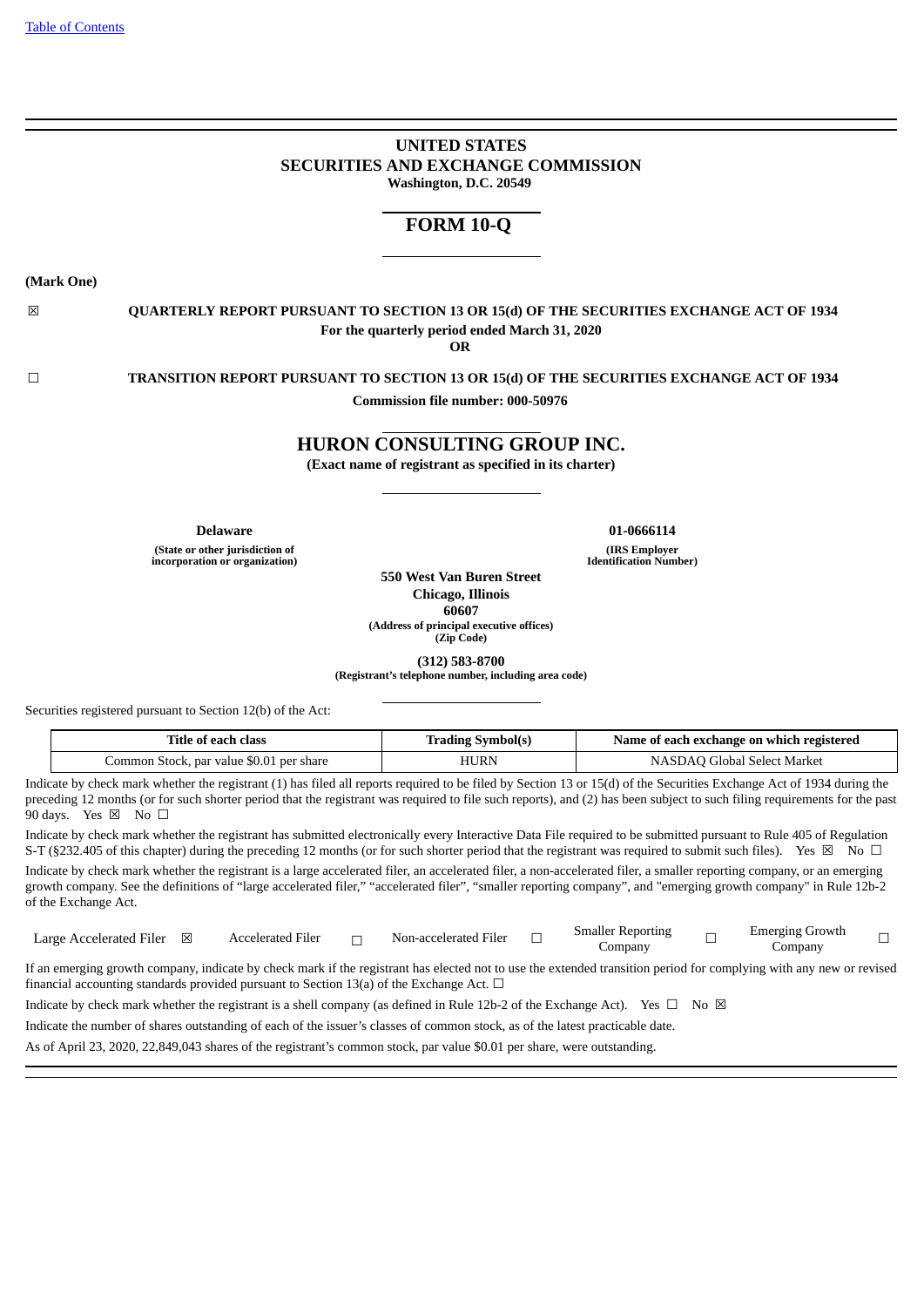<span id="page-1-0"></span>**Huron Consulting Group Inc.**

# **HURON CONSULTING GROUP INC.**

# **INDEX**

|                  |                                                                                       | Page           |
|------------------|---------------------------------------------------------------------------------------|----------------|
|                  | <u> Part I – Financial Information</u>                                                |                |
| Item 1.          | <b>Consolidated Financial Statements (Unaudited)</b>                                  |                |
|                  | <b>Consolidated Balance Sheets</b>                                                    | $\overline{1}$ |
|                  | <b>Consolidated Statements of Operations and Other Comprehensive Income</b>           | $\overline{2}$ |
|                  | <b>Consolidated Statements of Stockholders' Equity</b>                                | $\overline{3}$ |
|                  | <b>Consolidated Statements of Cash Flows</b>                                          | $\overline{4}$ |
|                  | <b>Notes to Consolidated Financial Statements</b>                                     | $\overline{5}$ |
| Item 2.          | Management's Discussion and Analysis of Financial Condition and Results of Operations | 20             |
| Item 3.          | <b>Quantitative and Qualitative Disclosures About Market Risk</b>                     | 35             |
| Item 4.          | <b>Controls and Procedures</b>                                                        | 36             |
|                  | <b>Part II – Other Information</b>                                                    |                |
| Item 1.          | <b>Legal Proceedings</b>                                                              | 36             |
| Item 1A.         | <b>Risk Factors</b>                                                                   | 37             |
| Item 2.          | <b>Unregistered Sales of Equity Securities and Use of Proceeds</b>                    | <u>38</u>      |
| Item 3.          | <b>Defaults Upon Senior Securities</b>                                                | <u>38</u>      |
| Item 4.          | <b>Mine Safety Disclosures</b>                                                        | 38             |
| Item 5.          | <b>Other Information</b>                                                              | <u>38</u>      |
| Item 6.          | <b>Exhibits</b>                                                                       | 39             |
| <b>Signature</b> |                                                                                       | 40             |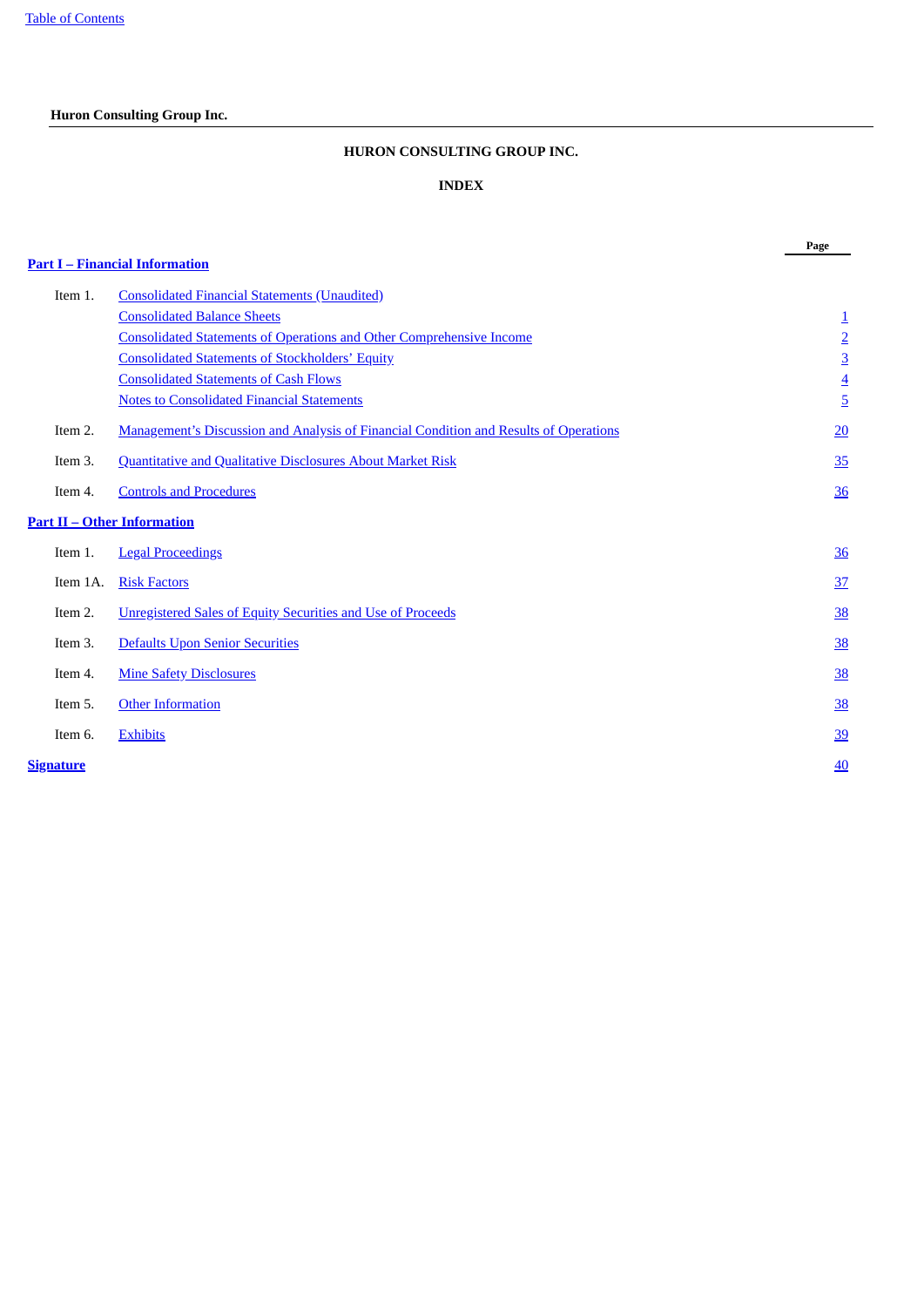# **PART I - FINANCIAL INFORMATION ITEM 1. CONSOLIDATED FINANCIAL STATEMENTS**

## **HURON CONSULTING GROUP INC. CONSOLIDATED BALANCE SHEETS (In thousands, except share and per share amounts) (Unaudited)**

<span id="page-2-2"></span><span id="page-2-1"></span><span id="page-2-0"></span>

|                                                                                                                                                                 | March 31,<br>2020 |    | December 31,<br>2019 |
|-----------------------------------------------------------------------------------------------------------------------------------------------------------------|-------------------|----|----------------------|
| <b>Assets</b>                                                                                                                                                   |                   |    |                      |
| Current assets:                                                                                                                                                 |                   |    |                      |
| Cash and cash equivalents                                                                                                                                       | \$<br>151,009     | \$ | 11,604               |
| Receivables from clients, net of allowances of \$9,187 and \$8,907, respectively                                                                                | 105,379           |    | 116,571              |
| Unbilled services, net of allowances of \$3,356 and \$2,994, respectively                                                                                       | 88,960            |    | 79,937               |
| Income tax receivable                                                                                                                                           | 748               |    | 2,376                |
| Prepaid expenses and other current assets                                                                                                                       | 13,309            |    | 14,248               |
| Total current assets                                                                                                                                            | 359,405           |    | 224,736              |
| Property and equipment, net                                                                                                                                     | 38,326            |    | 38,413               |
| Deferred income taxes, net                                                                                                                                      | 8,334             |    | 1,145                |
| Long-term investment                                                                                                                                            | 67,194            |    | 54,541               |
| Operating lease right-of-use assets                                                                                                                             | 52,849            |    | 54,954               |
| Other non-current assets                                                                                                                                        | 49,578            |    | 52,177               |
| Intangible assets, net                                                                                                                                          | 28,127            |    | 31,625               |
| Goodwill                                                                                                                                                        | 586,235           |    | 646,680              |
| <b>Total assets</b>                                                                                                                                             | \$<br>1,190,048   | \$ | 1,104,271            |
| Liabilities and stockholders' equity                                                                                                                            |                   |    |                      |
| Current liabilities:                                                                                                                                            |                   |    |                      |
| Accounts payable                                                                                                                                                | \$<br>5,799       | \$ | 7,944                |
| Accrued expenses and other current liabilities                                                                                                                  | 21,580            |    | 18,554               |
| Accrued payroll and related benefits                                                                                                                            | 53,380            |    | 141,605              |
| Current maturities of long-term debt                                                                                                                            | 533               |    | 529                  |
| Current maturities of operating lease liabilities                                                                                                               | 8,206             |    | 7,469                |
| Deferred revenues                                                                                                                                               | 30,010            |    | 28,443               |
| Total current liabilities                                                                                                                                       | 119,508           |    | 204,544              |
| Non-current liabilities:                                                                                                                                        |                   |    |                      |
| Deferred compensation and other liabilities                                                                                                                     | 26,854            |    | 28,635               |
| Long-term debt, net of current portion                                                                                                                          | 451,189           |    | 208,324              |
| Operating lease liabilities, net of current portion                                                                                                             | 67,317            |    | 69,233               |
| Deferred income taxes, net                                                                                                                                      | 571               |    | 8,070                |
| Total non-current liabilities                                                                                                                                   | 545,931           |    | 314,262              |
| <b>Commitments and contingencies</b>                                                                                                                            |                   |    |                      |
| <b>Stockholders' equity</b>                                                                                                                                     |                   |    |                      |
| Common stock; \$0.01 par value; 500,000,000 shares authorized; 25,391,801 and 25,144,764 shares issued at<br>March 31, 2020 and December 31, 2019, respectively | 246               |    | 247                  |
| Treasury stock, at cost, 2,546,566 and 2,425,430 shares at March 31, 2020 and December 31, 2019, respectively                                                   | (128, 366)        |    | (128, 348)           |
| Additional paid-in capital                                                                                                                                      | 444,974           |    | 460,781              |
| Retained earnings                                                                                                                                               | 195,541           |    | 237,849              |
| Accumulated other comprehensive income                                                                                                                          | 12,214            |    | 14,936               |
| Total stockholders' equity                                                                                                                                      | 524,609           |    | 585,465              |
| Total liabilities and stockholders' equity                                                                                                                      | \$<br>1,190,048   | \$ | 1,104,271            |

*The accompanying notes are an integral part of the consolidated financial statements.*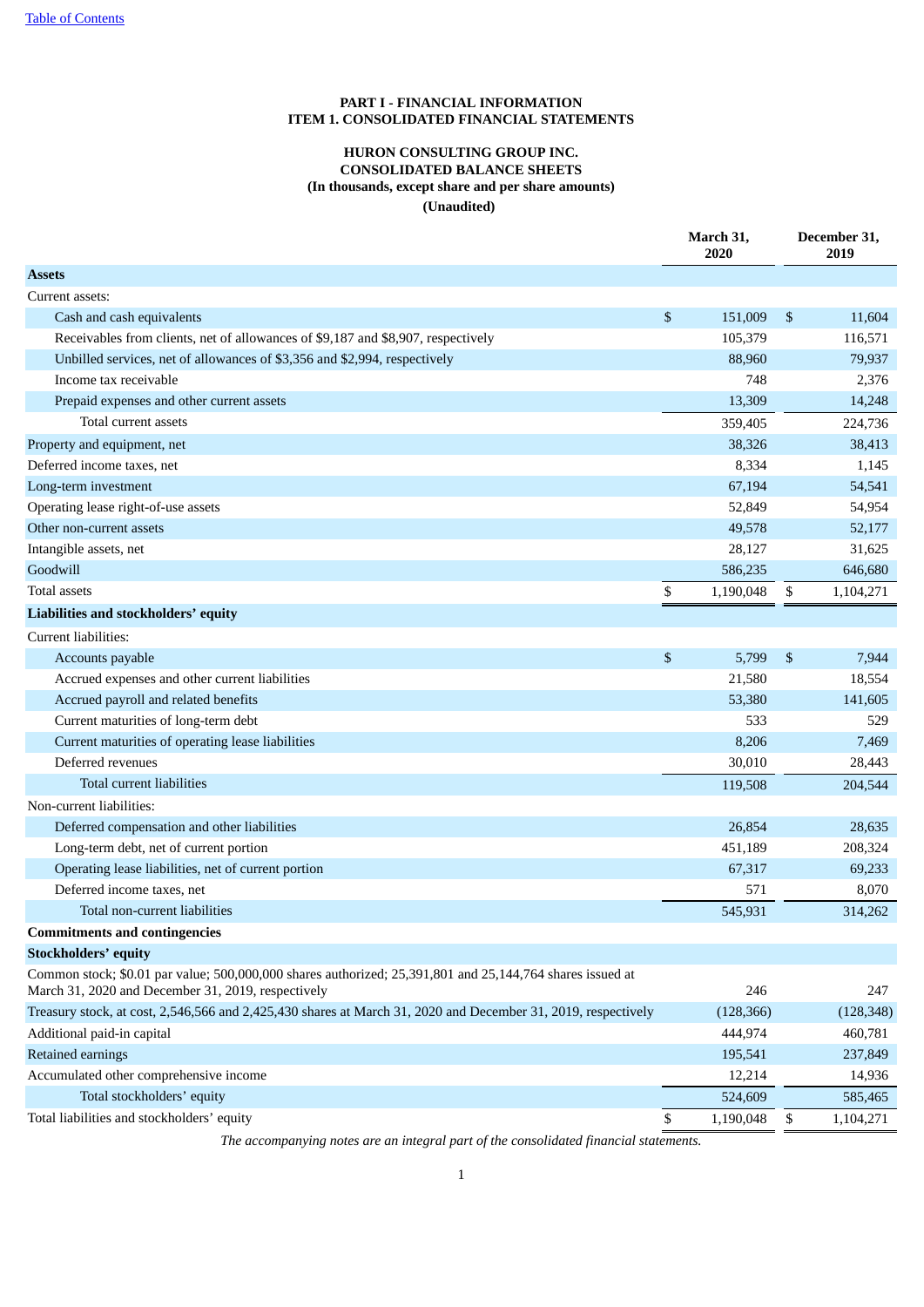# <span id="page-3-0"></span>**HURON CONSULTING GROUP INC. CONSOLIDATED STATEMENTS OF OPERATIONS AND OTHER COMPREHENSIVE INCOME (LOSS) (In thousands, except per share amounts) (Unaudited)**

|                                                                                                                  | <b>Three Months Ended</b><br>March 31, |               |    |         |
|------------------------------------------------------------------------------------------------------------------|----------------------------------------|---------------|----|---------|
|                                                                                                                  |                                        | 2020          |    | 2019    |
| Revenues and reimbursable expenses:                                                                              |                                        |               |    |         |
| Revenues                                                                                                         | \$                                     | 222,619       | \$ | 204,445 |
| Reimbursable expenses                                                                                            |                                        | 19,303        |    | 18,617  |
| Total revenues and reimbursable expenses                                                                         |                                        | 241,922       |    | 223,062 |
| Direct costs and reimbursable expenses (exclusive of depreciation and amortization shown in operating expenses): |                                        |               |    |         |
| Direct costs                                                                                                     |                                        | 156,248       |    | 137,780 |
| Amortization of intangible assets and software development costs                                                 |                                        | 1,301         |    | 1,117   |
| Reimbursable expenses                                                                                            |                                        | 19,389        |    | 18,669  |
| Total direct costs and reimbursable expenses                                                                     |                                        | 176,938       |    | 157,566 |
| Operating expenses and other losses (gains), net                                                                 |                                        |               |    |         |
| Selling, general and administrative expenses                                                                     |                                        | 43,446        |    | 50,749  |
| Restructuring charges                                                                                            |                                        | 1,609         |    | 1,275   |
| Litigation and other gains                                                                                       |                                        | (150)         |    | (456)   |
| Depreciation and amortization                                                                                    |                                        | 6,114         |    | 7,172   |
| Goodwill impairment charges                                                                                      |                                        | 59,816        |    |         |
| Total operating expenses and other losses (gains), net                                                           |                                        | 110,835       |    | 58,740  |
| Operating income (loss)                                                                                          |                                        | (45, 851)     |    | 6,756   |
| Other income (expense), net:                                                                                     |                                        |               |    |         |
| Interest expense, net of interest income                                                                         |                                        | (2,341)       |    | (4,258) |
| Other income (expense), net                                                                                      |                                        | (5,296)       |    | 2,217   |
| Total other expense, net                                                                                         |                                        | (7,637)       |    | (2,041) |
| Income (loss) from continuing operations before taxes                                                            |                                        | (53, 488)     |    | 4,715   |
| Income tax expense (benefit)                                                                                     |                                        | (11,215)      |    | 1,365   |
| Net income (loss) from continuing operations                                                                     |                                        | (42, 273)     |    | 3,350   |
| Loss from discontinued operations, net of tax                                                                    |                                        | (35)          |    | (46)    |
| Net income (loss)                                                                                                | \$                                     | (42,308)      | \$ | 3,304   |
| Net earnings (loss) per basic share:                                                                             |                                        |               |    |         |
| Net income (loss) from continuing operations                                                                     | \$                                     | (1.94)        | \$ | 0.15    |
| Loss from discontinued operations, net of tax                                                                    |                                        |               |    |         |
| Net income (loss)                                                                                                | \$                                     | (1.94)        | \$ | 0.15    |
| Net earnings (loss) per diluted share:                                                                           |                                        |               |    |         |
| Net income (loss) from continuing operations                                                                     | \$                                     | (1.94)        | \$ | 0.15    |
| Loss from discontinued operations, net of tax                                                                    |                                        |               |    |         |
| Net income (loss)                                                                                                | \$                                     | (1.94)        | \$ | 0.15    |
| Weighted average shares used in calculating earnings (loss) per share:                                           |                                        |               |    |         |
| <b>Basic</b>                                                                                                     |                                        | 21,827        |    | 21,868  |
| Diluted                                                                                                          |                                        | 21,827        |    | 22,311  |
| <b>Comprehensive income:</b>                                                                                     |                                        |               |    |         |
| Net income (loss)                                                                                                | $\boldsymbol{\mathsf{S}}$              | $(42,308)$ \$ |    | 3,304   |
| Foreign currency translation adjustments, net of tax                                                             |                                        | (779)         |    | 316     |
| Unrealized gain (loss) on investment, net of tax                                                                 |                                        | (258)         |    | 2,657   |
| Unrealized loss on cash flow hedging instruments, net of tax                                                     |                                        | (1,685)       |    | (237)   |
| Other comprehensive income (loss)                                                                                |                                        | (2, 722)      |    | 2,736   |
| Comprehensive income (loss)                                                                                      | \$                                     | (45,030)      | \$ | 6,040   |

*The accompanying notes are an integral part of the consolidated financial statements.*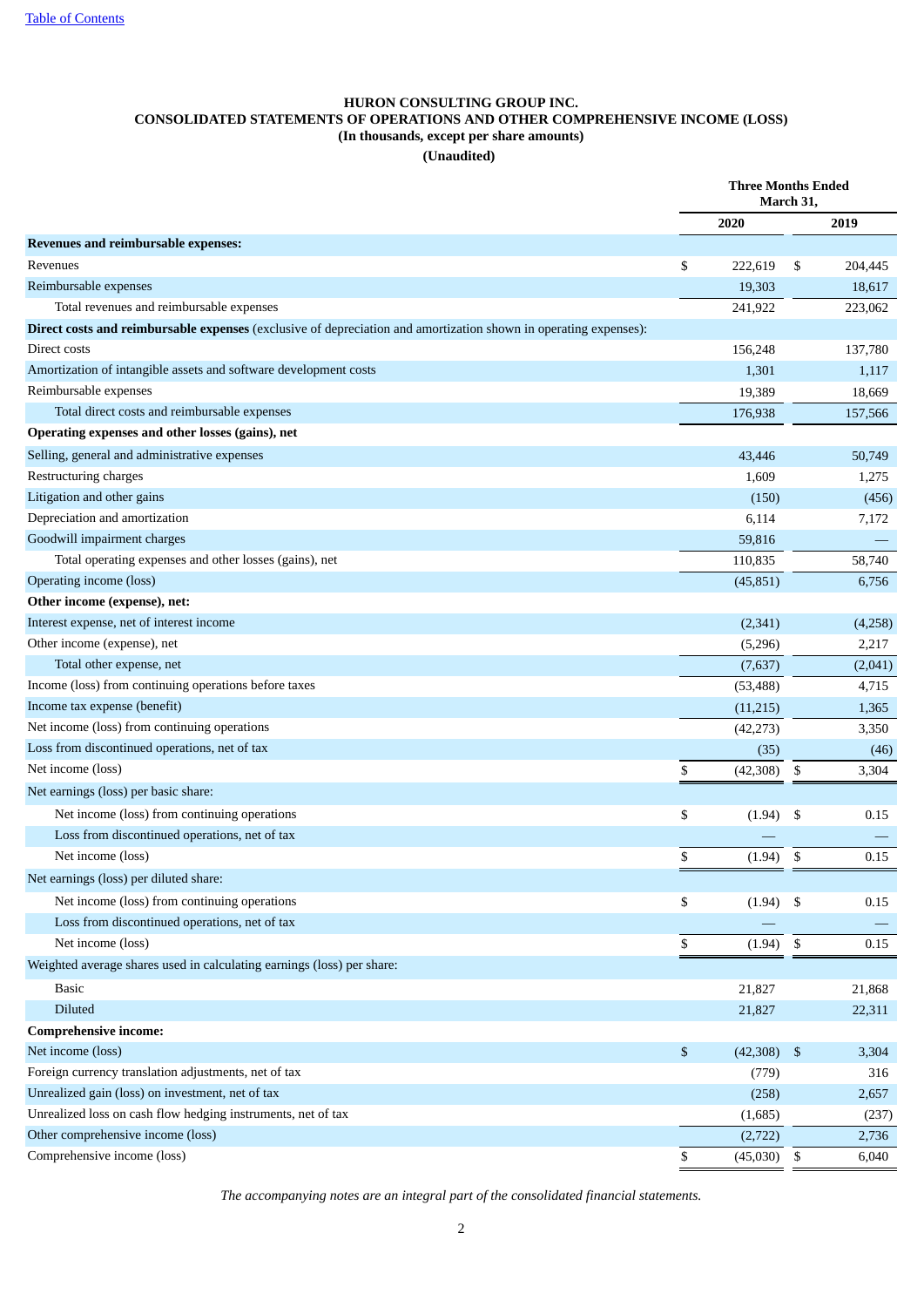**Balance at March 31, 2019**

## **HURON CONSULTING GROUP INC. CONSOLIDATED STATEMENTS OF STOCKHOLDERS' EQUITY (In thousands, except share amounts) (Unaudited)**

<span id="page-4-0"></span>

|                                                  | Three Months Ended March 31, 2020                                                               |                |               |                       |              |                                   |              |                              |                                           |                 |               |                                           |                |               |
|--------------------------------------------------|-------------------------------------------------------------------------------------------------|----------------|---------------|-----------------------|--------------|-----------------------------------|--------------|------------------------------|-------------------------------------------|-----------------|---------------|-------------------------------------------|----------------|---------------|
|                                                  | <b>Additional</b><br><b>Common Stock</b><br><b>Treasury Stock</b><br>Paid-In<br><b>Retained</b> |                |               |                       |              |                                   |              |                              | <b>Accumulated Other</b><br>Comprehensive |                 | Stockholders' |                                           |                |               |
|                                                  | <b>Shares</b>                                                                                   |                | <b>Amount</b> | <b>Shares</b>         |              | <b>Amount</b>                     |              | Capital                      |                                           | <b>Earnings</b> |               | Income                                    |                | <b>Equity</b> |
| <b>Balance at December 31, 2019</b>              | 24,603,308                                                                                      | $\mathfrak{S}$ | 247           | (2,763,302)           | $\mathbb{S}$ | (128, 348)                        | $\mathbb{S}$ | 460,781                      | <sup>\$</sup>                             | 237,849         | $\mathbb{S}$  | 14,936                                    | $\mathfrak{S}$ | 585,465       |
| Comprehensive income                             |                                                                                                 |                |               |                       |              |                                   |              |                              |                                           | (42,308)        |               | (2,722)                                   |                | (45,030)      |
| Issuance of common stock in connection<br>with:  |                                                                                                 |                |               |                       |              |                                   |              |                              |                                           |                 |               |                                           |                |               |
| Restricted stock awards, net of<br>cancellations | 250,544                                                                                         |                | 2             | 102,467               |              | 7,115                             |              | (7, 117)                     |                                           |                 |               |                                           |                |               |
| <b>Exercise of stock options</b>                 | 20,000                                                                                          |                |               |                       |              |                                   |              | 468                          |                                           |                 |               |                                           |                | 468           |
| Share-based compensation                         |                                                                                                 |                |               |                       |              |                                   |              | 11,720                       |                                           |                 |               |                                           |                | 11,720        |
| Shares redeemed for employee tax<br>withholdings |                                                                                                 |                |               | (120,000)             |              | (7, 133)                          |              |                              |                                           |                 |               |                                           |                | (7, 133)      |
| Share repurchases                                | (313,998)                                                                                       |                | (3)           |                       |              |                                   |              | (20, 878)                    |                                           |                 |               |                                           |                | (20, 881)     |
| Balance at March 31, 2020                        | 24,559,854                                                                                      | $\mathfrak{S}$ | 246           | (2,780,835)           | \$           | (128, 366)                        | \$           | 444,974                      | $\mathbb{S}$                              | 195,541         | $\mathbb{S}$  | 12,214                                    | $\mathfrak{s}$ | 524,609       |
|                                                  |                                                                                                 |                |               |                       |              |                                   |              |                              |                                           |                 |               |                                           |                |               |
|                                                  |                                                                                                 |                |               |                       |              | Three Months Ended March 31, 2019 |              |                              |                                           |                 |               |                                           |                |               |
|                                                  | <b>Common Stock</b>                                                                             |                |               | <b>Treasury Stock</b> |              |                                   |              | <b>Additional</b><br>Paid-In |                                           | <b>Retained</b> |               | <b>Accumulated Other</b><br>Comprehensive | Stockholders'  |               |
|                                                  | <b>Shares</b>                                                                                   |                | <b>Amount</b> | <b>Shares</b>         |              | <b>Amount</b>                     |              | Capital                      |                                           | <b>Earnings</b> |               | Income                                    |                | <b>Equity</b> |
| <b>Balance at December 31, 2018</b>              | 24,418,252                                                                                      | $\mathbb{S}$   | 244           | (2,671,962)           | \$           | (124, 794)                        | \$           | 452,573                      | \$                                        | 196,106         | \$            | 16,495                                    | $\mathfrak{s}$ | 540,624       |
| Comprehensive income                             |                                                                                                 |                |               |                       |              |                                   |              |                              |                                           | 3,304           |               | 2,736                                     |                | 6,040         |
| Issuance of common stock in connection<br>with:  |                                                                                                 |                |               |                       |              |                                   |              |                              |                                           |                 |               |                                           |                |               |
| Restricted stock awards, net of<br>cancellations | 254,550                                                                                         |                | 3             | 27,612                |              | 2,196                             |              | (2, 199)                     |                                           |                 |               |                                           |                |               |
| <b>Exercise of stock options</b>                 | 10,000                                                                                          |                |               |                       |              |                                   |              | 234                          |                                           |                 |               |                                           |                | 234           |
| Share-based compensation                         |                                                                                                 |                |               |                       |              |                                   |              | 7,140                        |                                           |                 |               |                                           |                | 7,140         |
| Shares redeemed for employee tax<br>withholdings |                                                                                                 |                |               | (94,500)              |              | (4, 385)                          |              |                              |                                           |                 |               |                                           |                | (4,385)       |

*The accompanying notes are an integral part of the consolidated financial statements.*

24,682,802 \$ 247 (2,738,850) \$ (126,983) \$ 457,748 \$ 199,410 \$ 19,231 \$ 549,653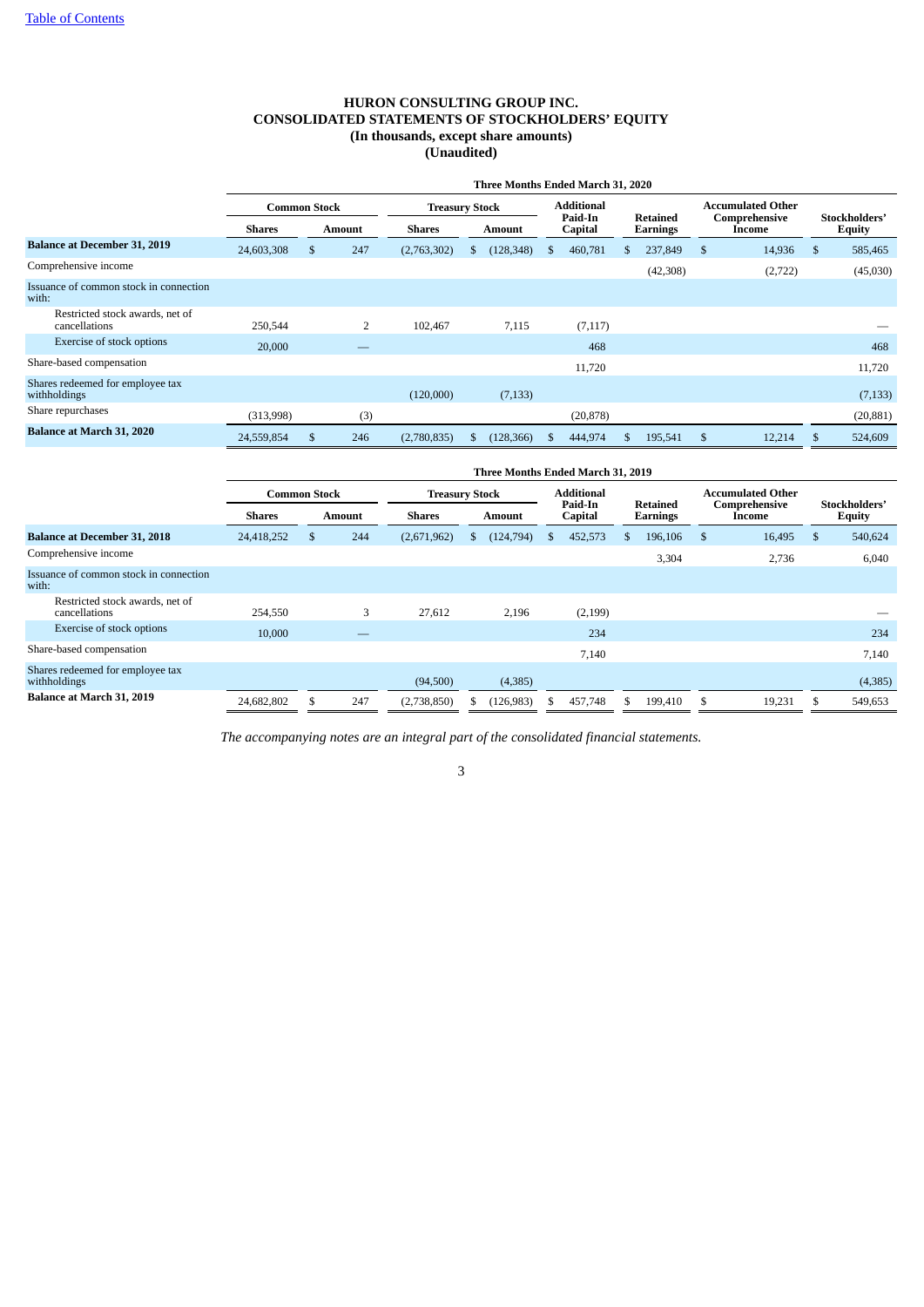## **HURON CONSULTING GROUP INC. CONSOLIDATED STATEMENTS OF CASH FLOWS (In thousands) (Unaudited)**

<span id="page-5-0"></span>

|                                                                                                                | <b>Three Months Ended</b><br>March 31. |           |      |              |
|----------------------------------------------------------------------------------------------------------------|----------------------------------------|-----------|------|--------------|
|                                                                                                                |                                        | 2020      |      | 2019         |
| <b>Cash flows from operating activities:</b>                                                                   |                                        |           |      |              |
| Net income (loss)                                                                                              | \$                                     | (42,308)  | - \$ | 3,304        |
| Adjustments to reconcile net income (loss) to cash flows from operating activities:                            |                                        |           |      |              |
| Depreciation and amortization                                                                                  |                                        | 7,415     |      | 8,538        |
| Non-cash lease expense                                                                                         |                                        | 1,938     |      | 2,172        |
| Lease impairment charge                                                                                        |                                        |           |      | 740          |
| Share-based compensation                                                                                       |                                        | 8,504     |      | 5,366        |
| Amortization of debt discount and issuance costs                                                               |                                        | 198       |      | 2,618        |
| Goodwill impairment charges                                                                                    |                                        | 59,816    |      |              |
| Allowances for doubtful accounts                                                                               |                                        | 21        |      | 59           |
| Deferred income taxes                                                                                          |                                        | (14, 016) |      |              |
| Loss on sale of business                                                                                       |                                        | 102       |      |              |
| Change in fair value of contingent consideration liabilities                                                   |                                        |           |      | (391)        |
| Changes in operating assets and liabilities, net of divestiture:                                               |                                        |           |      |              |
| (Increase) decrease in receivables from clients, net                                                           |                                        | 11,698    |      | 5,129        |
| (Increase) decrease in unbilled services, net                                                                  |                                        | (9, 138)  |      | (16, 850)    |
| (Increase) decrease in current income tax receivable / payable, net                                            |                                        | 2,332     |      | 3,490        |
| (Increase) decrease in other assets                                                                            |                                        | 4,304     |      | (2,554)      |
| Increase (decrease) in accounts payable and other liabilities                                                  |                                        | (3,708)   |      | 2,396        |
| Increase (decrease) in accrued payroll and related benefits                                                    |                                        | (84, 910) |      | (54, 151)    |
| Increase (decrease) in deferred revenues                                                                       |                                        | 1,606     |      | 1,845        |
| Net cash used in operating activities                                                                          |                                        | (56, 146) |      | (38, 289)    |
| <b>Cash flows from investing activities:</b>                                                                   |                                        |           |      |              |
| Purchases of property and equipment, net                                                                       |                                        | (1,001)   |      | (2,349)      |
| Purchases of investment securities                                                                             |                                        | (13,000)  |      |              |
| Investment in life insurance policies                                                                          |                                        | (1, 472)  |      | (3,645)      |
| Capitalization of internally developed software costs                                                          |                                        | (2,922)   |      | (2,093)      |
| Net cash used in investing activities                                                                          |                                        | (18, 395) |      | (8,087)      |
| <b>Cash flows from financing activities:</b>                                                                   |                                        |           |      |              |
| Proceeds from exercises of stock options                                                                       |                                        | 468       |      | 234          |
| Shares redeemed for employee tax withholdings                                                                  |                                        | (7, 133)  |      | (4,385)      |
| Share repurchases                                                                                              |                                        | (22, 115) |      |              |
| Proceeds from bank borrowings                                                                                  |                                        | 281,000   |      | 40,500       |
| Repayments of bank borrowings                                                                                  |                                        | (38, 131) |      | (14, 627)    |
| Net cash provided by financing activities                                                                      |                                        | 214,089   |      |              |
| Effect of exchange rate changes on cash                                                                        |                                        |           |      | 21,722<br>73 |
| Net increase (decrease) in cash and cash equivalents                                                           |                                        | (143)     |      |              |
| Cash and cash equivalents at beginning of the period                                                           |                                        | 139,405   |      | (24, 581)    |
| Cash and cash equivalents at end of the period                                                                 |                                        | 11,604    |      | 33,107       |
| Supplemental disclosure of cash flow information:                                                              | $\mathbb{S}$                           | 151,009   | $\$$ | 8,526        |
|                                                                                                                |                                        |           |      |              |
| Non-cash investing and financing activities:                                                                   |                                        |           |      |              |
| Property and equipment expenditures and capitalized software included in accounts payable and accrued expenses | \$                                     | 3,716     | \$   | 1,913        |

*The accompanying notes are an integral part of the consolidated financial statements.*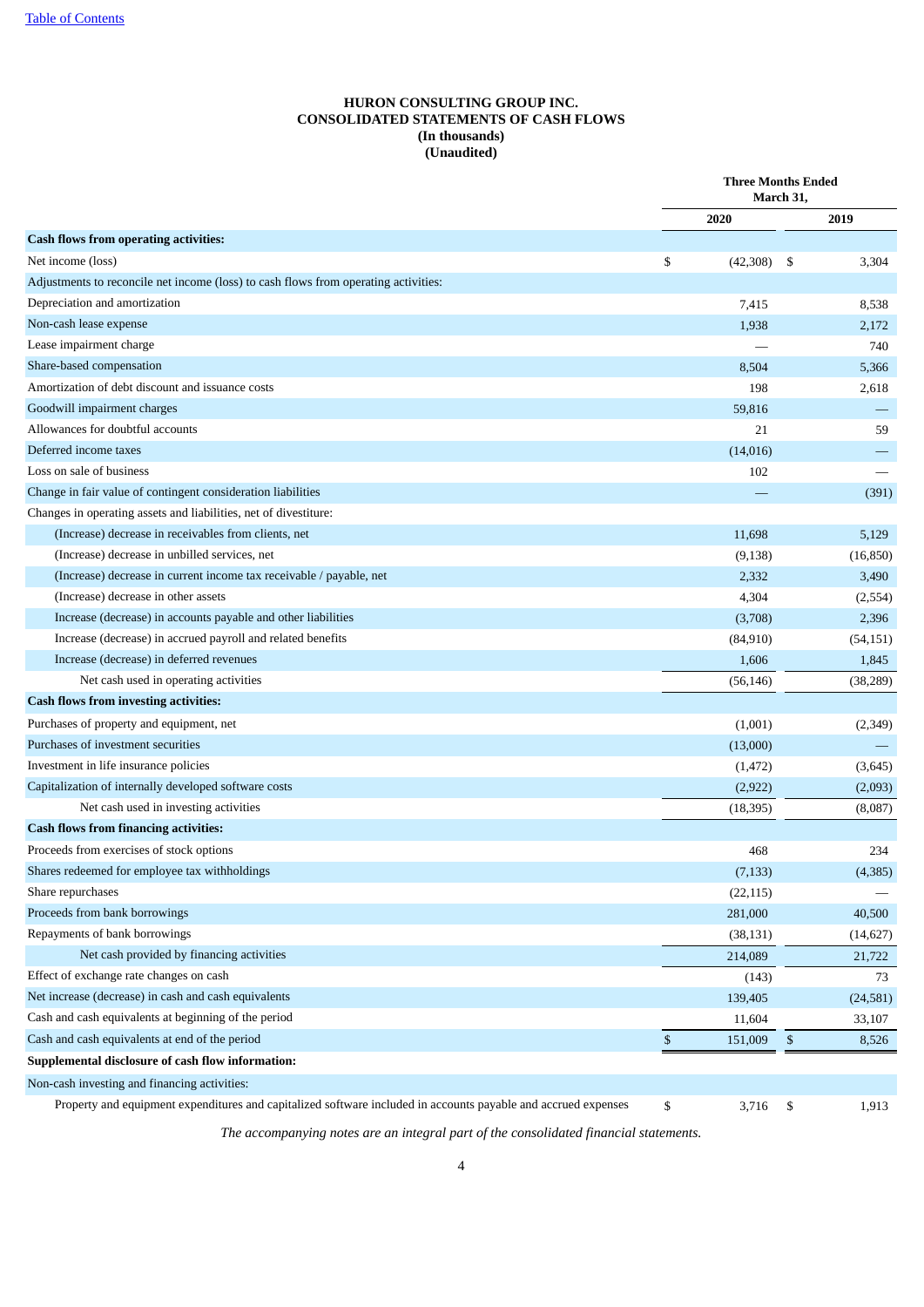## <span id="page-6-0"></span>**1. Description of Business**

Huron is a global consultancy that collaborates with clients to drive strategic growth, ignite innovation and navigate constant change. Through a combination of strategy, expertise and creativity, we help clients accelerate operational, digital and cultural transformation, enabling the change they need to own their future. By embracing diverse perspectives, encouraging new ideas and challenging the status quo, we create sustainable results for the organizations we serve.

# **2. Basis of Presentation and Significant Accounting Policies**

The accompanying unaudited consolidated financial statements reflect the financial position, results of operations, and cash flows as of and for the three months ended March 31, 2020 and 2019. These financial statements have been prepared in accordance with the rules and regulations of the U.S. Securities and Exchange Commission ("SEC") for Quarterly Reports on Form 10-Q. Accordingly, these financial statements do not include all of the information and note disclosures required by accounting principles generally accepted in the United States of America ("GAAP") for annual financial statements. In the opinion of management, these financial statements reflect all adjustments of a normal, recurring nature necessary for the fair statement of our financial position, results of operations, and cash flows for the interim periods presented in conformity with GAAP. These financial statements should be read in conjunction with our consolidated financial statements and notes thereto for the year ended December 31, 2019 included in our Annual Report on Form 10- K. Our results for any interim period are not necessarily indicative of results for a full year or any other interim period.

## **3. New Accounting Pronouncements**

#### *Recently Adopted*

In June 2016, the Financial Accounting Standards Board ("FASB") issued ASU 2016-13, *Financial Instruments - Credit Losses (Topic 326): Measurement of Credit Losses on Financial Instruments* which provides a new current expected credit loss model to account for credit losses on certain financial assets, including trade receivables. That model requires an entity to estimate lifetime credit losses based on relevant historical information, adjusted for current conditions and reasonable and supportable forecasts that could affect the collectability of the reported amount. The ASU also makes targeted amendments to the current impairment model for available-for-sale debt securities, which includes requiring the recognition of an allowance rather than a direct writedown of the investment, which may be reversed in the event that the credit of an issuer improves. We adopted ASU 2016-13 effective January 1, 2020, which did not have a material impact on our consolidated financial statements.

In August 2018, the FASB issued ASU 2018-13, Fair Value Measurement (Topic 820): Disclosure Framework - Changes to the Disclosure Requirements *for Fair Value Measurement,* which modifies certain disclosure requirements related to fair value measurements. We adopted ASU 2018-13 effective January 1, 2020, which had no impact on the amounts reported on our consolidated financial statements. We updated our disclosures within the notes to our consolidated financial statements as required by ASU 2018-13.

In December 2019, the FASB issued ASU 2019-12, *Income Taxes (Topic 740): Simplifying the Accounting for Income Taxes.* ASU 2019-12 simplifies the accounting for income taxes by eliminating certain exceptions to the guidance in ASC 740, *Income Taxes*, related to the approach for intraperiod tax allocation, the methodology for calculating income taxes in an interim period and the recognition of deferred tax liabilities for outside basis differences. The new guidance also simplifies other aspects of the accounting for franchise taxes and enacted changes in tax laws or tax rates and clarifies the accounting for transactions that result in a step-up in the tax basis of goodwill. On January 1, 2020, we elected to early adopt ASU 2019-12 on a modified retrospective basis for those amendments that are not applied on a prospective basis. The adoption of ASU 2019-12 did not have a material impact on our consolidated financial statements.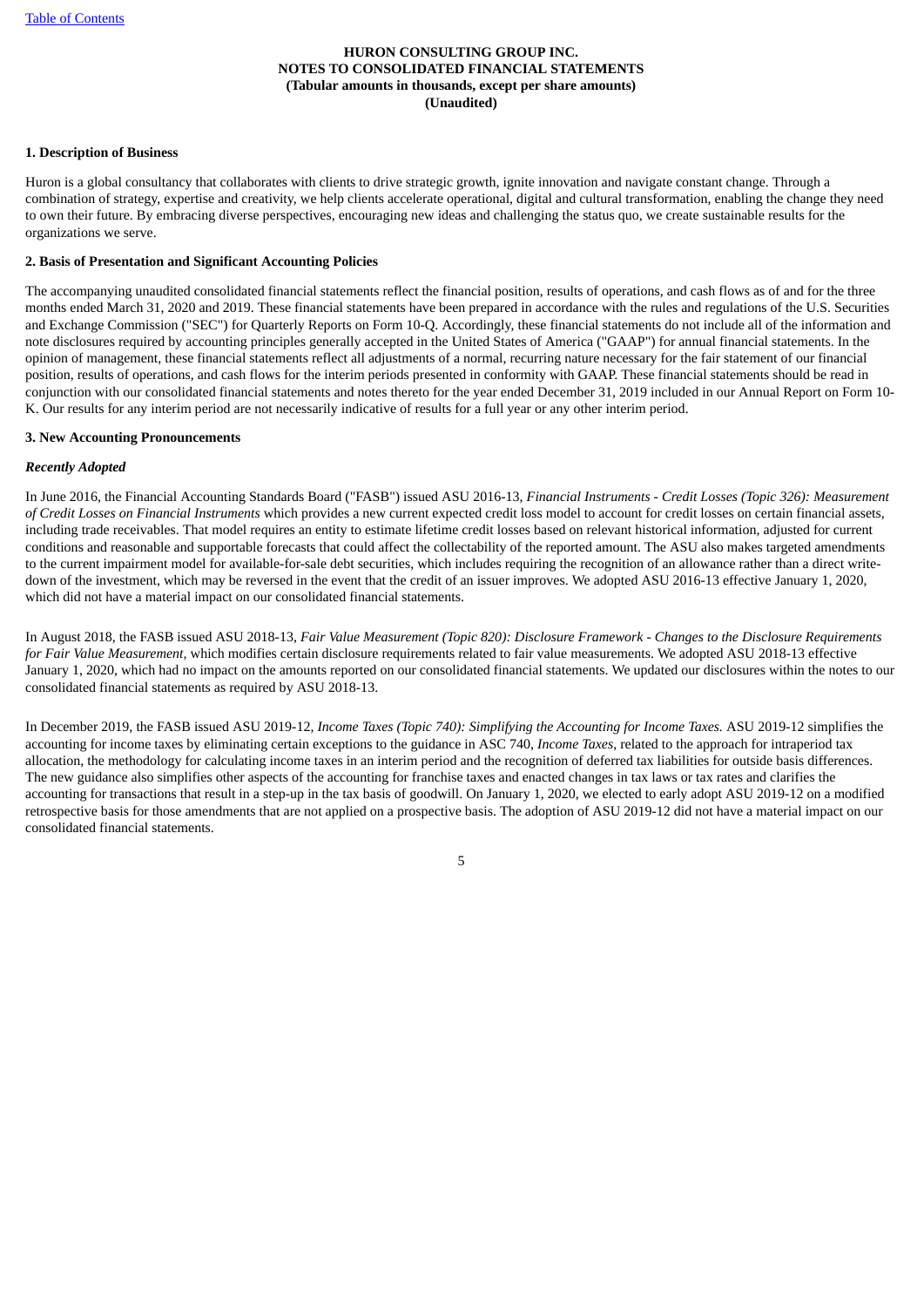## **4. Goodwill and Intangible Assets**

The table below sets forth the changes in the carrying amount of goodwill by reportable segment for the three months ended March 31, 2020.

|                                       | <b>Healthcare</b> |    | <b>Business</b><br><b>Advisory</b> |   | Education |    | Total      |
|---------------------------------------|-------------------|----|------------------------------------|---|-----------|----|------------|
| Balance as of December 31, 2019:      |                   |    |                                    |   |           |    |            |
| Goodwill                              | \$<br>636.810     | -S | 302,057                            | S | 103,889   | S  | 1,042,756  |
| Accumulated impairment losses         | (208, 081)        |    | (187, 995)                         |   |           |    | (396, 076) |
| Goodwill, net as of December 31, 2019 | 428.729           |    | 114,062                            |   | 103,889   |    | 646,680    |
| Goodwill impairment charges           |                   |    | (59, 816)                          |   |           |    | (59, 816)  |
| Foreign currency translation          |                   |    | (629)                              |   |           |    | (629)      |
| Goodwill, net as of March 31, 2020    | 428,729           |    | 53,617                             |   | 103,889   | £. | 586,235    |

#### *First Quarter 2020 Goodwill Impairment Charges*

The worldwide spread of coronavirus (COVID-19) in the first quarter of 2020 has created significant volatility, uncertainty and disruption to the global economy. We are closely monitoring the impact of the COVID-19 pandemic on all aspects of our business, including how it will impact our clients, employees and business partners. While the COVID-19 pandemic did not have a significant impact on our consolidated revenues in the first quarter of 2020, we expect it to have an unfavorable impact on sales and business development activities and full year 2020 results. Additionally, we expect a decrease in the demand for the services we provide that may be considered by our clients to be more discretionary in nature. The services provided by our Strategy and Innovation and Life Sciences reporting units within our Business Advisory segment focus on strategic solutions for healthy, well-capitalized companies to identify new growth opportunities and may be considered by our clients to be more discretionary in nature; therefore, we are cautious about near-term results for these two reporting units. Based on our internal projections and the preparation of our financial statements for the quarter ended March 31, 2020, and considering the expected decrease in demand due to the COVID-19 pandemic, we believed that the fair value of these two reporting units may no longer exceed their carrying values and performed an interim impairment test on both reporting units.

Our goodwill impairment test was performed by comparing the fair value of each of the Strategy and Innovation and Life Sciences reporting units with their respective carrying values and recognizing an impairment charge for the amount by which the carrying value exceeded the fair value. To estimate the fair value of each reporting unit, we relied on a combination of the income approach and the market approach, utilizing the guideline company method, with a fifty-fifty weighting. Based on the estimated fair values of the Strategy and Innovation and Life Sciences reporting units described below, we recorded non-cash pretax goodwill impairment charges of \$49.9 million and \$9.9 million, respectively, in the first quarter of 2020. The \$49.9 million noncash pretax charge related to the Strategy and Innovation reporting unit reduced the goodwill balance of the reporting unit to \$37.5 million. The \$9.9 million non-cash pretax charge related to the Life Sciences reporting unit reduced the goodwill balance of the reporting unit to zero.

Concurrently with the goodwill impairment tests performed over the Strategy and Innovation and Life Sciences reporting units, we evaluated whether any indicators exist that would lead us to believe that the fair values of our Healthcare, Education, and Business Advisory reporting units may not exceed their carrying values. Based on our internal projections, consideration of the impact of the COVID-19 pandemic on these reporting units, and review of the amounts by which the fair values of these reporting units exceeded their carrying values in the most recent quantitative goodwill impairment analysis performed, we did not identify any indicators that would lead us to believe that the fair values of these reporting units may not exceed their carrying values as of March 31, 2020.

In connection with the goodwill impairment tests performed on the Strategy and Innovation and Life Sciences reporting units, we performed impairment tests on the long-lived assets allocated to the asset groups of the Strategy and Innovation and Life Sciences reporting units. Based on the impairment tests performed, we concluded that the long-lived assets allocated to the asset groups were not impaired as of March 31, 2020. We did not identify any indicators that would lead us to believe that the carrying values of the long-lived assets allocated to our other asset groups may not be recoverable as of March 31, 2020.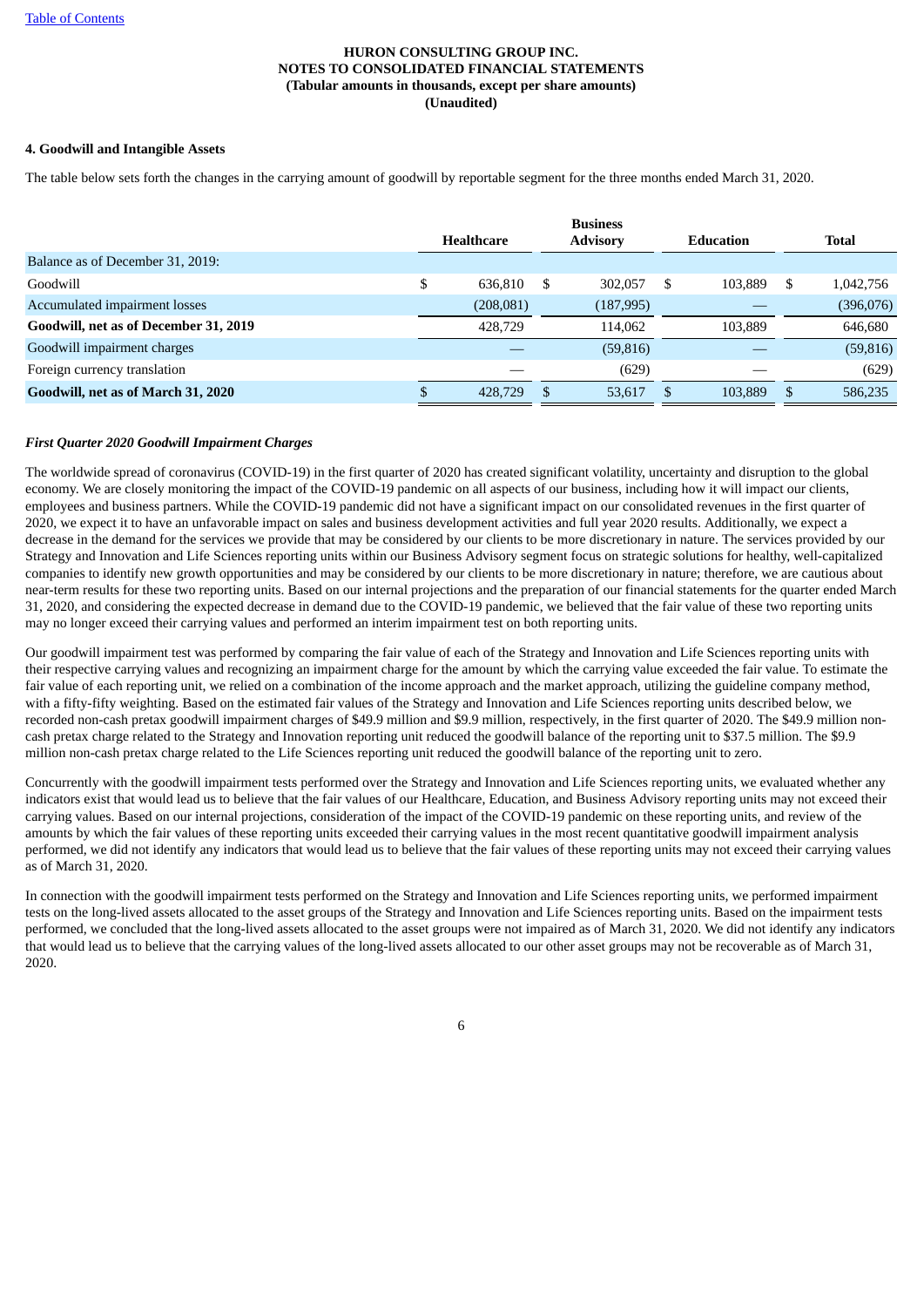## *Intangible Assets*

Intangible assets as of March 31, 2020 and December 31, 2019 consisted of the following:

|                            |                                  | As of March 31, 2020                      |      |                                    |    |                                           |    | As of December 31, 2019            |  |  |
|----------------------------|----------------------------------|-------------------------------------------|------|------------------------------------|----|-------------------------------------------|----|------------------------------------|--|--|
|                            | <b>Useful Life</b><br>(in years) | <b>Gross</b><br>Carrying<br><b>Amount</b> |      | Accumulated<br><b>Amortization</b> |    | <b>Gross</b><br>Carrying<br><b>Amount</b> |    | Accumulated<br><b>Amortization</b> |  |  |
| Customer relationships     | 3 to 13                          | \$<br>87,379                              | - \$ | 64,265                             | S. | 87,577                                    | -S | 61,882                             |  |  |
| Trade names                | $5$ to $6$                       | 28,930                                    |      | 26,192                             |    | 28,930                                    |    | 25,894                             |  |  |
| Technology and software    | 5                                | 5,440                                     |      | 4,456                              |    | 5,694                                     |    | 4,321                              |  |  |
| Non-competition agreements | 5                                | 2.220                                     |      | 1,559                              |    | 2,220                                     |    | 1,447                              |  |  |
| Customer contracts         |                                  | 800                                       |      | 170                                |    | 800                                       |    | 52                                 |  |  |
| Total                      |                                  | 124,769                                   | - \$ | 96,642                             |    | 125,221                                   | -S | 93,596                             |  |  |

Identifiable intangible assets with finite lives are amortized over their estimated useful lives. Customer relationships and customer contracts, as well as certain trade names and technology and software, are amortized on an accelerated basis to correspond to the cash flows expected to be derived from the assets. All other intangible assets with finite lives are amortized on a straight-line basis.

Intangible asset amortization expense was \$3.2 million and \$4.5 million for the three months ended March 31, 2020 and 2019, respectively. The table below sets forth the estimated annual amortization expense for the intangible assets recorded as of March 31, 2020.

|      |                                 |    | <b>Estimated Amortization</b> |
|------|---------------------------------|----|-------------------------------|
|      | <b>Year Ending December 31,</b> |    | <b>Expense</b>                |
| 2020 |                                 | Ψ  | 12,561                        |
| 2021 |                                 |    | 8,358                         |
| 2022 |                                 | ۰D | 6,111                         |
| 2023 |                                 |    | 3,512                         |
| 2024 |                                 |    | 741                           |

Actual future amortization expense could differ from these estimated amounts as a result of future acquisitions, dispositions, and other factors.

#### **5. Revenues**

For the three months ended March 31, 2020 and 2019, we recognized revenues of \$222.6 million and \$204.4 million, respectively. Of the \$222.6 million recognized in the first quarter of 2020, we recognized revenues of \$7.9 million from obligations satisfied, or partially satisfied, in prior periods, of which \$4.8 million was due to changes in the estimates of our variable consideration under performance-based billing arrangements and \$3.1 million was primarily due to the release of allowances on unbilled services as a result of securing contract amendments. Of the \$204.4 million recognized in the first quarter of 2019, we recognized revenues of \$3.9 million from obligations satisfied, or partially satisfied, in prior periods, due to the release of allowances on unbilled services due to securing contract amendments. During the first quarter of 2019, we recognized a \$1.2 million decrease to revenues due to changes in the estimates of our variable consideration under performance-based billing arrangements.

As of March 31, 2020, we had \$92.5 million of remaining performance obligations under engagements with original expected durations greater than one year. These remaining performance obligations exclude obligations under contracts with an original expected duration of one year or less, variable consideration which has been excluded from the total transaction price due to the constraint, and performance obligations under time-and-expense engagements which are recognized in the amount invoiced. Of the \$92.5 million of performance obligations, we expect to recognize approximately \$49.6 million as revenue in 2020, \$28.2 million in 2021, and the remaining \$14.7 million thereafter. Actual revenue recognition could differ from these amounts as a result of changes in the estimated timing of work to be performed, adjustments to estimated variable consideration in performance-based arrangements, or other factors.

#### *Contract Assets and Liabilities*

The payment terms and conditions in our customer contracts vary. Differences between the timing of billings and the recognition of revenue are recognized as either unbilled services or deferred revenues in the consolidated balance sheets.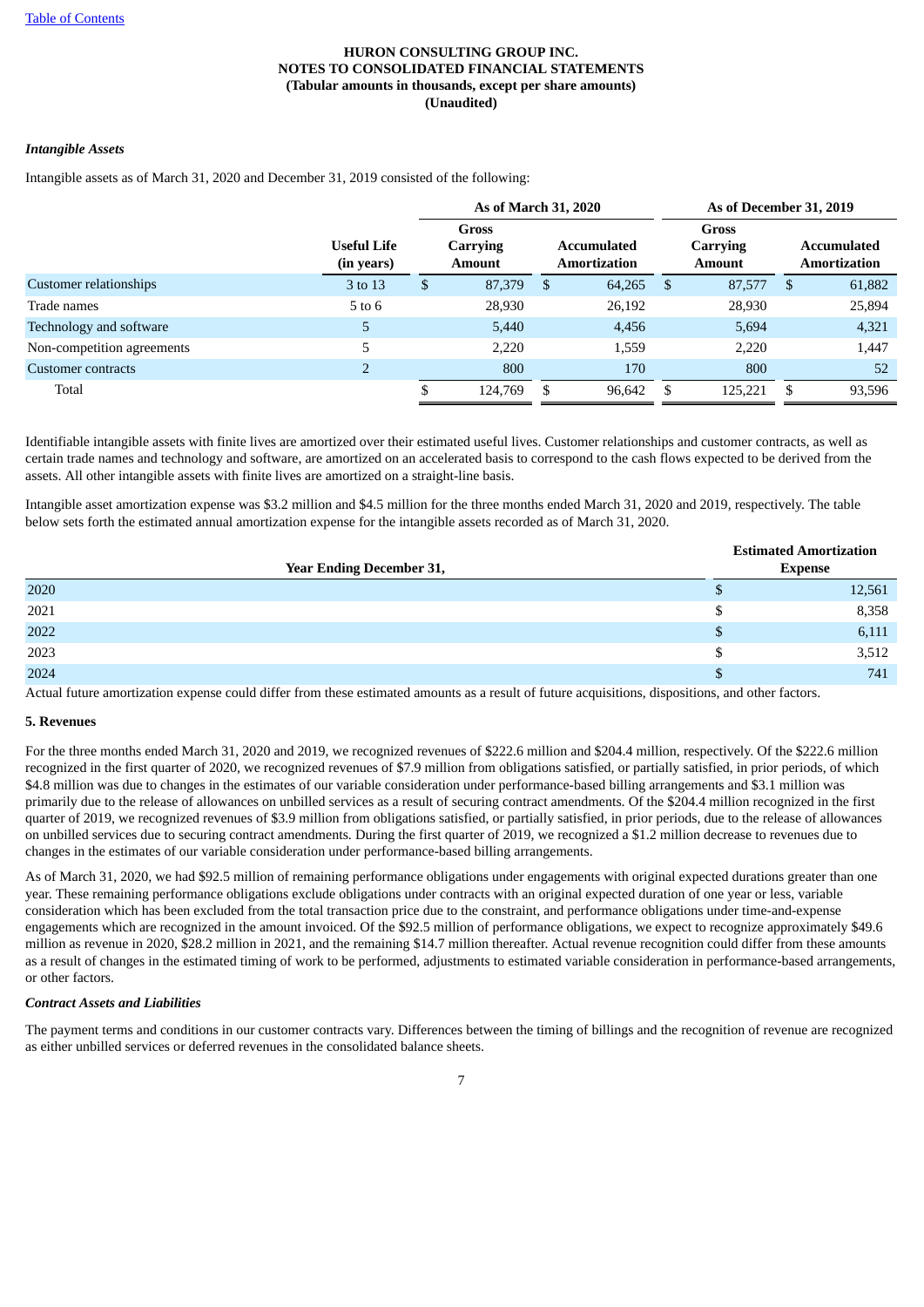Unbilled services include revenues recognized for services performed but not yet billed to clients. Services performed that we are not yet entitled to bill because certain events, such as the completion of the measurement period or client approval in performance-based engagements, must occur are recorded as contract assets and included within unbilled services, net. The contract asset balance as of March 31, 2020 and December 31, 2019 was \$12.4 million and \$12.6 million, respectively. The \$0.2 million decrease primarily reflects timing differences between the completion of our performance obligations and the amounts billed or billable to clients in accordance with their contractual billing terms.

Client prepayments and retainers are classified as deferred revenues and recognized over future periods in accordance with the applicable engagement agreement and our revenue recognition policy. Our deferred revenues balance as of March 31, 2020 and December 31, 2019, was \$30.0 million and \$28.4 million, respectively. The \$1.6 million increase primarily reflects timing differences between client payments in accordance with their contract terms and the completion of our performance obligations. For the three months ended March 31, 2020, \$14.4 million of revenues recognized were included in the deferred revenue balance as of December 31, 2019.

#### **6. Earnings Per Share**

Basic earnings per share excludes dilution and is computed by dividing net income by the weighted average number of common shares outstanding for the period, excluding unvested restricted common stock. Diluted earnings per share reflects the potential reduction in earnings per share that could occur if securities or other contracts to issue common stock were exercised or converted into common stock under the treasury stock method. Such securities or other contracts include unvested restricted stock awards, outstanding common stock options, convertible senior notes, and outstanding warrants, to the extent dilutive. In periods for which we report a net loss from continuing operations, diluted weighted average common shares outstanding excludes all potential common stock equivalents as their impact on diluted net loss from continuing operations per share would be anti-dilutive. Earnings (loss) per share under the basic and diluted computations are as follows:

|                                                        | <b>Three Months Ended</b><br>March 31, |             |      |        |  |
|--------------------------------------------------------|----------------------------------------|-------------|------|--------|--|
|                                                        |                                        | 2020        |      | 2019   |  |
| Net income (loss) from continuing operations           | \$                                     | (42, 273)   | - \$ | 3,350  |  |
| Income (loss) from discontinued operations, net of tax |                                        | (35)        |      | (46)   |  |
| Net income (loss)                                      | \$                                     | (42, 308)   | \$   | 3,304  |  |
| Weighted average common shares outstanding - basic     |                                        | 21,827      |      | 21,868 |  |
| Weighted average common stock equivalents              |                                        |             |      | 443    |  |
| Weighted average common shares outstanding – diluted   |                                        | 21,827      |      | 22,311 |  |
| Net earnings (loss) per basic share:                   |                                        |             |      |        |  |
| Net income (loss) from continuing operations           | \$                                     | $(1.94)$ \$ |      | 0.15   |  |
| Income (loss) from discontinued operations, net of tax |                                        |             |      |        |  |
| Net income (loss)                                      | \$                                     | (1.94)      | \$   | 0.15   |  |
|                                                        |                                        |             |      |        |  |
| Net earnings (loss) per diluted share:                 |                                        |             |      |        |  |
| Net income (loss) from continuing operations           | \$                                     | (1.94)      | - \$ | 0.15   |  |
| Income (loss) from discontinued operations, net of tax |                                        |             |      |        |  |
| Net income (loss)                                      | \$                                     | (1.94)      | \$   | 0.15   |  |

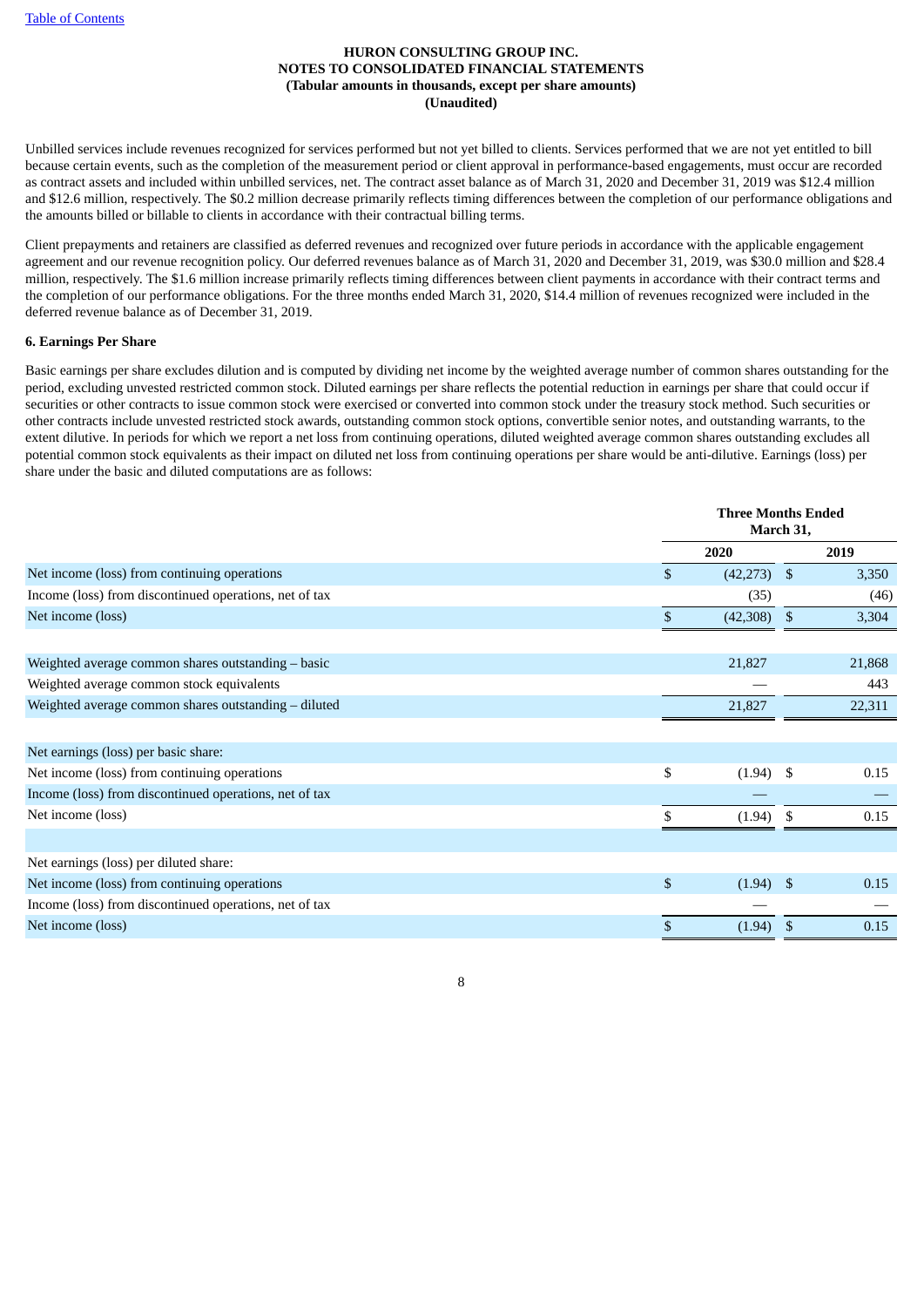The number of anti-dilutive securities excluded from the computation of the weighted average common stock equivalents presented above were as follows:

|                                                              | As of March 31, |       |
|--------------------------------------------------------------|-----------------|-------|
|                                                              | 2020            | 2019  |
| Unvested restricted stock awards                             | 992             | 12    |
| Outstanding common stock options                             | 86              |       |
| Convertible senior notes                                     |                 | 3,129 |
| Warrants related to the issuance of convertible senior notes | 3.129           | 3,129 |
| Total anti-dilutive securities                               | 4.207           | 6,270 |

See Note 7 "Financing Arrangements" for further information on the convertible senior notes and warrants related to the issuance of convertible notes.

We currently have a share repurchase program permitting us to repurchase up to \$125 million of our common stock through October 31, 2020 (the "Share Repurchase Program"). The amount and timing of the repurchases will be determined by management and will depend on a variety of factors, including the trading price of our common stock, capacity under our credit facility, general market and business conditions, and applicable legal requirements. In the first quarter of 2020, we repurchased and retired 313,998 shares for \$20.9 million. The 313,998 shares repurchased and retired in the first quarter of 2020 were included as a reduction to our basic weighted average shares outstanding for the quarter ended March 31, 2020 based on the trade date of the share repurchase. Additionally, in the first quarter of 2020, we settled the repurchase of 18,000 shares for \$1.2 million that were accrued as of December 31, 2019. These shares were reflected as a reduction to our basic weighted average shares outstanding in the fourth quarter of 2019 based on the trade date of the share repurchase. No shares were repurchased during the first three months of 2019. As of March 31, 2020, less than \$0.1 million remains available for share repurchases.

## **7. Financing Arrangements**

A summary of the carrying amounts of our debt follows:

|                                        | <b>March 31, 2020</b> | <b>December 31, 2019</b> |
|----------------------------------------|-----------------------|--------------------------|
| Senior secured credit facility         | 448,000               | 205,000                  |
| Promissory note due 2024               | 3.722                 | 3,853                    |
| Total long-term debt                   | 451,722<br>Φ          | 208,853                  |
| Current maturities of long-term debt   | (533)                 | (529)                    |
| Long-term debt, net of current portion | 451,189               | 208,324                  |

Below is a summary of the scheduled remaining principal payments of our debt as of March 31, 2020.

|      | <b>Principal Payments of</b><br><b>Long-Term Debt</b> |
|------|-------------------------------------------------------|
| 2020 | 398                                                   |
| 2021 | 544                                                   |
| 2022 | 559                                                   |
| 2023 | 575                                                   |
| 2024 | 449,646                                               |

## *Convertible Notes*

In September 2014, the Company issued \$250 million principal amount of 1.25% convertible senior notes due 2019 (the "Convertible Notes") in a private offering. The Convertible Notes were governed by the terms of an indenture between the Company and U.S. Bank National Association, as Trustee (the "Indenture"). The Convertible Notes were senior unsecured obligations of the Company and paid interest semi-annually on April 1 and October 1 of each year at an annual rate of 1.25%.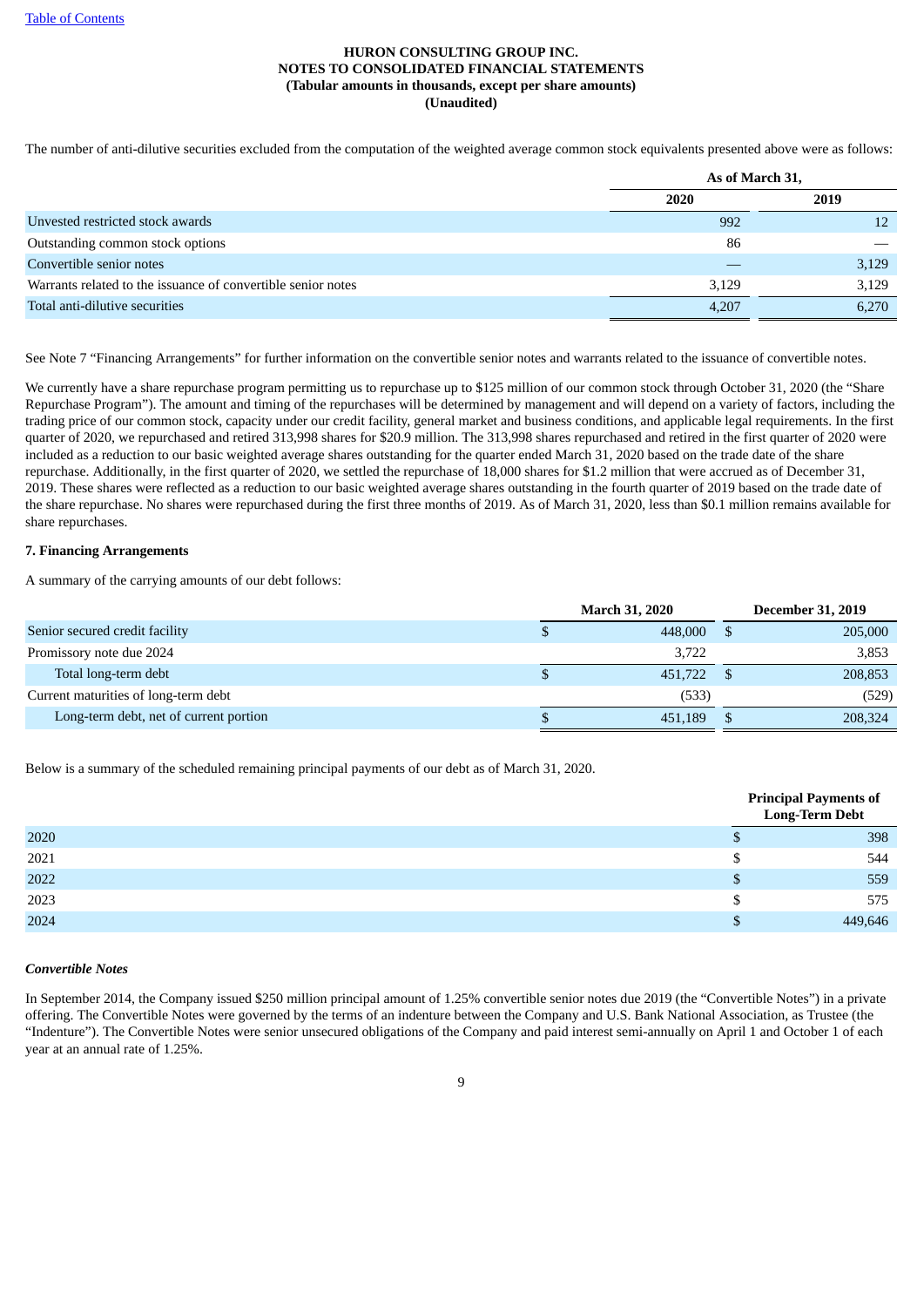Prior to maturity, upon conversion, the Convertible Notes would have been settled, at our election, in cash, shares of the Company's common stock, or a combination of cash and shares of the Company's common stock. Our intent and policy was to settle conversions with a combination of cash and shares of common stock with the principal amount of the Convertible Notes paid in cash, in accordance with the settlement provisions of the Indenture.

Upon issuance, we separated the Convertible Notes into liability and equity components. The carrying value of the equity component representing the conversion option, which was recognized as a debt discount, was determined by deducting the fair value of the liability component from the proceeds of the Convertible Notes. The debt discount was amortized to interest expense using an effective interest rate of 4.751% over the term of the Convertible Notes. The equity component was not remeasured as it continued to meet the conditions for equity classification.

The transaction costs related to the issuance of the Convertible Notes were separated into liability and equity components based on their relative values. Transaction costs attributable to the liability component were recorded as a deduction to the carrying amount of the liability and amortized to interest expense over the term of the Convertible Notes; and transaction costs attributable to the equity component were netted with the equity component of the Convertible Notes in stockholders' equity.

The following table presents the amount of interest expense recognized related to the Convertible Notes for the period presented.

|                                     | <b>Three Months Ended</b><br><b>March 31, 2019</b> |
|-------------------------------------|----------------------------------------------------|
| Contractual interest coupon         | 781                                                |
| Amortization of debt discount       | 2,120                                              |
| Amortization of debt issuance costs | 315                                                |
| Total interest expense              | 3,216                                              |

In connection with the issuance of the Convertible Notes, we entered into convertible note hedge transactions and warrant transactions. The convertible note hedge transactions were intended to reduce the potential future economic dilution associated with the conversion of the Convertible Notes and, combined with the warrants, effectively raised the price at which economic dilution would occur from the initial conversion price of approximately \$79.89 to approximately \$97.12 per share. The convertible note hedge transactions expired in the third quarter of 2019. The holders of the warrants have the option to purchase an initial total of approximately 3.1 million shares of the Company's common stock at a strike price of approximately \$97.12. The warrants are expiring incrementally on 100 different dates from January 6, 2020 to May 28, 2020 and are exercisable at each such expiry date. If the average market value per share of our common stock for the reporting period exceeds the strike price of the warrants, the warrants will have a dilutive effect on our earnings per share. The warrants are separate transactions and are not part of the terms of the Convertible Notes or the convertible note hedge transactions.

## *Senior Secured Credit Facility*

The Company has a \$600 million senior secured revolving credit facility, subject to the terms of a Second Amended and Restated Credit Agreement dated as of March 31, 2015, as amended to date (as amended and modified the "Amended Credit Agreement"), that becomes due and payable in full upon maturity on September 27, 2024. The Amended Credit Agreement provides the option to increase the revolving credit facility or establish term loan facilities in an aggregate amount of up to \$150 million, subject to customary conditions and the approval of any lender whose commitment would be increased, resulting in a maximum available principal amount under the Amended Credit Agreement of \$750 million. The initial borrowings under the Amended Credit Agreement were used to refinance borrowings outstanding under a prior credit agreement, and future borrowings under the Amended Credit Agreement may be used for working capital, capital expenditures, acquisitions of businesses, share repurchases, and general corporate purposes.

Fees and interest on borrowings vary based on our Consolidated Leverage Ratio (as defined in the Amended Credit Agreement). At our option, borrowings under the Amended Credit Agreement will bear interest at one, two, three or six-month LIBOR or an alternate base rate, in each case plus the applicable margin. The applicable margin will fluctuate between 1.125% per annum and 1.875% per annum, in the case of LIBOR borrowings, or between 0.125% per annum and 0.875% per annum, in the case of base rate loans, based upon our Consolidated Leverage Ratio at such time.

Amounts borrowed under the Amended Credit Agreement may be prepaid at any time without premium or penalty. We are required to prepay the amounts outstanding under the Amended Credit Agreement in certain circumstances, including upon an Event of Default (as defined in the Amended Credit Agreement). In addition, we have the right to permanently reduce or terminate the unused portion of the commitments provided under the Amended Credit Agreement at any time.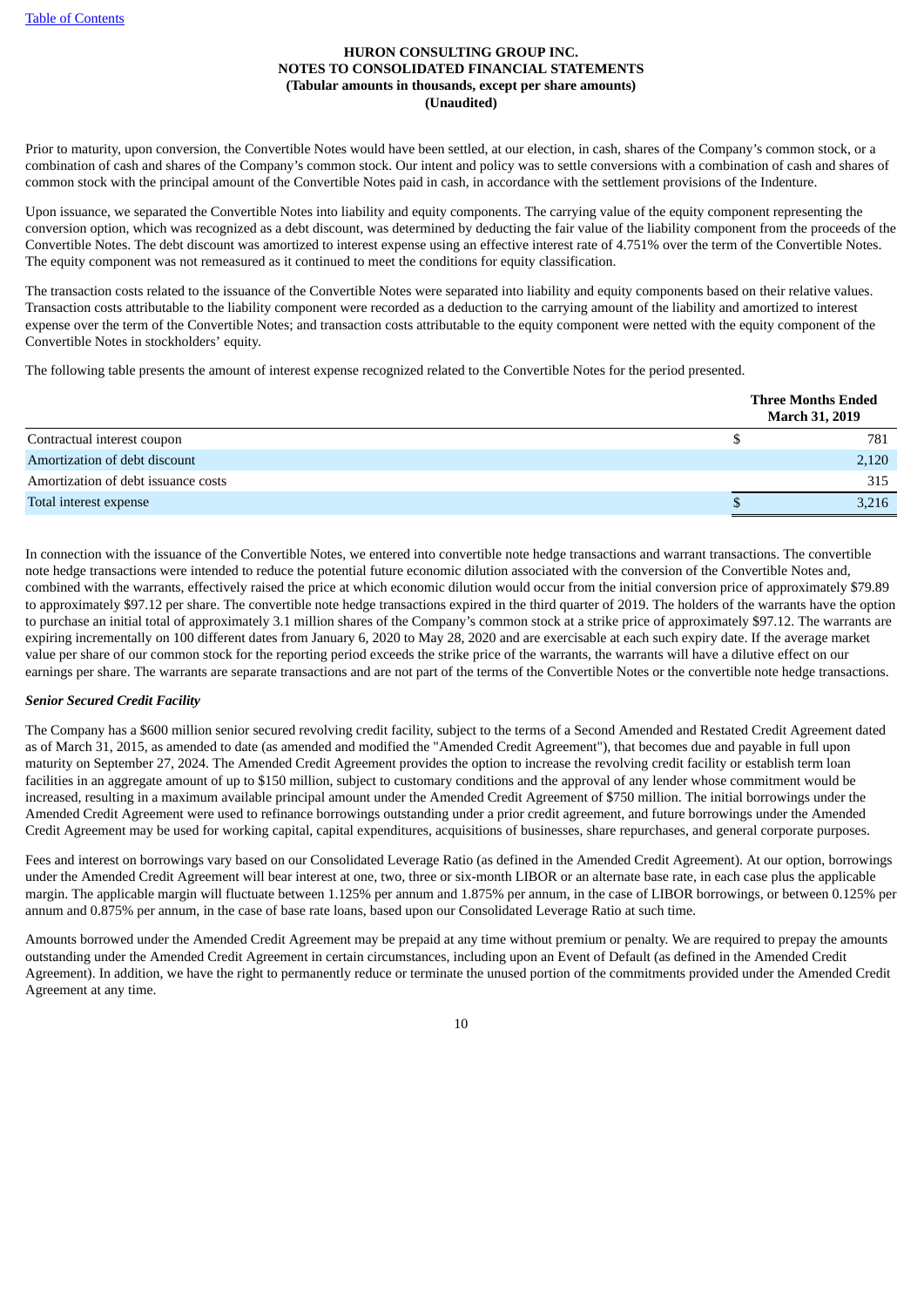The loans and obligations under the Amended Credit Agreement are secured pursuant to a Second Amended and Restated Security Agreement and a Second Amended and Restated Pledge Agreement (as amended, the "Pledge Agreement") with Bank of America, N.A. as collateral agent, pursuant to which the Company and the subsidiary guarantors grant Bank of America, N.A., for the ratable benefit of the lenders under the Amended Credit Agreement, a first-priority lien, subject to permitted liens, on substantially all of the personal property assets of the Company and the subsidiary guarantors, and a pledge of 100% of the stock or other equity interests in all domestic subsidiaries and 65% of the stock or other equity interests in each "material firsttier foreign subsidiary" (as defined in the Pledge Agreement).

The Amended Credit Agreement contains usual and customary representations and warranties; affirmative and negative covenants, which include limitations on liens, investments, additional indebtedness, and restricted payments; and two quarterly financial covenants as follows: (i) a maximum Consolidated Leverage Ratio (defined as the ratio of debt to consolidated EBITDA) of 3.75 to 1.00; however the maximum permitted Consolidated Leverage Ratio will increase to 4.00 to 1.00 upon the occurrence of certain transactions, and (ii) a minimum Consolidated Interest Coverage Ratio (defined as the ratio of consolidated EBITDA to interest) of 3.50 to 1.00. Consolidated EBITDA for purposes of the financial covenants is calculated on a continuing operations basis and includes adjustments to add back non-cash goodwill impairment charges, share-based compensation costs, certain non-cash restructuring charges, pro forma historical EBITDA for businesses acquired, and other specified items in accordance with the Amended Credit Agreement. At March 31, 2020, we were in compliance with these financial covenants with a Consolidated Leverage Ratio of 3.48 to 1.00 and a Consolidated Interest Coverage Ratio of 15.13 to 1.00.

Borrowings outstanding under the Amended Credit Agreement at March 31, 2020 totaled \$448.0 million. These borrowings carried a weighted average interest rate of 2.3%, including the effect of the interest rate swaps described in Note 9 "Derivative Instruments and Hedging Activity." Borrowings outstanding under the Amended Credit Agreement at December 31, 2019 were \$205.0 million and carried a weighted average interest rate of 3.0%, including the effect of the interest rate swap outstanding at the time and described in Note 9 "Derivative Instruments and Hedging Activity." The borrowing capacity under the revolving credit facility is reduced by any outstanding borrowings under the revolving credit facility and outstanding letters of credit. At March 31, 2020, we had outstanding letters of credit totaling \$1.6 million, which are primarily used as security deposits for our office facilities. As of March 31, 2020, the unused borrowing capacity under the revolving credit facility was \$150.4 million.

## *Promissory Note due 2024*

On June 30, 2017, in conjunction with our purchase of an aircraft related to the acquisition of Innosight, we assumed, from the sellers of the aircraft, a promissory note with an outstanding principal balance of \$5.1 million. The principal balance of the promissory note is subject to scheduled monthly principal payments until the maturity date of March 1, 2024, at which time a final payment of \$1.5 million, plus any accrued and unpaid interest, will be due. Under the terms of the promissory note, we will pay interest on the outstanding principal amount at a rate of one month LIBOR plus 1.97% per annum. The obligations under the promissory note are secured pursuant to a Loan and Aircraft Security Agreement with Banc of America Leasing & Capital, LLC, which grants the lender a first priority security interest in the aircraft. At March 31, 2020, the outstanding principal amount of the promissory note was \$3.7 million, and the aircraft had a carrying amount of \$4.9 million. At December 31, 2019, the outstanding principal amount of the promissory note was \$3.9 million, and the aircraft had a carrying amount of \$5.1 million.

## **8. Restructuring Charges**

Restructuring charges for the first three months of 2020 totaled \$1.6 million, compared to \$1.3 million for the first three months of 2019. The \$1.6 million restructuring charge incurred in the first quarter of 2020 related to a \$1.2 million accrual for the termination of a third-party advisor agreement, \$0.3 million related to workforce reductions to better align resources with market demand, and \$0.1 million related to workforce reductions in our corporate operations. During the first quarter of 2019, we exited a portion of our Lake Oswego, Oregon corporate office resulting in a \$0.7 million lease impairment charge on the related operating lease right-of-use asset and leasehold improvements and \$0.2 million of accelerated depreciation on furniture and fixtures in that office. Additionally, we recognized a \$0.2 million restructuring charge related to workforce reductions in our corporate operations.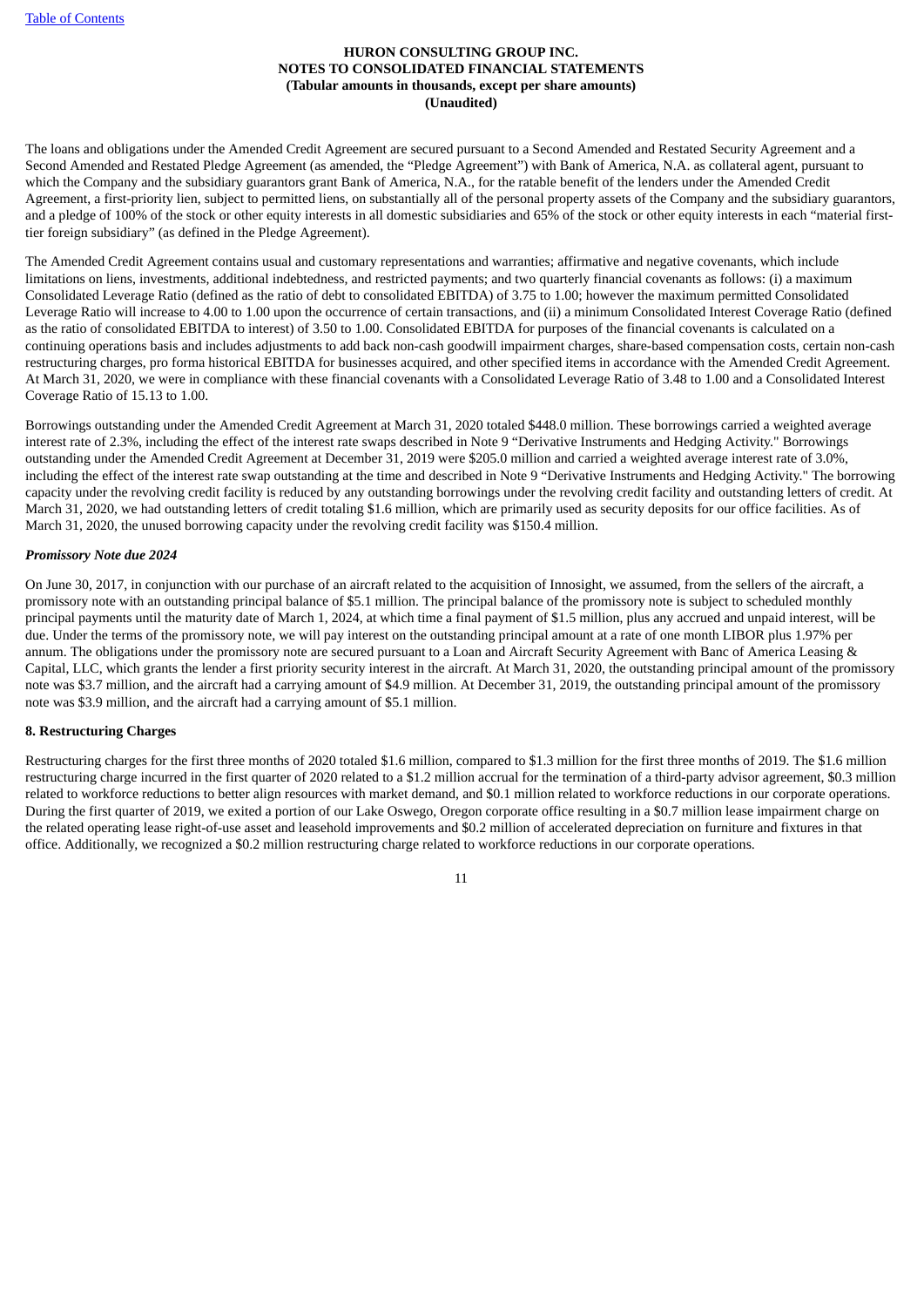The table below sets forth the changes in the carrying amount of our restructuring charge liability by restructuring type for the three months ended March 31, 2020.

|                                 | <b>Employee Costs</b> | <b>Reductions</b> | Other                    | <b>Total</b> |
|---------------------------------|-----------------------|-------------------|--------------------------|--------------|
| Balance as of December 31, 2019 | 68                    | 91                | $\overline{\phantom{m}}$ | 159          |
| <b>Additions</b>                | 411                   |                   | 1,188                    | 1,599        |
| Payments                        | (473)                 |                   | (67)                     | (540)        |
| Adjustments                     | 8                     |                   |                          | 8            |
| Balance as of March 31, 2020    | 14                    | 91                | 1.121                    | 1,226        |

The \$0.1 million restructuring charge liability related to office space reductions at March 31, 2020 is included as a component of accrued expenses and other current liabilities and deferred compensation and other liabilities. The restructuring charge liability related to employee costs at March 31, 2020 is expected to be paid in the next 12 months and is included as a component of accrued payroll and related benefits. The \$1.1 million restructuring charge liability related to the termination of a third-party advisor agreement at March 31, 2020 is expected to be paid over the next 34 months and is included as a component of accrued expenses and other current liabilities and deferred compensation and other liabilities.

## **9. Derivative Instruments and Hedging Activity**

On June 22, 2017, we entered into a forward interest rate swap agreement effective August 31, 2017 and ending August 31, 2022, with a notional amount of \$50.0 million. We entered into this derivative instrument to hedge against the interest rate risks of our variable-rate borrowings. Under the terms of the interest rate swap agreement, we receive from the counterparty interest on the notional amount based on one month LIBOR and we pay to the counterparty a fixed rate of 1.900%.

On January 30, 2020, we entered into a forward interest rate swap agreement effective December 31, 2019 and ending December 31, 2024, with a notional amount of \$50.0 million. We entered into this derivative instrument to further hedge against the interest rate risks of our variable-rate borrowings. Under the terms of the interest rate swap agreement, we receive from the counterparty interest on the notional amount based on one month LIBOR and we pay to the counterparty a fixed rate of 1.500%.

On March 16, 2020, we entered into a forward interest rate swap agreement effective February 28, 2020 and ending February 28, 2025, with a notional amount of \$100.0 million. We entered into this derivative instrument to further hedge against the interest rate risks of our variable-rate borrowings. Under the terms of the interest rate swap agreement, we receive from the counterparty interest on the notional amount based on one month LIBOR and we pay to the counterparty a fixed rate of 0.885%.

We recognize all derivative instruments as either assets or liabilities at fair value on the balance sheet. We have designated these derivative instruments as cash flow hedges. Therefore, changes in the fair value of the derivative instruments are recorded to other comprehensive income ("OCI") to the extent effective and reclassified into interest expense upon settlement. As of March 31, 2020, it was anticipated that \$1.4 million of the losses, net of tax, currently recorded in accumulated other comprehensive income will be reclassified into earnings within the next 12 months.

The table below sets forth additional information relating to the interest rate swaps designated as a cash flow hedging instrument as of March 31, 2020 and December 31, 2019.

|                                                | <b>Fair Value (Derivative Asset and Liability)</b> |  |                      |  |  |  |  |  |
|------------------------------------------------|----------------------------------------------------|--|----------------------|--|--|--|--|--|
| <b>Balance Sheet Location</b>                  | March 31,<br>2020                                  |  | December 31,<br>2019 |  |  |  |  |  |
| Accrued expenses and other current liabilities | 1.156                                              |  | 159                  |  |  |  |  |  |
| Deferred compensation and other liabilities    | 1,666                                              |  | 387                  |  |  |  |  |  |

All of our derivative instruments are transacted under the International Swaps and Derivatives Association (ISDA) master agreements. These agreements permit the net settlement of amounts owed in the event of default and certain other termination events. Although netting is permitted, it is our policy to record all derivative assets and liabilities on a gross basis on our consolidated balance sheet.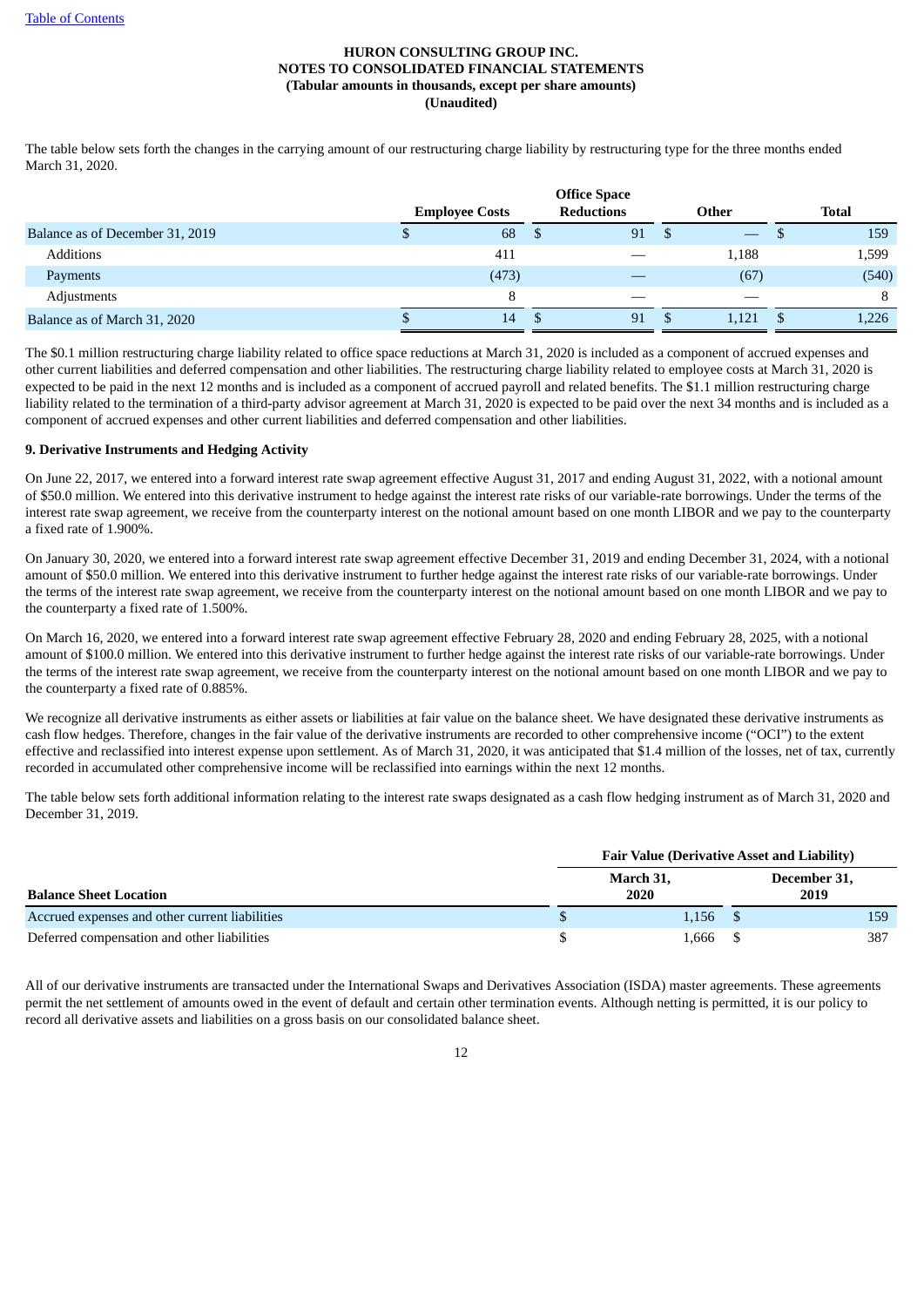We do not use derivative instruments for trading or other speculative purposes. Refer to Note 11 "Other Comprehensive Income (Loss)" for additional information on our derivative instruments.

## **10. Fair Value of Financial Instruments**

Certain of our assets and liabilities are measured at fair value. Fair value is defined as the price that would be received to sell an asset or the price that would be paid to transfer a liability in an orderly transaction between market participants at the measurement date. GAAP establishes a fair value hierarchy for inputs used in measuring fair value and requires companies to maximize the use of observable inputs and minimize the use of unobservable inputs. The fair value hierarchy consists of three levels based on the objectivity of the inputs as follows:

| Level 1 Inputs | Quoted prices in active markets for identical assets or liabilities that the reporting entity has the ability to access at the<br>measurement date.                                                                                                                                                                                                                        |
|----------------|----------------------------------------------------------------------------------------------------------------------------------------------------------------------------------------------------------------------------------------------------------------------------------------------------------------------------------------------------------------------------|
| Level 2 Inputs | Quoted prices in active markets for similar assets or liabilities; quoted prices for identical or similar assets or liabilities<br>in markets that are not active; inputs other than quoted prices that are observable for the asset or liability; or inputs that<br>are derived principally from or corroborated by observable market data by correlation or other means. |
| Level 3 Inputs | Unobservable inputs for the asset or liability, and include situations in which there is little, if any, market activity for the<br>asset or liability.                                                                                                                                                                                                                    |

The table below sets forth our fair value hierarchy for our financial assets and liabilities measured at fair value on a recurring basis as of March 31, 2020 and December 31, 2019.

|                              | <b>Level 1</b> | <b>Level 2</b> |        |                | <b>Level 3</b> |                | <b>Total</b> |  |
|------------------------------|----------------|----------------|--------|----------------|----------------|----------------|--------------|--|
| <b>March 31, 2020</b>        |                |                |        |                |                |                |              |  |
| Assets:                      |                |                |        |                |                |                |              |  |
| Convertible debt investment  | \$             | -\$            |        | \$             | 62,194         | \$             | 62,194       |  |
| Deferred compensation assets |                |                | 24,220 |                |                |                | 24,220       |  |
| <b>Total assets</b>          | \$             | \$             | 24,220 | $\mathfrak{S}$ | 62,194         | $\mathfrak{s}$ | 86,414       |  |
| <b>Liabilities:</b>          |                |                |        |                |                |                |              |  |
| Interest rate swaps          | \$             | \$             | 2,822  | $\mathfrak{s}$ |                | \$             | 2,822        |  |
| <b>Total liabilities</b>     | \$             |                | 2,822  | \$             |                | \$             | 2,822        |  |
| <b>December 31, 2019</b>     |                |                |        |                |                |                |              |  |
| Assets:                      |                |                |        |                |                |                |              |  |
| Convertible debt investment  |                |                |        |                | 49,542         |                | 49,542       |  |
| Deferred compensation assets |                |                | 27,445 |                |                |                | 27,445       |  |
| <b>Total assets</b>          | \$             |                | 27,445 | $\mathfrak{S}$ | 49,542         | \$             | 76,987       |  |
| <b>Liabilities:</b>          |                |                |        |                |                |                |              |  |
| Interest rate swap           | \$             | \$             | 546    | $\mathfrak{S}$ |                | \$             | 546          |  |
| <b>Total liabilities</b>     | \$             |                | 546    | \$             |                | \$             | 546          |  |
|                              |                |                |        |                |                |                |              |  |

*Interest rate swaps:* The fair values of our interest rate swaps were derived using estimates to settle the interest rate swap agreements, which are based on the net present value of expected future cash flows on each leg of the swaps utilizing market-based inputs and a discount rate reflecting the risks involved.

*Convertible debt investment:* In 2014 and 2015, we invested \$27.9 million, in the form of zero coupon convertible debt (the "initial convertible notes"), in Shorelight Holdings, LLC ("Shorelight"), the parent company of Shorelight, a U.S.-based company that partners with leading nonprofit universities to increase access to and retention of international students, boost institutional growth, and enhance an institution's global footprint. In the first quarter of 2020, we invested an additional \$13.0 million, in the form of 1.69% convertible debt with a senior liquidation preference to the initial convertible notes (the "additional convertible note"); and amended our initial convertible notes to include a coupon rate of 1.69% and extend the maturity date to January 17, 2024, which coincides with the maturity date of the additional convertible note.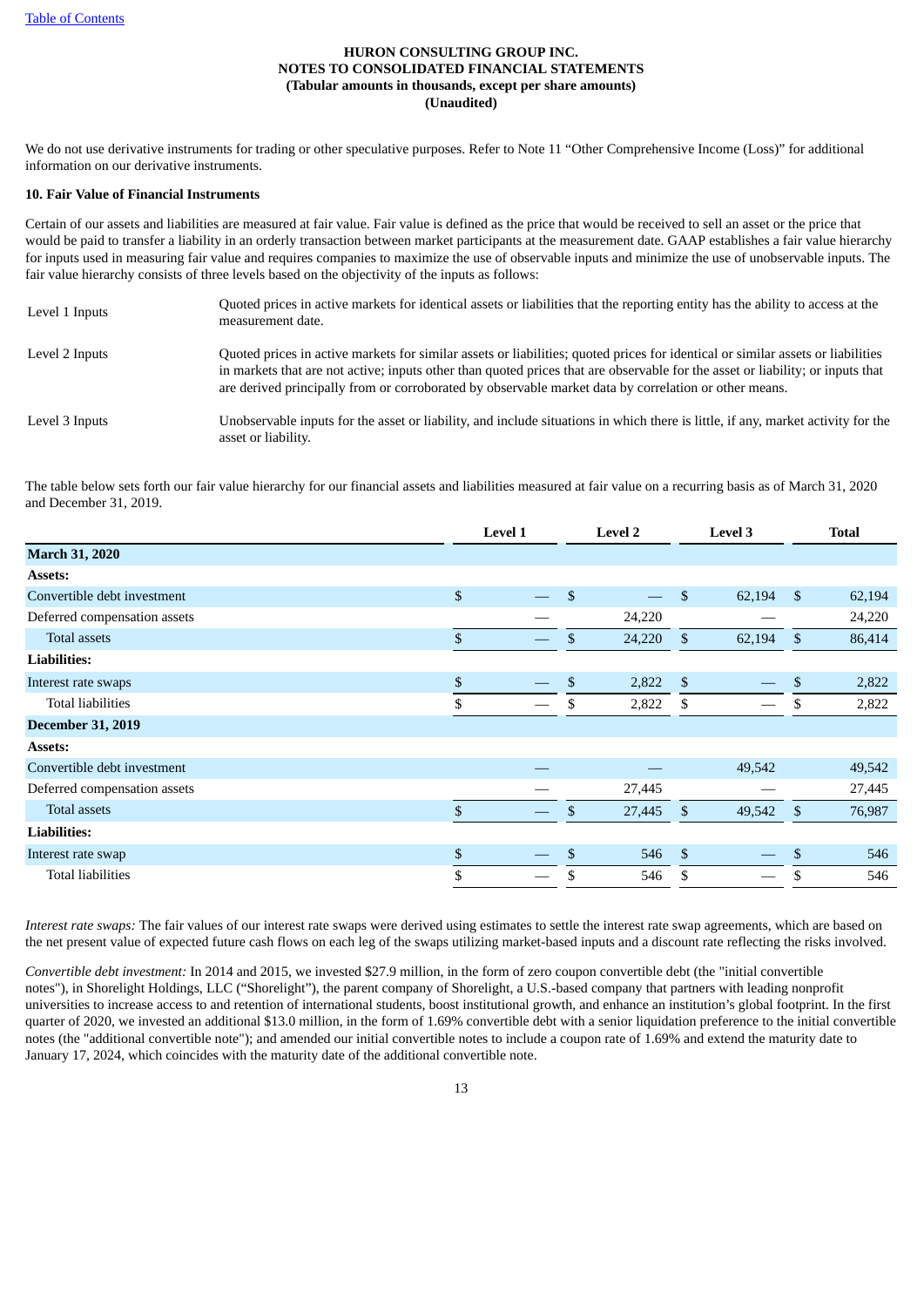To determine the appropriate accounting treatment for our investment, we performed a variable interest entity ("VIE") analysis and concluded that Shorelight does not meet the definition of a VIE. We also reviewed the characteristics of our investment to confirm that the convertible notes are not insubstance common stock that would warrant equity method accounting. After we reviewed all of the terms of the investment, we concluded the appropriate accounting treatment to be that of an available-for-sale debt security.

The investment is carried at fair value with unrealized holding gains and losses excluded from earnings and reported in other comprehensive income. We estimate the fair value of our investment using a scenario-based approach in the form of a hybrid analysis that consists of a Monte Carlo simulation model and an expected return analysis. The conclusion of value for our investment is based on the probability weighted assessment of both scenarios. The hybrid analysis utilizes certain assumptions including the assumed holding period through the maturity date of January 17, 2024, the applicable waterfall distribution at the end of the expected holding period based on the rights and privileges of the various instruments, cash flow projections discounted at the risk-adjusted rate of 26%, and the concluded equity volatility of 42.5%, all of which are Level 3 inputs. The valuation of our investment as of December 31, 2019 takes into consideration the equity value indication as well as the dilutive impact of the convertible debt issued by Shorelight in the first quarter of 2020, the terms of which were known or knowable as of December 31, 2019. The use of alternative estimates and assumptions could increase or decrease the estimated fair value of the investment, which would result in different impacts to our consolidated balance sheet and comprehensive income. Actual results may differ from our estimates. The fair value of the convertible debt investment is recorded in long-term investments on our consolidated balance sheets.

The table below sets forth the changes in the balance of the convertible debt investment for the three months ended March 31, 2020.

|                                                     | <b>Convertible Debt Investment</b> |  |  |  |
|-----------------------------------------------------|------------------------------------|--|--|--|
| Balance as of December 31, 2019                     | 49,542                             |  |  |  |
| Purchases                                           | 13,000                             |  |  |  |
| Change in fair value of convertible debt investment | (348)                              |  |  |  |
| Balance as of March 31, 2020                        | 62.194                             |  |  |  |
|                                                     |                                    |  |  |  |

*Deferred compensation assets:* We have a non-qualified deferred compensation plan (the "Plan") for the members of our board of directors and a select group of our employees. The deferred compensation liability is funded by the Plan assets, which consist of life insurance policies maintained within a trust. The cash surrender value of the life insurance policies approximates fair value and is based on third-party broker statements which provide the fair value of the life insurance policies' underlying investments, which are Level 2 inputs. The cash surrender value of the life insurance policies is invested primarily in mutual funds. The Plan assets are included in other non-current assets on our consolidated balance sheets. Realized and unrealized gains (losses) from the deferred compensation assets are recorded to other income (expense), net in our consolidated statements of operations.

Financial assets and liabilities not recorded at fair value are as follows:

#### *Preferred Stock Investment*

In the fourth quarter of 2019, we invested \$5.0 million, in the form of preferred stock, in Medically Home Group, Inc. ("Medically Home"), a healthcare technology-enabled services company. To determine the appropriate accounting treatment for our investment, we performed a VIE analysis and concluded that Medically Home does not meet the definition of a VIE. We also reviewed the characteristics of our investment to confirm that the preferred stock is not in-substance common stock that would warrant equity method accounting. After we reviewed all of the terms of the investment, we concluded the appropriate accounting treatment for our investment in Medically Home to be that of an equity security with no readily determinable fair value. We elected to apply the measurement alternative at the time of the purchase and will continue to do so until the investment does not qualify to be so measured. Under the measurement alternative, the investment is carried at cost minus impairment, if any, plus or minus changes resulting from observable price changes in orderly transactions for the identical or similar investment in Medically Home. On a quarterly basis, we review the information available to determine whether an orderly and observable transaction for the same or similar equity instrument occurred, and remeasure the fair value of the preferred stock using such identified transactions, with changes in the fair value recorded in consolidated statement of operations. Following our purchase, there has been no impairment, nor any observable price changes to our investment.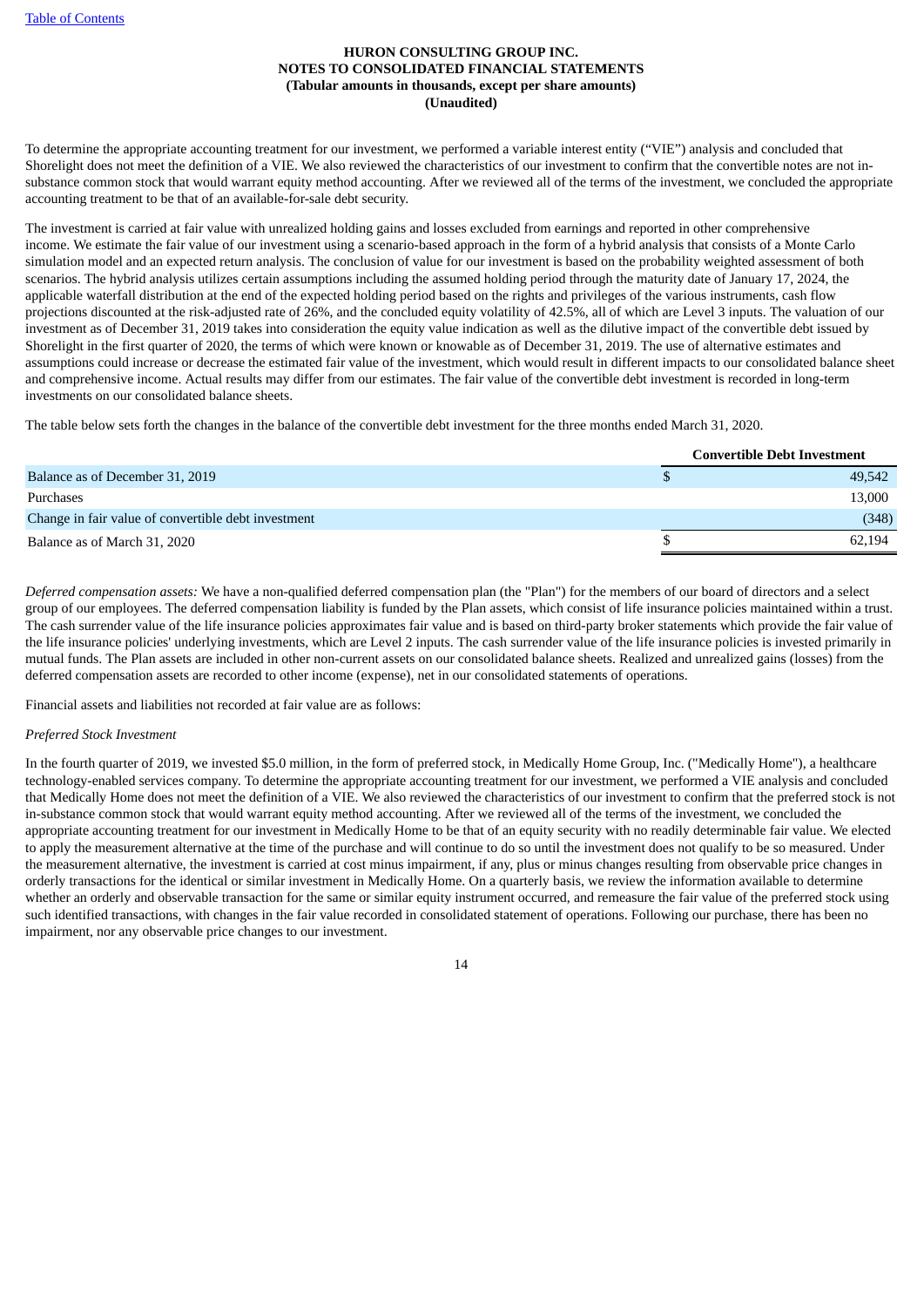### *Senior Secured Credit Facility*

The carrying value of our borrowings outstanding under our senior secured credit facility is stated at cost. Our carrying value approximates fair value, using Level 2 inputs, as the senior secured credit facility bears interest at variable rates based on current market rates as set forth in the Amended Credit Agreement. Refer to Note 7 "Financing Arrangements" for additional information on our senior secured credit facility.

#### *Promissory Note due 2024*

The carrying value of our promissory note due 2024 is stated at cost. Our carrying value approximates fair value, using Level 2 inputs, as the promissory note bears interest at rates based on current market rates as set forth in the terms of the promissory note. Refer to Note 7 "Financing Arrangements" for additional information on our promissory note due 2024.

## *Cash and Cash Equivalents and Other Financial Instruments*

Cash and cash equivalents are stated at cost, which approximates fair market value. The carrying values of all other financial instruments not described above reasonably approximate fair market value due to the nature of the financial instruments and the short-term maturity of these items.

#### **11. Other Comprehensive Income (Loss)**

The table below sets forth the components of other comprehensive income (loss), net of tax, for the three months ended March 31, 2020 and 2019.

|                                             |                               |              |  | <b>Three Months Ended</b><br><b>March 31, 2020</b> |               | Three Months Ended<br><b>March 31, 2019</b> |              |                               |    |                                           |               |                        |
|---------------------------------------------|-------------------------------|--------------|--|----------------------------------------------------|---------------|---------------------------------------------|--------------|-------------------------------|----|-------------------------------------------|---------------|------------------------|
|                                             | <b>Before</b><br><b>Taxes</b> |              |  | <b>Tax</b><br>(Expense)<br>Benefit                 |               | Net of<br><b>Taxes</b>                      |              | <b>Before</b><br><b>Taxes</b> |    | <b>Tax</b><br>(Expense)<br><b>Benefit</b> |               | Net of<br><b>Taxes</b> |
| Other comprehensive income (loss):          |                               |              |  |                                                    |               |                                             |              |                               |    |                                           |               |                        |
| Foreign currency translation adjustments    | \$                            | $(779)$ \$   |  |                                                    | \$            | (779)                                       | - \$         | 316                           | S  |                                           | \$            | 316                    |
| Unrealized gain (loss) on investment        | \$                            | $(348)$ \$   |  | 90                                                 | \$            | (258)                                       | - \$         | 3,609                         | S  | (952)                                     | -\$           | 2,657                  |
| Unrealized gain (loss) on cash flow hedges: |                               |              |  |                                                    |               |                                             |              |                               |    |                                           |               |                        |
| Change in fair value                        | \$                            | $(2,272)$ \$ |  | 590                                                | \$            | $(1,682)$ \$                                |              | $(247)$ \$                    |    | 65                                        | \$            | (182)                  |
| Reclassification adjustments into earnings  |                               | (4)          |  |                                                    |               | (3)                                         |              | (74)                          |    | 19                                        |               | (55)                   |
| Net unrealized gain (loss)                  |                               | $(2,276)$ \$ |  | 591                                                | <sup>\$</sup> | (1,685)                                     | $\mathsf{S}$ | (321)                         | -S | 84                                        | <sup>\$</sup> | (237)                  |
| Other comprehensive income (loss)           |                               | (3,403)      |  | 681                                                | \$            | (2,722)                                     |              | 3,604                         |    | (868)                                     | £.            | 2,736                  |

The before tax amounts reclassified from accumulated other comprehensive income related to our cash flow hedges are recorded to interest expense, net of interest income.

Accumulated other comprehensive income, net of tax, includes the following components:

|                            | <b>Foreign Currency</b><br><b>Translation</b> | <b>Available-for-Sale</b><br>Investment | <b>Cash Flow Hedges</b> | <b>Total</b> |
|----------------------------|-----------------------------------------------|-----------------------------------------|-------------------------|--------------|
| Balance, December 31, 2019 | (566)                                         | 15,882                                  | (380)                   | 14,936       |
| Current period change      | (779)                                         | (258)                                   | (1,685)                 | (2,722)      |
| Balance, March 31, 2020    | (1, 345)                                      | 15,624                                  | (2,065)                 | 12,214       |

#### **12. Income Taxes**

On March 27, 2020, the President of the United States signed into law the Coronavirus Aid, Relief, and Economic Security Act ("CARES Act"). The CARES Act is an approximately \$2 trillion emergency economic stimulus package in response to the COVID-19 outbreak, which among other items, includes income tax provisions relating to net operating loss carryback periods and technical corrections to tax depreciation methods for qualified improvement property. As a result of the enactment of this legislation during the first quarter of 2020, we recorded a tax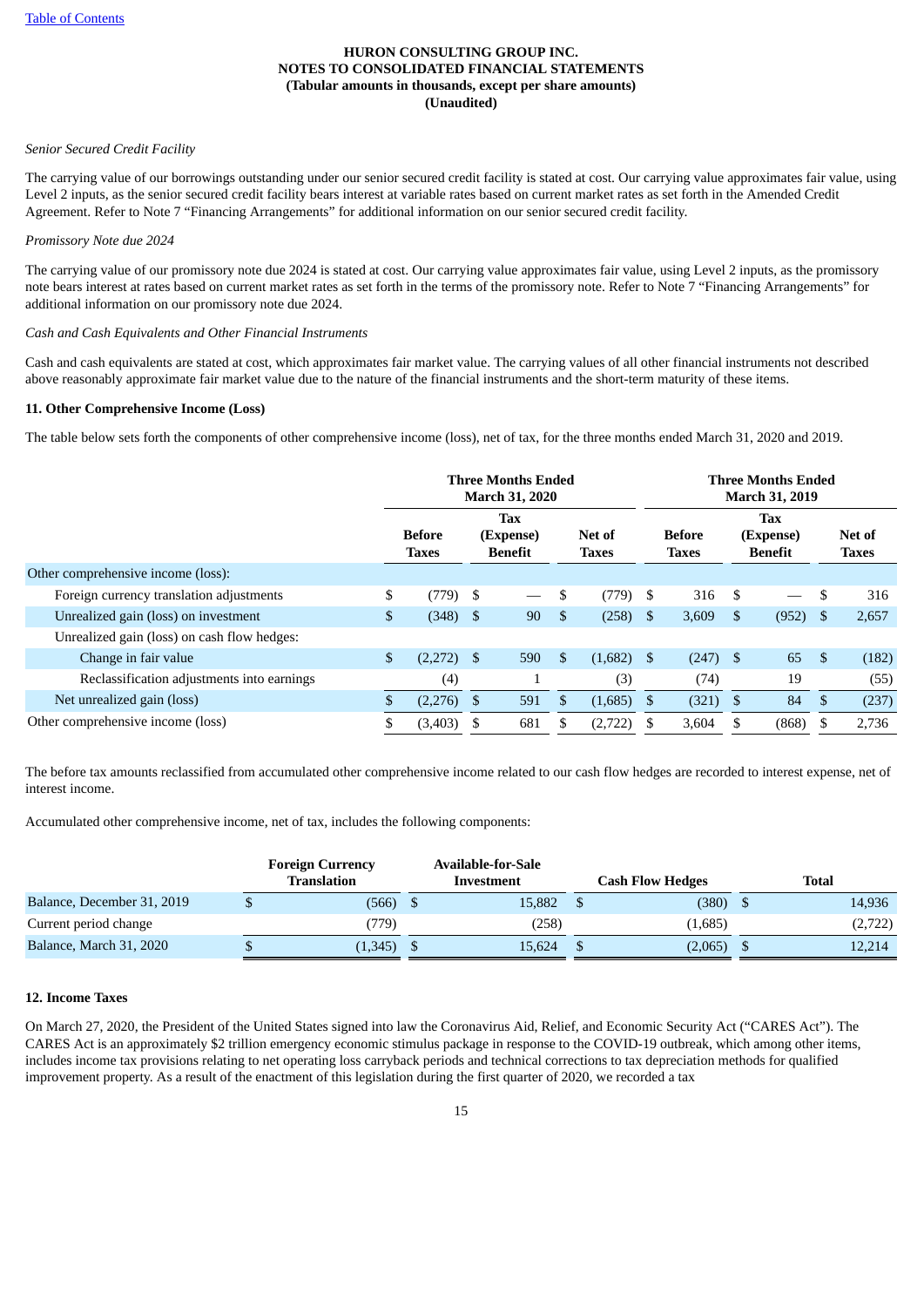benefit of \$0.8 million related to the remeasurement of a portion of our income tax receivable due to the ability to apply the federal net operating loss incurred in 2018 to prior year income for a refund at a higher tax rate in the carryback period.

For the three months ended March 31, 2020, our effective tax rate was 21.0% as we recognized an income tax benefit from continuing operations of \$11.2 million on a loss from continuing operations of \$53.5 million. The effective tax rate of 21.0% was less favorable than the statutory rate, inclusive of state income taxes, of 26.0% primarily due to certain nondeductible expense items, non-deductible losses on our investments used to fund our deferred compensation liability, and the nondeductible portion of the goodwill impairment charges recorded during the first quarter of 2020. These unfavorable items were partially offset by a discrete tax benefit for share-based compensation awards that vested during the quarter and the discrete tax benefit for the remeasurement of a portion of our income tax receivable as a result of the enactment of the CARES Act in the first quarter of 2020.

For the three months ended March 31, 2019, our effective tax rate was 29.0% as we recognized income tax expense from continuing operations of \$1.4 million on income from continuing operations of \$4.7 million. The effective tax rate of 29.0% was less favorable than the statutory rate, inclusive of state income taxes, of 26.4% primarily due to foreign losses with no tax benefit and disallowed executive compensation deductions. These unfavorable items were partially offset by a discrete tax benefit for share-based compensation awards that vested during the first quarter of 2019.

#### **13. Commitments, Contingencies and Guarantees**

#### *Litigation*

From time to time, we are involved in legal proceedings and litigation arising in the ordinary course of business. As of the date of this Quarterly Report on Form 10-Q, we are not a party to any litigation or legal proceeding that, in the current opinion of management, could have a material adverse effect on our financial position or results of operations. However, due to the risks and uncertainties inherent in legal proceedings, actual results could differ from current expected results.

#### *Guarantees*

Guarantees in the form of letters of credit totaling \$1.6 million and \$1.7 million were outstanding at March 31, 2020 and December 31, 2019, respectively, primarily to support certain office lease obligations.

In connection with certain business acquisitions, we may be required to pay post-closing consideration to the sellers if specific financial performance targets are met over a number of years as specified in the related purchase agreements. As of March 31, 2020 and December 31, 2019, the total estimated fair value of our contingent consideration liability was zero.

To the extent permitted by law, our bylaws and articles of incorporation require that we indemnify our officers and directors against judgments, fines and amounts paid in settlement, including attorneys' fees, incurred in connection with civil or criminal action or proceedings, as it relates to their services to us if such person acted in good faith. Although there is no limit on the amount of indemnification, we may have recourse against our insurance carrier for certain payments made.

## **14. Segment Information**

Segments are defined as components of a company that engage in business activities from which they may earn revenues and incur expenses, and for which separate financial information is available and is evaluated regularly by the chief operating decision maker, or decision-making group, in deciding how to allocate resources and in assessing performance. Our chief operating decision maker, who is our chief executive officer, manages the business under three operating segments, which are our reportable segments: Healthcare, Business Advisory, and Education.

## **• Healthcare**

Our Healthcare segment has a depth of expertise in financial and operational improvement, care transformation, culture and organizational excellence, strategy, and technology and analytics. We serve national and regional hospitals, integrated health systems, academic medical centers, community hospitals, and medical groups. Our solutions help clients evolve and adapt to the rapidly changing healthcare environment and achieve growth, optimize performance, enhance profitability, improve quality and clinical outcomes, align leaders, improve organizational culture, and drive physician, patient, and employee engagement across the enterprise to deliver better consumer outcomes.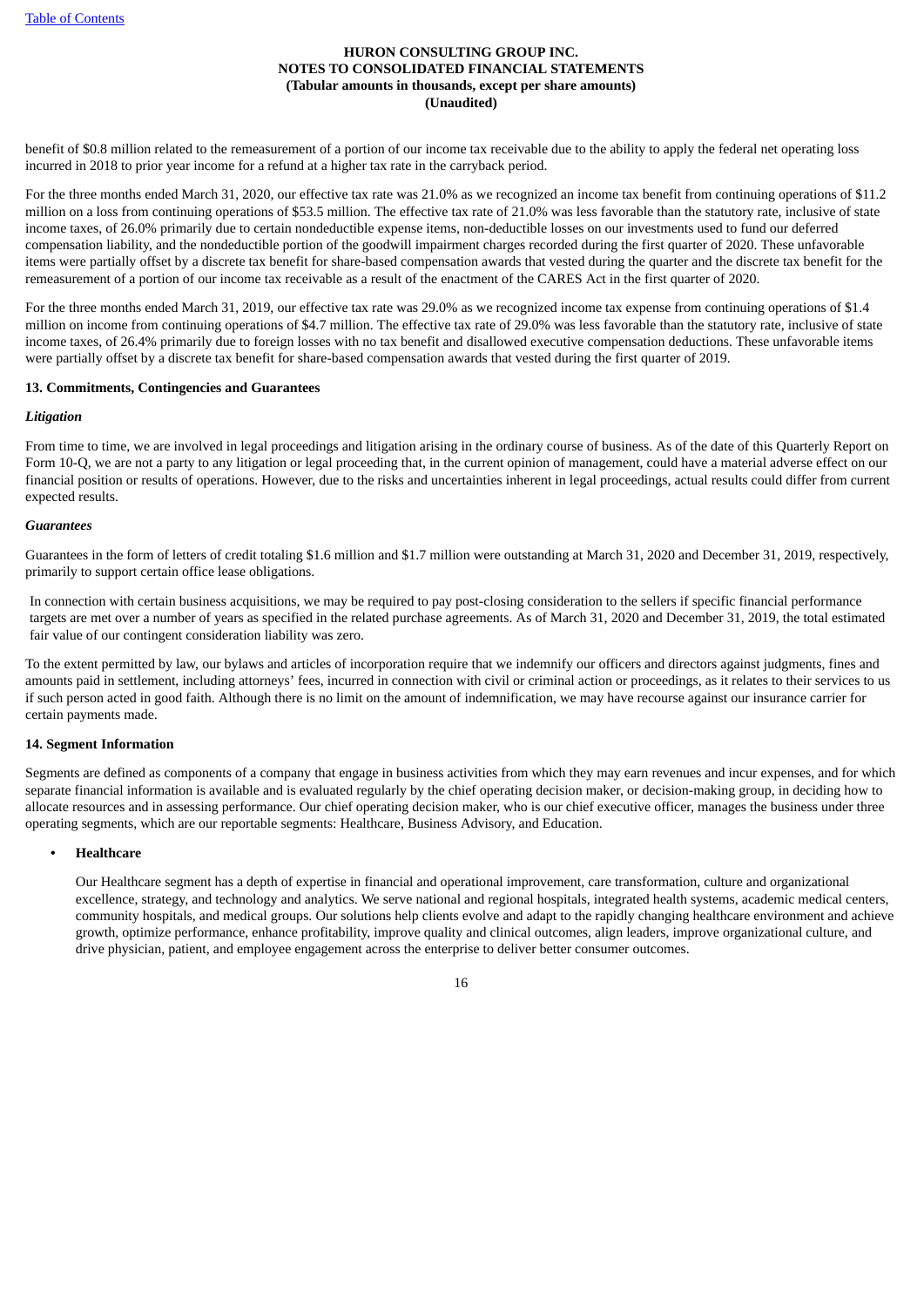We help organizations transform and innovate their delivery model to focus on patient wellness by improving quality outcomes, minimizing care variation and fundamentally improving patient and population health. Our consultants partner with clients to help build and sustain today's business to invest in the future by reducing complexity, improving operational efficiency and growing market share. We enable the healthcare of the future by identifying, integrating and optimizing technology investments to collect data that transforms care delivery and improves patient outcomes. We also develop future leaders capable of driving meaningful cultural and organizational change and who transform the consumer experience.

## **• Business Advisory**

Our Business Advisory segment provides services to large and middle market organizations, lending institutions, law firms, investment banks, private equity firms, and not-for-profit organizations, including higher education and healthcare institutions. We assist clients in a broad range of industries and across the spectrum from healthy, well-capitalized companies to organizations in transition, as well as creditors, equity owners, and other key constituents. Our Enterprise Solutions and Analytics experts advise, deliver, and optimize technology and analytic solutions that enable organizations to manage and optimize their financial performance, operational efficiency, and client or stakeholder experience. Our Business Advisory experts resolve complex business issues and enhance client enterprise value through a suite of services including capital advisory, transaction advisory, operational improvement, restructuring and turnaround, valuation, and dispute advisory. Our Strategy and Innovation professionals collaborate with clients across a range of industries to identify new growth opportunities, build new ventures and capabilities, and accelerate organizational change. Our Life Sciences professionals provide strategic solutions to help pharmaceutical, medical device, and biotechnology companies deliver more value to patients, payers, and providers, and comply with regulations.

#### • **Education**

Our Education segment provides consulting and technology solutions to higher education institutions and academic medical centers. We collaborate with clients to address challenges relating to business and technology strategy, financial and operational excellence, student success, research administration, and regulatory compliance. Our research enterprise solutions assist clients in identifying and implementing institutional research strategy, optimizing clinical research operations, improving financial management and cost reimbursement, improving service to faculty, and mitigating risk compliance. Our technology strategy, enterprise applications, and analytic solutions transform and optimize operations, deliver time and cost savings, and enhance the student experience. Our institutional strategy, budgeting and financial management, and business operations align missions with business priorities, improve quality, and reduce costs institution-wide. Our student solutions improve attraction, retention and graduation rates, increase student satisfaction and help generate quality outcomes.

Segment operating income consists of the revenues generated by a segment, less the direct costs of revenue and selling, general and administrative expenses that are incurred directly by the segment. Unallocated corporate costs include costs related to administrative functions that are performed in a centralized manner that are not attributable to a particular segment. These administrative function costs include costs for corporate office support, certain office facility costs, costs relating to accounting and finance, human resources, legal, marketing, information technology, and company-wide business development functions, as well as costs related to overall corporate management.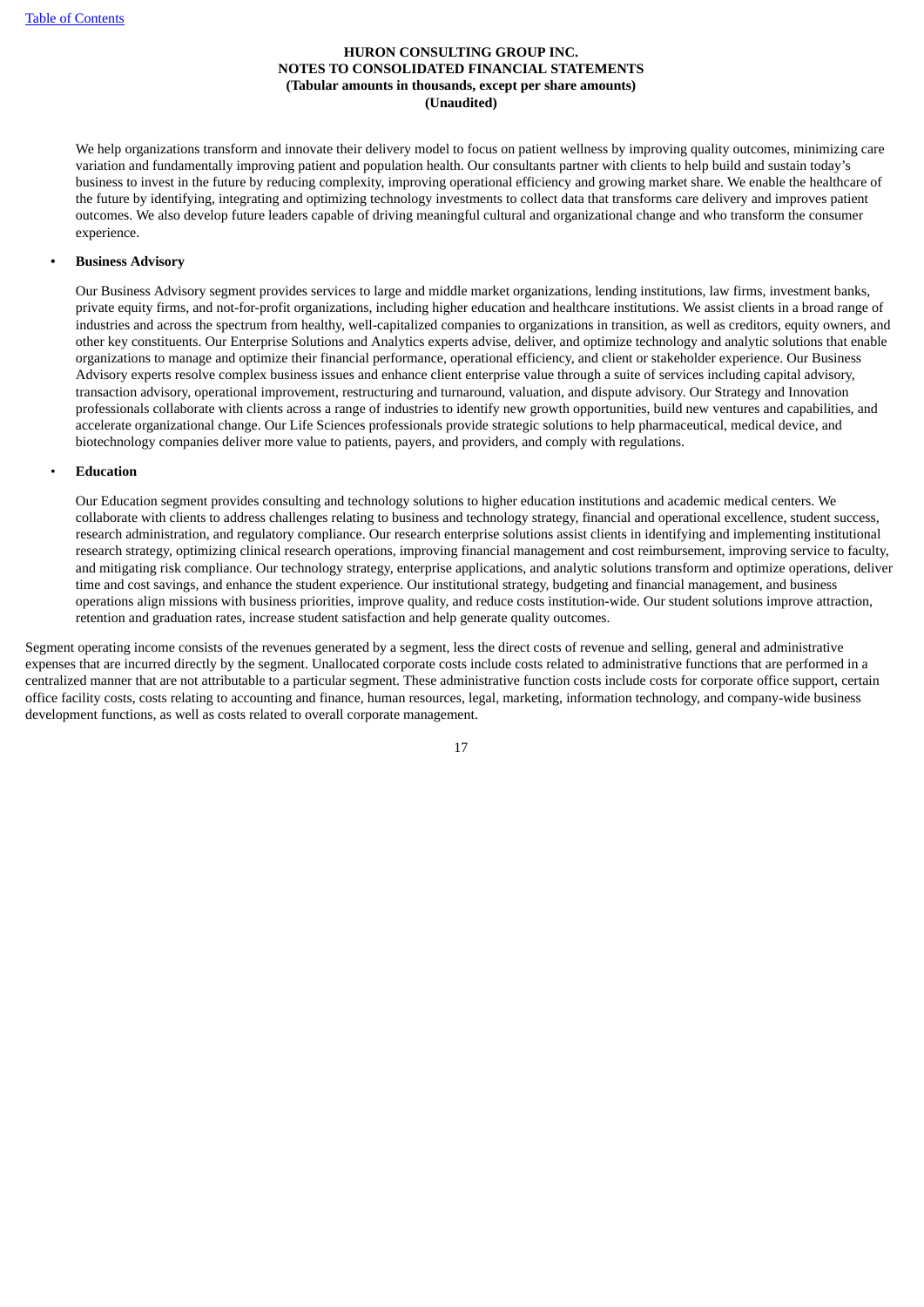The table below sets forth information about our operating segments for the three months ended March 31, 2020 and 2019, along with the items necessary to reconcile the segment information to the totals reported in the accompanying consolidated financial statements.

|                                                              | <b>Three Months Ended</b><br>March 31, |              |         |  |
|--------------------------------------------------------------|----------------------------------------|--------------|---------|--|
|                                                              | 2020                                   |              | 2019    |  |
| <b>Healthcare:</b>                                           |                                        |              |         |  |
| Revenues                                                     | \$<br>95,578                           | \$           | 93,682  |  |
| Operating income                                             | \$<br>24,050                           | \$           | 27,851  |  |
| Segment operating income as a percentage of segment revenues | 25.2%                                  |              | 29.7%   |  |
| <b>Business Advisory:</b>                                    |                                        |              |         |  |
| Revenues                                                     | \$<br>64,905                           | \$           | 58,806  |  |
| Operating income                                             | \$<br>9,842                            | \$           | 9,581   |  |
| Segment operating income as a percentage of segment revenues | 15.2%                                  |              | 16.3%   |  |
| <b>Education:</b>                                            |                                        |              |         |  |
| Revenues                                                     | \$<br>62,136                           | \$           | 51,957  |  |
| <b>Operating income</b>                                      | \$<br>13,116                           | $\mathbb{S}$ | 12,618  |  |
| Segment operating income as a percentage of segment revenues | 21.1%                                  |              | 24.3%   |  |
| <b>Total Company:</b>                                        |                                        |              |         |  |
| Revenues                                                     | \$<br>222,619                          | \$           | 204,445 |  |
| Reimbursable expenses                                        | 19,303                                 |              | 18,617  |  |
| Total revenues and reimbursable expenses                     | \$<br>241,922                          | \$           | 223,062 |  |
|                                                              |                                        |              |         |  |
| Segment operating income                                     | \$<br>47,008                           | \$           | 50,050  |  |
| Items not allocated at the segment level:                    |                                        |              |         |  |
| Other operating expenses                                     | 27,146                                 |              | 36,578  |  |
| Litigation and other gains                                   | (150)                                  |              | (456)   |  |
| Depreciation and amortization                                | 6,047                                  |              | 7,172   |  |
| Goodwill impairment charges <sup>1</sup>                     | 59,816                                 |              |         |  |
| Other expense, net                                           | 7,637                                  |              | 2,041   |  |
| Income (loss) from continuing operations before taxes        | \$<br>(53, 488)                        | \$           | 4,715   |  |

(1) The goodwill impairment charges are not allocated at the segment level because the underlying goodwill asset is reflective of our corporate investment in the segments. We do not include the impact of goodwill impairment charges in our evaluation of segment performance.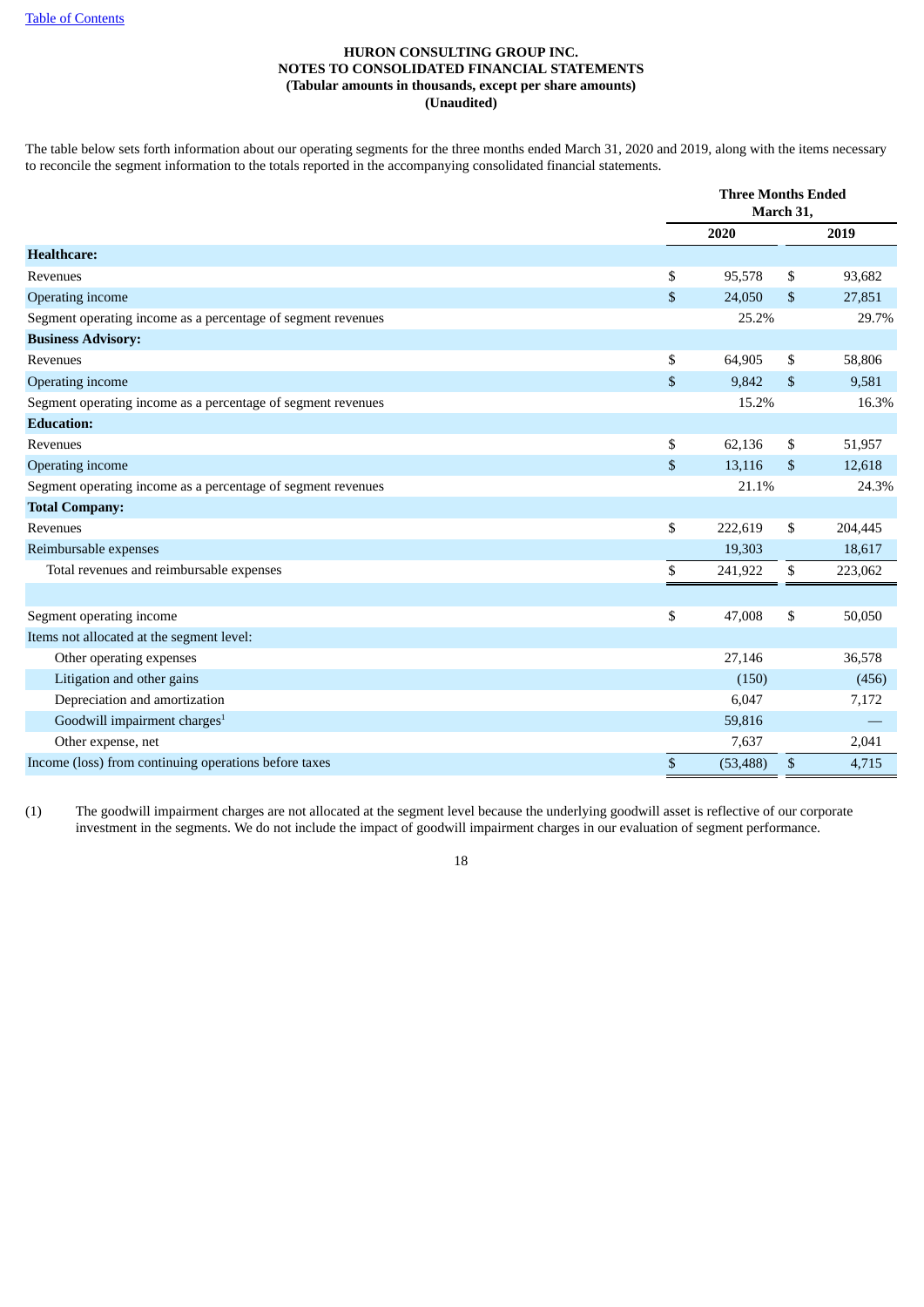The following table illustrates the disaggregation of revenues by billing arrangements, employee types, and timing of revenue recognition, including a reconciliation of the disaggregated revenues to revenues from our three operating segments for the three months ended March 31, 2020 and 2019.

|                                                     |              | Three Months Ended March 31, 2020                       |    |        |                  |        |              |         |  |  |  |
|-----------------------------------------------------|--------------|---------------------------------------------------------|----|--------|------------------|--------|--------------|---------|--|--|--|
|                                                     |              | <b>Business</b><br><b>Healthcare</b><br><b>Advisory</b> |    |        | <b>Education</b> |        | <b>Total</b> |         |  |  |  |
| <b>Billing Arrangements</b>                         |              |                                                         |    |        |                  |        |              |         |  |  |  |
| Fixed-fee                                           | \$           | 55,785                                                  | \$ | 25,393 | \$               | 13,175 | \$           | 94,353  |  |  |  |
| Time and expense                                    |              | 14,733                                                  |    | 37,589 |                  | 43,711 |              | 96,033  |  |  |  |
| Performance-based                                   |              | 18,921                                                  |    | 646    |                  |        |              | 19,567  |  |  |  |
| Software support, maintenance and subscriptions     |              | 6,139                                                   |    | 1,277  |                  | 5,250  |              | 12,666  |  |  |  |
| <b>Total</b>                                        | \$           | 95,578                                                  | \$ | 64,905 | \$               | 62,136 | S.           | 222,619 |  |  |  |
|                                                     |              |                                                         |    |        |                  |        |              |         |  |  |  |
| Employee Type <sup>(1)</sup>                        |              |                                                         |    |        |                  |        |              |         |  |  |  |
| Revenue generated by full-time billable consultants | $\mathbb{S}$ | 65,445                                                  | \$ | 61,957 | \$.              | 53,436 | $\mathbb{S}$ | 180,838 |  |  |  |
| Revenue generated by full-time equivalents          |              | 30,133                                                  |    | 2,948  |                  | 8,700  |              | 41,781  |  |  |  |
| <b>Total</b>                                        | $\mathbb{S}$ | 95,578                                                  | \$ | 64,905 | \$               | 62,136 | \$           | 222,619 |  |  |  |
|                                                     |              |                                                         |    |        |                  |        |              |         |  |  |  |
| Timing of Revenue Recognition                       |              |                                                         |    |        |                  |        |              |         |  |  |  |
| Revenue recognized over time                        | \$           | 94,459                                                  | \$ | 64,905 | \$               | 62,022 | S            | 221,386 |  |  |  |
| Revenue recognized at a point in time               |              | 1,119                                                   |    |        |                  | 114    |              | 1,233   |  |  |  |
| Total                                               | \$           | 95,578                                                  | \$ | 64,905 | \$               | 62,136 | S            | 222,619 |  |  |  |

|                                                     |              | Three Months Ended March 31, 2019 |               |                 |                |                  |               |              |  |
|-----------------------------------------------------|--------------|-----------------------------------|---------------|-----------------|----------------|------------------|---------------|--------------|--|
|                                                     |              | <b>Business</b>                   |               |                 |                |                  |               |              |  |
|                                                     |              | Healthcare                        |               | <b>Advisory</b> |                | <b>Education</b> |               | <b>Total</b> |  |
| <b>Billing Arrangements</b>                         |              |                                   |               |                 |                |                  |               |              |  |
| Fixed-fee                                           | \$           | 63,584                            | \$            | 21,672          | \$             | 12,383           | \$            | 97,639       |  |
| Time and expense                                    |              | 12,763                            |               | 35,309          |                | 35,358           |               | 83,430       |  |
| Performance-based                                   |              | 11,810                            |               | 664             |                |                  |               | 12,474       |  |
| Software support, maintenance and subscriptions     |              | 5,525                             |               | 1,161           |                | 4,216            |               | 10,902       |  |
| <b>Total</b>                                        | \$           | 93,682                            | \$            | 58,806          | \$             | 51,957           | \$            | 204,445      |  |
|                                                     |              |                                   |               |                 |                |                  |               |              |  |
| Employee Type $(1)$                                 |              |                                   |               |                 |                |                  |               |              |  |
| Revenue generated by full-time billable consultants | $\mathbb{S}$ | 64,818                            | <sup>\$</sup> | 57,094          | $\mathbb{S}$   | 46,007           | $\mathcal{S}$ | 167,919      |  |
| Revenue generated by full-time equivalents          |              | 28,864                            |               | 1,712           |                | 5,950            |               | 36,526       |  |
| <b>Total</b>                                        | \$           | 93,682                            | $\mathbb{S}$  | 58,806          | $\mathfrak{S}$ | 51,957           | $\mathcal{S}$ | 204,445      |  |
|                                                     |              |                                   |               |                 |                |                  |               |              |  |
| Timing of Revenue Recognition                       |              |                                   |               |                 |                |                  |               |              |  |
| Revenue recognized over time                        | \$           | 91,642                            | \$            | 58,806          | \$             | 51,711           | \$            | 202,159      |  |
| Revenue recognized at a point in time               |              | 2,040                             |               |                 |                | 246              |               | 2,286        |  |
| <b>Total</b>                                        | \$           | 93,682                            | \$            | 58,806          | \$             | 51,957           | \$            | 204,445      |  |

(1) Full-time billable consultants consist of our full-time professionals who provide consulting services to our clients and are billable to our clients based on the number of hours worked. Full-time equivalent professionals consist of leadership coaches and their support staff within our Healthcare Leadership solution, consultants who work variable schedules as needed by our clients, and full-time employees who provide software support and maintenance services to our clients.

At March 31, 2020 and December 31, 2019, no single client accounted for greater than 10% of our combined balance of receivables from clients, net and unbilled services, net. During the three months ended March 31, 2020 and 2019, no single client generated greater than 10% of our consolidated revenues.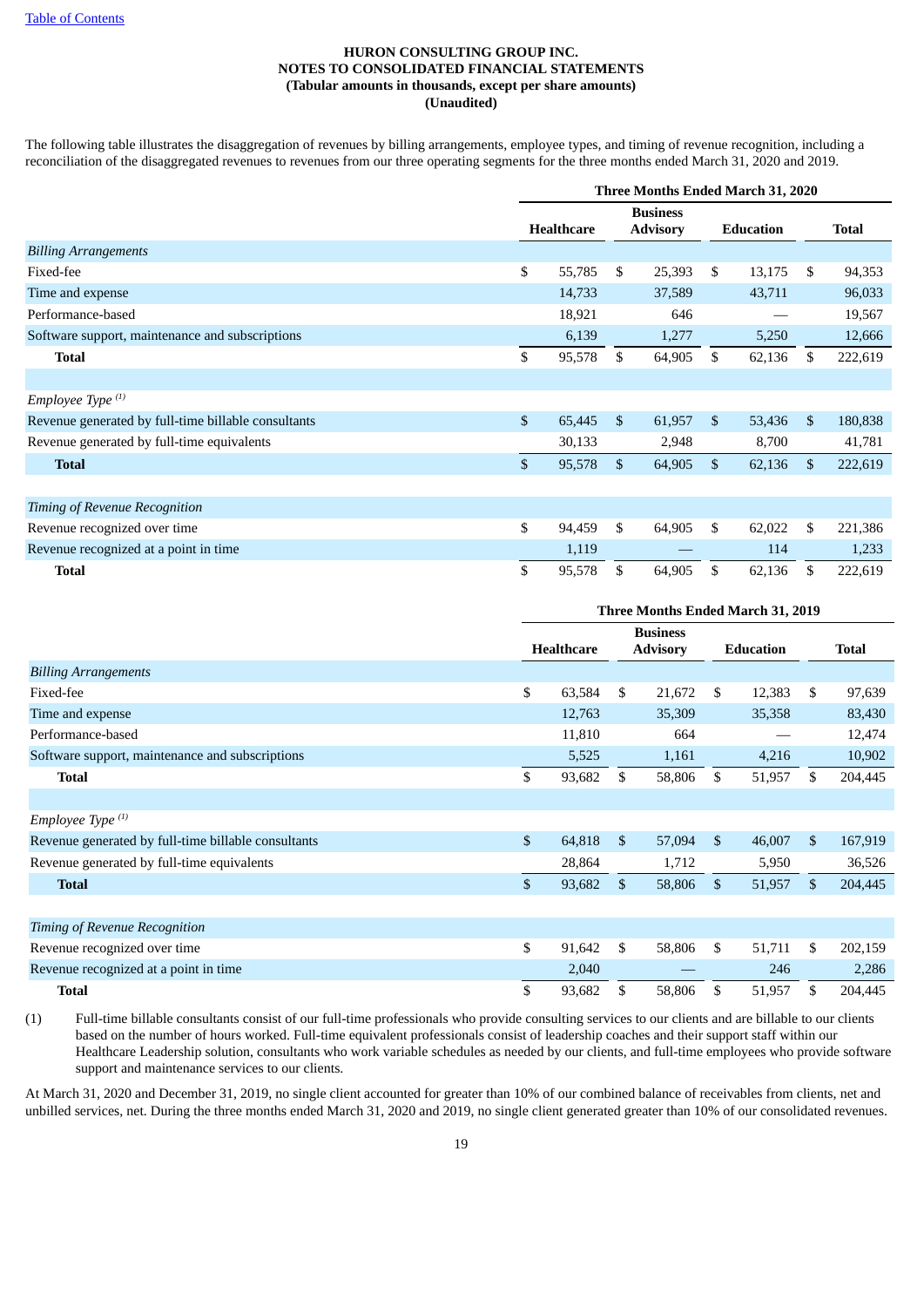## <span id="page-21-0"></span>**ITEM 2. MANAGEMENT'S DISCUSSION AND ANALYSIS OF FINANCIAL CONDITION AND RESULTS OF OPERATIONS.**

In this Quarterly Report on Form 10-Q, unless the context otherwise requires, the terms "Huron," "Company," "we," "us" and "our" refer to Huron Consulting Group Inc. and its subsidiaries.

Statements in this Quarterly Report on Form 10-Q that are not historical in nature, including those concerning the Company's current expectations about its future results, are "forward-looking" statements as defined in Section 21E of the Securities Exchange Act of 1934, as amended (the "Exchange Act") and the Private Securities Litigation Reform Act of 1995. Forward-looking statements are identified by words such as "may," "should," "expects," "provides," "anticipates," "assumes," "can," "will," "meets," "could," "likely," "intends," "might," "predicts," "seeks," "would," "believes," "estimates," "plans," "continues," "guidance," or "outlook," or similar expressions. These forward-looking statements reflect our current expectations about our future requirements and needs, results, levels of activity, performance, or achievements. Some of the factors that could cause actual results to differ materially from the forward-looking statements contained herein include, without limitation: the impact of the COVID-19 pandemic on the economy, our clients and client demand for our services, and our ability to sell and provide services, including the measures taken by governmental authorities and businesses in response to the pandemic, which may cause or contribute to other risks and uncertainties that we face; failure to achieve expected utilization rates, billing rates, and the number of revenue-generating professionals; inability to expand or adjust our service offerings in response to market demands; our dependence on renewal of client-based services; dependence on new business and retention of current clients and qualified personnel; failure to maintain third-party provider relationships and strategic alliances; inability to license technology to and from third parties; the impairment of goodwill; various factors related to income and other taxes; difficulties in successfully integrating the businesses we acquire and achieving expected benefits from such acquisitions; risks relating to privacy, information security, and related laws and standards; and a general downturn in market conditions. These forwardlooking statements involve known and unknown risks, uncertainties, and other factors, including, among others, those described under Item 1A. "Risk Factors," in our Annual Report on Form 10-K for the year ended December 31, 2019 and under Part II, Item 1A. "Risk Factors" in this Quarterly Report on Form 10-Q, that may cause actual results, levels of activity, performance or achievements to be materially different from any anticipated results, levels of activity, performance, or achievements expressed or implied by these forward-looking statements. We disclaim any obligation to update or revise any forward-looking statements as a result of new information or future events, or for any other reason.

## **OVERVIEW**

#### **Our Business**

Huron is a global consultancy that collaborates with clients to drive strategic growth, ignite innovation and navigate constant change. Through a combination of strategy, expertise and creativity, we help clients accelerate operational, digital and cultural transformation, enabling the change they need to own their future. By embracing diverse perspectives, encouraging new ideas and challenging the status quo, we create sustainable results for the organizations we serve.

We provide professional services through three operating segments: Healthcare, Business Advisory, and Education.

#### **•** *Healthcare*

Our Healthcare segment has a depth of expertise in financial and operational improvement, care transformation, culture and organizational excellence, strategy, and technology and analytics. We serve national and regional hospitals, integrated health systems, academic medical centers, community hospitals, and medical groups. Our solutions help clients evolve and adapt to the rapidly changing healthcare environment and achieve growth, optimize performance, enhance profitability, improve quality and clinical outcomes, align leaders, improve organizational culture, and drive physician, patient, and employee engagement across the enterprise to deliver better consumer outcomes.

We help organizations transform and innovate their delivery model to focus on patient wellness by improving quality outcomes, minimizing care variation and fundamentally improving patient and population health. Our consultants partner with clients to help build and sustain today's business to invest in the future by reducing complexity, improving operational efficiency and growing market share. We enable the healthcare of the future by identifying, integrating and optimizing technology investments to collect data that transforms care delivery and improves patient outcomes. We also develop future leaders capable of driving meaningful cultural and organizational change and who transform the consumer experience.

### • *Business Advisory*

Our Business Advisory segment provides services to large and middle market organizations, lending institutions, law firms, investment banks, private equity firms, and not-for-profit organizations, including higher education and healthcare institutions. We assist clients in a broad range of industries and across the spectrum from healthy, well-capitalized companies to organizations in transition, as well as creditors, equity owners, and other key constituents. Our Enterprise Solutions and Analytics experts advise, deliver, and optimize technology and analytic solutions that enable organizations to manage and optimize their financial performance, operational efficiency, and client or stakeholder experience. Our Business Advisory experts resolve complex business issues and enhance client enterprise value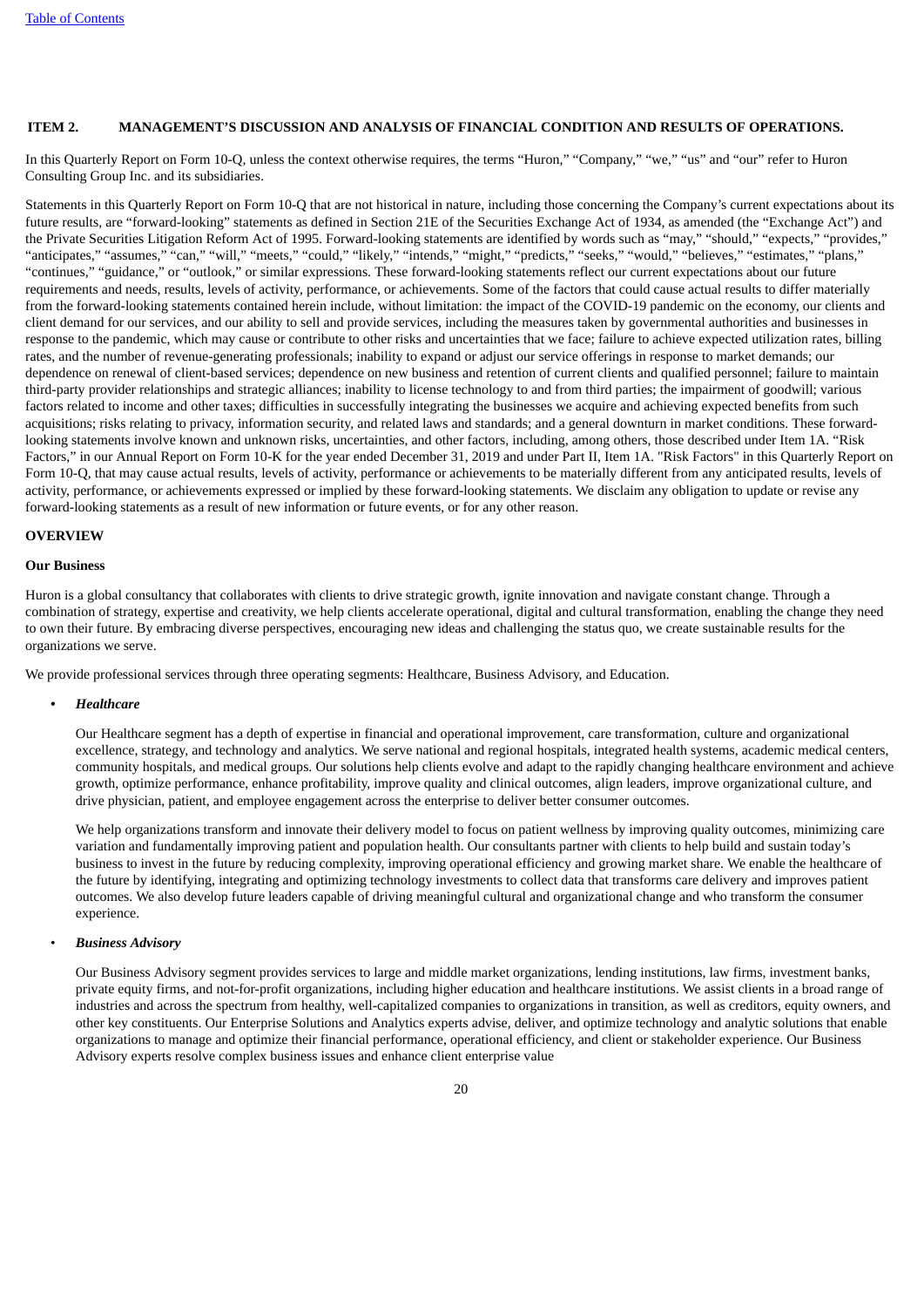through a suite of services including capital advisory, transaction advisory, operational improvement, restructuring and turnaround, valuation, and dispute advisory. Our Strategy and Innovation professionals collaborate with clients across a range of industries to identify new growth opportunities, build new ventures and capabilities, and accelerate organizational change. Our Life Sciences professionals provide strategic solutions to help pharmaceutical, medical device, and biotechnology companies deliver more value to patients, payers, and providers, and comply with regulations.

#### **•** *Education*

Our Education segment provides consulting and technology solutions to higher education institutions and academic medical centers. We collaborate with clients to address challenges relating to business and technology strategy, financial and operational excellence, student success, research administration, and regulatory compliance. Our research enterprise solutions assist clients in identifying and implementing institutional research strategy, optimizing clinical research operations, improving financial management and cost reimbursement, improving service to faculty, and mitigating risk compliance. Our technology strategy, enterprise applications, and analytic solutions transform and optimize operations, deliver time and cost savings, and enhance the student experience. Our institutional strategy, budgeting and financial management, and business operations align missions with business priorities, improve quality, and reduce costs institution-wide. Our student solutions improve attraction, retention and graduation rates, increase student satisfaction and help generate quality outcomes.

Huron is a Platinum level member of the Oracle PartnerNetwork, an Oracle Cloud Premier Partner within North America, a Gold level consulting partner with Salesforce.com and a Workday Services Partner.

### **Coronavirus (COVID-19)**

The worldwide spread of coronavirus (COVID-19) in the first quarter of 2020 has created significant volatility, uncertainty and disruption to the global economy. We are closely monitoring the impact of the COVID-19 pandemic on all aspects of our business, including how it will impact our clients, employees and business partners. In response to the pandemic, many state and local governments have issued shelter-in-place mandates; and companies, including Huron, have implemented work from home policies and travel restrictions. While traditionally a majority of the work performed by our revenuegenerating professionals occurs at client sites, the nature of the services we provide allows for our revenue-generating professionals to continue to serve clients in a remote work environment. While the COVID-19 pandemic did not have a significant impact on our consolidated revenues in the first quarter of 2020, we expect it to have an unfavorable impact on sales and business development activities and full year 2020 results. However, given the dynamic nature of these circumstances, the full impact of the COVID-19 pandemic on our consolidated operations and overall financial performance is uncertain at this time.

In each of our segments, we are working closely with our clients to support them and to provide relevant services to address their needs caused by the COVID-19 pandemic. However, some of the services we provide may be considered by our clients to be more discretionary in nature and the COVID-19 pandemic is expected to have a negative impact on the demand for those services. In addition, conditions in the financial markets could limit our access to further capital resources, if needed, and could increase borrowing costs. In order to support our liquidity during the COVID-19 pandemic, we are proactively taking measures to increase available cash on hand including, but not limited to, borrowing under our senior secured credit facility and reducing discretionary operating and capital spending. To further support our liquidity, we have elected to defer the deposit of our employer portion of social security taxes beginning in April 2020 and through the end of the year, which we expect to pay in equal installments in the fourth quarters of 2021 and 2022, as provided for under the CARES Act.

The services provided by our Strategy and Innovation and Life Sciences reporting units within our Business Advisory segment focus on strategic solutions for healthy, well-capitalized companies to identify new growth opportunities and may be considered by our clients to be more discretionary in nature. As discussed above, the COVID-19 pandemic is expected to have an unfavorable impact on the demand for those services. Based on our internal projections and the preparation of our financial statements for the quarter ended March 31, 2020, and considering the expected decrease in demand due to the COVID-19 pandemic, we believed that the fair value of these two reporting units may no longer exceed their carrying values and performed an interim goodwill impairment test on both reporting units. Based on the estimated fair values of the Strategy and Innovation and Life Sciences reporting units, we recorded non-cash pretax goodwill impairment charges of \$49.9 million and \$9.9 million, respectively. We did not identify any indicators that would lead us to believe that the fair values of our Healthcare, Education, and Business Advisory reporting units may not exceed their carrying values. See the "Critical Accounting Policies" section below and Note 4 "Goodwill and Intangible Assets" within the notes to our consolidated financial statements for additional information on the charges and evaluations performed.

See Part II, Item 1A. "Risk Factors" of this Quarterly Report on Form 10-Q for additional information on the potential impact the COVID-19 pandemic could have on our business, operations and financial results.

#### **How We Generate Revenues**

A large portion of our revenues is generated by our full-time consultants who provide consulting services to our clients and are billable to our clients based on the number of hours worked. A smaller portion of our revenues is generated by our other professionals, also referred to as full-time equivalents, some of whom work variable schedules as needed by our clients. Full-time equivalent professionals consist of our coaches and their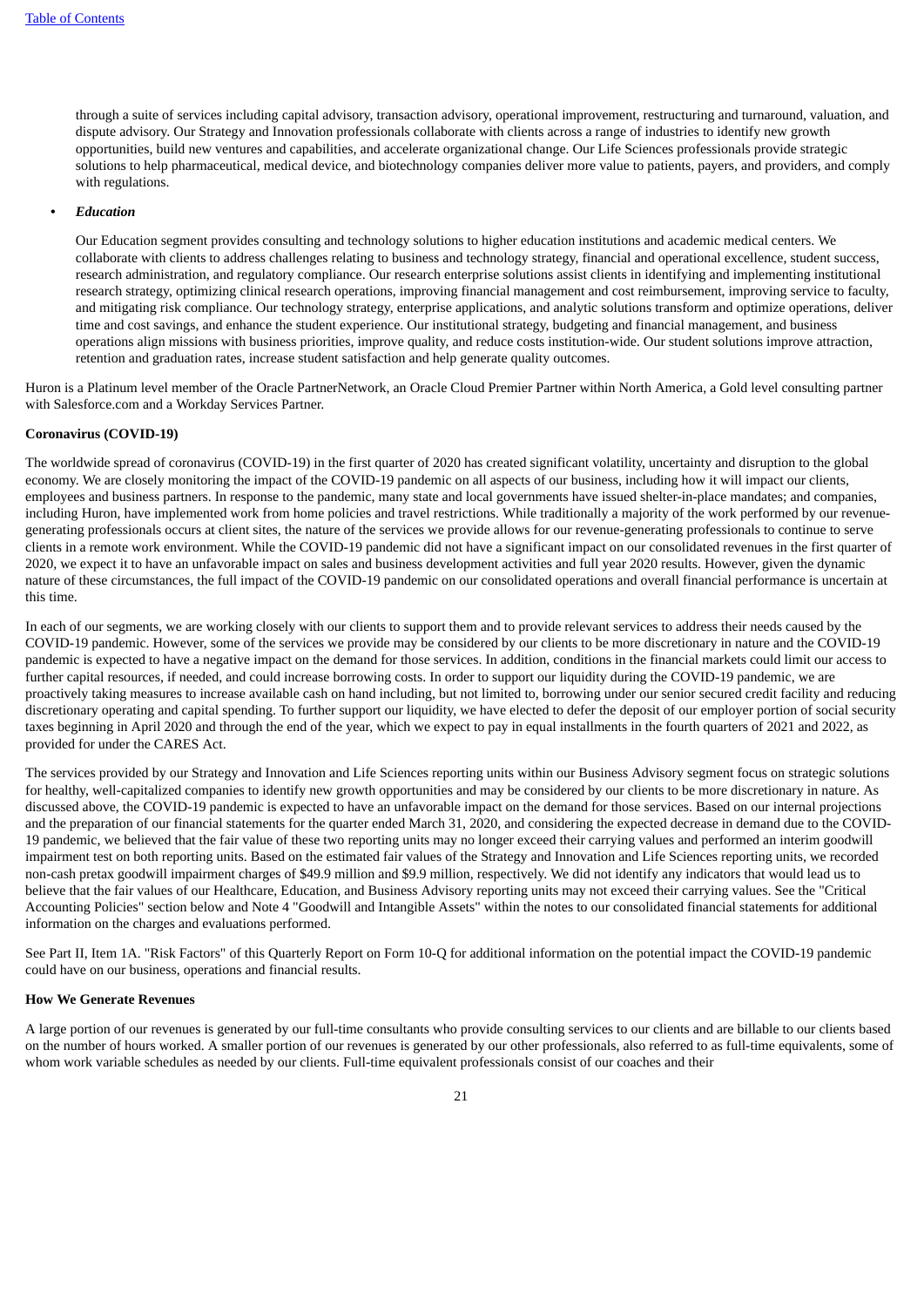support staff from our Culture and Organizational Excellence solution, consultants who work variable schedules as needed by our clients, employees who provide managed services in our Healthcare segment, and our employees who provide software support and maintenance services to our clients. We translate the hours that these other professionals work on client engagements into a full-time equivalent measure that we use to manage our business. We refer to our full-time consultants and other professionals collectively as revenue-generating professionals.

Revenues generated by our full-time consultants are primarily driven by the number of consultants we employ and their utilization rates, as well as the billing rates we charge our clients. Revenues generated by our other professionals, or full-time equivalents, are largely dependent on the number of consultants we employ, their hours worked, and billing rates charged. Revenues generated by our coaches are largely dependent on the number of coaches we employ and the total value, scope, and terms of the consulting contracts under which they provide services, which are primarily fixed-fee contracts. Revenues generated by our Managed Services solution are dependent on the total value, scope and terms of the related contracts.

We generate our revenues from providing professional services under four types of billing arrangements: fixed-fee (including software license revenue); time-and-expense; performance-based; and software support, maintenance and subscriptions.

In fixed-fee billing arrangements, we agree to a pre-established fee in exchange for a predetermined set of professional services. We set the fees based on our estimates of the costs and timing for completing the engagements. It is the client's expectation in these engagements that the pre-established fee will not be exceeded except in mutually agreed upon circumstances. We generally recognize revenues under fixed-fee billing arrangements using a proportionate performance approach, which is based on work completed to-date versus our estimates of the total services to be provided under the engagement. Contracts within our Culture and Organizational Excellence solution include fixed-fee partner contracts with multiple performance obligations, which primarily consist of coaching services, as well as speaking engagements, conferences, publications and software products ("Partner Contracts"). Revenues for coaching services and software products are generally recognized on a straight-line basis over the length of the contract. All other revenues under Partner Contracts, including speaking engagements, conferences and publications, are recognized at the time the goods or services are provided.

Fixed-fee arrangements also include software licenses for our revenue cycle management software and research administration and compliance software. Licenses for our revenue cycle management software are sold only as a component of our consulting projects, and the services we provide are essential to the functionality of the software. Therefore, revenues from these software licenses are recognized over the term of the related consulting services contract. License revenue from our research administration and compliance software is generally recognized in the month in which the software is delivered.

Fixed-fee engagements represented 42.4% and 47.8% of our revenues for the three months ended March 31, 2020 and 2019, respectively.

Time-and-expense billing arrangements require the client to pay based on the number of hours worked by our revenue-generating professionals at agreed upon rates. Time-and-expense arrangements also include certain speaking engagements, conferences and publications purchased by our clients outside of Partner Contracts within our Culture and Organizational Excellence solution. We recognize revenues under time-and-expense billing arrangements as the related services or publications are provided. Time-and-expense engagements represented 43.1% and 40.8% of our revenues for the three months ended March 31, 2020 and 2019, respectively.

In performance-based fee billing arrangements, fees are tied to the attainment of contractually defined objectives. We enter into performance-based engagements in essentially two forms. First, we generally earn fees that are directly related to the savings formally acknowledged by the client as a result of adopting our recommendations for improving operational and cost effectiveness in the areas we review. Second, we have performance-based engagements in which we earn a success fee when and if certain predefined outcomes occur. Often, performance-based fees supplement our time-and-expense or fixedfee engagements. We recognize revenues under performance-based billing arrangements by estimating the amount of variable consideration that is probable of being earned and recognizing that estimate over the length of the contract using a proportionate performance approach. Performance-based fee revenues represented 8.8% and 6.1% of our revenues for the three months ended March 31, 2020 and 2019, respectively. The level of performance-based fees earned may vary based on our clients' risk sharing preferences and the mix of services we provide.

Clients that have purchased one of our software licenses can pay an annual fee for software support and maintenance. We also generate subscription revenue from our cloud-based analytic tools and solutions. Software support, maintenance and subscription revenues are recognized ratably over the support or subscription period. These fees are generally billed in advance and included in deferred revenues until recognized. Software support, maintenance and subscription revenues represented 5.7% and 5.3% of our revenues for the three months ended March 31, 2020 and 2019, respectively.

Our quarterly results are impacted principally by our full-time consultants' utilization rate, the bill rates we charge our clients, and the number of our revenue-generating professionals who are available to work. Our utilization rate can be negatively affected by increased hiring because there is generally a transition period for new professionals that results in a temporary drop in our utilization rate. Our utilization rate can also be affected by seasonal variations in the demand for our services from our clients. For example, during the third and fourth quarters of the year, vacations taken by our clients can result in the deferral of activity on existing and new engagements, which would negatively affect our utilization rate. The number of business work days is also affected by the number of vacation days taken by our consultants and holidays in each quarter. We typically have fewer business work days available in the fourth quarter of the year, which can impact revenues during that period.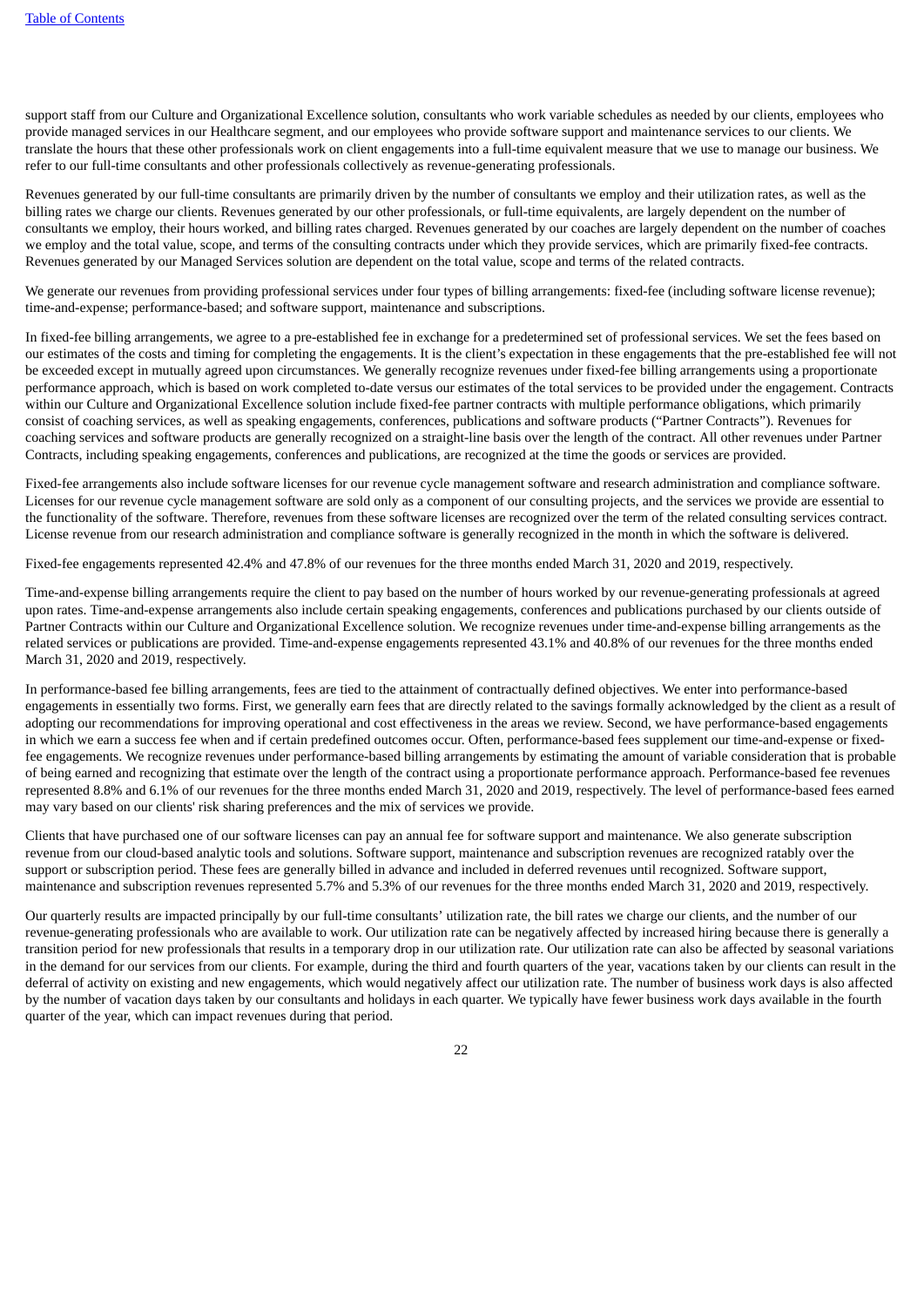Time-and-expense engagements do not provide us with a high degree of predictability as to performance in future periods. Unexpected changes in the demand for our services can result in significant variations in utilization and revenues and present a challenge to optimal hiring and staffing. Moreover, our clients typically retain us on an engagement-by-engagement basis, rather than under long-term recurring contracts. The volume of work performed for any particular client can vary widely from period to period.

## **Business Strategy, Opportunities and Challenges**

Our primary strategy is to meet the needs of our clients by providing a balanced portfolio of service offerings and capabilities so that we can adapt quickly and effectively to emerging opportunities in the marketplace. To achieve this, we continue to hire highly qualified professionals and have entered into select acquisitions of complementary businesses.

To expand our business, we will remain focused on growing our existing relationships and developing new relationships, executing our managing director compensation plan to attract and retain senior practitioners, continuing to promote and provide an integrated approach to service delivery, broadening the scope of our existing services, and acquiring complementary businesses. We will regularly evaluate the performance of our practices to ensure our investments meet these objectives. Furthermore, we intend to enhance our visibility in the marketplace by refining our overarching messaging and value propositions for the organization as well as each practice. We will continue to focus on reaching our client base through clear, concise, and endorsed messages.

# **RESULTS OF OPERATIONS**

The following table sets forth, for the periods indicated, selected segment and consolidated operating results and other operating data.

| <b>Segment and Consolidated Operating Results</b>            | <b>Three Months Ended</b><br>March 31, |           |               |
|--------------------------------------------------------------|----------------------------------------|-----------|---------------|
| (in thousands, except per share amounts):                    |                                        | 2020      | 2019          |
| <b>Healthcare:</b>                                           |                                        |           |               |
| Revenues                                                     | \$                                     | 95,578    | \$<br>93,682  |
| Operating income                                             | \$                                     | 24,050    | \$<br>27,851  |
| Segment operating income as a percentage of segment revenues |                                        | 25.2%     | 29.7%         |
| <b>Business Advisory:</b>                                    |                                        |           |               |
| <b>Revenues</b>                                              | \$                                     | 64,905    | \$<br>58,806  |
| Operating income                                             | \$                                     | 9,842     | \$<br>9,581   |
| Segment operating income as a percentage of segment revenues |                                        | 15.2%     | 16.3%         |
| <b>Education:</b>                                            |                                        |           |               |
| Revenues                                                     | \$                                     | 62,136    | \$<br>51,957  |
| Operating income                                             | \$                                     | 13,116    | \$<br>12,618  |
| Segment operating income as a percentage of segment revenues |                                        | 21.1%     | 24.3%         |
| <b>Total Company:</b>                                        |                                        |           |               |
| Revenues                                                     | \$                                     | 222,619   | \$<br>204,445 |
| Reimbursable expenses                                        |                                        | 19,303    | 18,617        |
| Total revenues and reimbursable expenses                     | \$                                     | 241,922   | \$<br>223,062 |
| <b>Statements of Operations reconciliation:</b>              |                                        |           |               |
| Segment operating income                                     | \$                                     | 47,008    | \$<br>50,050  |
| Items not allocated at the segment level:                    |                                        |           |               |
| Other operating expenses                                     |                                        | 27,146    | 36,578        |
| Litigation and other gains                                   |                                        | (150)     | (456)         |
| Depreciation and amortization                                |                                        | 6,047     | 7,172         |
| Goodwill impairment charges <sup>(1)</sup>                   |                                        | 59,816    |               |
| Operating income (loss)                                      |                                        | (45, 851) | 6,756         |
| Other expense, net                                           |                                        | (7,637)   | (2,041)       |
| Income (loss) from continuing operations before taxes        |                                        | (53, 488) | 4,715         |
| Income tax expense (benefit)                                 |                                        | (11,215)  | 1,365         |
| Net income (loss) from continuing operations                 | \$                                     | (42, 273) | \$<br>3,350   |
| Earnings (loss) per share from continuing operations:        |                                        |           |               |
| <b>Basic</b>                                                 | \$                                     | (1.94)    | \$<br>0.15    |
| <b>Diluted</b>                                               | \$                                     | (1.94)    | \$<br>0.15    |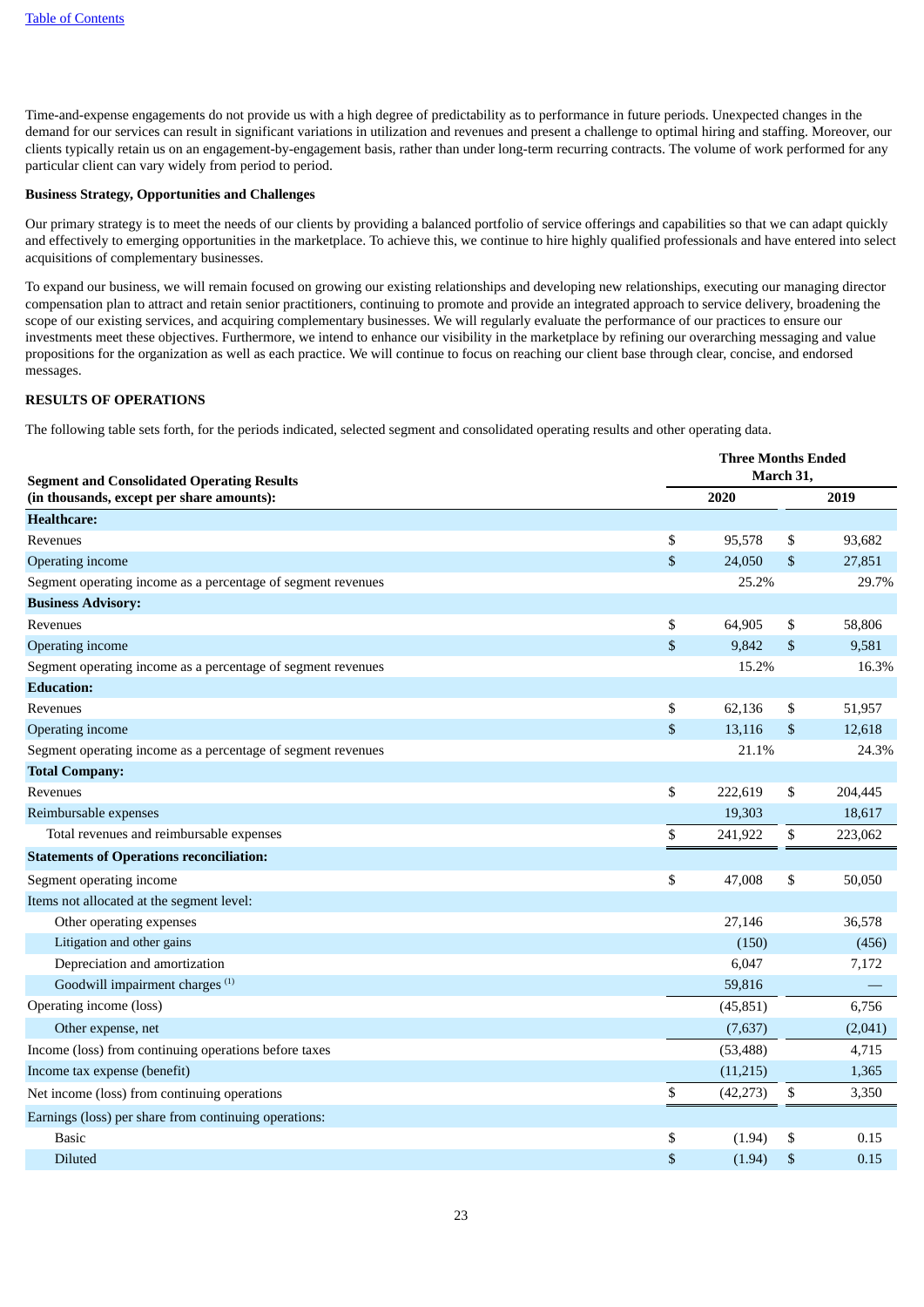|                                                                           | <b>Three Months Ended</b><br>March 31, |                           |       |  |  |  |
|---------------------------------------------------------------------------|----------------------------------------|---------------------------|-------|--|--|--|
| <b>Other Operating Data:</b>                                              | 2020                                   |                           | 2019  |  |  |  |
| Number of full-time billable consultants (at period end) <sup>(2)</sup> : |                                        |                           |       |  |  |  |
| Healthcare                                                                | 892                                    |                           | 836   |  |  |  |
| <b>Business Advisory</b>                                                  | 916                                    |                           | 864   |  |  |  |
| Education                                                                 | 791                                    |                           | 649   |  |  |  |
| <b>Total</b>                                                              | 2,599                                  |                           | 2,349 |  |  |  |
| Average number of full-time billable consultants (for the period) $(2)$ : |                                        |                           |       |  |  |  |
| Healthcare                                                                | 897                                    |                           | 819   |  |  |  |
| <b>Business Advisory</b>                                                  | 920                                    |                           | 839   |  |  |  |
| Education                                                                 | 778                                    |                           | 631   |  |  |  |
| Total                                                                     | 2,595                                  |                           | 2,289 |  |  |  |
| Full-time billable consultant utilization rate (3):                       |                                        |                           |       |  |  |  |
| Healthcare                                                                | 71.6%                                  |                           | 78.6% |  |  |  |
| <b>Business Advisory</b>                                                  | 71.5%                                  |                           | 73.1% |  |  |  |
| Education                                                                 | 76.2%                                  |                           | 76.4% |  |  |  |
| <b>Total</b>                                                              | 72.9%                                  |                           | 75.9% |  |  |  |
| Full-time billable consultant average billing rate per hour (4):          |                                        |                           |       |  |  |  |
| Healthcare                                                                | \$<br>228                              | \$                        | 224   |  |  |  |
| Business Advisory <sup>(5)</sup>                                          | \$<br>198                              | \$                        | 200   |  |  |  |
| Education                                                                 | \$<br>188                              | \$                        | 204   |  |  |  |
| Total $(5)$                                                               | \$<br>204                              | \$                        | 210   |  |  |  |
| Revenue per full-time billable consultant (in thousands):                 |                                        |                           |       |  |  |  |
| Healthcare                                                                | \$<br>73                               | \$                        | 79    |  |  |  |
| <b>Business Advisory</b>                                                  | \$<br>67                               | $\boldsymbol{\mathsf{S}}$ | 68    |  |  |  |
| Education                                                                 | \$<br>69                               | \$                        | 73    |  |  |  |
| <b>Total</b>                                                              | \$<br>70                               | \$                        | 73    |  |  |  |
| Average number of full-time equivalents (for the period) <sup>(6)</sup> : |                                        |                           |       |  |  |  |
| Healthcare                                                                | 278                                    |                           | 223   |  |  |  |
| <b>Business Advisory</b>                                                  | 20                                     |                           | 8     |  |  |  |
| Education                                                                 | 60                                     |                           | 36    |  |  |  |
| Total                                                                     | 358                                    |                           | 267   |  |  |  |
| Revenue per full-time equivalent (in thousands):                          |                                        |                           |       |  |  |  |
| Healthcare                                                                | \$<br>108                              | \$                        | 129   |  |  |  |
| <b>Business Advisory</b>                                                  | \$<br>149                              | $\boldsymbol{\mathsf{S}}$ | 206   |  |  |  |
| Education                                                                 | \$<br>144                              | \$                        | 166   |  |  |  |
| <b>Total</b>                                                              | \$<br>117                              | \$                        | 137   |  |  |  |

(1) The non-cash goodwill impairment charges are not allocated at the segment level because the underlying goodwill asset is reflective of our corporate investment in the segments. We do not include the impact of goodwill impairment charges in our evaluation of segment performance.

(2) Consists of our full-time professionals who provide consulting services and generate revenues based on the number of hours worked.

(3) Utilization rate for our full-time billable consultants is calculated by dividing the number of hours our full-time billable consultants worked on client assignments during a period by the total available working hours for these consultants during the same period, assuming a forty-hour work week, less paid holidays and vacation days.

(4) Average billing rate per hour for our full-time billable consultants is calculated by dividing revenues for a period by the number of hours worked on client assignments during the same period.

(5) The Business Advisory segment includes operations of Huron Eurasia India. Absent the impact of Huron Eurasia India, the average billing rate per hour for the Business Advisory segment would have been \$224 and \$223 for the three months ended March 31, 2020 and 2019, respectively. Absent the impact of Huron Eurasia India, Huron's consolidated average billing rate per hour would have been \$213 and \$218 for the three months ended March 31, 2020 and 2019, respectively.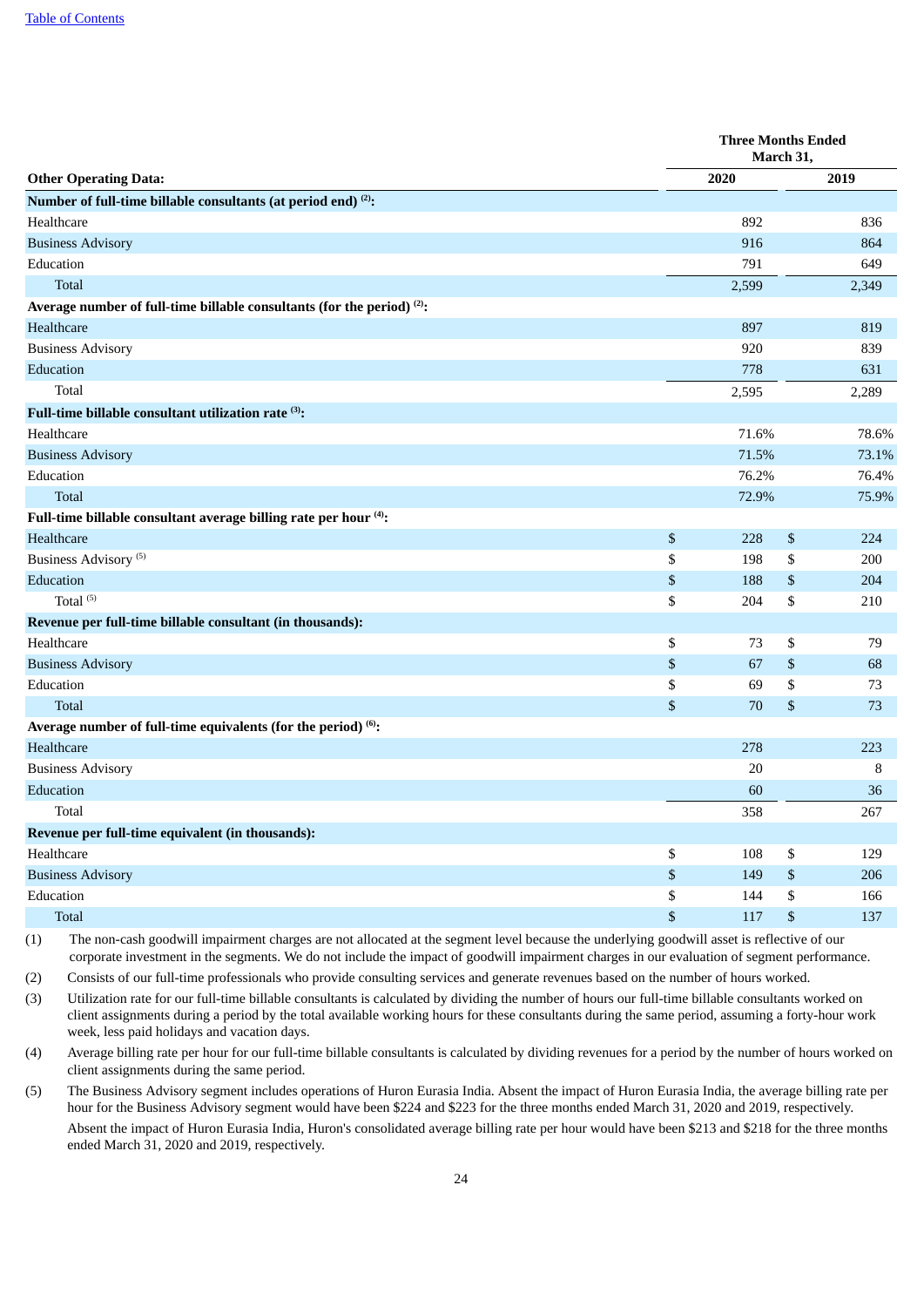(6) Consists of coaches and their support staff within our Culture and Organizational Excellence solution, consultants who work variable schedules as needed by our clients, employees who provide managed services in our Healthcare segment, and full-time employees who provide software support and maintenance services to our clients.

## **Non-GAAP Measures**

We also assess our results of operations using certain non-GAAP financial measures. These non-GAAP financial measures differ from GAAP because the non-GAAP financial measures we calculate to measure earnings (loss) before interest, taxes, depreciation and amortization ("EBITDA"), adjusted EBITDA, adjusted EBITDA as a percentage of revenues, adjusted net income from continuing operations, and adjusted diluted earnings per share from continuing operations exclude a number of items required by GAAP, each discussed below. These non-GAAP financial measures should be considered in addition to, and not as a substitute for or superior to, any measure of performance, cash flows, or liquidity prepared in accordance with GAAP. Our non-GAAP financial measures may be defined differently from time to time and may be defined differently than similar terms used by other companies, and accordingly, care should be exercised in understanding how we define our non-GAAP financial measures.

Our management uses the non-GAAP financial measures to gain an understanding of our comparative operating performance, for example when comparing such results with previous periods or forecasts. These non-GAAP financial measures are used by management in their financial and operating decision making because management believes they reflect our ongoing business in a manner that allows for meaningful period-to-period comparisons. Management also uses these non-GAAP financial measures when publicly providing our business outlook, for internal management purposes, and as a basis for evaluating potential acquisitions and dispositions. We believe that these non-GAAP financial measures provide useful information to investors and others in understanding and evaluating Huron's current operating performance and future prospects in the same manner as management does and in comparing in a consistent manner Huron's current financial results with Huron's past financial results.

The reconciliations of these financial measures from GAAP to non-GAAP are as follows (in thousands, except per share amounts):

|                                                                                | <b>Three Months Ended</b><br>March 31, |           |    |         |
|--------------------------------------------------------------------------------|----------------------------------------|-----------|----|---------|
|                                                                                | 2020                                   |           |    | 2019    |
| <b>Revenues</b>                                                                |                                        | 222,619   | \$ | 204,445 |
| Net income (loss) from continuing operations                                   | \$                                     | (42, 273) | S. | 3,350   |
| Add back:                                                                      |                                        |           |    |         |
| Income tax expense (benefit)                                                   |                                        | (11,215)  |    | 1,365   |
| Interest expense, net of interest income                                       |                                        | 2,341     |    | 4,258   |
| Depreciation and amortization                                                  |                                        | 7,415     |    | 8,289   |
| Earnings (loss) before interest, taxes, depreciation and amortization (EBITDA) |                                        | (43, 732) |    | 17,262  |
| Add back:                                                                      |                                        |           |    |         |
| Restructuring and other charges                                                |                                        | 2,458     |    | 1,275   |
| Litigation and other gains                                                     |                                        | (150)     |    | (456)   |
| Goodwill impairment charges                                                    |                                        | 59,816    |    |         |
| Loss on sale of business                                                       |                                        | 102       |    |         |
| Foreign currency transaction losses (gains), net                               |                                        | 520       |    | (82)    |
| <b>Adjusted EBITDA</b>                                                         | \$                                     | 19,014    | \$ | 17,999  |
| Adjusted EBITDA as a percentage of revenues                                    |                                        | 8.5%      |    | 8.8%    |

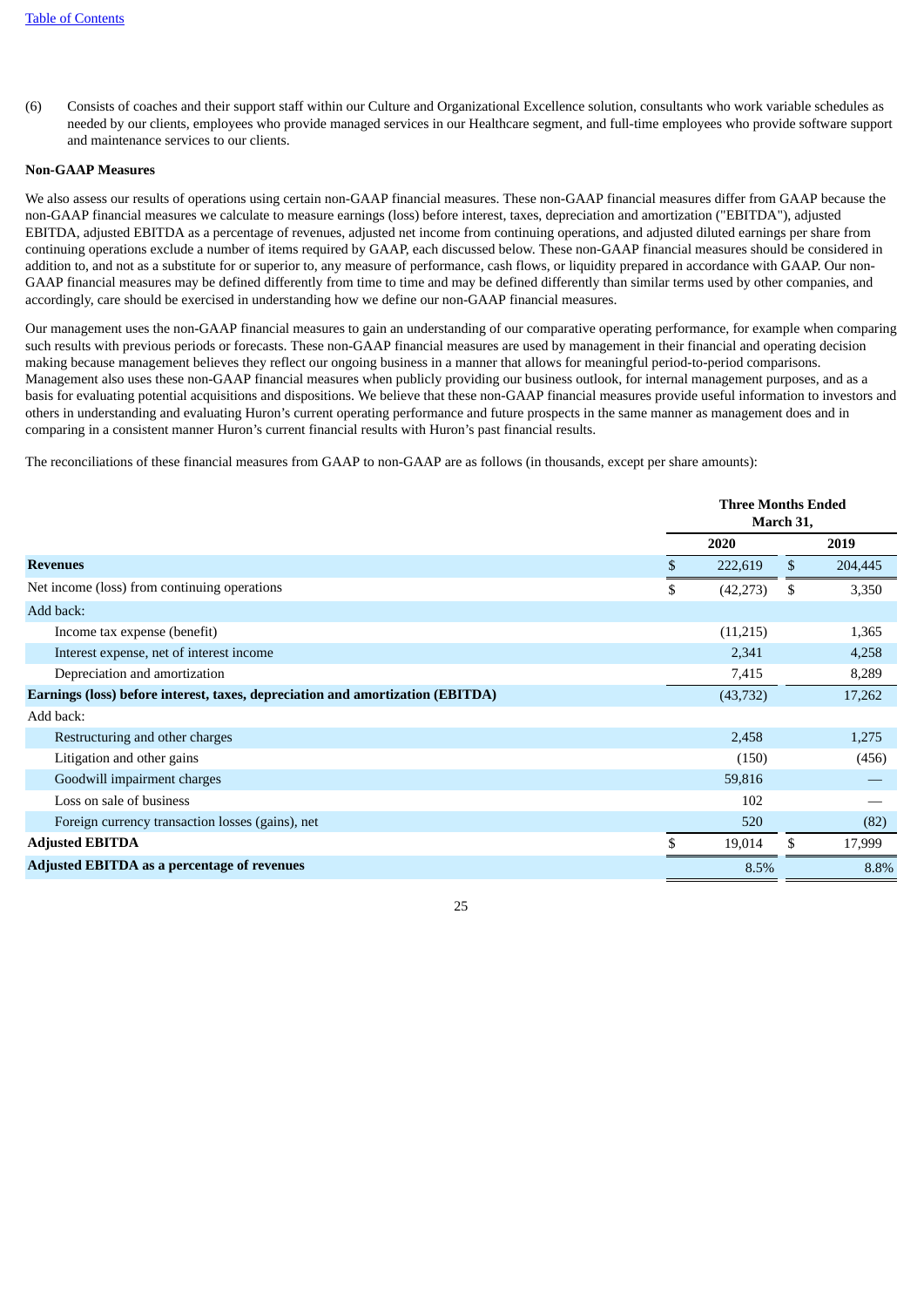|                                                                | <b>Three Months Ended</b><br>March 31, |           |     |         |  |
|----------------------------------------------------------------|----------------------------------------|-----------|-----|---------|--|
|                                                                | 2020                                   |           |     | 2019    |  |
| Net income (loss) from continuing operations                   | \$                                     | (42, 273) | \$  | 3,350   |  |
| Weighted average shares - diluted                              |                                        | 21,827    |     | 22,311  |  |
| Diluted earnings (loss) per share from continuing operations   | \$                                     | (1.94)    | -\$ | 0.15    |  |
| Add back:                                                      |                                        |           |     |         |  |
| Amortization of intangible assets                              |                                        | 3,209     |     | 4,517   |  |
| Restructuring and other charges                                |                                        | 2,458     |     | 1,275   |  |
| Litigation and other gains                                     |                                        | (150)     |     | (456)   |  |
| Goodwill impairment charges                                    |                                        | 59,816    |     |         |  |
| Non-cash interest on convertible notes                         |                                        |           |     | 2,120   |  |
| Loss on sale of business                                       |                                        | 102       |     |         |  |
| Tax effect of adjustments                                      |                                        | (13, 409) |     | (1,953) |  |
| Total adjustments, net of tax                                  |                                        | 52,026    |     | 5,503   |  |
| Adjusted net income from continuing operations                 |                                        | 9,753     | \$  | 8,853   |  |
| Weighted average shares - diluted                              |                                        | 22,329    |     | 22,311  |  |
| Adjusted diluted earnings per share from continuing operations | \$                                     | 0.44      |     | 0.40    |  |

These non-GAAP financial measures include adjustments for the following items:

*Amortization of intangible assets:* We have excluded the effect of amortization of intangible assets from the calculation of adjusted net income from continuing operations presented above. Amortization of intangible assets is inconsistent in its amount and frequency and is significantly affected by the timing and size of our acquisitions.

*Restructuring and other charges:* We have incurred charges due to the restructuring of various parts of our business. These restructuring charges have primarily consisted of costs associated with office space consolidations, including lease impairment charges and accelerated depreciation on lease-related property and equipment, and severance charges. Additionally, during the first quarter of 2020, we have excluded the effect of a \$0.8 million one-time charge related to redundant administrative costs in our corporate operations which is recorded within selling, general and administrative expenses on our consolidated statement of operations. We have excluded the effect of the restructuring and other charges from our non-GAAP measures to permit comparability with periods that were not impacted by these items.

*Litigation and other gains:* We have excluded the effects of the litigation settlement gain recognized in the first quarter of 2020 and the remeasurement gain recognized in the first quarter of 2019 to decrease the estimated fair value of our liabilities for contingent consideration payments related to business acquisitions to permit comparability with periods that were not impacted by these items.

*Goodwill impairment charges:* We have excluded the effect of the goodwill impairment charges recognized in the first quarter of 2020 as these are infrequent events and their exclusion permits comparability with periods that were not impacted by such charges.

*Non-cash interest on convertible notes:* We incurred non-cash interest expense relating to the implied value of the equity conversion component of our Convertible Notes. The value of the equity conversion component was treated as a debt discount and amortized to interest expense over the life of the Convertible Notes using the effective interest rate method. We exclude this non-cash interest expense that does not represent cash interest payments from the calculation of adjusted net income from continuing operations as management believes that this non-cash expense is not indicative of the ongoing performance of our business.

*Loss on sale of business:* We excluded the effect of the loss on sale of a software-based solution within our Business Advisory segment in the first quarter of 2020. Divestitures of businesses are infrequent and are not indicative of the ongoing performance of our business.

*Foreign currency transaction losses (gains), net:* We have excluded the effect of foreign currency transaction losses and gains from the calculation of adjusted EBITDA because the amount of each loss or gain is significantly affected by changes in foreign exchange rates.

*Tax effect of adjustments:* The non-GAAP income tax adjustment reflects the incremental tax impact applicable to the non-GAAP adjustments.

Income tax expense, Interest expense, net of interest income, Depreciation and amortization: We have excluded the effects of income tax expense, interest expense, net of interest income, and depreciation and amortization in the calculation of EBITDA as these are customary exclusions as defined by the calculation of EBITDA to arrive at meaningful earnings from core operations excluding the effect of such items.

*Adjusted weighted average shares - diluted:* As we reported a net loss for the first three months of 2020, GAAP diluted weighted average shares outstanding equals the basic weighted average shares outstanding for that period. The non-GAAP adjustments described above resulted in adjusted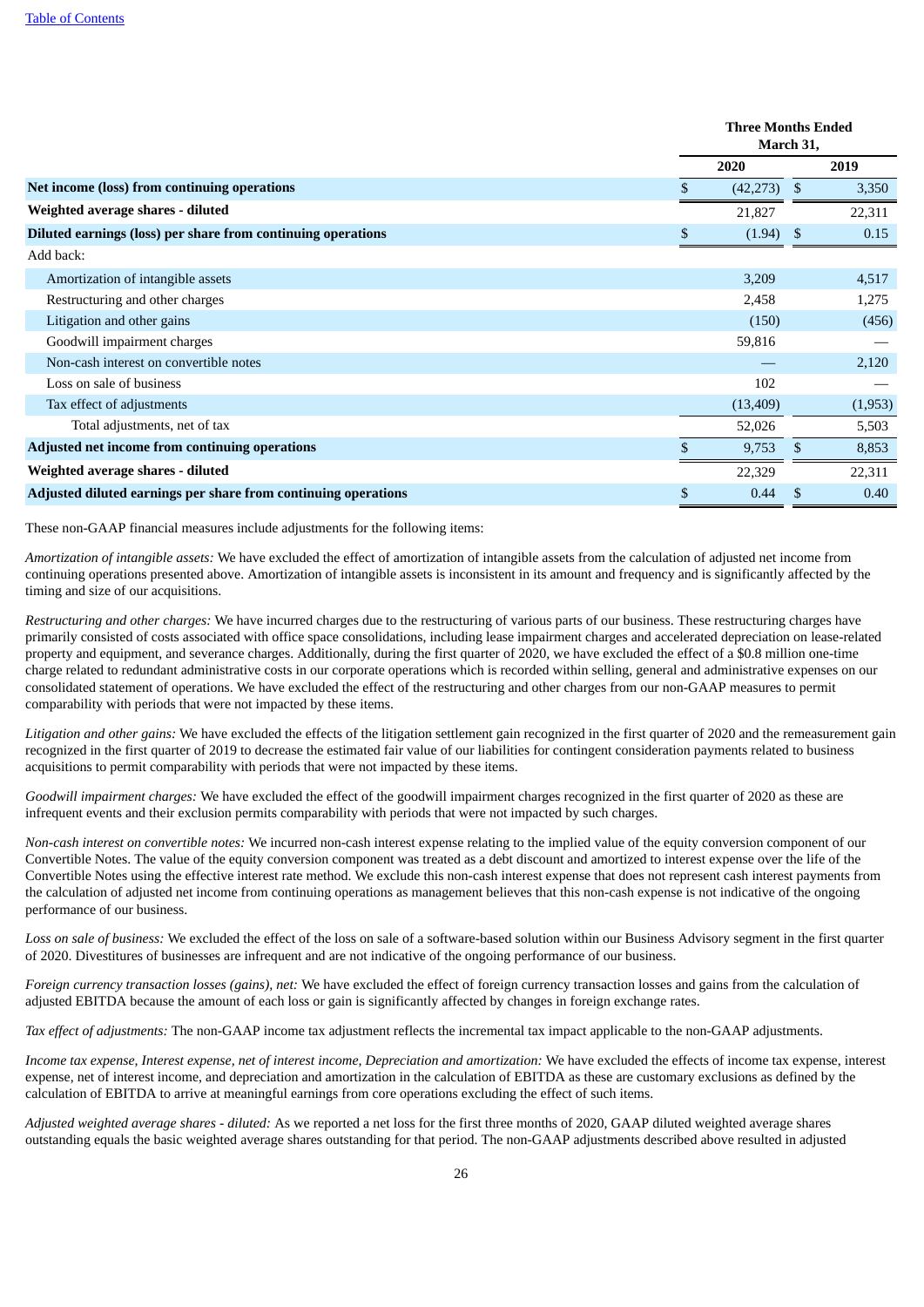net income from continuing operations for the first quarter of 2020. Therefore, we included the dilutive common stock equivalents in the calculation of adjusted diluted weighted average shares outstanding for that period.

#### **Three Months Ended March 31, 2020 Compared to Three Months Ended March 31, 2019**

#### **Revenues**

Revenues increased \$18.2 million, or 8.9%, to \$222.6 million for the first three months of 2020 from \$204.4 million for the first three months of 2019. Of the overall \$18.2 million increase in revenues, \$12.9 million was attributable to an increase in revenues from our full-time billable consultants and \$5.3 million was attributable to our full-time equivalents.

The increase in full-time billable consultant revenues was attributable to strengthened demand for services in all of our segments, as discussed below in Segment Results; and reflected an overall increase in the average number of full-time billable consultants, partially offset by overall decreases in the consultant utilization rate and the average billing rate during the first three months of 2020 compared to the same prior year period.

The increase in full-time equivalent revenues was attributable to increases in full-time equivalent revenues in all of our segments, as discussed below in Segment Results; and reflected an overall increase in the average number of full-time equivalents, partially offset by an overall decrease in revenue per fulltime equivalent.

While the COVID-19 pandemic did not have a significant impact on our consolidated revenues in the first quarter of 2020, we expect it to have an unfavorable impact on sales and business development activities and full year 2020 results. Additionally, we expect a decrease in the demand for the services we provide that may be considered by our clients to be more discretionary in nature. However, given the dynamic nature of these circumstances, the full impact of the COVID-19 pandemic on our consolidated revenues is uncertain at this time.

#### **Total Direct Costs**

Our total direct costs, including amortization of intangible assets and software development costs, increased \$18.7 million, or 13.4%, to \$157.5 million for the three months ended March 31, 2020, from \$138.9 million for the three months ended March 31, 2019. The overall \$18.7 million increase primarily related to a \$15.3 million increase in salaries and related expenses for our revenue-generating professionals, which was largely driven by increased headcount in all our segments; a \$2.3 million increase in share-based compensation expense for our revenue-generating professionals; a \$1.2 million increase in contractor expenses; and a \$0.7 million increase in technology expenses. As a percentage of revenues, our total direct costs increased to 70.8% during the first three months of 2020 compared to 67.9% during the first three months of 2019 primarily due to the increases in salaries and related expenses and share-based compensation for our revenue-generating professionals, both as percentages of revenues, partially offset by a decrease in performance bonus expense for our revenue-generating professionals.

Total direct costs for the three months ended March 31, 2020 included \$1.3 million of amortization expense for internal software development costs and intangible assets, compared to \$1.1 million of amortization expense for the same prior year period. Intangible asset amortization included within direct costs for the three months ended March 31, 2020 and 2019 related to technology and software, certain customer relationships, and customer contracts acquired in connection with our business acquisitions. See Note 4 "Goodwill and Intangible Assets" within the notes to our consolidated financial statements for additional information about our intangible assets.

#### **Operating Expenses and Other Losses (Gains), Net**

Selling, general and administrative expenses decreased \$7.3 million, or 14.4%, to \$43.4 million in the three months ended March 31, 2020, from \$50.7 million in the three months ended March 31, 2019. Of the overall \$7.3 million decrease, \$6.9 million was attributable to the change in the market value of our deferred compensation liability, resulting from a \$4.7 million decrease in the market value during the first quarter of 2020, compared to a \$2.2 million increase in the market value during the first quarter of 2019. Additional decreases include a \$2.3 million decrease in performance bonus expense for our support personnel; a \$1.0 million decrease in facilities expense; a \$0.7 million decrease in third-party consulting expenses; a \$0.4 million decrease in training expenses; and a \$0.4 million decrease in recruiting expenses. These decreases were partially offset by a \$1.8 million increase in salaries and related expenses for our support personnel; a \$1.0 million increase in practice administration and meetings expenses; a \$0.8 million increase in share-based compensation expense for our support personnel; and a \$0.8 million increase in data hosting and software related expenses. As a percentage of revenues, selling, general and administrative expenses decreased to 19.5% during the first quarter of 2020 compared to 24.8% during the first quarter of 2019. This decrease was primarily attributable to the decreases in the market value of our deferred compensation liability, performance bonus expense for our support personnel, and facilities expenses.

Restructuring charges for the first three months of 2020 totaled \$1.6 million, compared to \$1.3 million for the first three months of 2019. The \$1.6 million restructuring charge incurred in the first quarter of 2020 primarily related to a \$1.2 million accrual for the termination of a third-party advisor agreement; \$0.3 million related to workforce reductions to better align resources with market demand; and \$0.1 million related to workforce reductions in our corporate operations. During the first quarter of 2019, we exited a portion of our Lake Oswego, Oregon corporate office resulting in a \$0.7 million lease impairment charge on the related operating lease right-of-use asset and leasehold improvements and \$0.2 million of accelerated depreciation on furniture and fixtures in that office. Additionally, we recognized a \$0.2 million restructuring charge related to workforce reductions in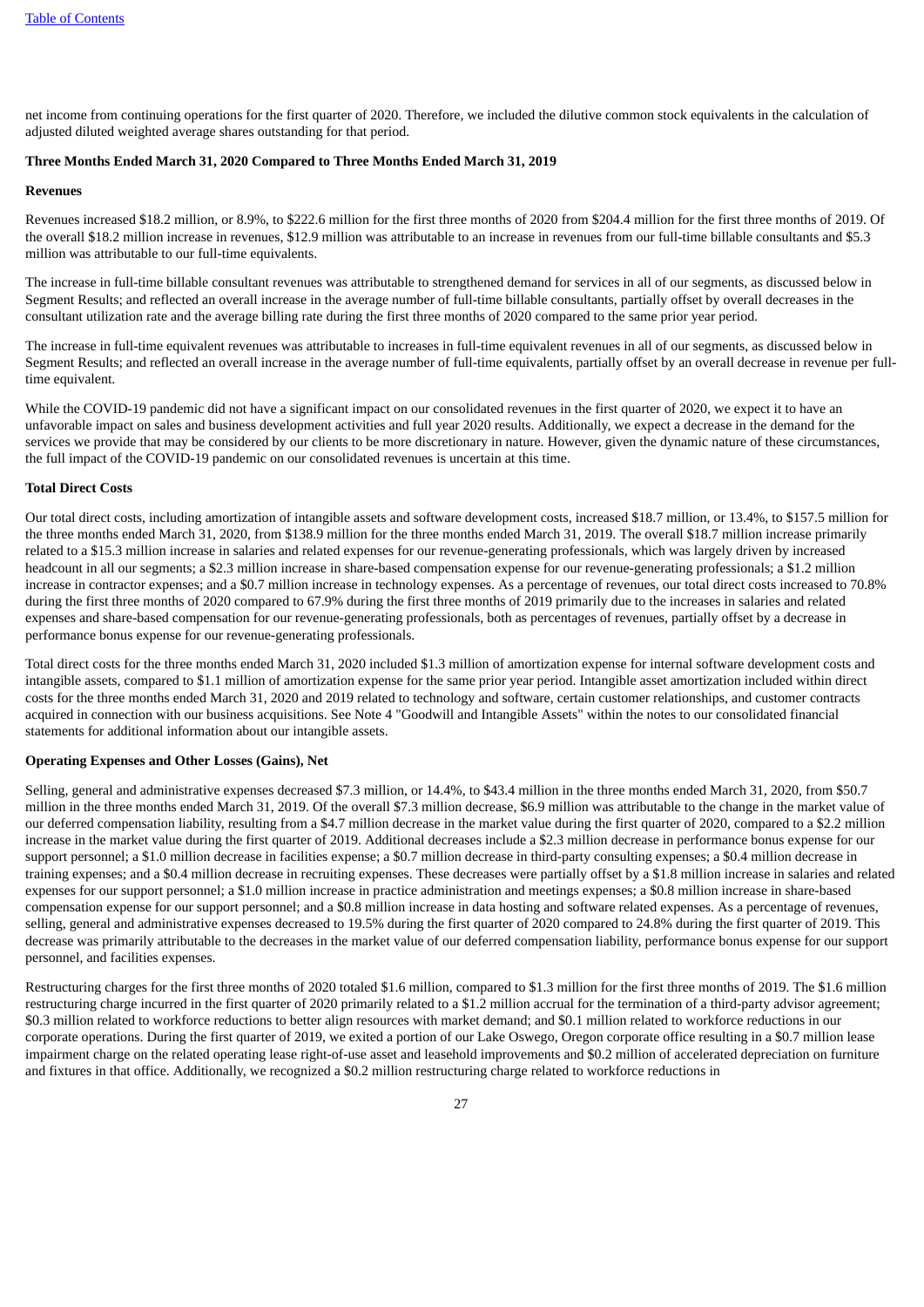our corporate operations. See Note 8 "Restructuring Charges" within the notes to our consolidated financial statements for additional information on our restructuring charges.

Litigation and other gains totaled \$0.2 million for the three months ended March 31, 2020, which consisted of a litigation settlement gain for the resolution of a claim that was settled in the first quarter of 2020. Other gains totaled \$0.5 million for the three months ended March 31, 2019, which primarily consisted of a \$0.4 million remeasurement gain to decrease the estimated fair value of our liabilities for contingent consideration payments related to business acquisitions.

Depreciation and amortization expense decreased by \$1.1 million, or 14.8%, to \$6.1 million for the three months ended March 31, 2020, from \$7.2 million for the three months ended March 31, 2019. The decrease was primarily attributable to a decrease in amortization expense for the trade name acquired in our Studer Group acquisition that was fully amortized in the fourth quarter of 2019; decreasing amortization expense for customer relationships due to the accelerated basis of amortization in prior periods, including the customer relationships acquired in our Studer Group acquisition; and customer relationships acquired in other business acquisitions that were fully amortized in prior periods. Intangible asset amortization included within operating expenses for the three months ended March 31, 2020 and 2019 primarily related to certain customer relationships, trade names and non-competition agreements acquired in connection with our business acquisitions. See Note 4 "Goodwill and Intangible Assets" within the notes to our consolidated financial statements for additional information about our intangible assets.

During the first quarter of 2020, we recorded \$59.8 million of non-cash pretax goodwill impairment charges related to our Strategy and Innovation and Life Sciences reporting units within our Business Advisory segment; primarily related to the expected decline in sales and business development activities and a decrease in the demand for the services these reporting units provide that may be considered by our clients to be more discretionary in nature, as a result of the COVID-19 pandemic. These charges are non-cash in nature and do not affect our liquidity or debt covenants. See the "Critical Accounting Policies" section below and Note 4 "Goodwill and Intangible Assets" within the notes to our consolidated financial statements for additional information on the charges.

#### **Operating Income**

Operating income decreased \$52.6 million to a loss of \$45.9 million in the first three months of 2020 from operating income of \$6.8 million in the first three months of 2019. This decrease is primarily attributable to the \$59.8 million of non-cash pretax goodwill impairment charges related to our Business Advisory segment that were recognized in the first quarter of 2020. See the "Critical Accounting Policies" section below and Note 4 "Goodwill and Intangible Assets" within the notes to our consolidated financial statements for additional information on the non-cash goodwill impairment charges. Operating margin, which is defined as operating income expressed as a percentage of revenues, decreased to (20.6)% for the three months ended March 31, 2020, compared to an operating margin of 3.3% for the three months ended March 31, 2019. The decrease in operating margin was primarily attributable to the goodwill impairment charges, as well as the increases in salaries and related expenses and share-based compensation expense for our revenuegenerating professionals, as percentages of revenues. These decreases to the operating margin were partially offset by the decreases in the market value of our deferred compensation liability, performance bonus expense for both our support personnel and revenue-generating professionals, intangible asset amortization expense, and facilities expenses.

### **Other Expense, Net**

Total other expense, net increased by \$5.6 million to \$7.6 million in the first three months of 2020 from \$2.0 million in the first three months of 2019. The increase in total other expense, net was primarily attributable to a \$4.7 million loss recognized during the first three months of 2020 for the market value of our investments that are used to fund our deferred compensation liability, compared to a gain of \$2.1 million gain during the first three months of 2019. Additionally, total other expense, net includes the recognition of \$0.5 million of foreign currency transaction losses in the first three months of 2020 compared to \$0.1 million of foreign currency transaction gains recognized in the first three months of 2019.

Interest expense, net of interest income decreased \$1.9 million to \$2.3 million in the first three months of 2020 from \$4.3 million in the first three months of 2019, primarily attributable to the maturity of our Convertible Notes on October 1, 2019, partially offset by higher levels of borrowing under our credit facility during the first three months of 2020 compared to the same prior year period. See Note 7 "Financing Arrangements" within the notes to our consolidated financial statements for additional information about our Convertible Notes and credit facility.

### **Income Tax Expense**

On March 27, 2020, the President of the United States signed into law the Coronavirus Aid, Relief, and Economic Security Act ("CARES Act"). The CARES Act is an approximately \$2 trillion emergency economic stimulus package in response to the COVID-19 outbreak, which among other items, includes income tax provisions relating to net operating loss carryback periods and technical corrections to tax depreciation methods for qualified improvement property. As a result of the enactment of this legislation during the first quarter of 2020, we recorded a tax benefit of \$0.8 million related to the remeasurement of a portion of our income tax receivable due to the ability to apply the federal net operating loss incurred in 2018 to prior year income for a refund at a higher tax rate in the carryback period.

For the three months ended March 31, 2020, our effective tax rate was 21.0% as we recognized an income tax benefit from continuing operations of \$11.2 million on a loss from continuing operations of \$53.5 million. The effective tax rate of 21.0% was less favorable than the statutory rate,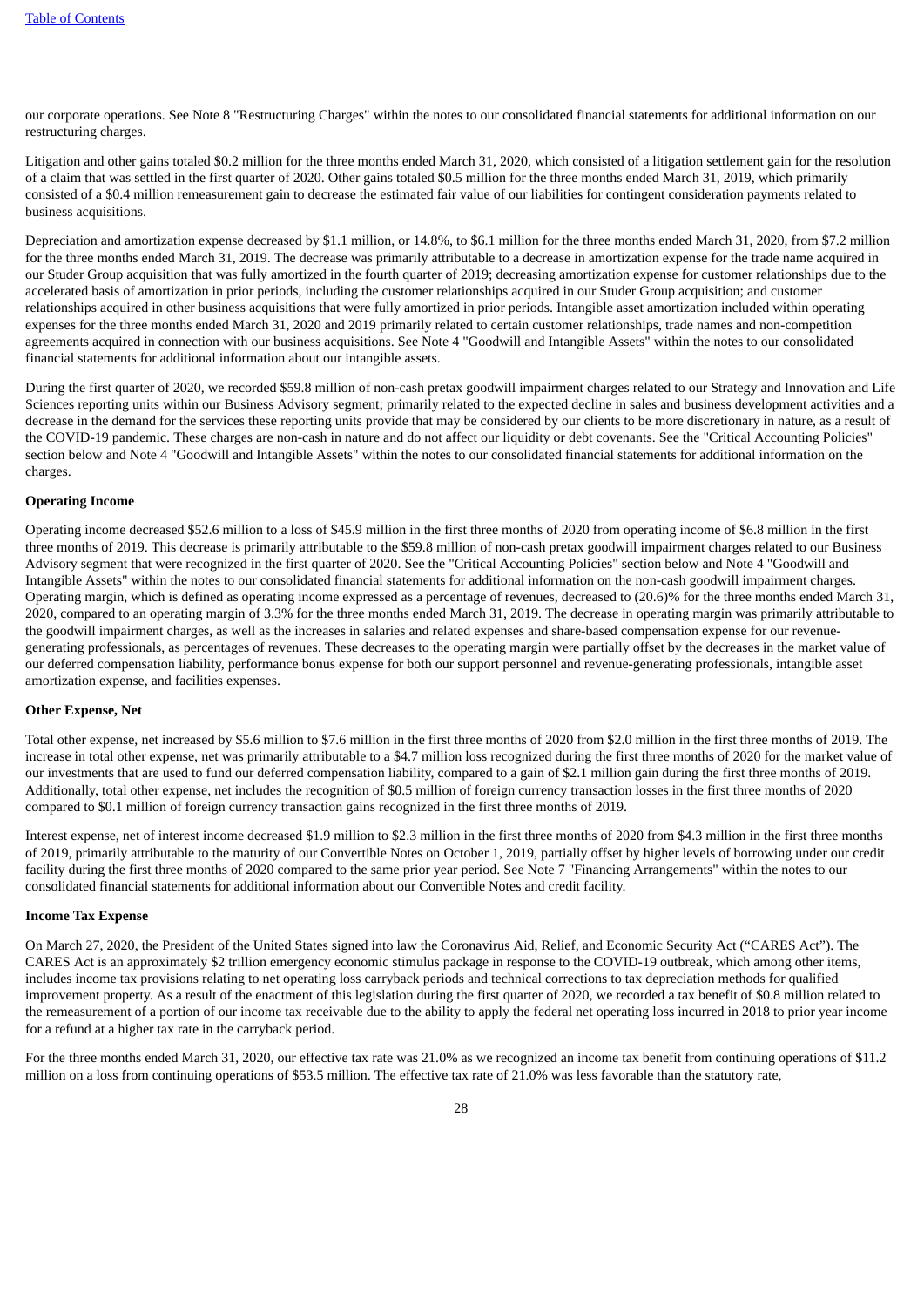inclusive of state income taxes, of 26.0% primarily due to certain nondeductible expense items, non-deductible losses on our investments used to fund our deferred compensation liability, and the nondeductible portion of the goodwill impairment charges recorded during the first quarter of 2020. These unfavorable items were partially offset by a discrete tax benefit for share-based compensation awards that vested during the quarter and the discrete tax benefit for the remeasurement of a portion of our income tax receivable as a result of the enactment of the CARES Act during the first quarter of 2020.

For the three months ended March 31, 2019, our effective tax rate was 29.0% as we recognized income tax expense from continuing operations of \$1.4 million on income from continuing operations of \$4.7 million. The effective tax rate of 29.0% was less favorable than the statutory rate, inclusive of state income taxes, of 26.4% primarily due to foreign losses with no tax benefit and disallowed executive compensation deductions. These unfavorable items were partially offset by a discrete tax benefit for share-based compensation awards that vested during the first quarter of 2019.

#### **Net Income from Continuing Operations**

Net income from continuing operations decreased by \$45.6 million to a net loss from continuing operations of \$42.3 million for the three months ended March 31, 2020, from net income from continuing operations of \$3.4 million for the same prior year period. This decrease is primarily attributable to the \$59.8 million of non-cash pretax goodwill impairment charges related to our Business Advisory segment. As a result of the decrease in net income from continuing operations, diluted loss per share from continuing operations for the first three months of 2020 was \$1.94 compared to diluted earnings per share from continuing operations of \$0.15 for the first three months of 2019. The non-cash goodwill impairment charges had a \$2.19 unfavorable impact on diluted earnings per share from continuing operations for the first quarter of 2020.

#### **EBITDA and Adjusted EBITDA**

EBITDA decreased \$61.0 million to a loss of \$43.7 million for the three months ended March 31, 2020, from earnings of \$17.3 million for the three months ended March 31, 2019. Adjusted EBITDA increased \$1.0 million to \$19.0 million in the first three months of 2020 from \$18.0 million in the first three months of 2019. The decrease in EBITDA was primarily attributable to the non-cash goodwill impairment charges of \$59.8 million recognized in the first quarter of 2020. The increase in adjusted EBITDA was primarily attributable to the increase in revenues and the decrease in performance bonus expense for our support personnel; largely offset by the increases in salaries and related expenses and share-based compensation expense for our revenuegenerating professionals in the first three months of 2020 compared to the same prior year period.

#### **Adjusted Net Income from Continuing Operations**

Adjusted net income from continuing operations increased \$0.9 million to \$9.8 million in the first three months of 2020 compared to \$8.9 million in the first three months of 2019. As a result of the increase in adjusted net income from continuing operations, adjusted diluted earnings per share from continuing operations for the first three months of 2020 was \$0.44 compared to \$0.40 for the first three months of 2019.

#### **Segment Results**

## **Healthcare**

## *Revenues*

Healthcare segment revenues increased \$1.9 million, or 2.0%, to \$95.6 million for the first three months of 2020 from \$93.7 million for the first three months of 2019.

During the three months ended March 31, 2020, revenues from fixed-fee engagements; time-and-expense engagements; performance-based arrangements; and software support, maintenance and subscription arrangements represented 58.4%, 15.4%, 19.8%, and 6.4% of this segment's revenues, respectively, compared to 67.9%, 13.6%, 12.6%, and 5.9% of this segment's revenues, respectively, for the same prior year period. Performance-based fee revenue was \$18.9 million during the first three months of 2020, compared to \$11.8 million during the first three months of 2019. The level of performance-based fees earned may vary based on our clients' risk sharing preferences and the mix of services we provide.

Of the overall \$1.9 million increase in revenues, \$1.3 million was attributable to an increase in revenues from our full-time equivalents and \$0.6 million was attributable to our full-time billable consultants. The increase in revenues attributable to our full-time equivalents reflected an increase in the average number of full-time equivalents, partially offset by a decrease in revenue per full-time equivalent in the first three months of 2020 compared to the same prior year period. The increase in revenues attributable to our full-time billable consultants reflected increases in the average number of full-time billable consultants and the average billing rate, partially offset by a decrease in the consultant utilization rate in the first three months of 2020 compared to the same prior year period.

#### *Operating Income*

Healthcare segment operating income decreased \$3.8 million, or 13.6%, to \$24.1 million for the three months ended March 31, 2020, from \$27.9 million for the three months ended March 31, 2019. The Healthcare segment operating margin decreased to 25.2% for the first three months of 2020 from 29.7% in the same period last year. The decrease in this segment's operating margin was primarily attributable to increases in salaries and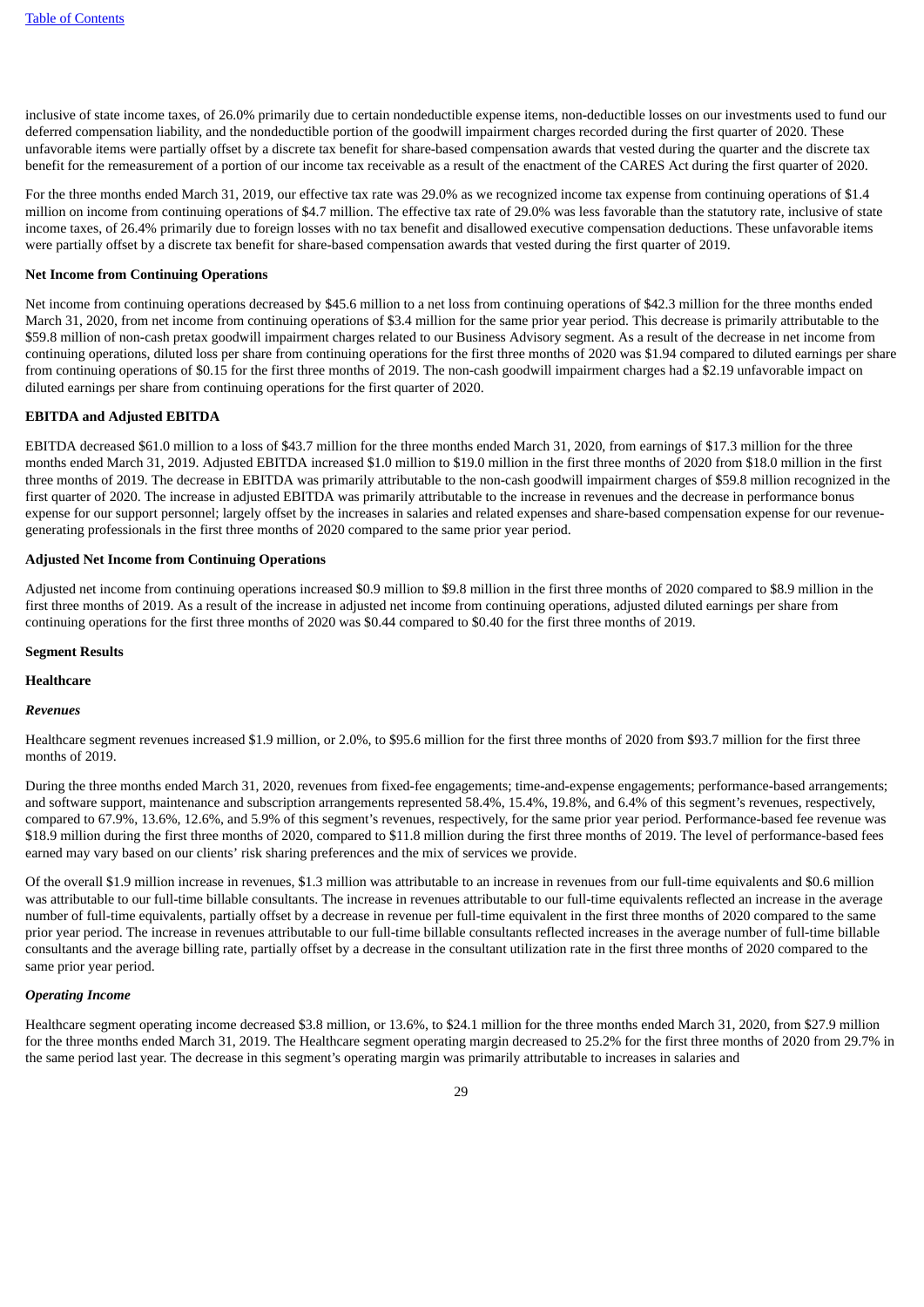related expenses for our revenue-generating professionals and share-based compensation expense for our revenue generating professionals both as a percentage of revenues, partially offset by a decrease in performance bonus expense for our revenue-generating professionals.

#### **Business Advisory**

#### *Revenues*

Business Advisory segment revenues increased \$6.1 million, or 10.4%, to \$64.9 million for the first three months of 2020 from \$58.8 million for the first three months of 2019.

During the first three months of 2020, revenues from fixed-fee engagements; time-and-expense engagements; performance-based arrangements; and software support, maintenance and subscription arrangements represented 39.1%, 57.9%, 1.0%, and 2.0% of this segment's revenues, respectively, compared to 36.9%, 60.0%, 1.1%, and 2.0% of this segment's revenues, respectively, during the same prior year period. Performance-based fee revenue was \$0.6 million for the first three months of 2020, compared to \$0.7 million for the first three months of 2019. The level of performance-based fees earned may vary based on our clients' preferences and the mix of services we provide.

Of the overall \$6.1 million increase in revenues, \$4.9 million was attributable to revenues generated by our full-time billable consultants and \$1.2 million was attributable to our full-time equivalents. The increase in revenues from our full-time billable consultants was primarily driven by an increase in the average number of full-time billable consultants, partially offset by decreases in the consultant utilization rate and the average billing rate in the first three months of 2020 compared to the same prior year period. The increase in revenues from our full-time equivalents was driven by an increased use of contractors; and reflected an increase in the average number of full-time equivalents, partially offset by a decrease in revenue per full-time equivalent in the first three months of 2020 compared to the same prior year period.

#### *Operating Income*

Business Advisory segment operating income increased by \$0.3 million, or 2.7%, to \$9.8 million for the three months ended March 31, 2020, from \$9.6 million for the three months ended March 31, 2019. The Business Advisory segment operating margin decreased to 15.2% for the first three months of 2020 from 16.3% in the same period last year. The decrease in this segment's operating margin was primarily attributable to a restructuring charge recorded in the first quarter of 2020 for the termination of a third-party advisor agreement, as well as increases in share-based compensation expense for our revenue-generating professionals, contractor expenses, and salaries and related expenses for our revenue-generating professionals, all as percentages of revenues. These decreases to the segment's operating margin were partially offset by decreases in promotion and marketing expenses and signing, retention and other bonus expenses for our revenue-generating professionals.

The non-cash goodwill impairment charges related to the Strategy and Innovation and Life Sciences reporting units within the Business Advisory segment, which are discussed above within consolidated results, are not allocated at the segment level because the underlying goodwill asset is reflective of our corporate investment in the segment. We do not include the impact of goodwill impairment charges in our evaluation of segment performance. See the "Critical Accounting Policies" section below and Note 4 "Goodwill and Intangible Assets" within the notes to our consolidated financial statements for additional information on the charges and our goodwill balances. We will continue to evaluate goodwill for impairment during future periods. Any future significant decline in the performance of our Strategy and Innovation reporting unit could result in another non-cash goodwill impairment charge.

#### **Education**

#### *Revenues*

Education segment revenues increased \$10.2 million, or 19.6%, to \$62.1 million for the first three months of 2020 from \$52.0 million for the first three months of 2019.

For the three months ended March 31, 2020, revenues from fixed-fee engagements; time-and-expense engagements; and software support, maintenance and subscription arrangements represented 21.2%, 70.3%, and 8.5% of this segment's revenues, respectively, compared to 23.8%, 68.1%, and 8.1% of this segment's revenues, respectively, during the same prior year period.

Of the overall \$10.2 million increase in revenues, \$7.4 million was attributable to revenues generated by our full-time billable consultants and \$2.8 million was attributable to revenues generated by our full-time equivalents. The increase in revenues from our full-time billable consultants reflected an increase in the average number of full-time billable consultants; partially offset by a decrease in the average billing rate in the first three months of 2020 compared to the same prior year period. The increase in revenues from our full-time equivalents was primarily driven by an increased use of contractors and project consultants as well as an increase in software subscriptions and data hosting revenues; and reflected an increase in the average number of full-time equivalents, partially offset by a decrease in revenue per full-time equivalent in the first three months of 2020 compared to the same prior year period.

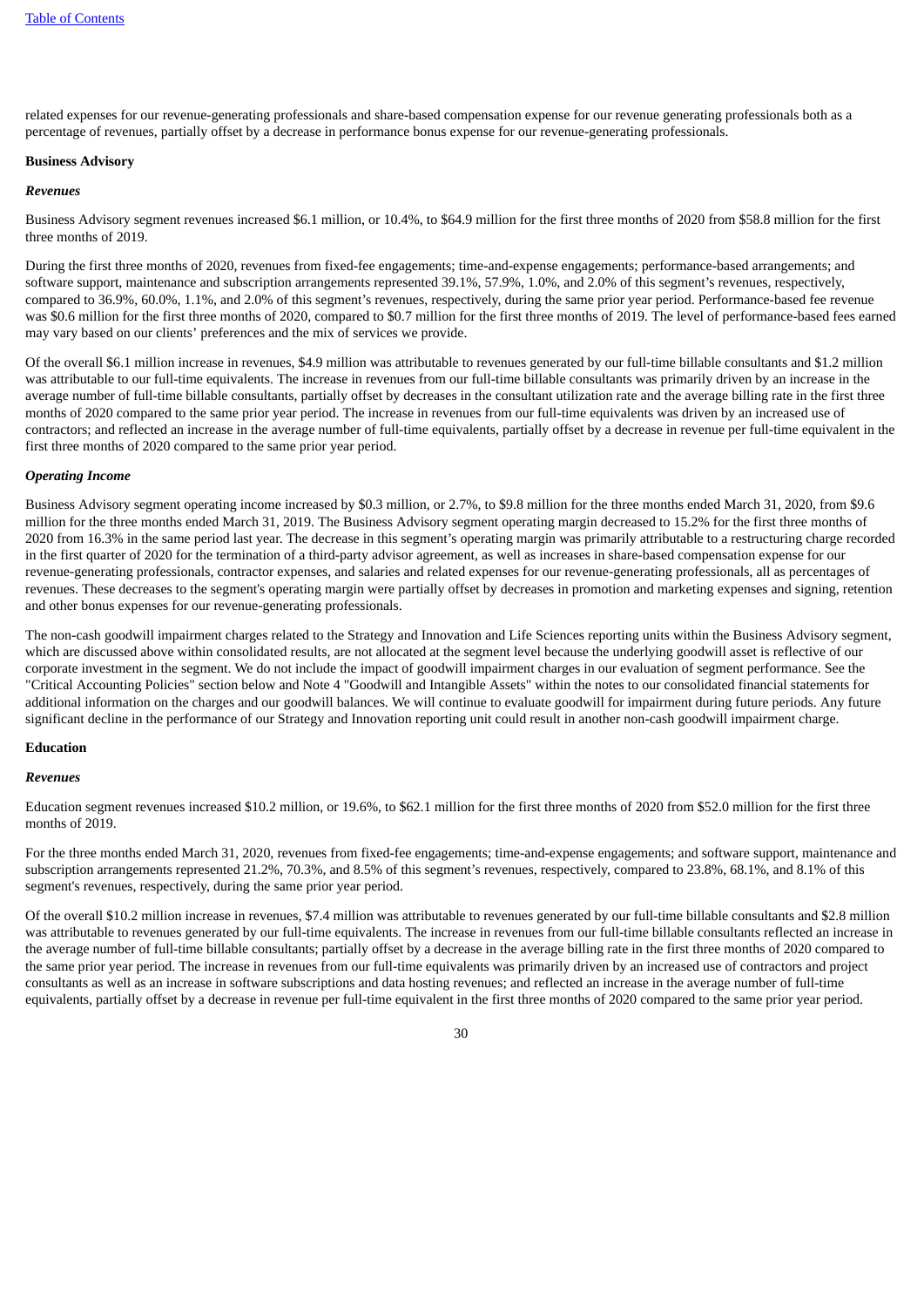## *Operating Income*

Education segment operating income increased \$0.5 million, or 3.9%, to \$13.1 million for the three months ended March 31, 2020, from \$12.6 million for the three months ended March 31, 2019. The Education segment operating margin decreased to 21.1% for the first three months of 2020 from 24.3% in the same period last year. The decrease in this segment's operating margin was primarily attributable to increases in contractor expenses, practice administration and meetings expenses, and salaries and related expenses for our revenue-generating professionals, all as percentages of revenues .

## **LIQUIDITY AND CAPITAL RESOURCES**

Cash and cash equivalents increased \$139.4 million to \$151.0 million at March 31, 2020 from \$11.6 million at December 31, 2019. As of March 31, 2020, our primary sources of liquidity are cash on hand, cash flows from our U.S. operations, and borrowing capacity available under our credit facility.

|                                                      | <b>Three Months Ended</b><br>March 31, |                |  |           |
|------------------------------------------------------|----------------------------------------|----------------|--|-----------|
| <b>Cash Flows (in thousands):</b>                    |                                        | 2020           |  | 2019      |
| Net cash used in operating activities                |                                        | $(56, 146)$ \$ |  | (38, 289) |
| Net cash used in investing activities                |                                        | (18, 395)      |  | (8,087)   |
| Net cash provided by financing activities            |                                        | 214,089        |  | 21,722    |
| Effect of exchange rate changes on cash              |                                        | (143)          |  | 73        |
| Net increase (decrease) in cash and cash equivalents |                                        | 139,405        |  | (24, 581) |

### **Operating Activities**

Net cash used in operating activities totaled \$56.1 million for the three months ended March 31, 2020, compared to of \$38.3 million for the three months ended March 31, 2019, respectively. Our operating assets and liabilities consist primarily of receivables from billed and unbilled services, accounts payable and accrued expenses, accrued payroll and related benefits, and deferred revenues. The volume of services rendered and the related billings and timing of collections on those billings, as well as payments of our accounts payable and salaries, bonuses, and related benefits to employees affect these account balances.

The increase in cash used in operating activities for the first three months of 2020 compared to the same prior year period was primarily attributable to an increase in the amount paid for annual performance bonuses during the three months ended March 31, 2020 compared to the three months ended March 31, 2019 and an increase in payments to employees for salaries and related benefits, partially offset by an increase in cash collections in the first quarter of 2020 compared to the first quarter of 2019.

#### **Investing Activities**

Net cash used in investing activities was \$18.4 million and \$8.1 million for the three months ended March 31, 2020 and 2019, respectively.

The use of cash in the first three months of 2020 primarily consisted of \$13.0 million for the purchase of an additional convertible debt investment in Shorelight Holdings, LLC; \$2.9 million for payments related to internally developed software; \$1.5 million for contributions to our life insurance policies which fund our deferred compensation plan; and \$1.0 million for purchases of property and equipment, primarily related to purchases of furniture and leasehold improvements for new office spaces in certain locations.

The use of cash in the first three months of 2019 primarily consisted of \$3.6 million for contributions to our life insurance policies which fund our deferred compensation plan; \$2.3 million for purchases of property and equipment, primarily related to purchases of computers and related equipment; and \$2.1 million for payments related to internally developed software.

In order to support our liquidity during the pandemic, we are proactively taking measures to increase available cash on hand, including reducing discretionary capital expenses. Therefore, as of March 31, 2020, we estimate that cash utilized for purchases of property and equipment and software development in 2020 will be lower than originally estimated and total approximately \$16 million to \$20 million. The purchases primarily consist of software development costs, leasehold improvements for certain office locations, and information technology related equipment to support our corporate infrastructure.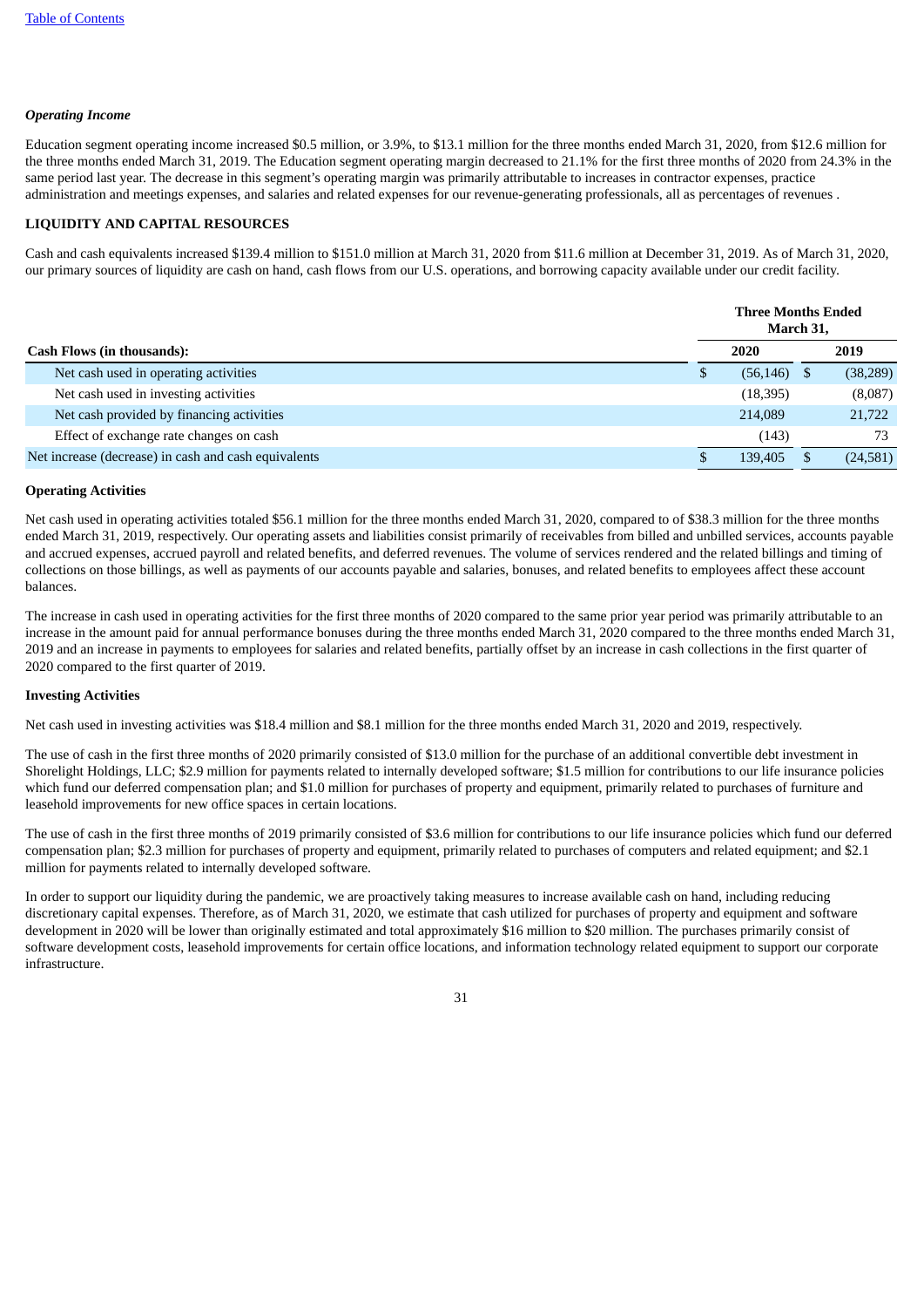## **Financing Activities**

Net cash provided by financing activities was \$214.1 million for the three months ended March 31, 2020. During the first three months of 2020, we borrowed \$281.0 million under our credit facility, including \$125.0 million prior to March 31, 2020 to maintain excess cash and support liquidity during the period of uncertainty created by the COVID-19 pandemic, as well as to fund our annual performance bonus payment. During the first quarter of 2020, we made repayments on our borrowings of \$38.1 million. Additionally, we repurchased and retired \$20.9 million of our common stock under our Share Repurchase Program, as defined below, and settled \$1.2 million of share repurchases that were accrued as of December 31, 2019.

Net cash used in financing activities was \$21.7 million for the three months ended March 31, 2019. During the first three months of 2019, we borrowed \$40.5 million under our credit facility, primarily to fund our annual performance bonus payment, and made repayments on our credit facility of \$14.5 million.

#### **Share Repurchase Program**

We currently have a share repurchase program permitting us to repurchase up to \$125 million of our common stock through October 31, 2020 (the "Share Repurchase Program"). The amount and timing of the repurchases will be determined by management and will depend on a variety of factors, including the trading price of our common stock, capacity under our credit facility, general market and business conditions, and applicable legal requirements. In the first quarter of 2020, we repurchased and retired 313,998 shares for \$20.9 million. Additionally, in the first quarter of 2020, we settled the repurchase of 18,000 shares for \$1.2 million that were accrued as of December 31, 2019. As of March 31, 2020, less than \$0.1 million remains available for share repurchases.

#### **Financing Arrangements**

At March 31, 2020, we had \$448.0 million outstanding under our senior secured credit facility and \$3.7 million outstanding under a promissory note, as discussed below.

### *Senior Secured Credit Facility*

The Company has a \$600 million senior secured revolving credit facility, subject to the terms of a Second Amended and Restated Credit Agreement dated as of March 31, 2015, as amended to date (as amended and modified the "Amended Credit Agreement"), that becomes due and payable in full upon maturity on September 27, 2024. The Amended Credit Agreement provides the option to increase the revolving credit facility or establish term loan facilities in an aggregate amount of up to \$150 million, subject to customary conditions and the approval of any lender whose commitment would be increased, resulting in a maximum available principal amount under the Amended Credit Agreement of \$750 million. Borrowings under the Amended Credit Agreement may be used for working capital, capital expenditures, acquisitions of businesses, share repurchases, and general corporate purposes.

Fees and interest on borrowings vary based on our Consolidated Leverage Ratio (as defined in the Amended Credit Agreement). At our option, borrowings under the Amended Credit Agreement will bear interest at one, two, three or six-month LIBOR or an alternate base rate, in each case plus the applicable margin. The applicable margin will fluctuate between 1.125% per annum and 1.875% per annum, in the case of LIBOR borrowings, or between 0.125% per annum and 0.875% per annum, in the case of base rate loans, based upon our Consolidated Leverage Ratio at such time.

Amounts borrowed under the Amended Credit Agreement may be prepaid at any time without premium or penalty. We are required to prepay the amounts outstanding under the Amended Credit Agreement in certain circumstances. In addition, we have the right to permanently reduce or terminate the unused portion of the commitments provided under the Amended Credit Agreement at any time.

The Amended Credit Agreement contains usual and customary representations and warranties; affirmative and negative covenants, which include limitations on liens, investments, additional indebtedness, and restricted payments; and two quarterly financial covenants as follows: (i) a maximum Consolidated Leverage Ratio (defined as the ratio of debt to consolidated EBITDA) of 3.75 to 1.00; however the maximum permitted Consolidated Leverage Ratio will increase to 4.00 to 1.00 upon the occurrence of certain transactions, and (ii) a minimum Consolidated Interest Coverage Ratio (defined as the ratio of consolidated EBITDA to interest) of 3.50 to 1.00. Consolidated EBITDA for purposes of the financial covenants is calculated on a continuing operations basis and includes adjustments to add back non-cash goodwill impairment charges, share-based compensation costs, certain non-cash restructuring charges, pro forma historical EBITDA for businesses acquired, and other specified items in accordance with the Amended Credit Agreement. At March 31, 2020 and December 31, 2019, we were in compliance with these financial covenants. Our Consolidated Leverage Ratio as of March 31, 2020 was 3.48 to 1.00, compared to 1.64 to 1.00 as of December 31, 2019. Our Consolidated Interest Coverage Ratio as of March 31, 2020 was 15.13 to 1.00, compared to 15.29 to 1.00 as of December 31, 2019. The increase in our Consolidated Leverage Ratio as of March 31, 2019 compared to December 31, 2019 was driven by \$125.0 million of borrowings under the Amended Credit Agreement prior to March 31, 2020 to maintain excess cash and support liquidity during the period of uncertainty created by the COVID-19 pandemic. As a result of these borrowings, cash and cash equivalents increased \$139.4 million to \$151.0 million at March 31, 2020 from \$11.6 million at December 31, 2019.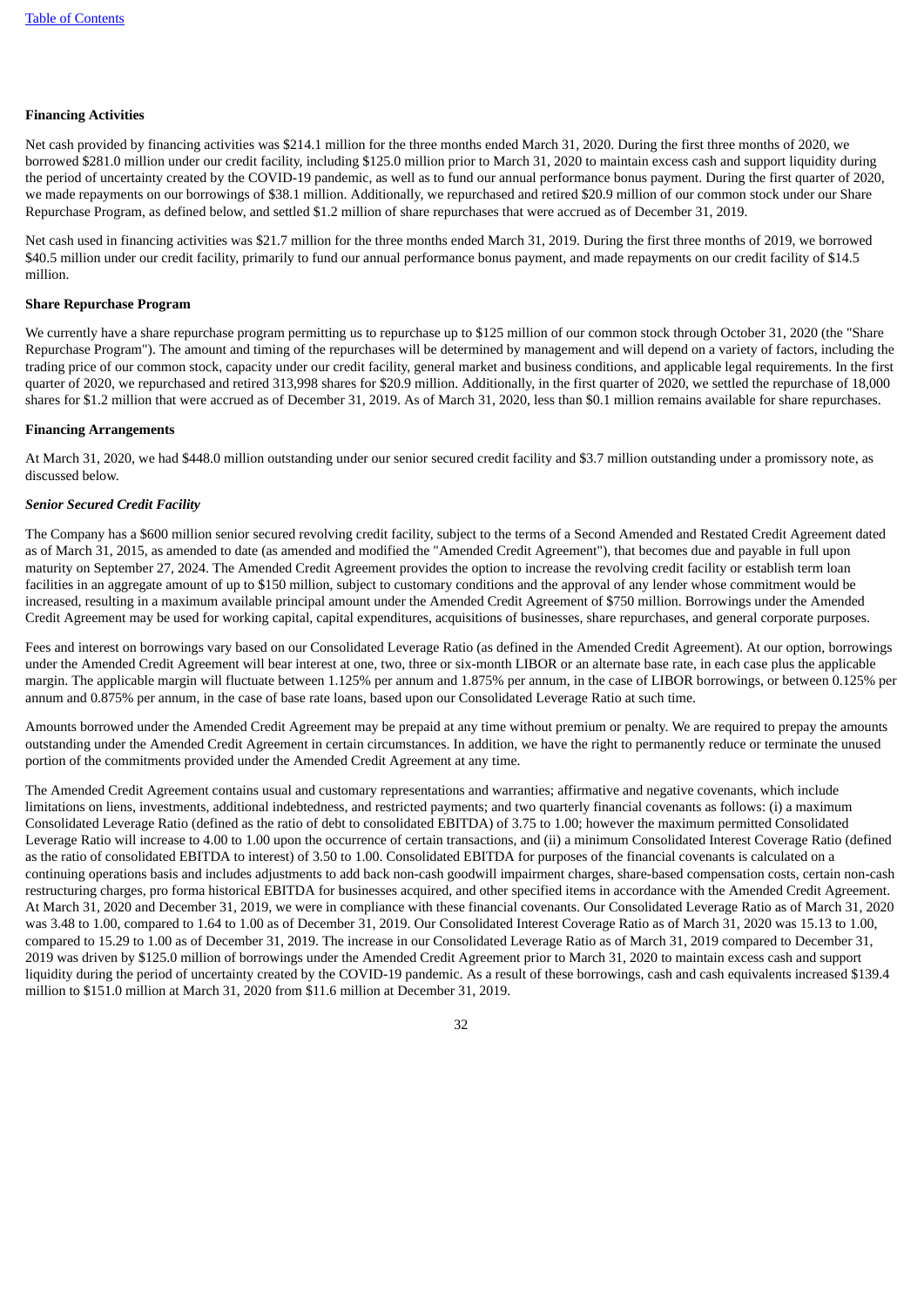The Amended Credit Agreement contains restricted payment provisions, including a potential limit on the amount of dividends we may pay. Pursuant to the terms of the Amended Credit Agreement, if our Consolidated Leverage Ratio is greater than 3.25, the amount of dividends and other Restricted Payments (as defined in the Amended Credit Agreement) we may pay is limited to an amount up to \$25 million.

Principal borrowings outstanding under the Amended Credit Agreement at March 31, 2020 and December 31, 2019 totaled \$448.0 million and \$205.0 million, respectively. These borrowings carried a weighted average interest rate of 2.3% at March 31, 2020 and 3.0% at December 31, 2019 including the impact of the interest rate swaps described in Note 9 "Derivative Instruments and Hedging Activity" within the notes to the consolidated financial statements. The borrowing capacity under the revolving credit facility is reduced by any outstanding borrowings under the revolving credit facility and outstanding letters of credit. At March 31, 2020, we had outstanding letters of credit totaling \$1.6 million, which are primarily used as security deposits for our office facilities.

#### *Promissory Note due 2024*

On June 30, 2017, in conjunction with our purchase of an aircraft related to the acquisition of Innosight, we assumed, from the sellers of the aircraft, a promissory note with an outstanding principal balance of \$5.1 million. The principal balance of the promissory note is subject to scheduled monthly principal payments until the maturity date of March 1, 2024, at which time a final payment of \$1.5 million, plus any accrued and unpaid interest, will be due. Under the terms of the promissory note, we will pay interest on the outstanding principal amount at a rate of one-month LIBOR plus 1.97% per annum. The obligations under the promissory note are secured pursuant to a Loan and Aircraft Security Agreement with Banc of America Leasing & Capital, LLC, which grants the lender a first priority security interest in the aircraft. At March 31, 2020, the outstanding principal amount of the promissory note was \$3.7 million, and the aircraft had a carrying amount of \$4.9 million. At December 31, 2019, the outstanding principal amount of the promissory note was \$3.9 million, and the aircraft had a carrying amount of \$5.1 million.

For further information, see Note 7 "Financing Arrangements" within the notes to the consolidated financial statements.

#### **Future Financing Needs**

Our current primary financing need is to support our operations during the COVID-19 pandemic which has created significant volatility and uncertainty in the economy, could limit our access to capital resources, and could increase borrowing costs. In order to support our liquidity during the pandemic, we are proactively taking measures to increase available cash on hand, including, but not limited to, borrowing under our senior secured credit facility and reducing discretionary operating and capital expenses. To further support our liquidity, we have elected to defer the deposit of our employer portion of social security taxes beginning in April 2020 and through the end of the year, which we expect to pay in equal installments in the fourth quarters of 2021 and 2022, as provided for under the CARES Act. Our long-term financing need has been to fund our growth. Our growth strategy is to expand our service offerings, which may require investments in new hires, acquisitions of complementary businesses, possible expansion into other geographic areas, and related capital expenditures. We believe our internally generated liquidity, together with our available cash, and the borrowing capacity available under our revolving credit facility will be adequate to support our current financing needs and long-term growth strategy. Our ability to secure additional financing, if needed, in the future will depend on several factors, including our future profitability, the quality of our accounts receivable and unbilled services, our relative levels of debt and equity, and the overall condition of the credit markets.

### **CONTRACTUAL OBLIGATIONS**

For a summary of our commitments to make future payments under contractual obligations, see Item 7. "Management's Discussion and Analysis of Financial Condition and Results of Operations – Contractual Obligations" in our Annual Report on Form 10-K for the year ended December 31, 2019. As of March 31, 2020, borrowings outstanding under our senior secured credit facility totaled \$448.0 million compared to \$205.0 million at December 31, 2019. See the "Liquidity and Capital Resources" section above and Note 7 "Financing Arrangements" within the notes to our consolidated financial statements for additional information on our outstanding borrowings as of March 31, 2020. There have been no other material changes to our contractual obligations since December 31, 2019.

## **OFF-BALANCE SHEET ARRANGEMENTS**

We are not a party to any material off-balance sheet arrangements.

## **CRITICAL ACCOUNTING POLICIES**

Management's discussion and analysis of financial condition and results of operations are based upon our consolidated financial statements, which have been prepared in accordance with GAAP. We regularly review our financial reporting and disclosure practices and accounting policies to ensure that our financial reporting and disclosures provide accurate information relative to the current economic and business environment. The preparation of financial statements in conformity with GAAP requires management to make assessments, estimates and assumptions that affect the reported amounts of assets and liabilities and disclosure of contingent assets and liabilities as of the date of the financial statements, as well as the reported amounts of revenues and expenses during the reporting period. Critical accounting policies are those policies that we believe present the most complex or subjective measurements and have the most potential to impact our financial position and operating results. While all decisions regarding accounting policies are important, we believe there are five accounting policies that could be considered critical: revenue recognition, allowances for doubtful accounts and unbilled services, business combinations, carrying values of goodwill and other intangible assets, and accounting for income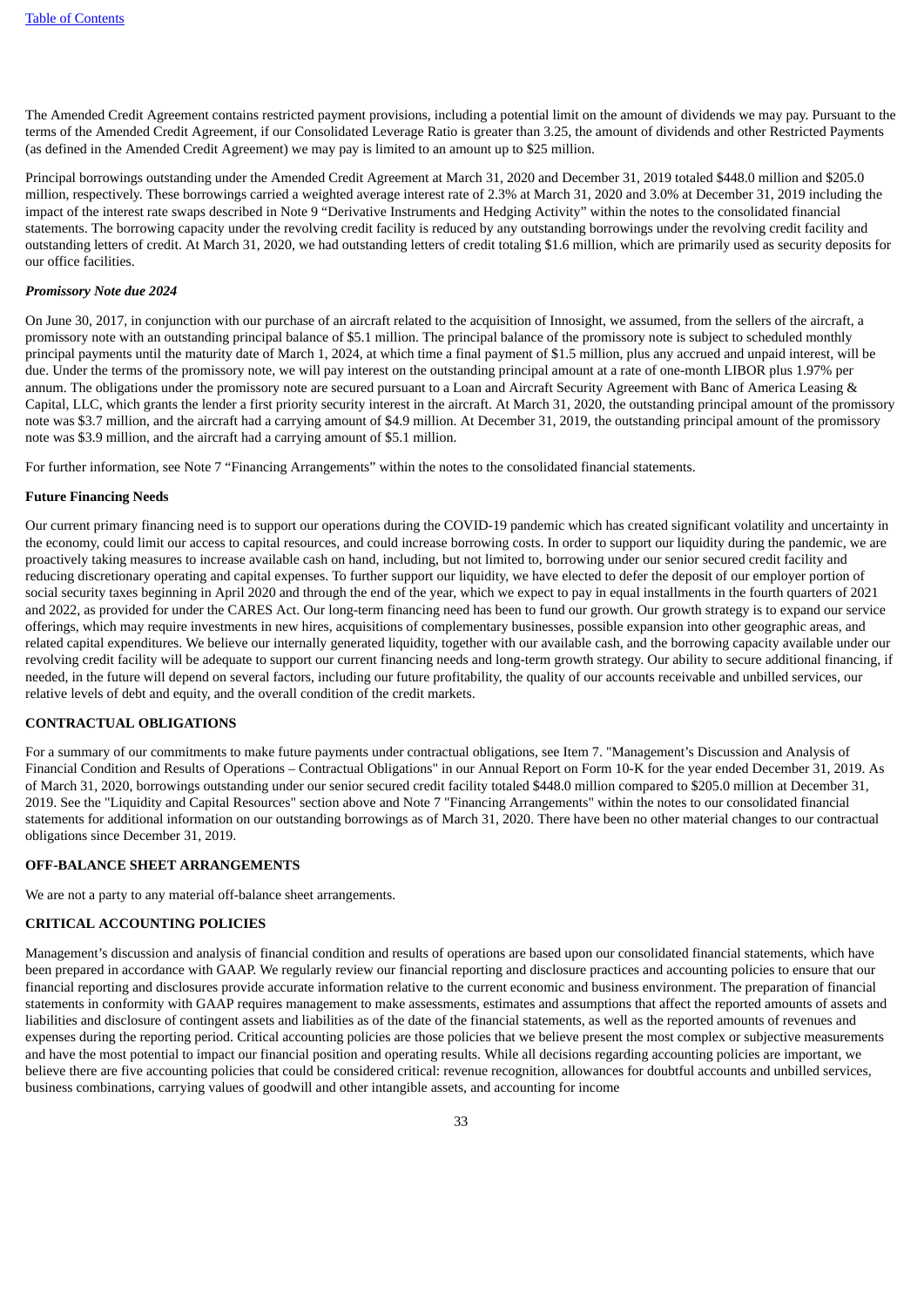taxes. For a detailed discussion of these critical accounting policies, see Item 7. "Management's Discussion and Analysis of Financial Condition and Results of Operations – Critical Accounting Policies" in our Annual Report on Form 10-K for the year ended December 31, 2019. Below is an update to our critical accounting policy related to the carrying value of goodwill and other intangible assets. There have been no material changes to our other critical accounting policies during the first three months of 2020.

#### *Carrying Values of Goodwill and Other Intangible Assets*

#### *First Quarter 2020 Goodwill Impairment Analysis*

The worldwide spread of coronavirus (COVID-19) in the first quarter of 2020 has created significant volatility, uncertainty and disruption to the global economy. We are closely monitoring the impact of the COVID-19 pandemic on all aspects of our business, including how it will impact our clients, employees and business partners. While the COVID-19 pandemic did not have a significant impact on our consolidated revenues in the first quarter of 2020, we expect it to have an unfavorable impact on sales and business development activities and full year 2020 results. Additionally, we expect a decrease in the demand for the services we provide that may be considered by our clients to be more discretionary in nature. The services provided by our Strategy and Innovation and Life Sciences reporting units within our Business Advisory segment focus on strategic solutions for healthy, well-capitalized companies to identify new growth opportunities and may be considered by our clients to be more discretionary in nature; therefore, we are cautious about near-term results for these two reporting units. Based on our internal projections and the preparation of our financial statements for the quarter ended March 31, 2020, and considering the expected decrease in demand due to the COVID-19 pandemic, we believed that the fair value of these two reporting units may no longer exceed their carrying values and performed an interim impairment test on both reporting units.

Based on the estimated fair values of the Strategy and Innovation and Life Sciences reporting units described below, we recorded non-cash pretax goodwill impairment charges of \$49.9 million and \$9.9 million, respectively, in the first quarter of 2020. The \$49.9 million non-cash pretax charge related to the Strategy and Innovation reporting unit reduced the goodwill balance of the reporting unit to \$37.5 million. The \$9.9 million non-cash pretax charge related to the Life Sciences reporting unit reduced the goodwill balance of the reporting unit to zero.

Our goodwill impairment test was performed by comparing the fair value of each of the Strategy and Innovation and Life Sciences reporting units with its respective carrying value and recognizing an impairment charge for the amount by which the carrying value exceeded the fair value. To estimate the fair value of each reporting unit, we relied on a combination of the income approach and the market approach, with a fifty-fifty weighting.

In the income approach, we utilized a discounted cash flow analysis, which involved estimating the expected after-tax cash flows that will be generated by each reporting unit and then discounting those cash flows to present value, reflecting the relevant risks associated with each reporting unit and the time value of money. This approach requires the use of significant estimates and assumptions, including long-term projections of future cash flows, market conditions, and discount rates that reflects the risk inherent in the future cash flows. In estimating future cash flows, we relied on internally generated seven-year forecasts. For periods after the seven-year forecast, we assumed a long-term annual revenue growth rate of 3.0% for both the Strategy and Innovation and Life Sciences reporting units. Our forecasts are based on historical experience, current backlog, expected market demand, and other industry information. Our discounted cash flow analysis assumed weighted average cost of capital discount rates of 16.0% and 10.5% for the Strategy and Innovation and Life Sciences reporting units, respectively.

In the market approach, we utilized the guideline company method, which involved calculating valuation multiples based on operating data from guideline publicly traded companies. Multiples derived from guideline companies provide an indication of how much a knowledgeable investor in the marketplace would be willing to pay for a company. These multiples were evaluated and adjusted based on specific characteristics of the Strategy and Innovation and Life Sciences reporting units relative to the selected guideline companies and applied to the reporting units' operating data to arrive at an indication of value.

Determining the fair value of any reporting unit requires us to make significant judgments, estimates, and assumptions. While we believe that the estimates and assumptions underlying our valuation methodology are reasonable, these estimates and assumptions could have a significant impact on whether or not a non-cash impairment charge is recognized and also the magnitude of any such charge. The results of an impairment analysis are as of a point in time. There is no assurance that the actual future earnings or cash flows of our reporting units will be consistent with our projections. We will monitor any changes to our assumptions and will evaluate goodwill as deemed warranted during future periods. Any significant decline in our operations could result in additional non-cash goodwill impairment charges, which could be material.

Concurrently with the goodwill impairment tests performed over the Strategy and Innovation and Life Sciences reporting units, we evaluated whether any indicators exist that would lead us to believe that the fair values of our Healthcare, Education, and Business Advisory reporting units may not exceed their carrying values. Based on our internal projections, consideration of the impact of the COVID-19 pandemic on these reporting units, and review of the amounts by which the fair values of these reporting units exceeded their carrying values in the most recent quantitative goodwill impairment analysis performed, we did not identify any indicators that would lead us to believe that the fair values of these reporting units may not exceed their carrying values as of March 31, 2020. We will monitor any changes to our assumptions and will evaluate goodwill as deemed warranted during future periods.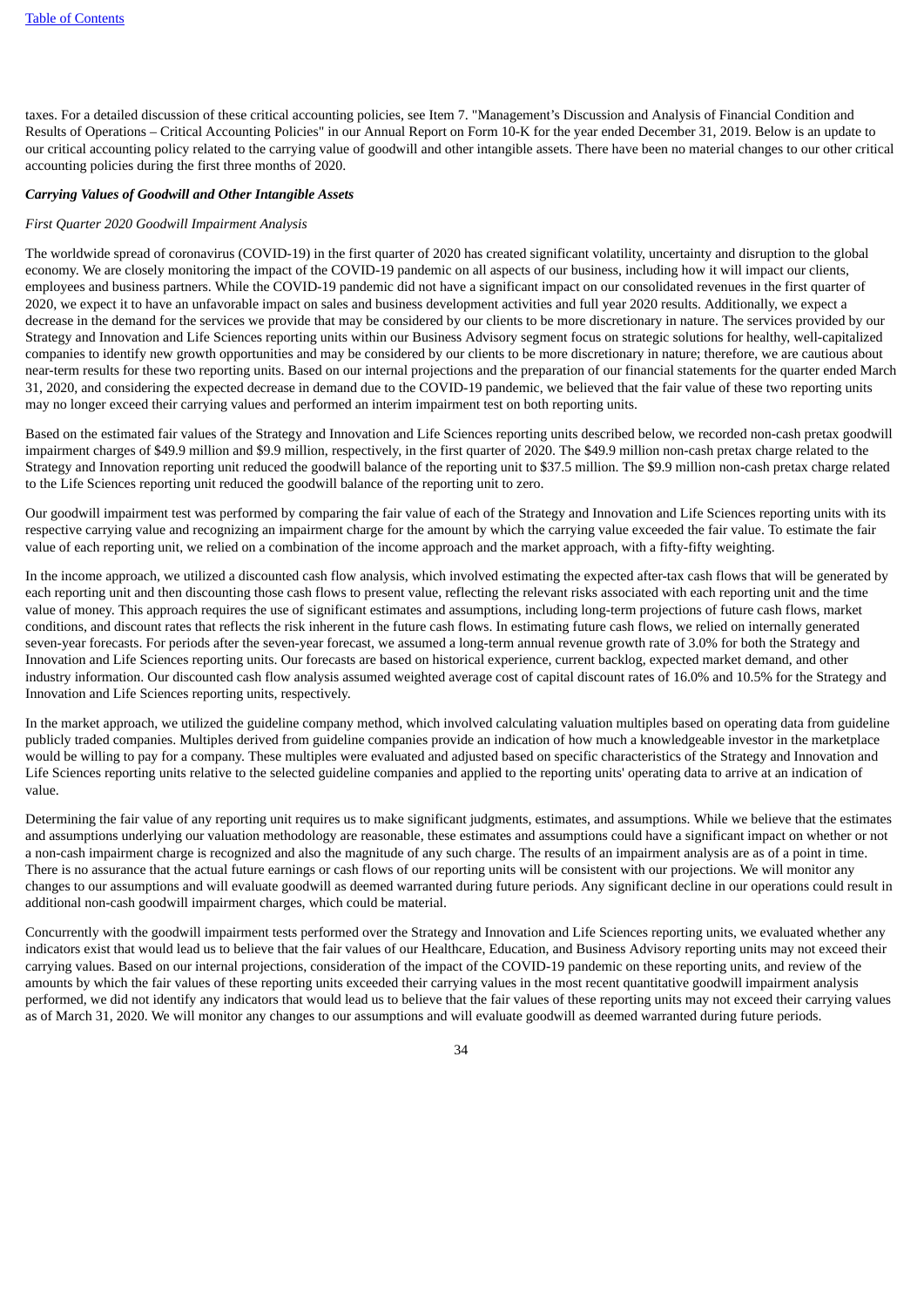The carrying values of goodwill for each of our reporting units as of March 31, 2020 are as follows (in thousands):

| <b>Reporting Unit</b>                     |   | <b>Carrying Value</b><br>of Goodwill |  |  |
|-------------------------------------------|---|--------------------------------------|--|--|
| Healthcare                                | D | 428,729                              |  |  |
| Education                                 |   | 103,889                              |  |  |
| <b>Business Advisory</b>                  |   | 16,094                               |  |  |
| Strategy and Innovation                   |   | 37,523                               |  |  |
| <b>Life Sciences</b>                      |   |                                      |  |  |
| <b>Enterprise Solutions and Analytics</b> |   |                                      |  |  |
| Total                                     |   | 586,235                              |  |  |

Intangible assets represent purchased assets that lack physical substance but can be distinguished from goodwill. Our intangible assets, net of accumulated amortization, totaled \$28.1 million at March 31, 2020 and primarily consist of customer relationships, trade names, technology and software, noncompetition agreements, and customer contracts, all of which were acquired through business combinations. We evaluate our intangible assets for impairment whenever events or changes in circumstances indicate that the carrying amount of the assets may not be recoverable. In connection with the goodwill impairment tests performed for the Strategy and Innovation and Life Sciences reporting units in the first quarter of 2020, which resulted in noncash goodwill impairment charges, we performed impairment tests on the long-lived assets allocated to the asset groups of the Strategy and Innovation and Life Sciences reporting units. Based on the impairment tests performed, we concluded that the long-lived assets allocated to the asset groups were not impaired as of March 31, 2020. We did not identify any indicators that would lead us to believe that the carrying values of the long-lived assets allocated to our other asset groups may not be recoverable as of March 31, 2020.

## **NEW ACCOUNTING PRONOUNCEMENTS**

Refer to Note 3 "New Accounting Pronouncements" within the notes to the consolidated financial statements for information on new accounting pronouncements.

### <span id="page-36-0"></span>**ITEM 3. QUANTITATIVE AND QUALITATIVE DISCLOSURES ABOUT MARKET RISK.**

We are exposed to market risks primarily from changes in interest rates and changes in the market value of our investments.

#### **Market Risk and Interest Rate Risk**

Concurrent with the issuance of our Convertible Notes, we entered into separate convertible note hedge and warrant transactions. The convertible note hedge transactions were intended to reduce the potential future economic dilution associated with the conversion of the Convertible Notes and, combined with the warrants, effectively raised the price at which economic dilution would occur from the initial conversion price of approximately 3.1 million shares of our common stock, which was the number of shares initially issuable upon conversion of the Convertible Notes in full, at a price of approximately \$79.89 to \$97.12 per share. The convertible note hedge transactions expired in the third quarter of 2019 and the warrants are expiring incrementally on 100 different dates from January 6, 2020 to May 28, 2020. See Note 7 "Financing Arrangements" within the notes to the consolidated financial statements for additional information on our Convertible Notes, which matured on October 1, 2019.

We have exposure to changes in interest rates associated with borrowings under our bank credit facility, which has variable interest rates tied to LIBOR or an alternate base rate, at our option. At March 31, 2020, we had borrowings outstanding under the credit facility totaling \$448.0 million that carried a weighted average interest rate of 2.3%, including the impact of the interest rate swaps described below. A hypothetical 100 basis point change in the interest rate would have a \$2.5 million effect on our pretax income on an annualized basis, including the effect of the interest rate swaps outstanding at March 31, 2020. At December 31, 2019, we had borrowings outstanding under the credit facility totaling \$205.0 million that carried a weighted average interest rate of 3.0% including the impact of the interest rate swap outstanding at December 31, 2019. A hypothetical 100 basis point change in the interest rate would have a \$1.6 million effect on our pretax income on an annualized basis, including the effect of the interest rate swap.

On June 22, 2017, we entered into a forward interest rate swap agreement effective August 31, 2017 and ending August 31, 2022, with a notional amount of \$50.0 million. We entered into this derivative instrument to hedge against the interest rate risks of our variable-rate borrowings. Under the terms of the interest rate swap agreement, we receive from the counterparty interest on the notional amount based on one-month LIBOR and we pay to the counterparty a fixed rate of 1.900%.

On January 30, 2020, we entered into a forward interest rate swap agreement effective December 31, 2019 and ending December 31, 2024, with a notional amount of \$50.0 million. We entered into this derivative instrument to further hedge against the interest rate risks of our variable-rate borrowings. Under the terms of the interest rate swap agreement, we receive from the counterparty interest on the notional amount based on one month LIBOR and we pay to the counterparty a fixed rate of 1.500%.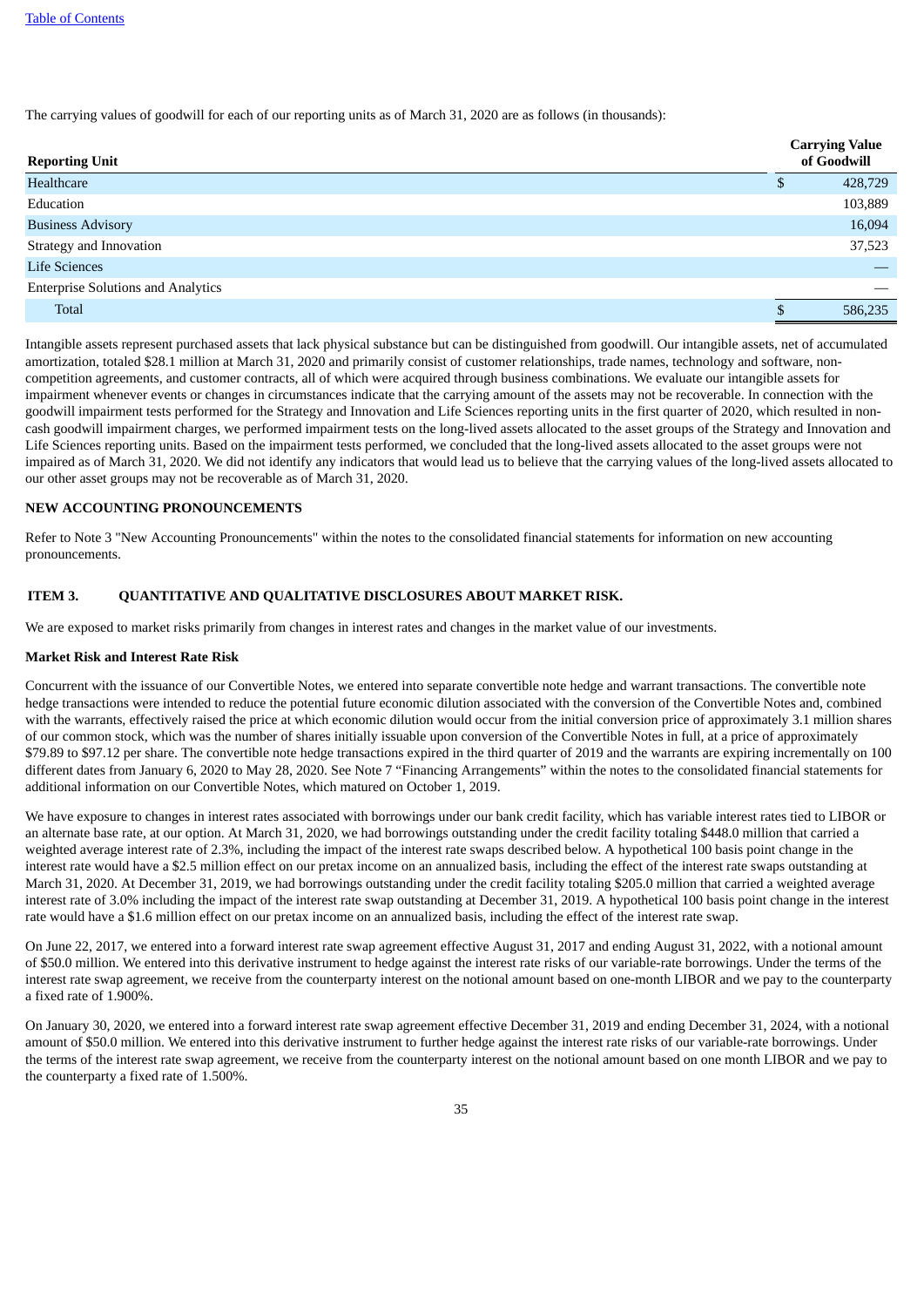On March 16, 2020, we entered into a forward interest rate swap agreement effective February 28, 2020 and ending February 28, 2025, with a notional amount of \$100.0 million. We entered into this derivative instrument to further hedge against the interest rate risks of our variable-rate borrowings. Under the terms of the interest rate swap agreement, we receive from the counterparty interest on the notional amount based on one month LIBOR and we pay to the counterparty a fixed rate of 0.885%.

We also have exposure to changes in interest rates associated with the promissory note assumed on June 30, 2017 in connection with our purchase of an aircraft, which has variable interest rates tied to LIBOR. At March 31, 2020, the outstanding principal amount of the promissory note was \$3.7 million and carried an interest rate of 3.6%. A hypothetical 100 basis point change in this interest rate would not have a material effect on our pretax income. At December 31, 2019, the outstanding principal amount of the promissory note was \$3.9 million and carried an interest rate of 3.7%. A hypothetical 100 basis point change in the interest rate as of December 31, 2018 would not have had a material effect on our pretax income.

We do not use derivative instruments for trading or other speculative purposes. From time to time, we invest excess cash in short-term marketable securities. These investments principally consist of overnight sweep accounts. Due to the short maturity of these investments, we have concluded that we do not have material market risk exposure.

We have an investment in the form of 1.69% convertible debt in Shorelight Holdings, LLC, a privately-held company, which we account for as an available-for-sale debt security. As such, the investment is carried at fair value with unrealized holding gains and losses excluded from earnings and reported in other comprehensive income. As of March 31, 2020, the fair value of the investment was \$62.2 million, with a total cost basis of \$40.9 million. At December 31, 2019, the fair value of the investment was \$49.5 million, with a total cost basis of \$27.9 million.

We have a preferred stock investment in Medically Home Group, Inc., a privately-held company, which we account for as an equity security without a readily determinable fair value using the measurement alternative. As such, the investment is carried at cost minus impairment, if any, plus or minus changes resulting from observable price changes in orderly transactions for the identical or similar investment. Any unrealized holding gains and losses resulting from observable price changes are recorded in our consolidated statement of operations. As of March 31, 2020, the carrying value of the investment was \$5.0 million. Following our purchase, there has been no impairment, nor any observable price changes to our investment. See Note 10 "Fair Value of Financial Instruments" for further information on our long-term investments.

## <span id="page-37-0"></span>**ITEM 4. CONTROLS AND PROCEDURES.**

#### **Evaluation of Disclosure Controls and Procedures**

Our management, with the participation of the Company's Chief Executive Officer and Chief Financial Officer, has evaluated the effectiveness of our disclosure controls and procedures (as such term is defined in Rules 13a-15(e) and 15d-15(e) under the Securities Exchange Act of 1934, as amended (the "Exchange Act")) as of March 31, 2020. Based on this evaluation, our Chief Executive Officer and Chief Financial Officer have concluded that, as of March 31, 2020, our disclosure controls and procedures were effective in recording, processing, summarizing and reporting, on a timely basis, information required to be disclosed by us in the reports we file or submit under the Exchange Act, and such information is accumulated and communicated to management as appropriate to allow timely decisions regarding required disclosure.

## **Changes in Internal Control over Financial Reporting**

<span id="page-37-1"></span>There has been no change in our internal control over financial reporting (as such term is defined in Rules 13a-15(f) and 15d-15(f) under the Exchange Act) during the three months ended March 31, 2020 that has materially affected, or is reasonably likely to materially affect, our internal control over financial reporting.

# **PART II—OTHER INFORMATION**

## <span id="page-37-2"></span>**ITEM 1. LEGAL PROCEEDINGS.**

The information required by this Item is incorporated by reference from Note 13 "Commitments, Contingencies and Guarantees" included in Part I, Item 1 of this Quarterly Report on Form 10-Q.

From time to time, we are involved in legal proceedings and litigation arising in the ordinary course of business. As of the date of this Quarterly Report on Form 10-Q, we are not a party to any litigation or legal proceeding that, in the current opinion of management, could have a material adverse effect on our financial position or results of operations. However, due to the risks and uncertainties inherent in legal proceedings, actual results could differ from current expected results.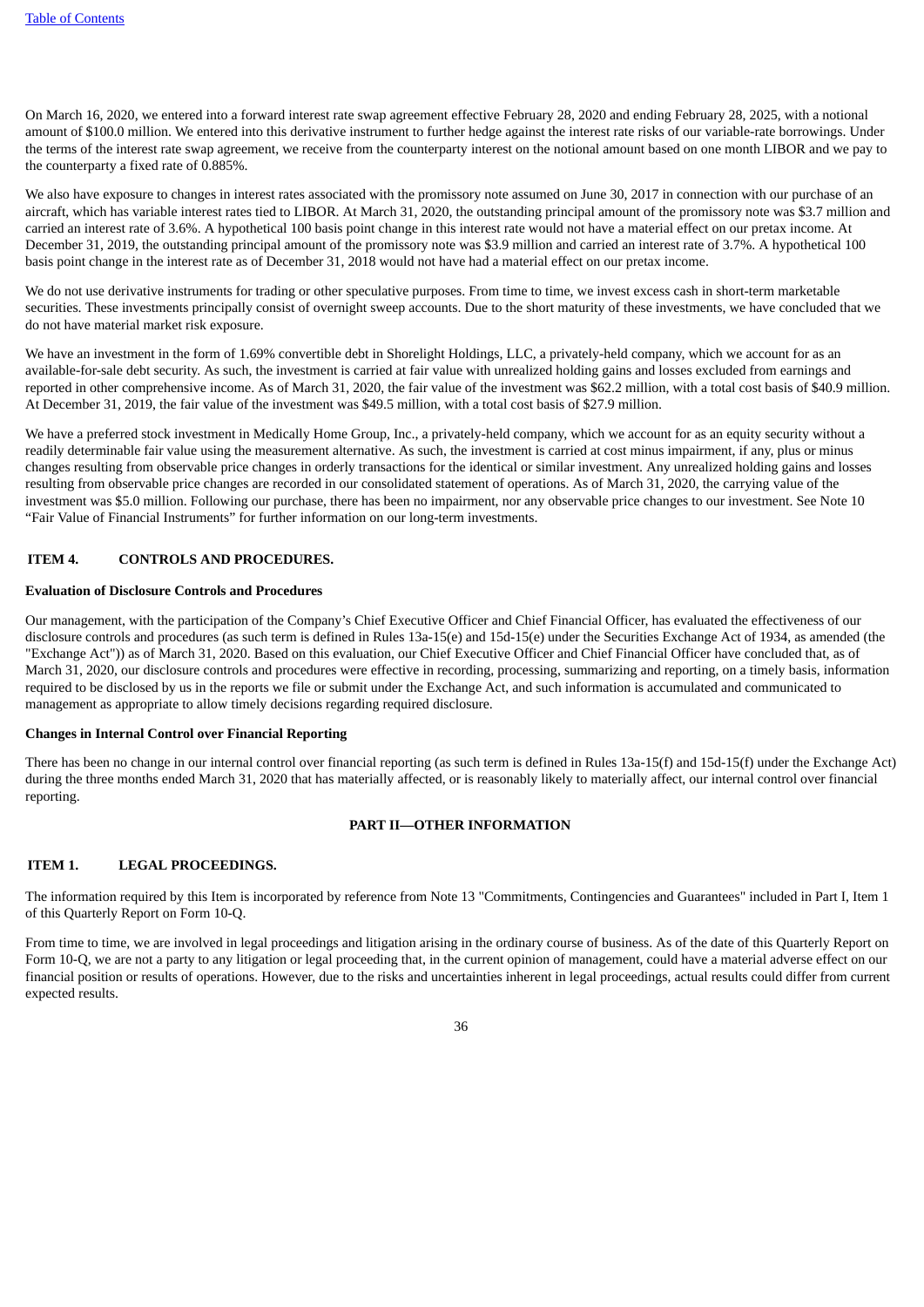## <span id="page-38-0"></span>**ITEM 1A. RISK FACTORS.**

The following information updates, and should be read in conjunction with, the information disclosed in Part 1, Item 1A, "Risk Factors" in our Annual Report on Form 10-K for the fiscal year ended December 31, 2019 (the "2019 Annual Report"), which was filed with the Securities and Exchange Commission on February 26, 2020.

#### Our results of operations have been adversely affected and, in the future, could be materially adversely impacted by the coronavirus (COVID-19) **pandemic.**

The worldwide spread of coronavirus (COVID-19) has created significant volatility, uncertainty and disruption to the global economy. The extent to which the COVID-19 pandemic impacts our business, operations and financial results will depend on numerous evolving factors that we may not be able to accurately predict, including:

- the duration and scope of the pandemic;
- governmental, business and individuals' actions that have been and continue to be taken in response to the pandemic;
- the effect on our clients and client demand for our services and solutions, including the effect on the healthcare industry which is an area of significant focus for our business;
- the impact on our key third-party vendors:
- the effect on the businesses in which we have invested;
- our ability to sell and provide our services and solutions and maintain adequate utilization levels, including as a result of travel restrictions and people working from home;
- the ability of our clients to pay for our services and solutions;
- any disruption to the Internet and related systems, which may impact our ability to provide our services and solutions remotely, and increased vulnerability to hackers or third parties seeking to disrupt operations; and
- any closures of our clients' offices and facilities.

Additionally, in some instances, clients have slowed down decision making, delayed planned work or are seeking to reduce the scope of current engagements or terminate existing agreements, which may continue. Any of these events could cause or contribute to the risks and uncertainties enumerated in our 2019 Annual Report and could materially adversely affect our business, financial condition, results of operations and/or stock price.

### Our goodwill and other intangible assets represent a substantial amount of our total assets, and we may be required to recognize a non-cash impairment charge for these assets if the performance of one or more of our reporting units falls below our expectations.

Our total assets reflect a substantial amount of intangible assets, primarily goodwill. At December 31, 2019, goodwill and other intangible assets totaled \$678.3 million, or 61%, of our total assets. During the first quarter of 2020, we incurred non-cash pretax goodwill impairment charges totaling \$59.8 million related to our Strategy and Innovation and Life Sciences reporting units within our Business Advisory segment, as discussed below, resulting in a total goodwill and other intangible asset balance of \$614.4 million, or 52%, of our total assets as of March 31, 2020. The goodwill results from our acquisitions, representing the excess of the fair value of consideration transferred over the fair value of the net assets acquired. We test goodwill for impairment at the reporting unit level, annually and whenever events or circumstances make it more likely than not that an impairment may have occurred.

The worldwide spread of coronavirus (COVID-19) in the first quarter of 2020 has created significant volatility, uncertainty and disruption to the global economy. We are closely monitoring the impact of the COVID-19 pandemic on all aspects of our business, including how it will impact our clients, employees and business partners. While the COVID-19 pandemic did not have a significant impact on our consolidated revenues in the first quarter of 2020, we expect it to have an unfavorable impact on sales and business development activities and full year 2020 results. Additionally, we expect a decrease in the demand for the services we provide that may be considered by our clients to be more discretionary in nature. The services provided by our Strategy and Innovation and Life Sciences reporting units within our Business Advisory segment focus on strategic solutions for healthy, well-capitalized companies to identify new growth opportunities and may be considered by our clients to be more discretionary in nature; therefore, we are cautious about near-term results for these two reporting units. Based on our internal projections and the preparation of our financial statements for the quarter ended March 31, 2020, and considering the expected decrease in demand due to the COVID-19 pandemic, we believed that the fair value of these two reporting units may no longer exceed their carrying values and performed an interim impairment test on both reporting units. Based on the estimated fair values of the Strategy and Innovation and Life Sciences reporting units described below, we recorded non-cash pretax goodwill impairment charges of \$49.9 million and \$9.9 million, respectively, in the first quarter of 2020. The \$49.9 million non-cash pretax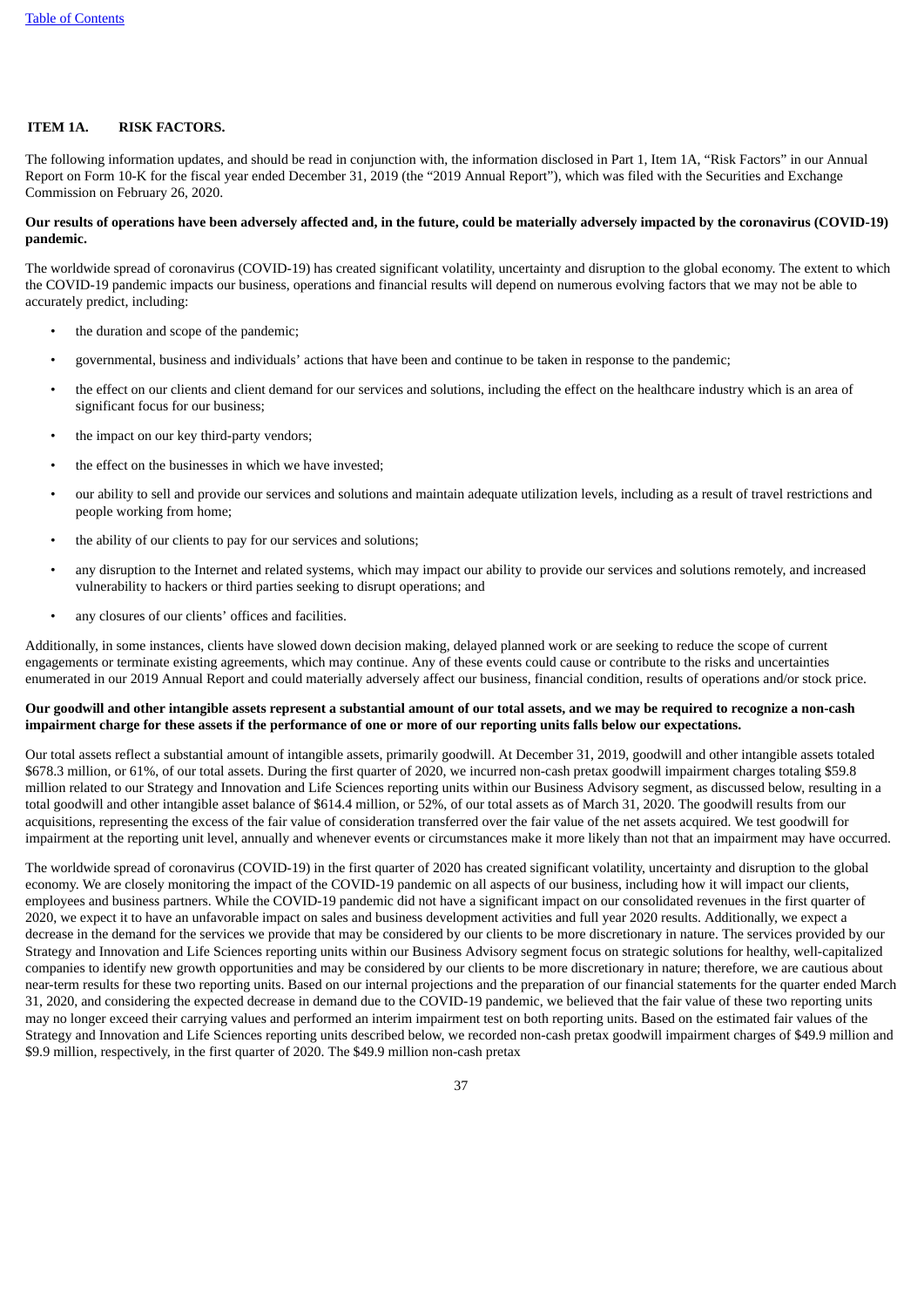charge related to the Strategy and Innovation reporting unit reduced the goodwill balance of the reporting unit to \$37.5 million. The \$9.9 million non-cash pretax charge related to the Life Sciences reporting unit reduced the goodwill balance of the reporting unit to zero.

Determining the fair value of any reporting unit requires us to make significant judgments, estimates, and assumptions. While we believe that the estimates and assumptions underlying our valuation methodology are reasonable, these estimates and assumptions could have a significant impact on whether or not a non-cash impairment charge is recognized and also the magnitude of any such charge. The results of an impairment analysis are as of a point in time. There is no assurance that the actual future earnings or cash flows of our reporting units will be consistent with our projections. We will monitor any changes to our assumptions and will evaluate goodwill as deemed warranted during future periods. Any significant decline in our operations could result in additional non-cash goodwill impairment charges or impairment charges with respect to our other intangible assets, which could be material.

Refer to "Critical Accounting Policies" within Part I - Item 2. "Management's Discussion and Analysis of Financial Condition and Results of Operations" and Note 4 "Goodwill and Intangible Assets" within the notes to our consolidated financial statements for further discussion of our goodwill, intangible assets, and impairment tests performed in 2020.

## <span id="page-39-0"></span>**ITEM 2. UNREGISTERED SALES OF EQUITY SECURITIES AND USE OF PROCEEDS.**

Our Stock Ownership Participation Program, 2012 Omnibus Incentive Plan, and 2004 Omnibus Stock Plan, which was replaced by the 2012 Omnibus Incentive Plan, permit the netting of common stock upon vesting of restricted stock awards to satisfy individual tax withholding requirements. During the quarter ended March 31, 2020, we reacquired 120,000 shares of common stock with a weighted average fair market value of \$59.44 as a result of such tax withholdings.

We currently have a share repurchase program permitting us to repurchase up to \$125 million of our common stock through October 31, 2020 (the "Share Repurchase Program"). The amount and timing of the repurchases will be determined by management and will depend on a variety of factors, including the trading price of our common stock, capacity under our line of credit, general market and business conditions, and applicable legal requirements. The following table provides information with respect to purchases we made of our common stock during the quarter ended March 31, 2020.

| Period                               | <b>Total Number of</b><br><b>Shares Purchased</b> <sup>(1)</sup> |      | <b>Average Price</b><br>Paid per Share | <b>Total Number of</b><br><b>Shares Purchased</b><br>as Part of Publicly<br><b>Announced Plans</b><br>or Programs |    | <b>Dollar Value of Shares</b><br>that may yet be<br><b>Purchased under the</b><br>Plans or Programs <sup>(2)</sup> |
|--------------------------------------|------------------------------------------------------------------|------|----------------------------------------|-------------------------------------------------------------------------------------------------------------------|----|--------------------------------------------------------------------------------------------------------------------|
| January 1, 2020 - January 31, 2020   | 134,346                                                          | -S   | 67.90                                  | 125,463                                                                                                           | S. | 12,408,601                                                                                                         |
| February 1, 2020 - February 29, 2020 | 188,547                                                          | S    | 65.55                                  | 188,535                                                                                                           | -S | 43,572                                                                                                             |
| March 1, 2020 - March 31, 2020       | 111,105                                                          | - \$ | 58.70                                  | — \$                                                                                                              |    | 43,572                                                                                                             |
| Total                                | 433,998                                                          |      | 64.53                                  | 313,998                                                                                                           |    |                                                                                                                    |

(1) The number of shares repurchased includes 8,883 shares in January 2020, 12 shares in February 2020 and 111,105 shares in March 2020 to satisfy employee tax withholding requirements. These shares do not reduce the repurchase authority under the Share Repurchase Program. (2) As of the end of the period.

## <span id="page-39-1"></span>**ITEM 3. DEFAULTS UPON SENIOR SECURITIES.**

<span id="page-39-2"></span>None.

### **ITEM 4. MINE SAFETY DISCLOSURES.**

<span id="page-39-3"></span>Not applicable.

# **ITEM 5. OTHER INFORMATION.**

None.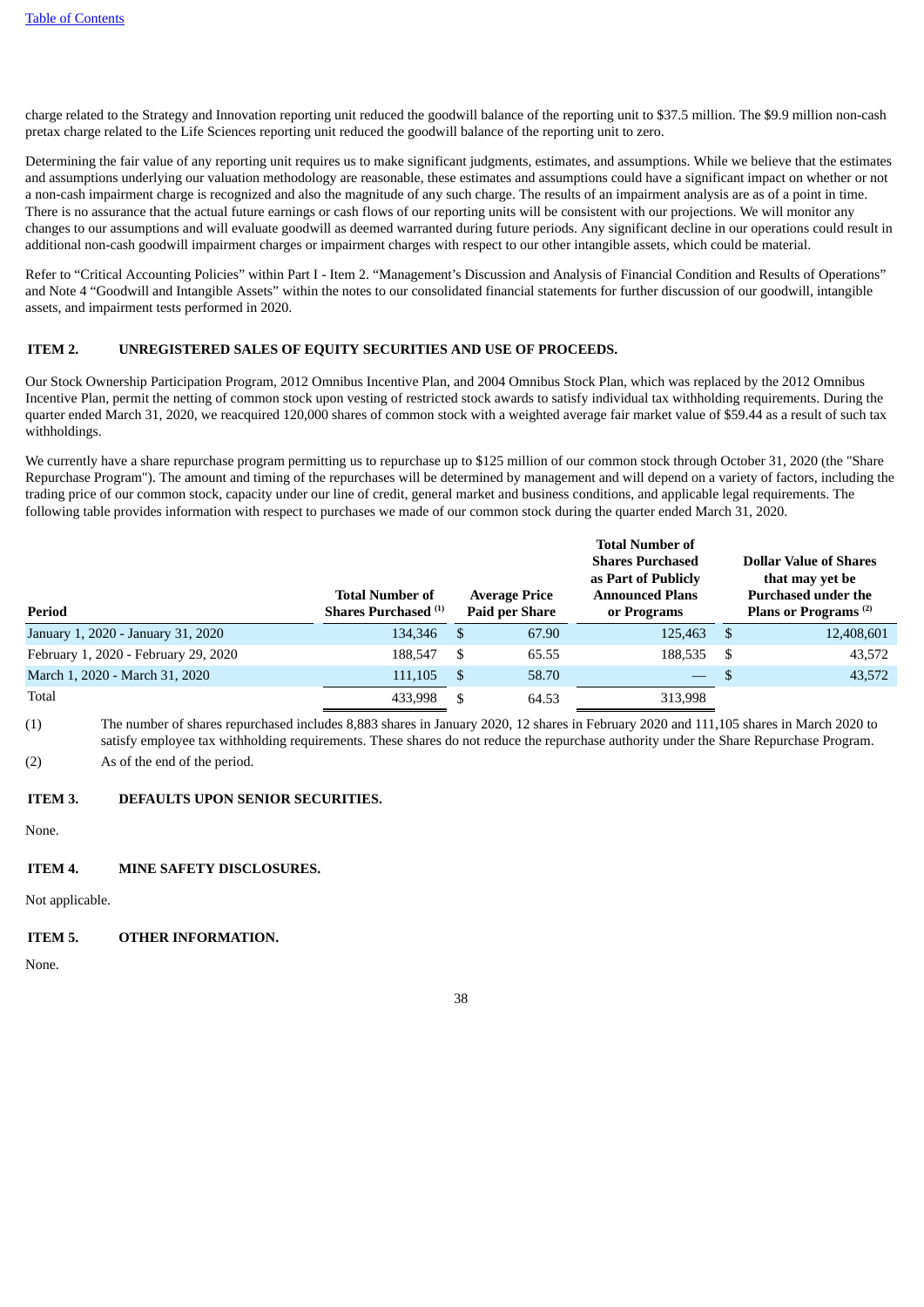# <span id="page-40-0"></span>**ITEM 6. EXHIBITS.**

(a) The following exhibits are filed as part of this Quarterly Report on Form 10-Q.

|                                 |                                                                                                                                                                              |                          |                              | <b>Incorporated by Reference</b> |                         |         |                              |  |  |  |  |
|---------------------------------|------------------------------------------------------------------------------------------------------------------------------------------------------------------------------|--------------------------|------------------------------|----------------------------------|-------------------------|---------|------------------------------|--|--|--|--|
| <b>Exhibit</b><br><b>Number</b> | <b>Exhibit Description</b>                                                                                                                                                   | <b>Filed</b><br>herewith | <b>Furnished</b><br>herewith | Form                             | Period<br><b>Ending</b> | Exhibit | <b>Filing</b><br><b>Date</b> |  |  |  |  |
| 10.1                            | Senior Management Agreement by and between Huron Consulting<br>Group Inc. and Ernest W. Torain, Jr.                                                                          | $\mathbf X$              |                              |                                  |                         |         |                              |  |  |  |  |
| 31.1                            | Certification of the Chief Executive Officer, pursuant to Rule 13a-<br>14(a)/15d-14(a), as adopted pursuant to Section 302 of the Sarbanes-<br>Oxley Act of 2002.            | X                        |                              |                                  |                         |         |                              |  |  |  |  |
| 31.2                            | Certification of the Chief Financial Officer, pursuant to Rule 13a-<br>14(a)/15d-14(a), as adopted pursuant to Section 302 of the Sarbanes-<br>Oxley Act of 2002.            | X                        |                              |                                  |                         |         |                              |  |  |  |  |
| 32.1                            | Certification of the Chief Executive Officer, pursuant to 18 U.S.C.<br>Section 1350, as adopted pursuant to Section 906 of the Sarbanes-Oxley<br>Act of 2002.                |                          | X                            |                                  |                         |         |                              |  |  |  |  |
| 32.2                            | Certification of the Chief Financial Officer, pursuant to 18 U.S.C.<br>Section 1350, as adopted pursuant to Section 906 of the Sarbanes-Oxley<br>Act of 2002.                |                          | X                            |                                  |                         |         |                              |  |  |  |  |
| 101.INS                         | Inline XBRL Instance Document - the instance document does not<br>appear in the Interactive Data File because its XBRL tags are embedded<br>within the Inline XBRL document. | X                        |                              |                                  |                         |         |                              |  |  |  |  |
| 101.SCH                         | Inline XBRL Taxonomy Extension Schema Document                                                                                                                               | X                        |                              |                                  |                         |         |                              |  |  |  |  |
| 101.CAL                         | Inline XBRL Taxonomy Extension Calculation Linkbase Document                                                                                                                 | X                        |                              |                                  |                         |         |                              |  |  |  |  |
| 101.LAB                         | Inline XBRL Taxonomy Extension Label Linkbase Document                                                                                                                       | X                        |                              |                                  |                         |         |                              |  |  |  |  |
| 101.PRE                         | Inline XBRL Taxonomy Extension Presentation Linkbase Document                                                                                                                | X                        |                              |                                  |                         |         |                              |  |  |  |  |
| 101.DEF                         | Inline XBRL Taxonomy Extension Definition Linkbase Document                                                                                                                  | X                        |                              |                                  |                         |         |                              |  |  |  |  |
| 104                             | Cover Page Interactive Data File (formatted as inline XBRL and<br>contained in Exhibit 101)                                                                                  | X                        |                              |                                  |                         |         |                              |  |  |  |  |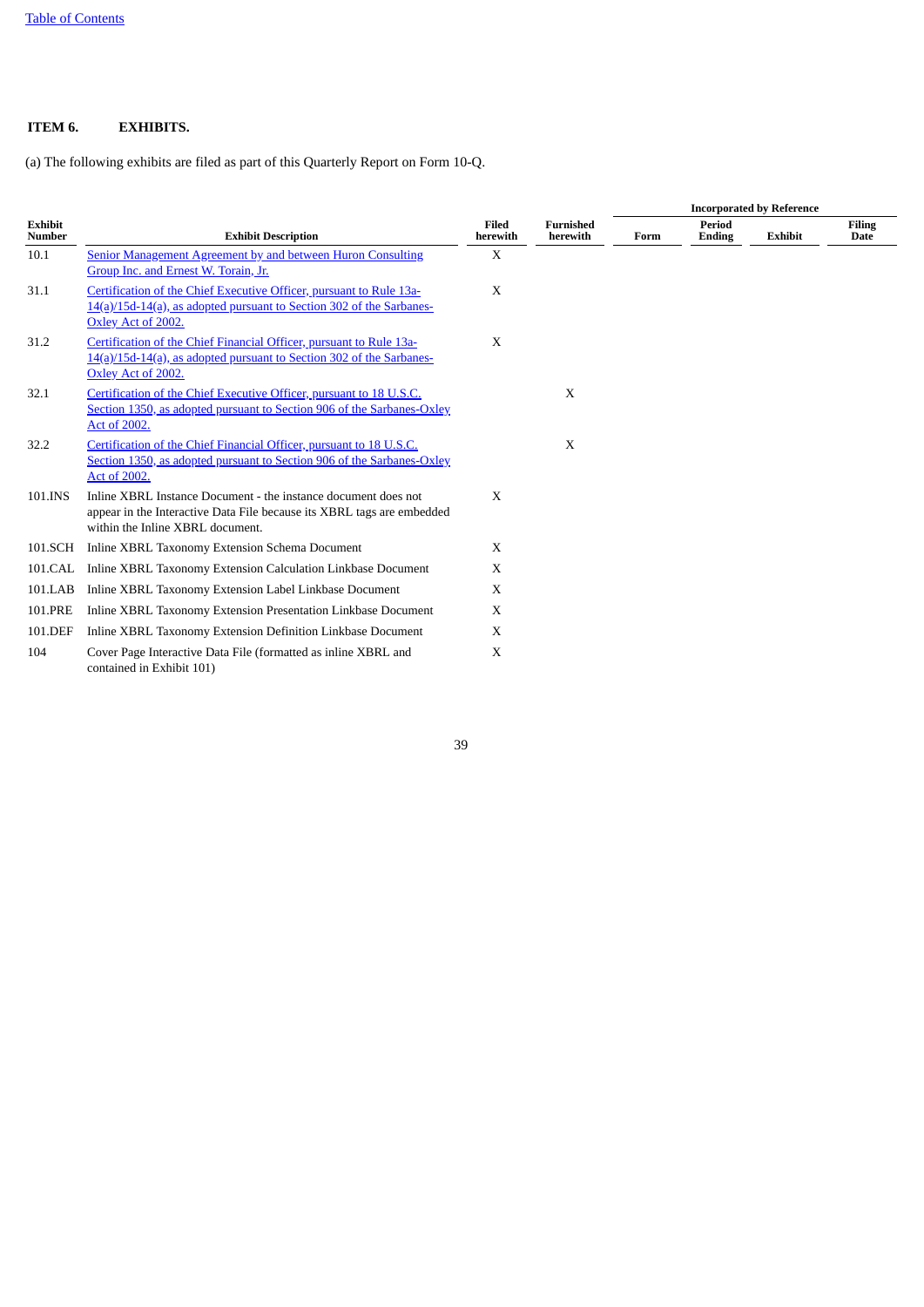# **SIGNATURE**

<span id="page-41-0"></span>Pursuant to the requirements of the Securities Exchange Act of 1934, the registrant has duly caused this report to be signed on its behalf by the undersigned thereunto duly authorized.

Huron Consulting Group Inc.

(Registrant)

Date: April 30, 2020 /S/ JOHN D. KELLY

John D. Kelly Executive Vice President, Chief Financial Officer and Treasurer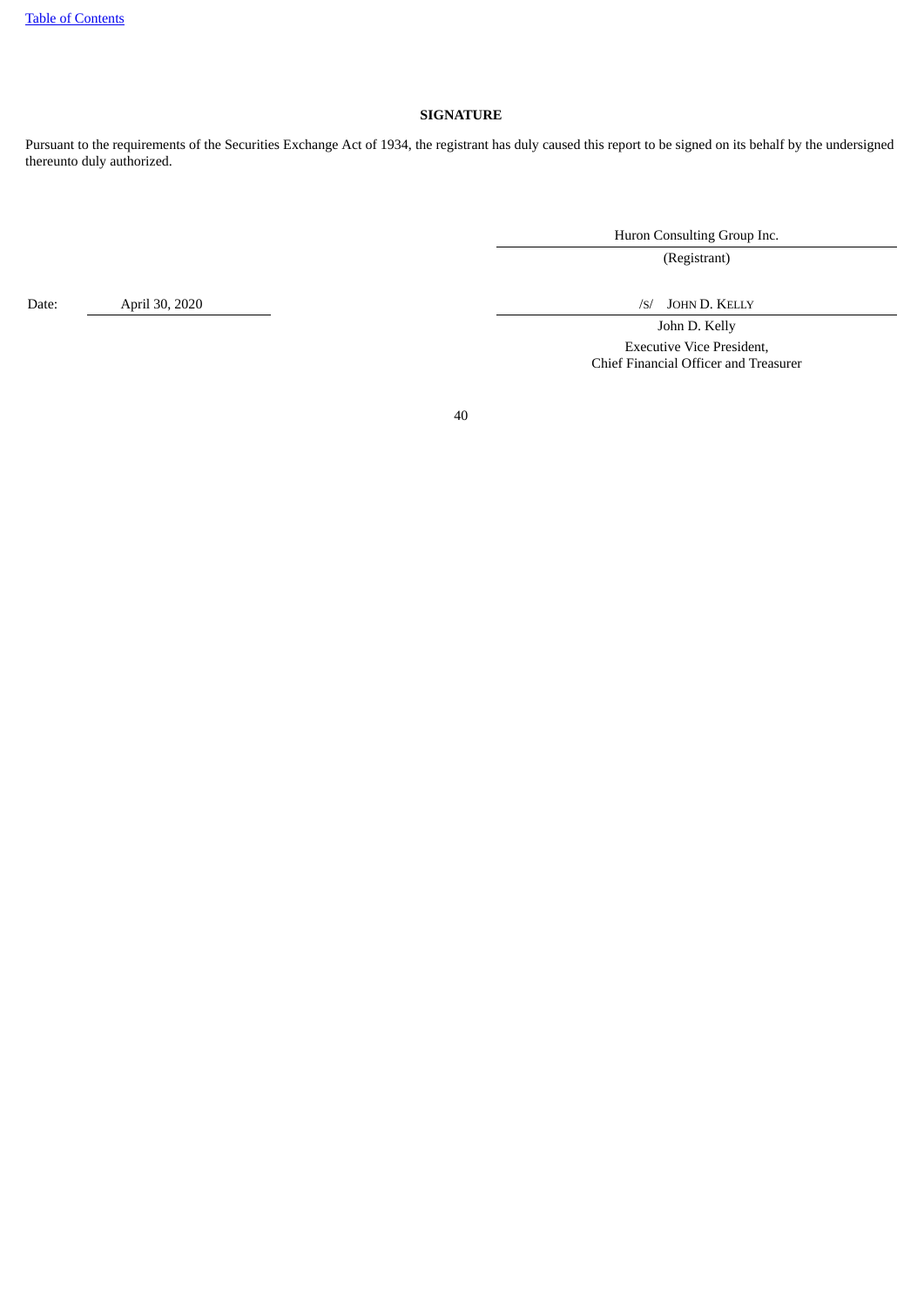# <span id="page-42-0"></span>**SENIOR MANAGEMENT AGREEMENT**

# **BY AND BETWEEN**

# **HURON CONSULTING GROUP INC.**

**AND**

**ERNEST W. TORAIN, JR.**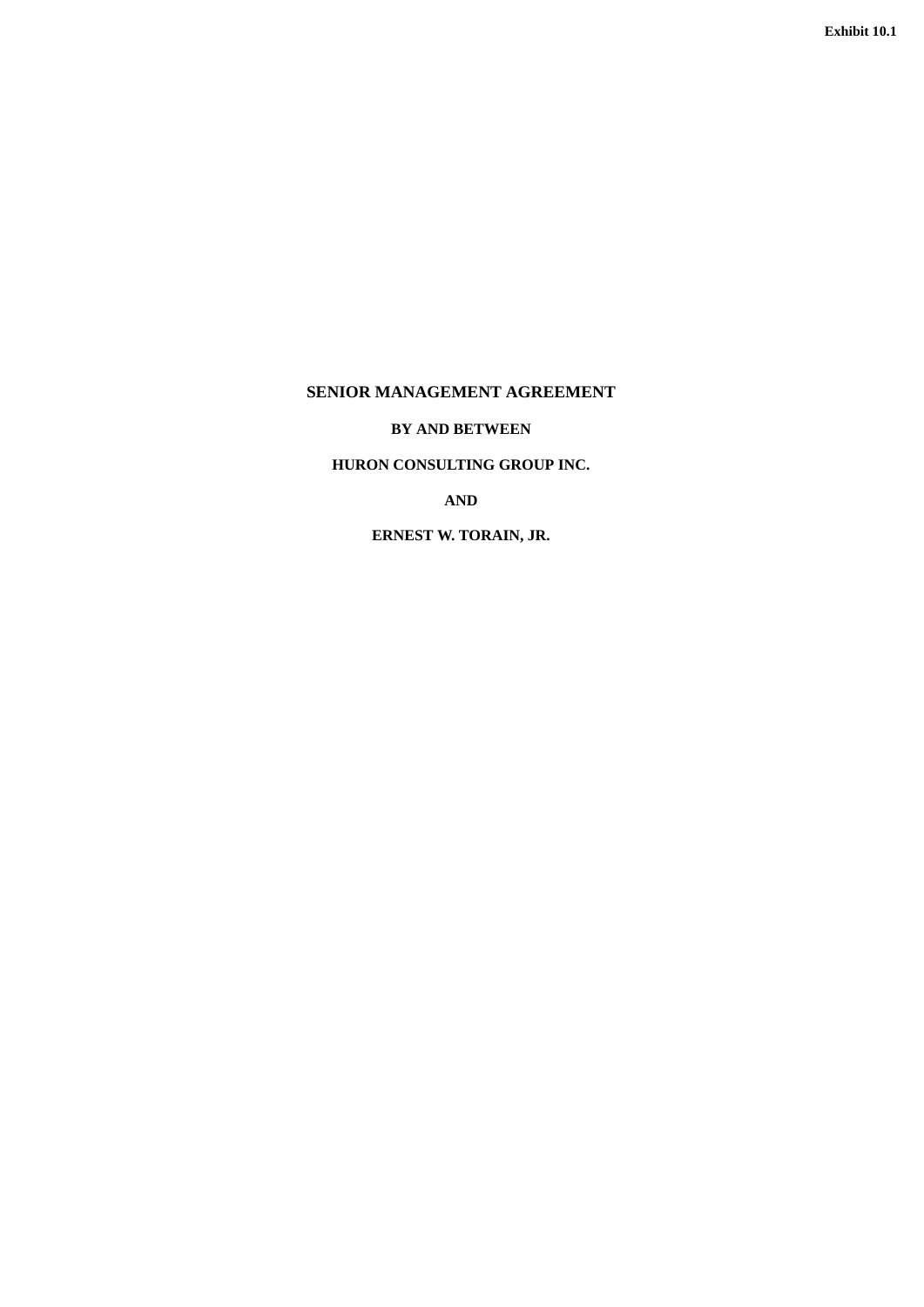# **SENIOR MANAGEMENT AGREEMENT**

SENIOR MANAGEMENT AGREEMENT (the "**Agreement**"), effective as of March 1, 2020 (the "Effective Date"), by and between Huron Consulting Group Inc., a Delaware corporation ("**Huron**"), and Ernest W. Torain, Jr. ("**Executive**").

# **PRELIMINARY RECITALS**

WHEREAS, Huron and its affiliates are engaged in the business of providing diversified business consulting services (the "**Business**"). For purposes of this Agreement (except where the context contemplates otherwise), the term the "**Company**" shall include Huron, its subsidiaries and assignees and any successors in interest of the Company and its subsidiaries;

WHEREAS, the Company currently employs Executive and desires to continue to employ Executive from and after the Effective Date, and Executive desires to continue to be so employed by the Company, as set forth herein;

NOW, THEREFORE, in consideration of the premises, the mutual covenants of the parties hereinafter set forth and other good and valuable consideration, the receipt and sufficiency of which are hereby acknowledged, the parties hereto hereby agree as follows:

# 1. Employment.

1.1. Title and Duties. The Company agrees to continue to employ Executive, and Executive agrees to accept such continuing employment with the Company, as **Executive Vice President, General Counsel & Corporate Secretary** for the Employment Period, in accordance with the terms and conditions of this Agreement. During the Employment Period, Executive shall have such responsibilities, duties and authorities as are customarily assigned to such position and shall render such services or act in such capacity for the Company and its affiliates, as Huron's Chief Executive Officer (the "**CEO**") shall from time to time direct. Executive shall perform the duties and carry out the responsibilities assigned to Executive, to the best of Executive's ability, in a trustworthy and businesslike manner for the purpose of advancing the business of the Company and its affiliates. Executive shall engage in travel as reasonably required in the performance of Executive's duties. Executive acknowledges that Executive's duties and responsibilities hereunder will require Executive's full business time and effort and agrees that, during the Employment Period, Executive will not engage in any other business activity or have any business pursuits or interests which materially interfere or conflict with the performance of Executive's duties hereunder; provided that Executive may, with the approval of the CEO or his designee, serve on the board of other corporations or charitable organizations and engage in charitable activities, community affairs, and teaching.

1.2. Employment Period. The employment of Executive under this Agreement shall continue, unless one of the parties shall deliver to the other sixty (60) days' advance written notice of the cessation of Executive's employment (the "**Employment Period**"). Notwithstanding anything to the contrary contained herein, the Employment Period is subject to termination pursuant to this **Section 1.2** and **Sections 1.3, 1.4** and **1.5**.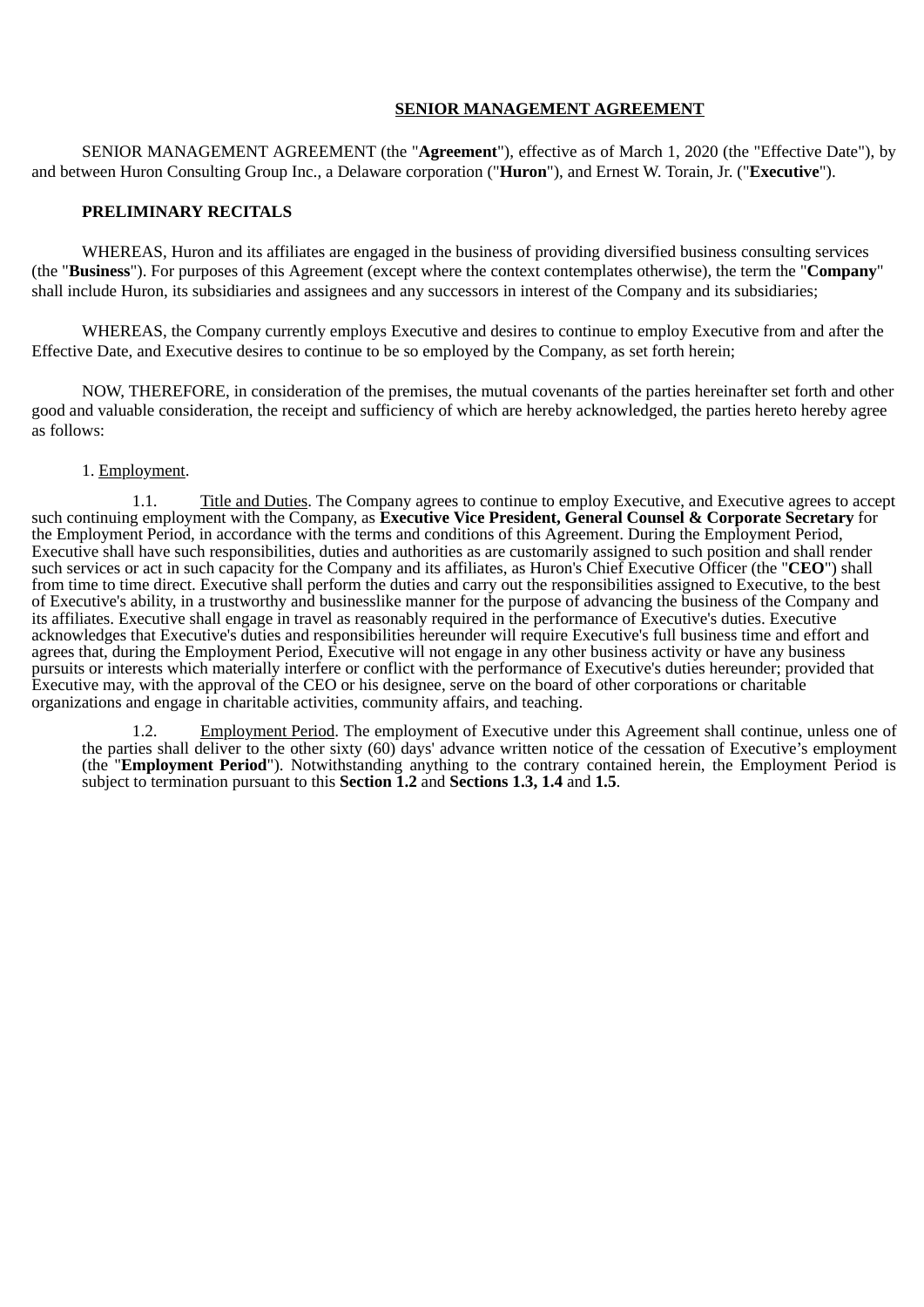1.3. Termination Upon Death. If Executive dies during the Employment Period, Executive's employment shall automatically terminate on the date of Executive's death.

1.4. Termination by the Company.

(a) The Company may terminate Executive's employment hereunder upon written notice to Executive as described in **Section 10.5**. Such termination shall be effective upon the date notice of such termination is given pursuant to **Section 10.5** unless such notice shall otherwise provide.

(b) For purpose of this Agreement, "**Cause**" means the occurrence of any of the following events, as determined in the reasonable good faith judgment of the CEO:

the failure of Executive to perform Executive's material duties (unless such failure relates to any disability, sickness or injury of Executive) which failure continues for twenty (20) days after the Company has given written notice to Executive specifying in reasonable detail the manner in which Executive has failed to perform such duties and affording opportunity to cure;

commission by Executive of an act or omission (A) constituting  $(x)$  a felony,  $(y)$  dishonesty with respect to the Company or (z) fraud, or (B) that (x) could reasonably be expected to adversely and materially affect the Company's business or reputation, or (y) involves moral turpitude;

(iii) the breach, non-performance or non-observance of any of the material terms of this Agreement (other than a breach, non-performance or nonobservance described in clause (i) of this **Section 1.4(b)**), or any other agreement to which Executive and the Company are parties, by Executive, if such breach, non-performance or non-observance shall continue beyond a period of twenty (20) days immediately after written notice thereof given by the Company to Executive; or

(iv) any breach, non-performance or non-observance of any of **Sections 6.3, 6.4**, or **6.5** of this Agreement; provided that if such conduct occurs while Executive is employed hereunder, the Company shall allow Executive an opportunity for a hearing before Huron's Board of Directors (the "**Board**") prior to any termination of Executive for Cause.

(c) Executive shall be deemed to have a "**Permanent Disability**" for purposes of this Agreement if Executive is eligible to receive benefits under the Company's long- term disability plan then covering Executive.

1.5 Termination by Executive. Except as otherwise provided herein, Executive shall give sixty (60) days' notice to the Company prior to the effectiveness of any resignation of Executive's employment with the Company. Executive's termination of employment shall be deemed to be on account of "Good Reason" if (a)(i) the Company gives notice to Executive that, during the Employment Period, Executive's primary location of employment with the Company will change to a location that is more than fifty (50) miles from Executive's primary location of employment with the Company in Chicago, Illinois, if (ii) Executive gives notice to the Company that the Company has materially failed to comply with any material term of this Agreement, or (iii) the Company materially reduces Executive's base salary or benefits coverage, provided that such reduction is without Executive's consent, is not warranted by the Company's financial condition, and is not a change that applies uniformly to similarly-situated Company executives, (b) the Company does not rescind (or otherwise cure) such event or condition within the sixty (60) day period following the occurrence of such event or, if applicable, the date of the notice from Executive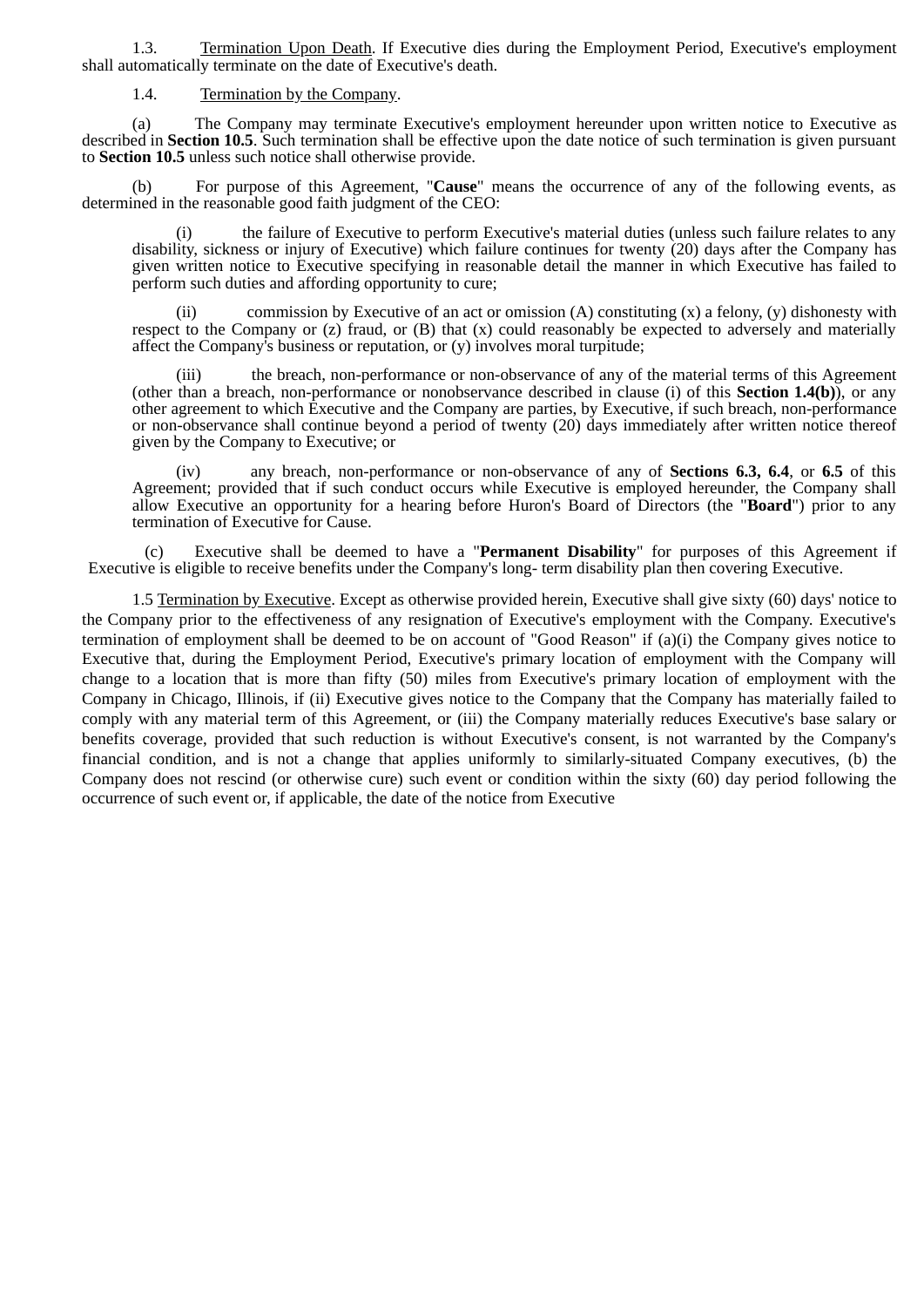to the Company, and (c) Executive resigns his employment within thirty (30) days after the end of such sixty (60) day cure period. Any notice from Executive to the Company under Section 1.5(a)(ii) or (iii) shall be provided within thirty (30) days after Executive first has knowledge of the applicable event or condition.

# 2. Compensation.

2.1. Base Salary. As consideration for the services of Executive hereunder, the Company shall pay Executive an annual base salary (the "**Base Salary**"), payable in accordance with the Company's customary payroll practices as in effect from time to time. The CEO shall perform an annual review of Executive's compensation based on Executive's performance of Executive's duties and the Company's other compensation policies, provided that Executive's Base Salary shall not be reduced without Executive's consent unless such reduction is part of a comparable overall reduction for members of senior management. The term Base Salary shall include any changes to the Base Salary from time to time.

Bonus Programs. For each calendar year, Executive shall be eligible for an annual bonus in an amount determined by the Compensation Committee of the Board (the "Compensation Committee") based on Executive's performance of Executive's duties and the Company's other compensation policies (the "**Annual Bonus**"). The actual Annual Bonus paid will be based on Company and Executive performance. Except as otherwise described in this Agreement, Executive's right to any bonus payable pursuant to this **Section 2.2** shall be contingent upon Executive being employed by the Company on the date the Annual Bonus is generally paid to executives of the Company.

3. Equity Awards. Executive shall generally be eligible to participate in Huron's equity plans from time to time, with the amount of any equity awards, and the terms and conditions under which they are granted being in the sole discretion of the Compensation Committee based on Executive's performance of Executive's duties and the Company's other compensation policies. Such equity awards shall be subject to the terms of the applicable equity incentive plan of the Company and granting agreement.

# 4. Benefits and Expenses.

4.1. Benefits. During the Employment Period, Executive shall be eligible to participate in the various health and welfare benefit plans maintained by the Company for its similarly-situated key management employees from time to time, including but not limited to paid vacation, medical and dental insurance, and disability and life insurance at levels as are provided from time to time to similarly-situated executives of the Company.

4.2. Business Expenses. During the Employment Period, the Company shall reimburse Executive for all ordinary, necessary and reasonable travel and other business expenses incurred by Executive in connection with the performance of Executive's duties hereunder, in accordance with the Company policy. Such reimbursement shall be made upon presentation of itemized expense statements and such other supporting documentation as the Company may reasonably require. To the extent that any such reimbursements are taxable to Executive **("Taxable Reimbursements"),** such reimbursements shall be paid to Executive only if (a) the expenses are incurred and reimbursable pursuant to a reimbursement plan that provides an objectively determinable nondiscretionary definition of the expenses that are eligible for reimbursement and (b) the expenses are incurred during the Employment Period. With respect to any Taxable Reimbursements, the amount of the expenses that are eligible for reimbursement during one calendar year may not affect the amount of reimbursements to be provided in any subsequent calendar year, the reimbursement of an eligible expense shall be made on or before the last day of the calendar year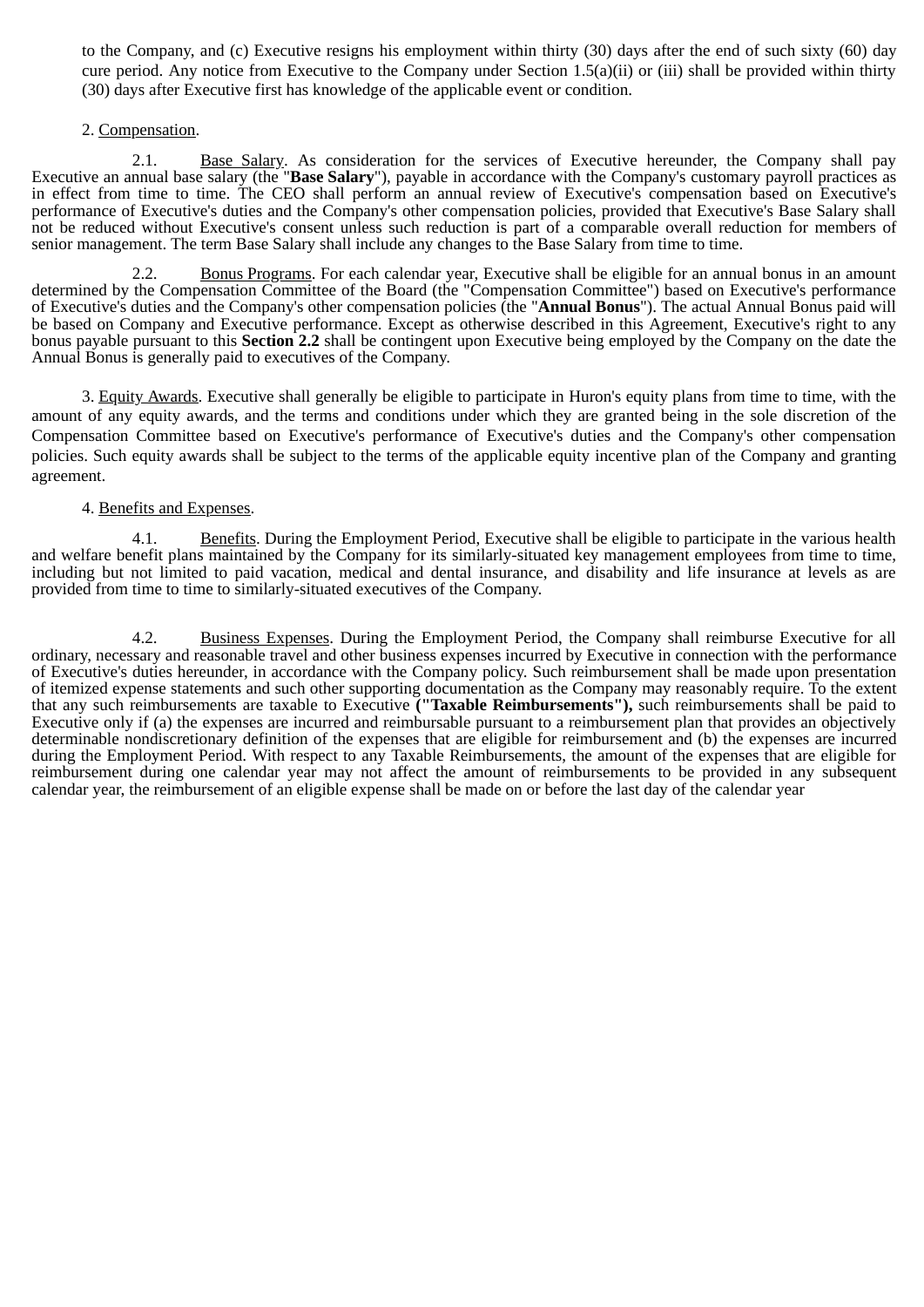following the calendar year in which the expense was incurred, and the right to reimbursement of the expenses shall not be subject to liquidation or exchange for any other benefit.

# 5. Compensation After Termination.

5.1. Termination For Cause; Resignation Without Good Reason. If, Executive's employment is terminated by the Company for Cause or if Executive resigns his employment other than for Good Reason during the Employment Period then, except as required by law, the Company shall have no further obligations to Executive (except payment of the Base Salary accrued through the date of said termination), and the Company shall continue to have all other rights available hereunder (including, without limitation, all rights under the Restrictive Covenants at law or in equity).

# 5.2. Termination Without Cause; Resignation For Good Reason.

(a) If, Executive's employment is terminated by the Company without Cause or Executive resigns for Good Reason, then, subject to the terms and conditions of this Agreement, Executive shall be entitled to receive the following amounts and benefits:

(i) an amount in cash equal to one (1) times the sum of Executive's annual Base Salary and Target Bonus for the year of termination or resignation ("Severance Pay") payable to Executive in one lump sum within sixty (60) days following Executive's termination of employment; ;

(ii) Continuation of medical benefits for twelve (12) months upon the same terms as exist from time to time for active similarly-situated executives of the Company, which benefits shall be considered part of, and not in addition to, any coverage required under COBRA; and

(iii) An amount in cash equal to the Annual Bonus that Executive would have earned for the year of termination or resignation had he remained employed for the year in which his termination or resignation occurs based on satisfaction of Company performance targets, multiplied by a fraction, the numerator of which is the number of completed days of employment by Executive (including the date of termination or resignation) during the year of termination or resignation and the denominator of which is 365, which amount will be paid to Executive at the same time that the annual bonus is otherwise payable to the Company's executives in accordance with the annual bonus plan.

(b) The Company shall have no other obligations under this Agreement or otherwise for periods from and after Executive's employment termination date (except payment of the Base Salary accrued through the date of said termination), and the Company shall continue to have all other rights available hereunder (including, without limitation, all rights under the Restrictive Covenants at law or in equity).

5.3 Termination Due To Death, Permanent Disability. If Executive's employment is terminated due to Executive's Permanent Disability or if Executive dies during the Employment Period, then subject to the terms and conditions of this Agreement, (a) Executive or Executive's estate, as the case may be, shall be entitled to receive, in addition to any amounts Executive may be entitled to receive under the Company's long-term disability plan or other benefit plans, payment of Base Salary through the date of termination, and (b) Executive and/or Executive's eligible dependents shall receive continuation of medical benefits upon the same terms as exist immediately prior to the termination of employment for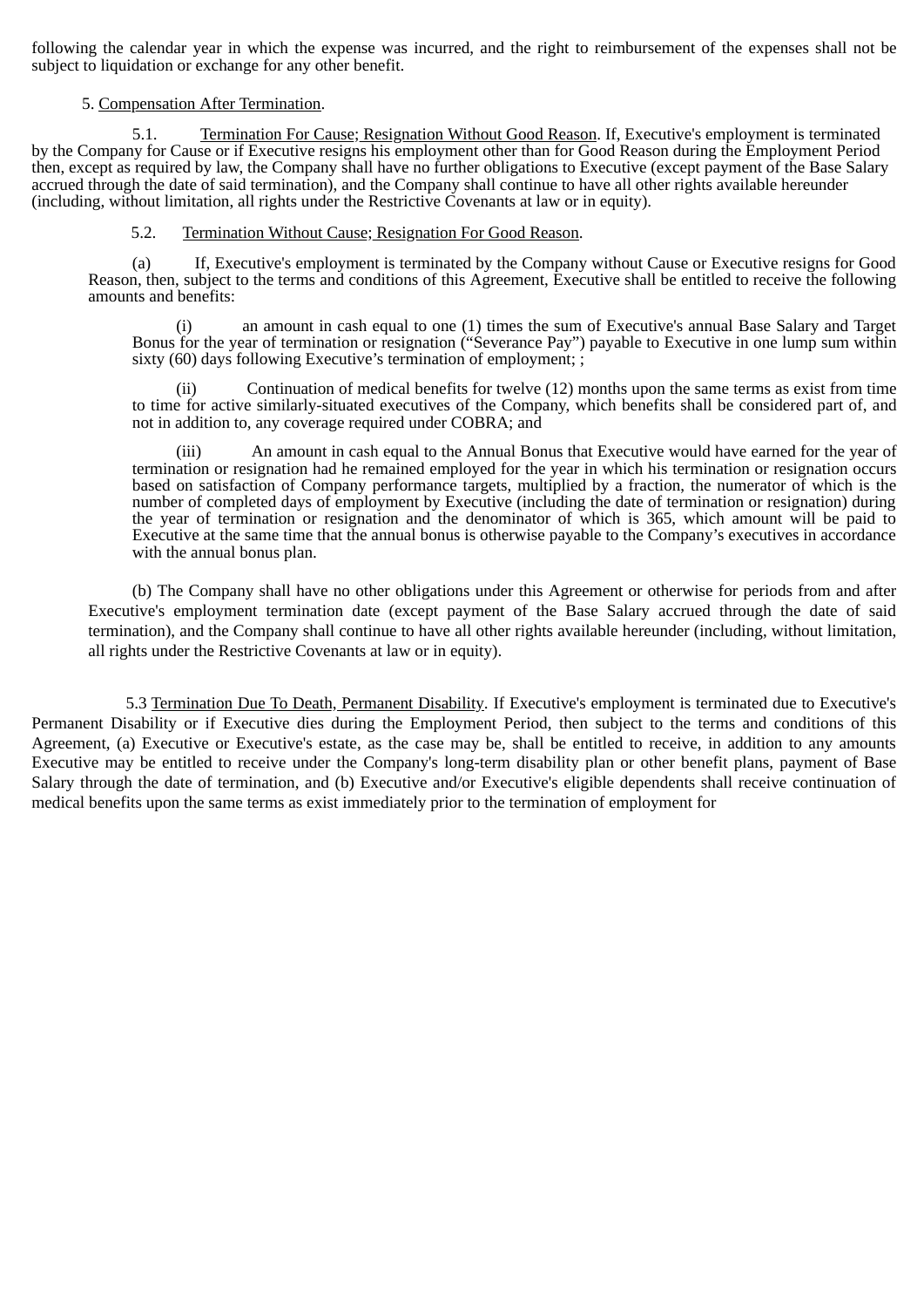similarly-situated active executives of the Company for the six (6)-month period immediately following the termination of employment (which benefits shall be considered part of, and not in addition to, any coverage required under COBRA). The Company shall have no other obligations under this Section 5.3 or otherwise with respect to Executive's employment from and after the termination date, and the Company shall continue to have all other rights available hereunder (including, without limitation, all rights under the Restrictive Covenants at law or in equity). Subject to the terms and conditions of this Agreement, Executive or Executive's estate shall also be entitled to receive the following amounts and benefits:

> An amount in cash equal to the then-prevailing target amount of Executive's Annual Bonus ("**Target Bonus**") for the year of death or disability multiplied by a fraction, the numerator of which is the number of completed days of employment by Executive (including the date of termination or resignation) during the year of termination or resignation and the denominator of which is 365, which amount will be paid to Executive or Executive's estate at the same time that the annual bonus is otherwise payable to the Company's executives in accordance with the annual bonus plan.

> (b) Full vesting of any outstanding time-based equity awards granted to Executive, notwithstanding anything to the contrary that may be delineated in any equity plan or equity award agreement. Performance based equity will be treated in accordance with the applicable performance share equity agreement then in effect.

## 5.4 This Section Intentionally Left Blank

## 5.5 Change of Control.

(a) The provisions of **Sections 5.2** and **5.3** hereof to the contrary notwithstanding but subject to the other terms and conditions of this Agreement, if (i) Executive is terminated by the Company without Cause or Executive resigns his employment for CoC Good Reason (defined below) in either case during the period commencing on a Change of Control (defined below) and ending on the second anniversary of the Change of Control (such two year period being the "**Protection Period**" hereunder), or (ii) Executive reasonably demonstrates that the Company's termination of Executive's employment (or an event which, had it occurred following a Change of Control, would have constituted CoC Good Reason) prior to a Change of Control was attributable to or intended to facilitate a Change of Control or was at the request of or instigation of a third party who was taking steps reasonably calculated to effect a Change of Control (or otherwise in contemplation of a Change of Control) and a Change of Control actually occurs within twelve (12) months of such termination or resignation of Executive (a "**Qualifying Termination**"), then, subject to the terms and conditions of this Agreement, Executive shall be entitled to receive the following payments and benefits:

an amount in cash equal to one and one-half  $(1.5)$  times the sum of Executive's annual Base Salary and Target Bonus for the year of termination or resignation;

(ii) an amount in cash equal to the then-prevailing target amount of Executive's Annual Bonus ("**Target Bonus**") for the year of termination or resignation multiplied by a fraction, the numerator of which is the number of completed days of employment by Executive (including the date of termination or resignation) during the year of termination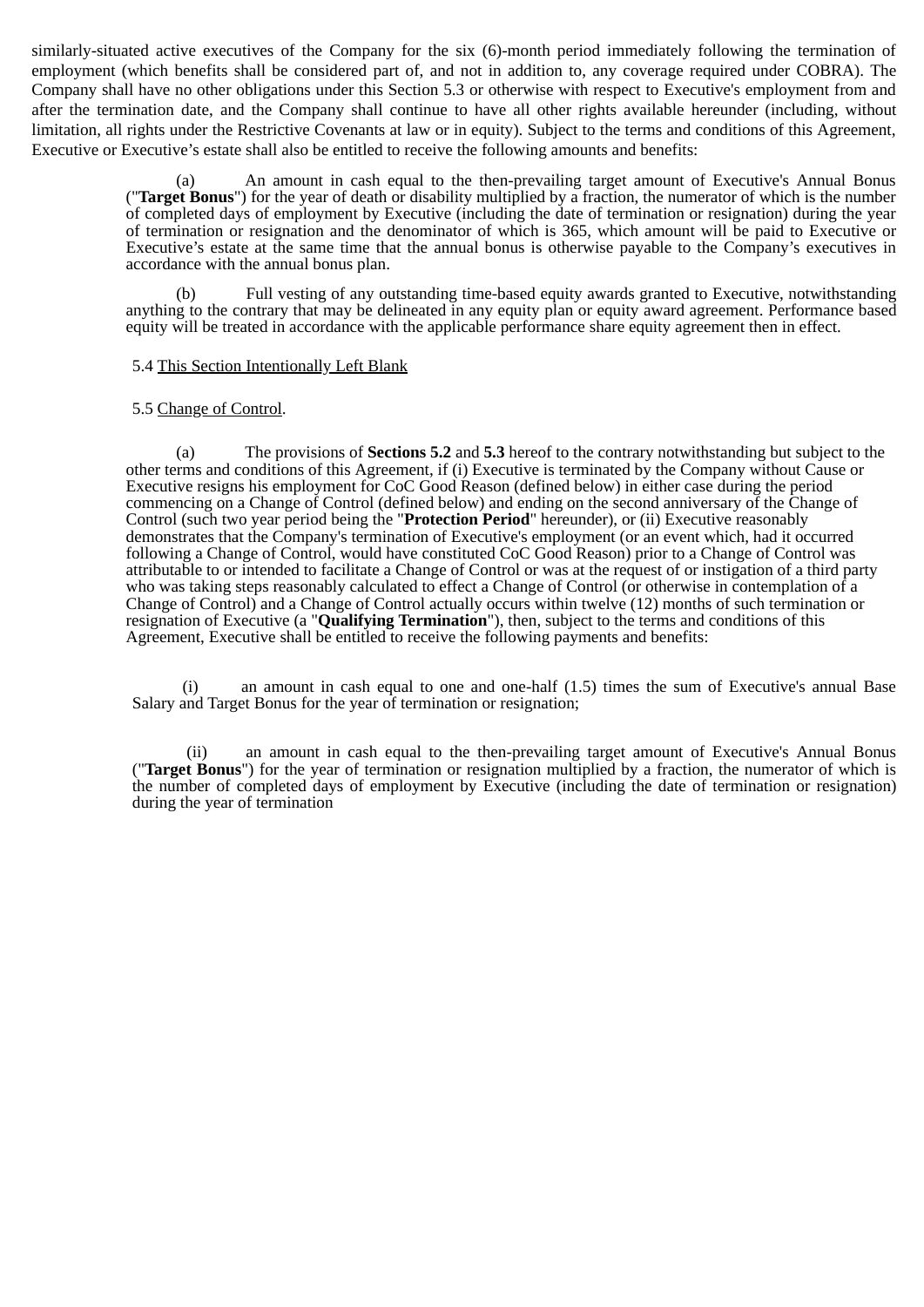or resignation and the denominator of which is 365, which amount will be paid to Executive at the same time that the annual bonus is otherwise payable to the Company's executives in accordance with the annual bonus plan;

(iii) anything set forth in any equity plan, equity award or any other provision of this Agreement between the Company and Executive to the contrary notwithstanding, all of Executive's outstanding equity grants that were awarded at or prior to the time of the Change of Control shall fully vest upon the occurrence of a Qualifying Termination; and

(iv) continuation of medical benefits eighteen (18) months from the date of such termination or resignation upon the same terms as exist for Executive immediately prior to the termination or resignation date (which benefits shall be considered part of, and not in addition to, any coverage required under COBRA).

Following any termination or resignation of Executive's employment pursuant to this **Section 5.5**, the Company shall continue to have all other rights available hereunder (including, without limitation, all rights under the Restrictive Covenants and any restrictive covenants set forth in any plan, award and agreement applicable to Executive, at law or in equity). Subject to Executive's execution of the Release described in **Section 5.6**, the payments described in clauses (i) and (ii) ("**Change of Control Severance Pay**") shall be paid in a lump sum within sixty (60) days following Executive's termination or resignation of employment (or, in the case of a Qualifying Termination that occurs prior to the Change of Control, within sixty (60) days following the Change of Control). If the Qualifying Termination occurs prior to a Change of Control, in addition to the benefits described in clause (iv) of this **Section 5.5(a)**, Executive shall be paid a lump sum cash payment equal to the difference between (I) the applicable premium paid by Executive for continuation of medical benefits under COBRA from the date of the Qualifying Termination through the date of the Change of Control (the "**Pre-CoC Coverage Period**") and (II) the amount of the applicable premium that would have been paid by Executive for continuation of medical benefits during the Pre-CoC Coverage Period had the provisions of **Section 5.5(a)(iv)** been given effect from the date of the Qualifying Termination, which payment shall be made in a lump sum within sixty (60) days following the Change of Control. If (and to the extent) that the benefits provided pursuant to **Section 5.5(a)(iv)** are taxable to Executive and are subject to Section 409A of the Internal Revenue Code of 1986, as amended (the "**Code**"), the amount of the expenses that are eligible for reimbursement during one calendar year may not affect the amount of reimbursements to be provided in any subsequent calendar year, the reimbursement of an eligible expense shall be made on or before the last day of the calendar year following the calendar year in which the expense was incurred, and the right to reimbursement of the expenses shall not be subject to liquidation or exchange for any other benefit.

(b) Payments and benefits under **Section 5.5(a)** shall not be subject to mitigation or offset, except that medical benefits may be offset by comparable benefits obtained by Executive in connection with subsequent employment. Nothing in this **Section** is intended to result in duplication of benefits provided by other provisions of this Agreement.

(c) The Change of Control Severance Pay shall be in lieu of the Severance Pay otherwise for a termination under **Section 5.2** of this Agreement and any other plan or agreement of the Company, whether adopted before or after the date hereof, which provides severance payments or benefits. For the avoidance of doubt, Executive shall not be entitled to payments and benefits under both this **Section 5.5** and any other provision of this **Section 5** as the result of his termination of employment.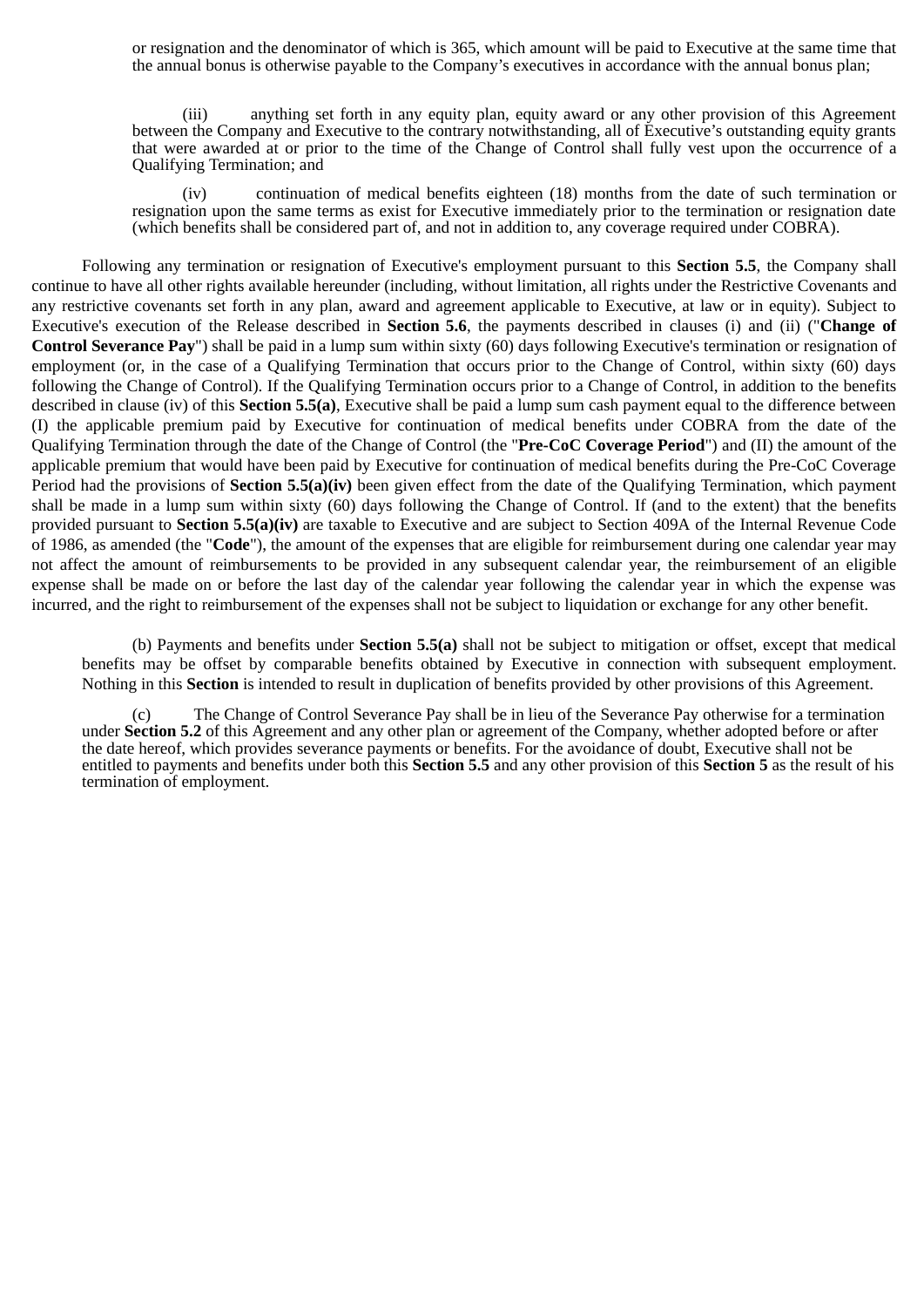(d) If it is determined that any amount, right or benefit paid or payable (or otherwise provided or to be provided) to Executive by the Company or any of its affiliates under this Agreement or any other plan, program or arrangement under which Executive participates or is a party (collectively, the "**Payments**"), would constitute an "excess parachute payment" within the meaning of Section 280G of the Code, subject to the excise tax imposed by Section 4999 of the Code, as amended from time to time (the "**Excise Tax**"), then the amount of the Payments payable to Executive under this Agreement shall be reduced (a "**Reduction**") to the extent necessary so that no portion of such Payments payable to Executive is subject to the Excise Tax.

All determinations required to be made under this **Section 5.5(d)** and the assumptions to be utilized in arriving at such determination, shall be made by an independent, nationally recognized accounting firm mutually acceptable to the Company and Executive (the "**Auditor**"); provided that in the event a Reduction is required, Executive may determine which Payments shall be reduced in order to comply with the provisions of **Section 5.5(d)(e)**; provided, however that Executive may not determine such order with respect to any payments that are subject to Section 409A of the Code. The Auditor shall promptly provide detailed supporting calculations to both the Company and Executive following any determination that a Reduction is necessary. All fees and expenses of the Auditor shall be paid by the Company. All determinations made by the Auditor shall be binding upon the Company and Executive.

(e) For purposes of this Agreement, the term "Change of Control" shall be deemed to have occurred upon the first to occur of the following events:

any Person becomes the Beneficial Owner, directly or indirectly, of common stock or voting securities of Huron (not including in the amounts beneficially owned by such Person any common stock or voting securities acquired directly from Huron or its Affiliates) representing 40% or more of the combined voting power of Huron's then outstanding securities; or

(ii) there is consummated a merger or consolidation of Huron or any direct or indirect subsidiary of Huron with any Person, other than (A) a merger or consolidation which would result in the voting securities of Huron outstanding immediately prior to such merger or consolidation continuing to represent (either by remaining outstanding or by being converted into voting securities of the surviving entity or any parent thereof) at least 50% of the combined voting power of the securities of Huron or such surviving entity or any parent thereof outstanding immediately after such merger or consolidation, (B) a merger or consolidation effected to implement a recapitalization of Huron (or similar transaction) after which no Person other than existing security holders is or becomes the Beneficial Owner, directly or indirectly, of securities of Huron (not including in the amount Beneficially Owned by such Person any common stock or voting securities acquired directly from Huron or its Affiliates) representing 50% or more of the combined voting power of Huron's then outstanding securities, or (C) a merger or consolidation of a subsidiary of Huron that does not represent a sale of all or substantially all of the assets of Huron; or

(iii) the shareholders of Huron approve a plan of complete liquidation or dissolution of Huron (except for a plan of liquidation or dissolution effected to implement a recapitalization of Huron addressed in (ii) above); or

(iv) there is consummated an agreement for the sale or disposition of all or substantially all of the assets of Huron to a Person, other than a sale or disposition by Huron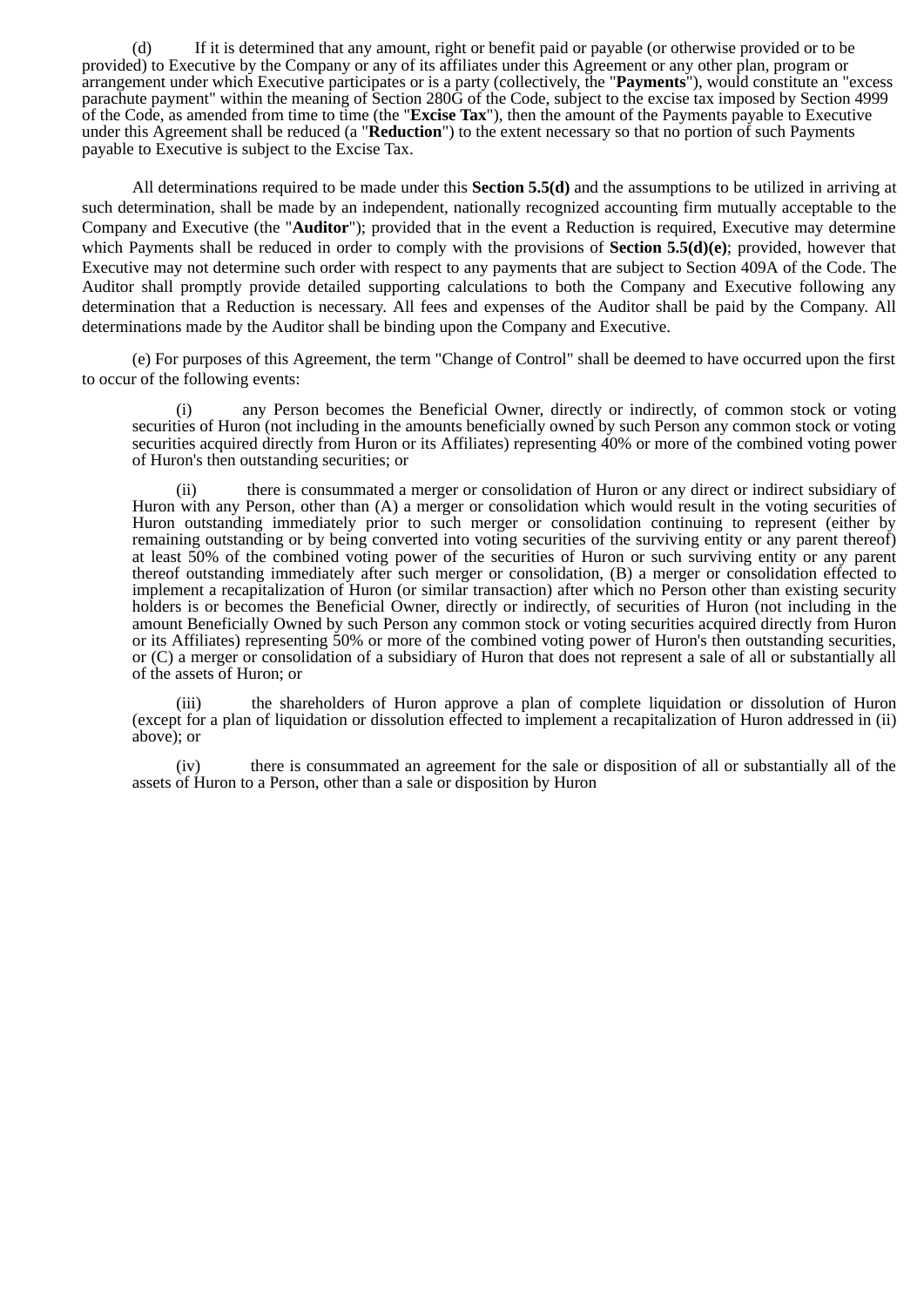of all or substantially all of the assets of Huron to an entity at least 50% of the combined voting power of the voting securities of which are owned by shareholders of Huron.

Notwithstanding the foregoing, a "**Change of Control**" shall not be deemed to have occurred by virtue of the consummation of any transaction or series of integrated transactions immediately following which the record holders of the common stock of Huron immediately prior to such transaction or series of transactions continue to have substantially the same proportionate ownership in an entity which owns all or substantially all of the assets of Huron immediately following such transaction or series of transactions.

For purposes of this Change of Control definition, (I) **"Beneficial Owner"** shall have the meaning set forth in Rule 13d-3 under the Exchange Act, (II) **"Exchange Act**" shall mean the Securities Exchange Act of 1934, as amended from time to time, (III) **"Person"** shall have the meaning given in Section 3(a)(9) of the Exchange Act, as modified and used in Sections 13(d) and  $14(d)$  thereof, except that such term shall not include (w)Huron or any of Huron's direct or indirect subsidiaries,  $(x)$  a trustee or other fiduciary holding securities under an employee benefit plan of Huron or any of its Affiliates, (y) an underwriter temporarily holding securities pursuant to an offering of such securities, or (z) a corporation owned, directly or indirectly, by the stockholders of Huron in substantially the same proportions as their ownership of stock of Huron and (IV) **"Affiliate"** shall have the meaning set forth in Rule 12b-2 promulgated under Section 12 of the Exchange Act.

(f) For purposes of this **Section 5.5** (and distinguished from "Good Reason" provided under certain other circumstances under this Agreement), the term **"CoC Good Reason"** means the occurrence of any of the following within the twenty-four (24) month period following a Change of Control (or prior to a Change of Control in connection with a Qualifying Termination) without the express written consent of Executive:

- (i) any material breach by the Company of this Agreement;
- (ii) any material adverse change in the status, responsibilities or position of Executive;

(iii) any material reduction in Base Salary or Target Bonus, other than in connection with an acrossthe-board reduction in Base Salaries applicable in like proportions to all similarly-situated executives of the Company and any direct or indirect parent of the Company;

(iv) assignment of duties to Executive that are materially inconsistent with Executive's position and responsibilities described in this Agreement; and

requiring Executive to be principally based at any office or location more than fifty (50) miles from the current offices of the Company in Chicago, IL.

The foregoing to the contrary notwithstanding, if Huron is acquired as a subsidiary or division of a reporting company pursuant to Section 13 and Section 15(d) of the Securities Exchange Act of 1934, the fact that Executive is not named as General Counsel of the reporting company following the Change of Control shall not constitute CoC Good Reason.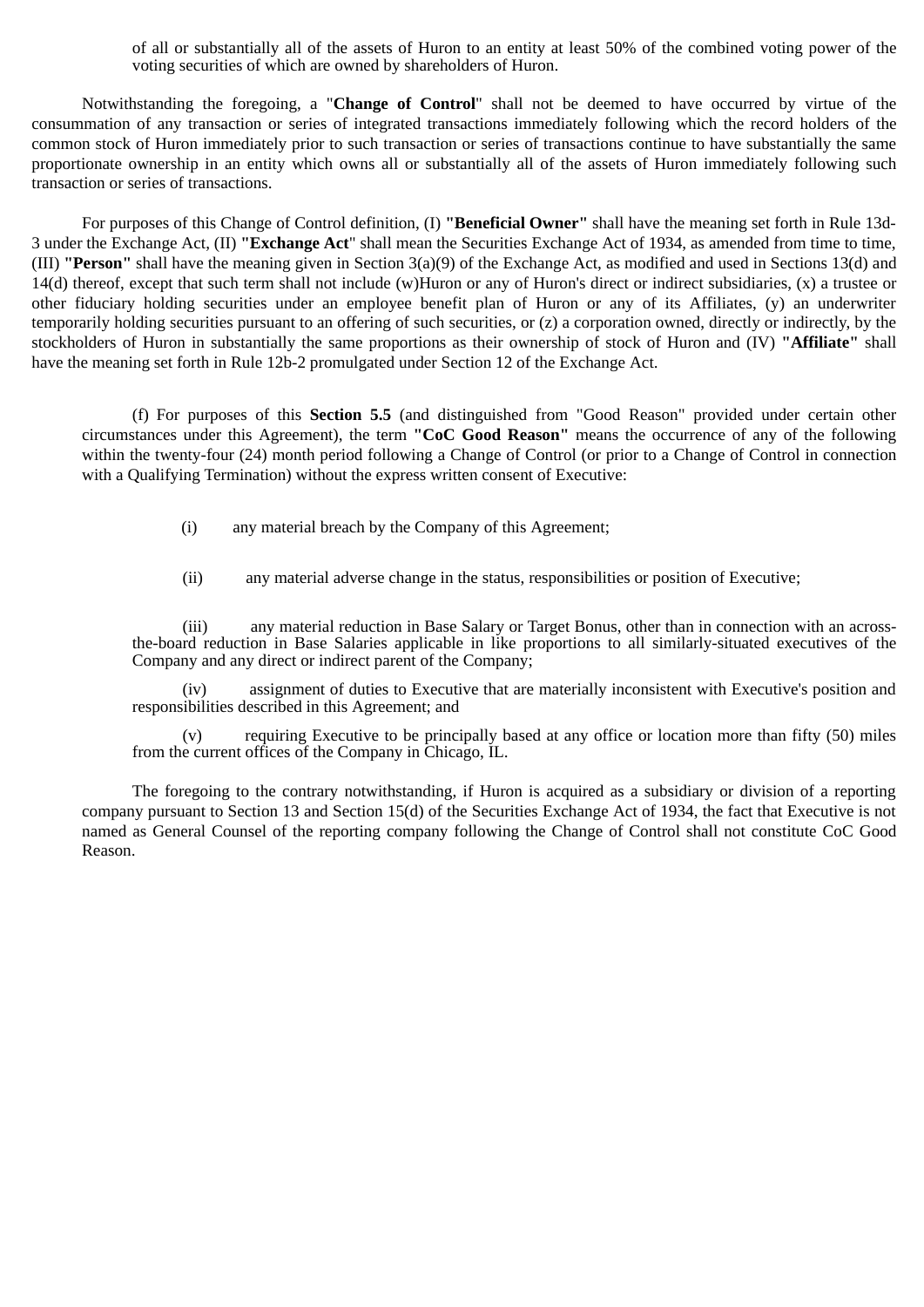Notwithstanding the foregoing provisions of this paragraph (f), Executive's termination of employment shall be considered to be on account of CoC Good Reason only if (A) an event or condition occurs which satisfies the foregoing provisions of this **Section 5.5(f)**, (B) Executive provides the Company with written notice pursuant to **Section 10.5** that he intends to resign for CoC Good Reason and such written notice includes (I) a designation of at least one of **Section 5.5(f)(i)-(v)** (the "**Designated Sections**") which Executive believes is the basis for CoC Good Reason and (II) specifically describes the events or conditions Executive is relying upon to satisfy the requirements of the Designated Sections, (C) as of the thirtieth (30th) day following the Company's receipt of such notice from Executive, such events or conditions have not been corrected in all material respects, and (D) Executive resigns his employment within sixty (60) days after the date on which Executive first has actual knowledge of the occurrence of the events or conditions upon which Executive relies upon to satisfy any of the Designated Sections.

5.6 General Release. Executive acknowledges and agrees that Executive's right to receive severance pay and other benefits (including post-termination equity vesting) pursuant to **Section 5.2** and **5.5** of this Agreement (collectively, the "**Severance Benefits**") is contingent upon Executive's compliance with the covenants, representations, warranties and agreements set forth in **Section 6** of this Agreement and, except for those payments and benefits required to be made or provided by law or pursuant to the express terms of a benefit plan (and other than those benefits to be provided upon death), such Severance Benefits shall be conditioned upon Executive's execution and acceptance of the terms and conditions of, and the effectiveness of, a general release in the standard form used by the Company at the time of Executive's termination of employment. (the "**Release**"); provided, however, that such Release shall not require Executive to relinquish any rights or claims that (a) arise after his execution of the Release, (b) relate to indemnification or liability insurance pursuant to the Company's insurance plans, bylaws or applicable law, or (c) cannot be waived by law. If Executive fails to comply with the covenants set forth in **Section 6** or if Executive fails to execute the Release or revokes the Release during the seven (7)-day period following his execution of the Release, then Executive shall not be entitled to any Severance Benefits. The Company shall provide Executive with the Release within five (5) days following his termination of employment (or, in the case of any benefits relating to a Qualifying Termination occurring prior to a Change of Control, within five (5) days following the Change of Control). Executive shall be entitled to any such Severance Benefits only if the Release has been executed, is effective and the applicable revocation period has expired no later than the date as of which such Severance Benefits are to be paid (or provided) pursuant to this Agreement and if such requirements are not satisfied, Executive shall not be entitled to any such Severance Benefits.

# 6. Restrictive Covenants and Agreements.

6.1 Executive's Acknowledgment. Executive agrees and acknowledges that in order to assure the Company that it will retain its value and that of the Business as a going concern, it is necessary that Executive not utilize special knowledge of the Business and its relationships with customers to compete with the Company. Executive further acknowledges that:

(a) the Company is and will be engaged in the Business during the Employment Period and thereafter;

(b) Executive will occupy a position of trust and confidence with the Company, and during the Employment Period, Executive will become familiar with the Company's trade secrets and with other proprietary and Confidential Information concerning the Company and the Business;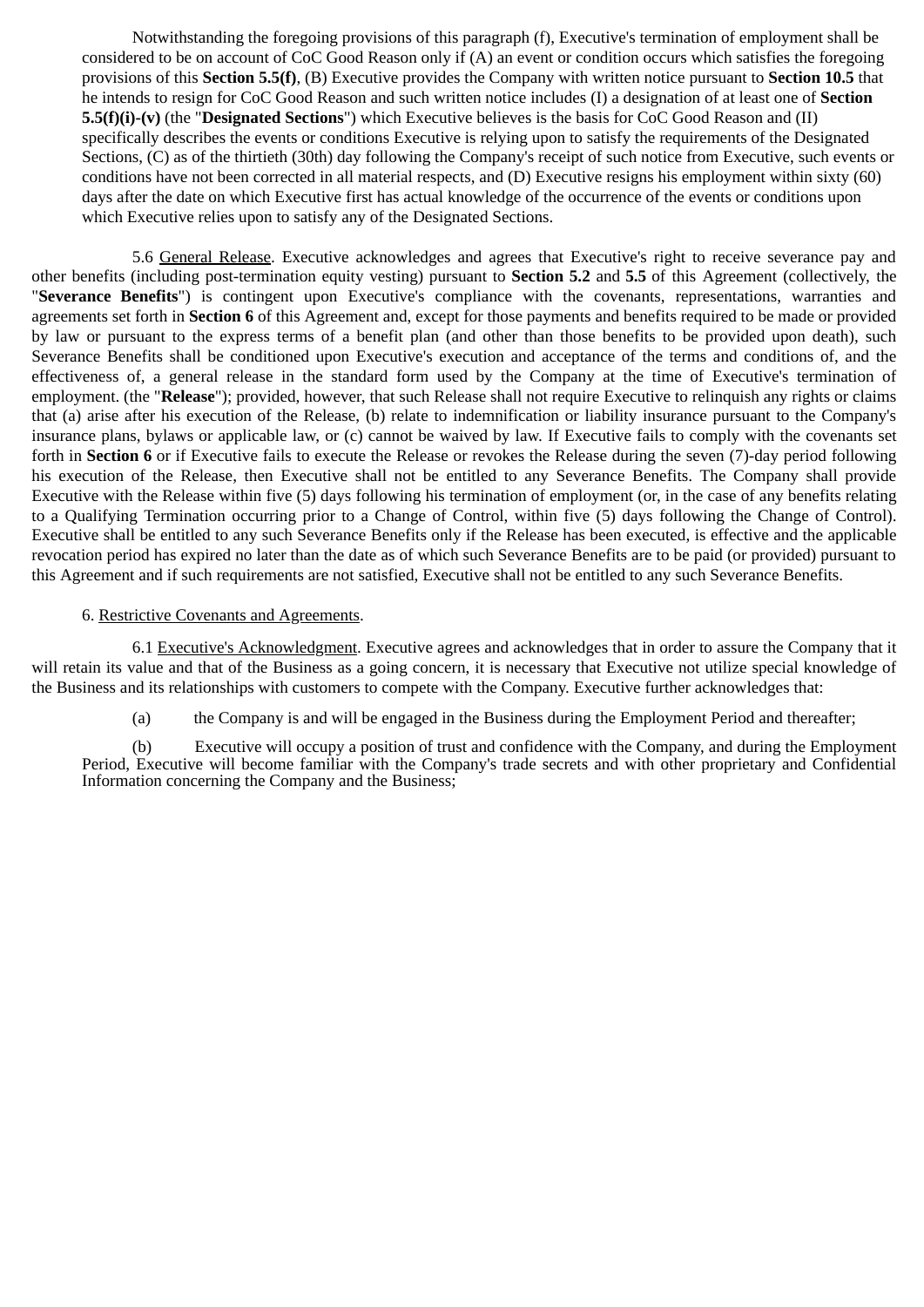(c) the agreements and covenants contained in this **Section 6** and **Sections 7, 8** and **9** are essential to protect the Company and the confidentiality of its Confidential Information (defined below) and near permanent client relationships as well as goodwill of the Business and compliance with such agreements and covenants will not impair Executive's ability to procure subsequent and comparable employment; and

Executive's employment with the Company has special, unique and extraordinary value to the Company and the Company would be irreparably damaged if Executive were to provide services to any person or entity in violation of the provisions of this Agreement.

6.2 Confidential Information. As used in this **Section 6, "Confidential Information"** shall mean the Company's trade secrets and other non-public information relating to the Company or the Business, including, without limitation, information relating to financial statements, customer identities, potential customers, employees, suppliers, acquisition targets, servicing methods, equipment, programs, strategies and information, analyses, marketing plans and strategies, profit margins and other information developed or used by the Company in connection with the Business that is not known generally to the public or the industry and that gives the Company an advantage in the marketplace. Confidential Information shall not include any information that is in the public domain or becomes known in the public domain through no wrongful act on the part of Executive. Executive agrees to deliver to the Company at the termination of Executive's employment, or at any other time the Company may request, all memoranda, notes, plans, records, reports and other documents (and copies thereof) relating to the Business or the Company or other forms of Confidential Information which Executive may then possess or have under Executive's control.

6.3 Non-Disclosure. Executive agrees that during employment with the Company and thereafter, Executive shall not reveal to any competitor or other person or entity (other than current employees of the Company) any Confidential Information regarding Clients (as defined herein) that Executive obtains while performing services for the Company. Executive further agrees that Executive will not use or disclose any Confidential Information of the Company, other than in connection with Executive's work for the Company, until such information becomes generally known in the industry through no fault of Executive.

Nothing in this Agreement prohibits Executive from reporting an event that Executive reasonably and in good faith believes is a violation of law to the relevant law- enforcement agency (such as the Securities and Exchange Commission, Equal Employment Opportunity Commission, or Department of Labor), or from cooperating in an investigation conducted by such a government agency. Executive is hereby provided notice that under the 2016 Defend Trade Secrets Act (DTSA): (1) no individual will be held criminally or civilly liable under Federal or State trade secret law for the disclosure of a trade secret (as defined in the Economic Espionage Act) that: (A) is made in confidence to a Federal, State, or local government official, either directly or indirectly, or to an attorney; and made solely for the purpose of reporting or investigating a suspected violation of law; or, (B) is made in a complaint or other document filed in a lawsuit or other proceeding, if such filing is made under seal so that it is not made public; and,

(2) an individual who pursues a lawsuit for retaliation by an employer for reporting a suspected violation of the law may disclose the trade secret to the attorney of the individual and use the trade secret information in the court proceeding, if the individual files any document containing the trade secret under seal, and does not disclose the trade secret, except as permitted by court order

6.4 Non-Solicitation of Clients. Executive acknowledges that Executive will learn and develop Confidential Information relating to the Company's Clients and relating to the Company's servicing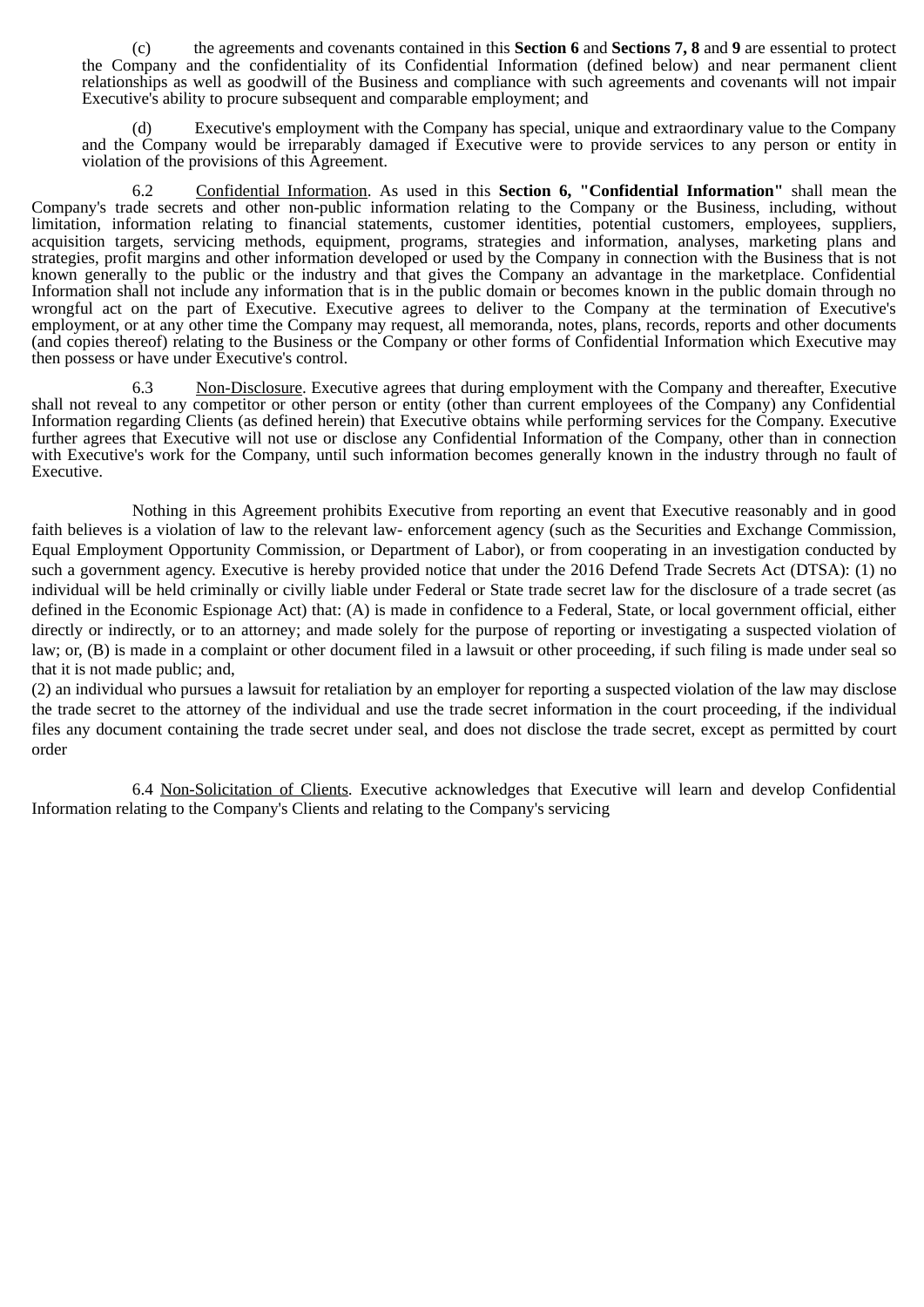of those Clients. Executive recognizes that the Company's relationships with its Clients are extremely valuable to it and that the protection of the Company's relationships with its Clients is essential.

Accordingly, and in consideration of the Company's employment of Executive and the various benefits and payments provided in conjunction therewith, Executive agrees that during the Employment Period and for the longer period **("Restricted Period")** thereafter of (i) the period for which Executive is entitled to receive severance payments under **Section 5.2(a)(i)** or, if applicable, **Section 5.5(a)(ii)**, or (ii) twelve (12) months following termination of Executive's employment with the Company for any reason, Executive will not, whether or not Executive is then self-employed or employed by another, directly or through another, provide services that are the same or similar to those services offered for sale and/or under any stage of development by the Company at the time of Executive's termination, to any Client of the Company whom Executive:

(a) obtained as a Client for the Company; or

(b) consulted with, provided services for, or supervised the provision of services for during the twelve (12) month period immediately preceding termination of Executive's employment; or

(c) submitted or assisted in the submission of a proposal for the provision of services during the six (6) month period immediately preceding termination of Executive's employment.

**"Client"** shall mean those persons or firms for whom the Company has either directly or indirectly provided services within the twenty-four (24)-month period immediately preceding termination of Executive's employment and therefore includes both the referral source or entity that consults with the Company and the entity to which the consultation related. **"Client"** also includes those persons or firms to whom Executive has submitted a proposal (or assisted in the submission of a proposal) to perform services during the six (6) month period immediately preceding termination of Executive's employment. For the avoidance of doubt, for purposes of determining the Restricted Period, the period for which Executive is entitled to receive severance payments shall be determined based on the period of Base Salary that is to be paid to Executive as severance payments, regardless of the period over which the severance pay is actually paid.

6.5 Mon-Interference with Relationships. Executive shall not at any time during the Restricted Period directly or indirectly solicit, induce or encourage (a) any executive or employee or other personnel (including contractors) of the Company, or (b) any customer, Client, supplier, lender, professional advisor or other business relation of the Company to leave, alter or cease his/her/its relationship with the Company, for any reason whatsoever. Executive shall not hire or assist in the hiring of any executive or employee or other personnel (including contractors) of the Company for that same time period, whether or not Executive is then self-employed or employed by another business. Executive shall not at any time directly or indirectly make disparaging remarks about the Company.

6.6 Modification. If any court of competent jurisdiction shall at any time deem that the term of any Restrictive Covenant is too lengthy, or the scope or subject matter of any Restrictive Covenant exceeds the limitations imposed by applicable law, the parties agree that provisions of **Sections 6.3, 6.4** and **6.5** shall be amended to the minimum extent necessary such that the provision is enforceable or permissible by such applicable law and be enforced as amended.

6.7 Representations and Warranties. Executive has made full disclosure to the Company concerning the existence of, and delivered copies of any documents relating to, any contractual arrangement (including, but not limited to, any non-compete or non-solicitation agreement) that Executive has with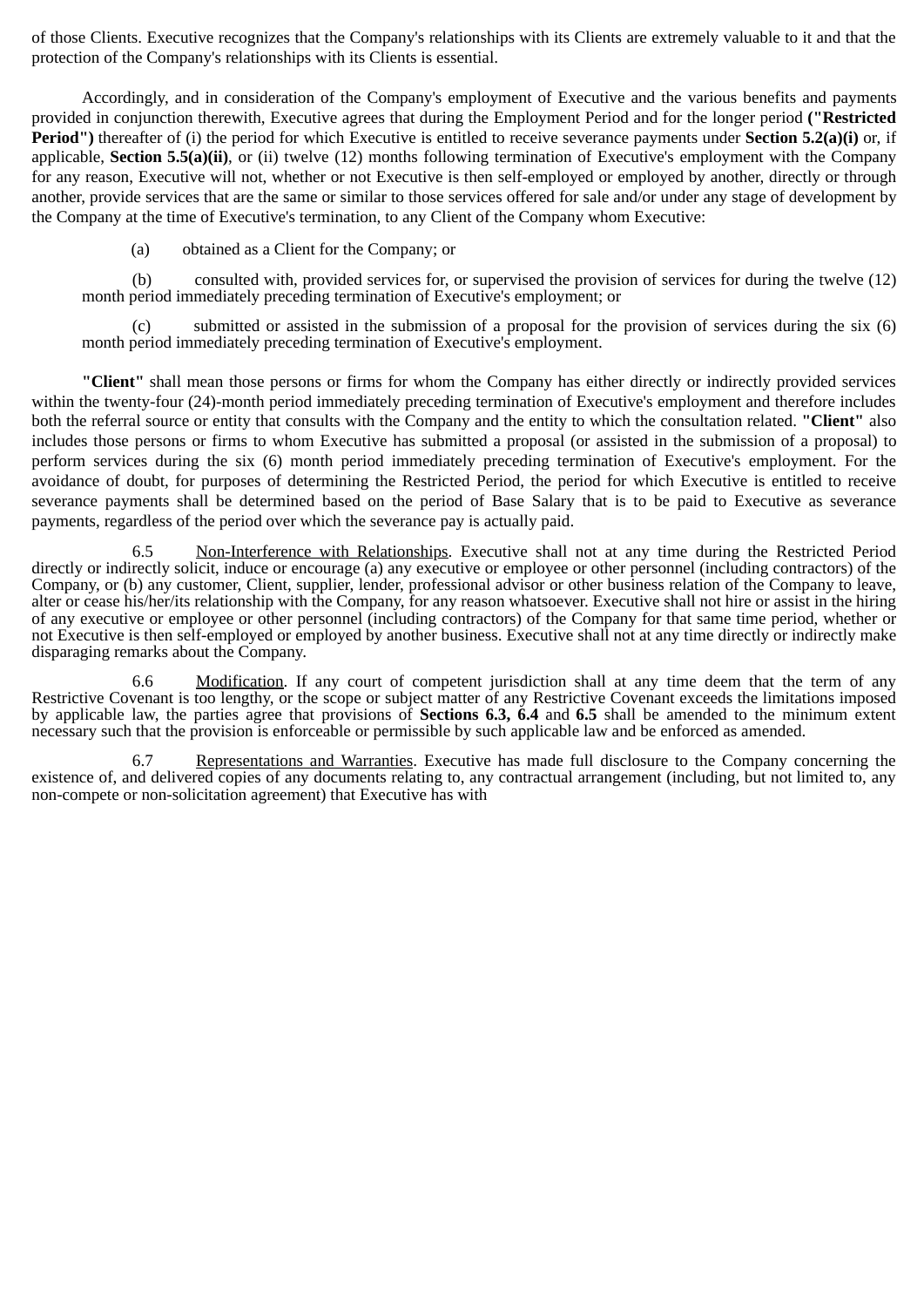any current or former employer which agreement purports to be in effect as of the Effective Date or the dates of Executive's intended employment with the Company (other than the Prior Agreement). Executive represents, warrants and covenants to the Company that (a) Executive is not a party to or bound by any employment agreement, noncompete, nonsolicitation (of customers or employees), nondisturbance (of customers, employees or vendors), or confidentiality agreement with any previous employer or any other person or entity that would be violated by Executive's acceptance of this position or which would interfere in any material respect with the performance of Executive's duties with the Company, (b) that Executive will not use any confidential information or trade secrets of any person or party other than the Company in connection with the performance of Executive's duties with the Company, (c) that Executive will not at any time breach (or threaten to breach) any such agreement with any such previous employer or any other person or entity during Executive's employment with the Company and (d) Executive shall not at any time enter into any modification of any forgoing such agreement or any new agreement with, waive any rights of Executive under any agreement with, or acknowledge any amounts due from Executive to, Executive's previous employer without first obtaining the prior written consent of the Company in its sole discretion. Executive shall hereafter immediately disclose to the Company any knowledge of Executive of a possible or potential violation of any forgoing such agreement occurring at any time.

Ownership of Intellectual Property. All intellectual property, ideas, inventions, writings, software and Confidential Information created or conceived by Executive alone or with others while employed with the Company that relate to the Company's business or clients or work assigned to Executive by the Company (collectively, "Materials") constitute "work made for hire" and are the exclusive property of the Company. If for any reason any Materials cannot legally constitute a "work made for hire," then this Agreement shall operate as an irrevocable assignment and agreement to assign to the Company all right, title and interest in such Materials. Executive will promptly disclose to the Company in writing all Materials developed during his employment with the Company, and Executive will execute such documents as may be necessary to evidence his assignment(s) of all right, title and interest in Materials to the Company. If Executive claims ownership in any intellectual property, ideas or inventions that predate his employment with the Company, then Executive will disclose such claims in writing to the Company's Human Resources Department before commencing any work for the Company.

Effect on Termination. If, for any reason, this Agreement shall terminate or Executive's employment with the Company shall terminate, then, notwithstanding such termination, those provisions contained in this **Section 8** and **Sections 6, 7, 9** and **10** hereof shall survive and thereafter remain in full force and effect.

# 9. Remedies.

9.1 Non-Exclusive Remedy for Restrictive Covenants. Executive acknowledges and agrees that the covenants set forth in **Sections 6.3, 6.4**, and **6.5** of this Agreement (collectively, the "**Restrictive Covenants**") are reasonable and necessary for the protection of the Company's business interests, that irreparable injury will result to the Company if Executive breaches any of the terms of the Restrictive Covenants, and that in the event of Executive's actual or threatened breach of any such Restrictive Covenants, the Company will have no adequate remedy at law. Executive accordingly agrees that in the event of any actual or threatened breach by Executive of any of the Restrictive Covenants, the Company shall be entitled to immediate temporary injunctive and other equitable relief, without the necessity of showing actual monetary damages or the posting of bond. Nothing contained herein shall be construed as prohibiting the Company from pursuing any other remedies available to it for such breach or threatened breach, including the recovery of damages.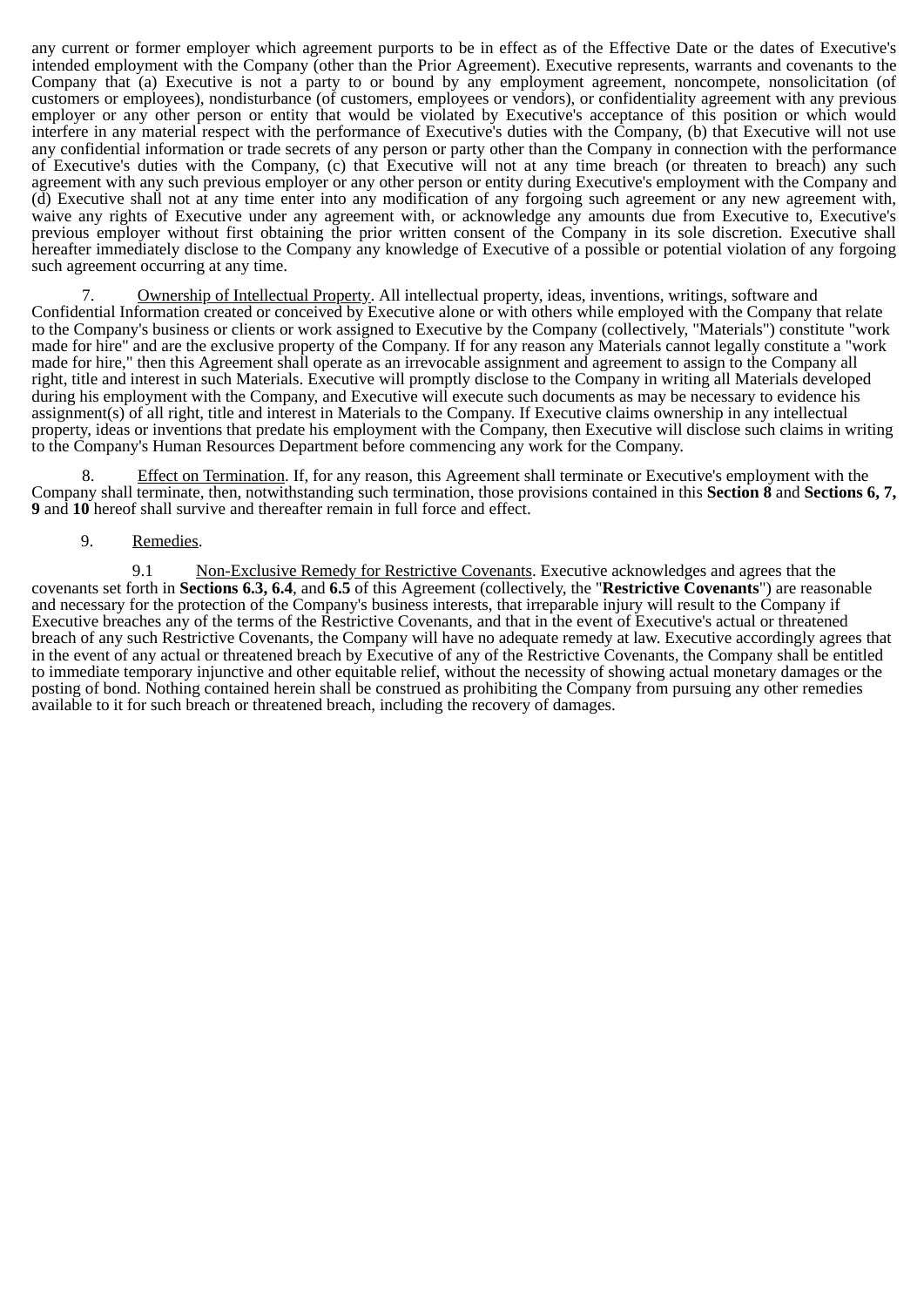9.2 Arbitration. Except as set forth in **Section 9.1**, any controversy or claim arising out of or related to (i) this Agreement, (ii) the breach thereof, (iii) Executive's employment with the Company or the termination of such employment, or (iv) Employment Discrimination, shall be settled by arbitration in Chicago, Illinois before a single arbitrator administered by the American Arbitration Association ("**AAA**") under its National Rules for the Resolution of Employment Disputes, amended and restated effective as of January 1, 2004 (the "**Employment Rules**"), and judgment on the award rendered by the arbitrator may be entered in any court having jurisdiction thereof. Notwithstanding the foregoing, Rule R-34 of the AAA's Commercial Arbitration Rules amended and restated effective as of September 1, 2007 (instead of Rule 27 of the Employment Rules) shall apply to interim measures. References herein to any arbitration rule(s) shall be construed as referring to such rule(s) as amended or renumbered from time to time and to any successor rules. References to the AAA include any successor organization. "**Employment Discrimination**" means any discrimination against or harassment of Executive in connection with Executive's employment with the Company or the termination of such employment, including any discrimination or harassment prohibited under federal, state or local statute or other applicable law, including the Age Discrimination in Employment Act, Title VII of the Civil Rights Act of 1964, the Americans with Disability Act, or any similar federal, state or local statute.

## 10. Miscellaneous.

10.1 Assignment. Executive may not assign any of Executive's rights or obligations hereunder without the written consent of the Company. The Company may assign this Agreement without the consent of Executive. Except as otherwise expressly provided herein, all covenants and agreements contained in this Agreement by or on behalf of any of the parties hereto shall bind and inure to the benefit of the respective successors and assigns of the parties hereto whether so expressed or not. In connection with a Change of Control, the Company shall cause a successor to the Company to explicitly assume and agree to be bound by this Agreement and any such successor shall explicitly assume and agree to be bound by this Agreement.

10.2 Severability. Whenever possible, each provision of this Agreement shall be interpreted in such manner as to be effective and valid under applicable law, but if any provision of this Agreement is held to be prohibited by or invalid under applicable law, such provision shall be ineffective only to the extent of such prohibition or invalidity and without invalidating the remainder of this Agreement.

10.3 Counterparts. This Agreement may be executed in multiple counterparts, each of which shall be deemed an original, but all of which taken together shall constitute one and the same Agreement.

10.4 Descriptive Headings; Interpretation. The descriptive headings in this Agreement are inserted for convenience of reference only and are not intended to be part of or to affect the meaning or interpretation of this Agreement. The use of the word "**including**" in this Agreement shall be by way of example rather than by limitation.

10.5 Notices. All notices, demands or other communications to be given under or by reason of the provisions of this Agreement shall be in writing and shall be deemed to have been duly given if (a) delivered personally to the recipient, (b) sent to the recipient by reputable express courier service (charges prepaid) or mailed to the recipient by certified or registered mail, return receipt requested and postage prepaid, or (c) transmitted by telecopy or electronic mail. Such notices, demands and other communications shall be sent to the addresses indicated below:

To the Company: Huron Consulting Group Inc.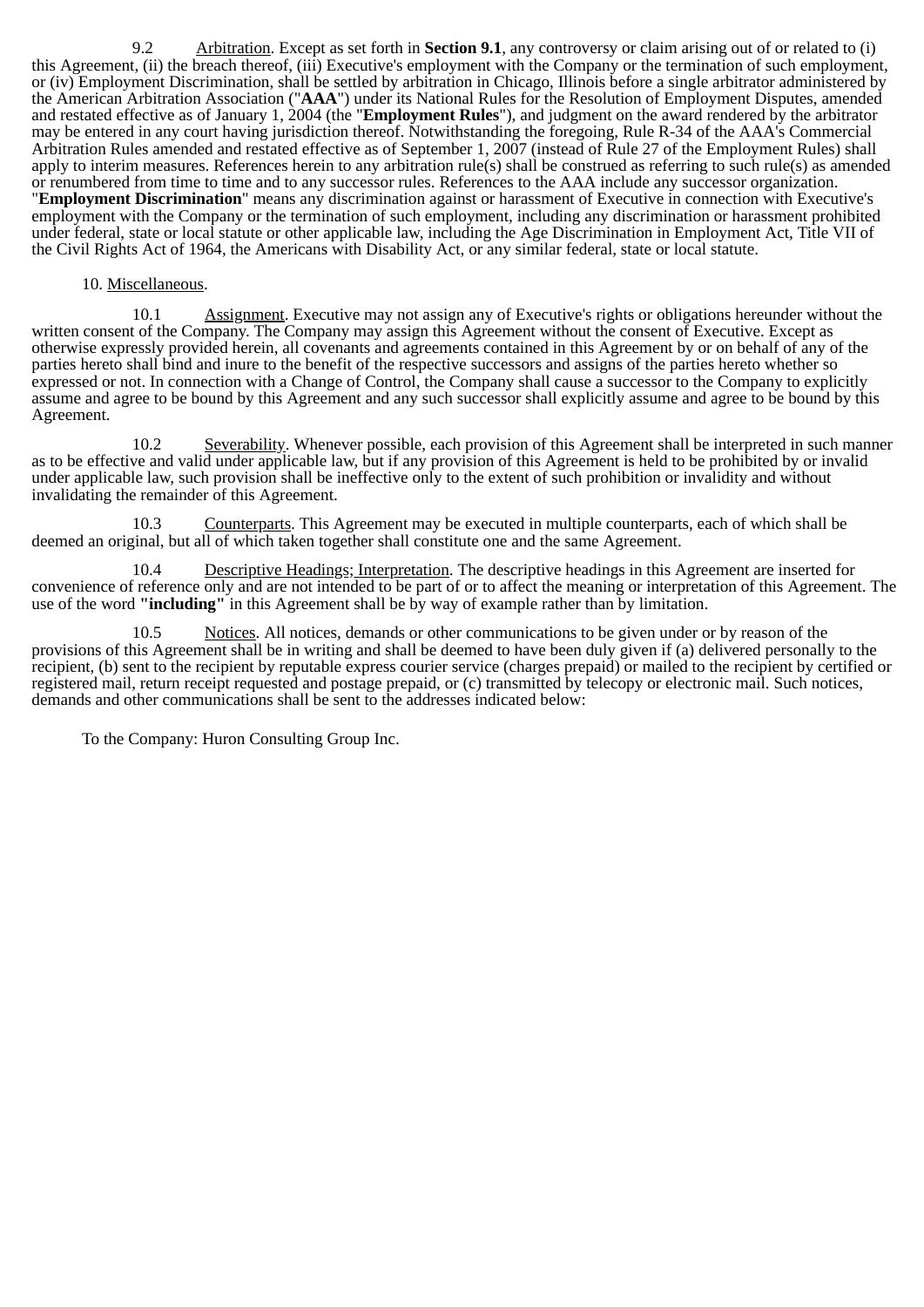To Executive: Ernest W. Torain, Jr.

1140 Hinman Avenue Evanston, IL 60202

or to such other address or to the attention of such other person as the recipient party shall have specified by prior written notice to the sending party. The date in which such notice shall be deemed given shall be  $(w)$  the date of receipt if personally delivered, (x) three (3) business days after the date of mailing if sent by certified or registered mail, (y) one business day after the date of delivery to the overnight courier if sent by overnight courier or (z) the next business day after the date of transmittal by telecopy.

10.6 Preamble; Preliminary Recitals. The Preliminary Recitals set forth in the Preamble hereto are hereby incorporated and made part of this Agreement.

10.7 Taxes. All compensation payable to Executive from the Company shall be subject to all applicable withholding taxes, normal payroll withholding and any other amounts required by law to be withheld.

10.8 Entire Agreement. Except as otherwise expressly set forth herein, this Agreement sets forth the entire understanding of the parties, and supersedes and preempts all prior oral or written understandings and agreements with respect to the subject matter hereof, including the Prior Agreement, as amended.

10.9 Governing Law. This Agreement shall be construed and enforced in accordance with, and all questions concerning the construction, validity, interpretation and performance of this Agreement shall be governed by, the laws of the State of Illinois without giving effect to provisions thereof regarding conflict of laws.

10.10 No Strict Construction. The language used in this Agreement will be deemed to be the language chosen by the parties hereto to express their mutual intent, and no rule of strict construction will be applied against any party hereto.

10.11 Amendment and Waivers. Any provisions of this Agreement may be amended or waived only with the prior written consent of the Company and Executive.

10.12 Additional Section 409A Provisions. Notwithstanding any provision contained in this Agreement to the contrary, if (a) any payment hereunder is subject to Section 409A of the Code, (b) such payment is to be paid on account of Executive's separation from service (within the meaning of Section 409A of the Code) and (c) Executive is a "specified employee" (within the meaning of Section 409A(a)(2)(B) of the Code), then such payment shall be delayed, if necessary, until the first day of the seventh month following Executive's separation from service (or, if later, the date on which such payment is otherwise to be paid under this Agreement). With respect to any payments hereunder that are subject to Section 409A of the Code and that are payable on account of a separation from service, the determination of whether Executive has had a separation from service shall be determined in accordance with Section 409A of the Code. It is the intention of both the Company and Executive that the benefits and rights to which Executive could be entitled in connection with termination of employment comply with Section 409A of the Code and the Treasury Regulations and other guidance promulgated or issued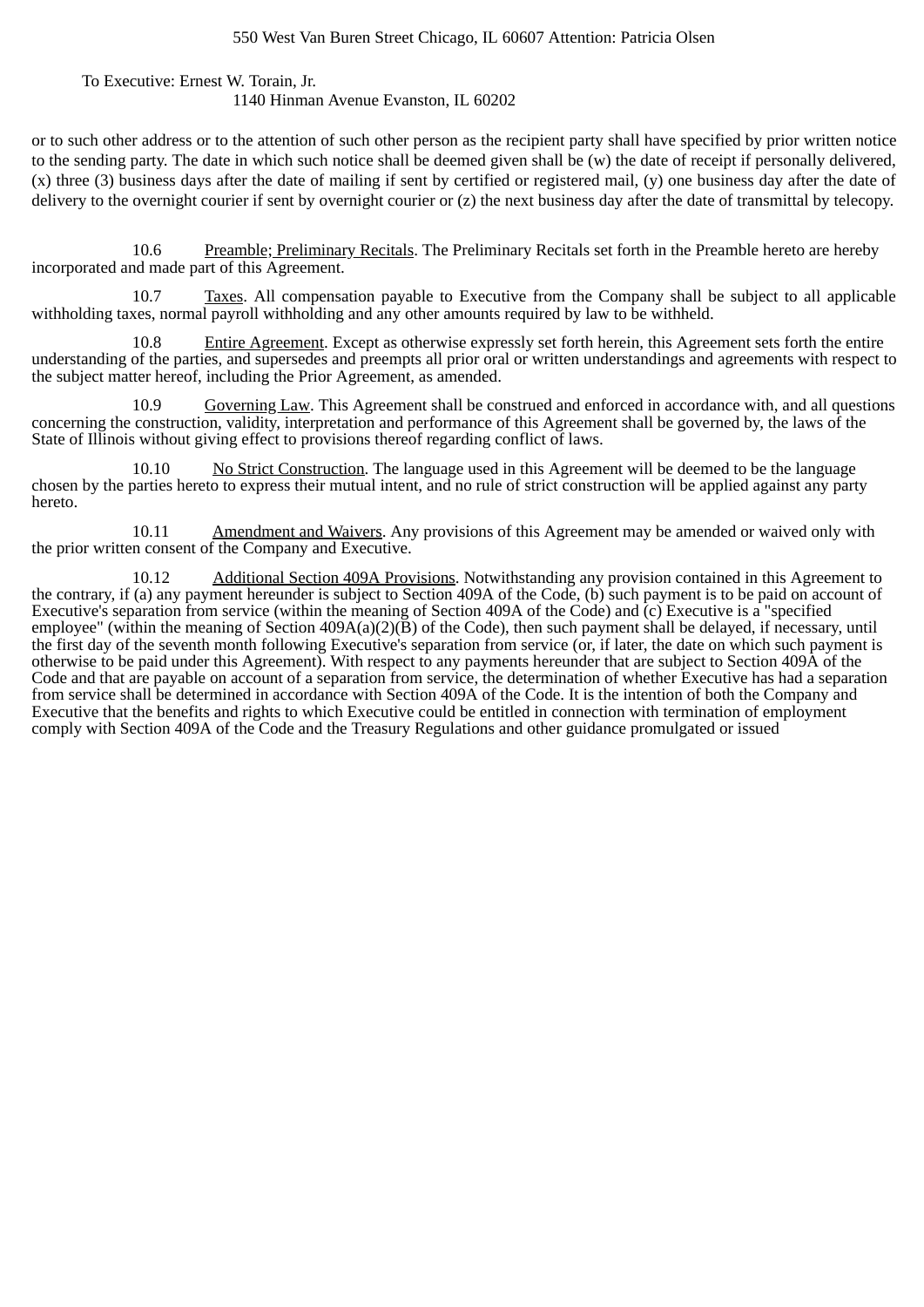thereunder, and the provisions of this Agreement shall be construed in a manner consistent with that intention. If Executive or the Company believes, at any time, that any such benefit or right does not so comply, it shall promptly advise the other and shall negotiate reasonably and in good faith to amend the terms of such benefits and rights such that they comply with Section 409A of the Code (with the most limited possible economic effect on Executive and on the Company). Neither the Company nor Executive, individually or in combination, may accelerate any payment or benefit that is subject to Section 409A of the Code, except in compliance with Section 409A and the provisions of this Agreement, and no amount that is subject to Section 409A shall be paid prior to the earliest date on which it may be paid without violating Section 409A.

**IN WITNESS WHEREOF,** the parties hereto have executed this Agreement as of the dates written below. **COMPANY:**

# **HURON CONSULTING GROUP INC.**

By: /s/ James H. Roth Its: CEO Date: 2/20/20

# **Ernest W. Torain, Jr.**

/s/ Ernest W. Torain Ernest W. Torain (print name) 2-18- 20 Date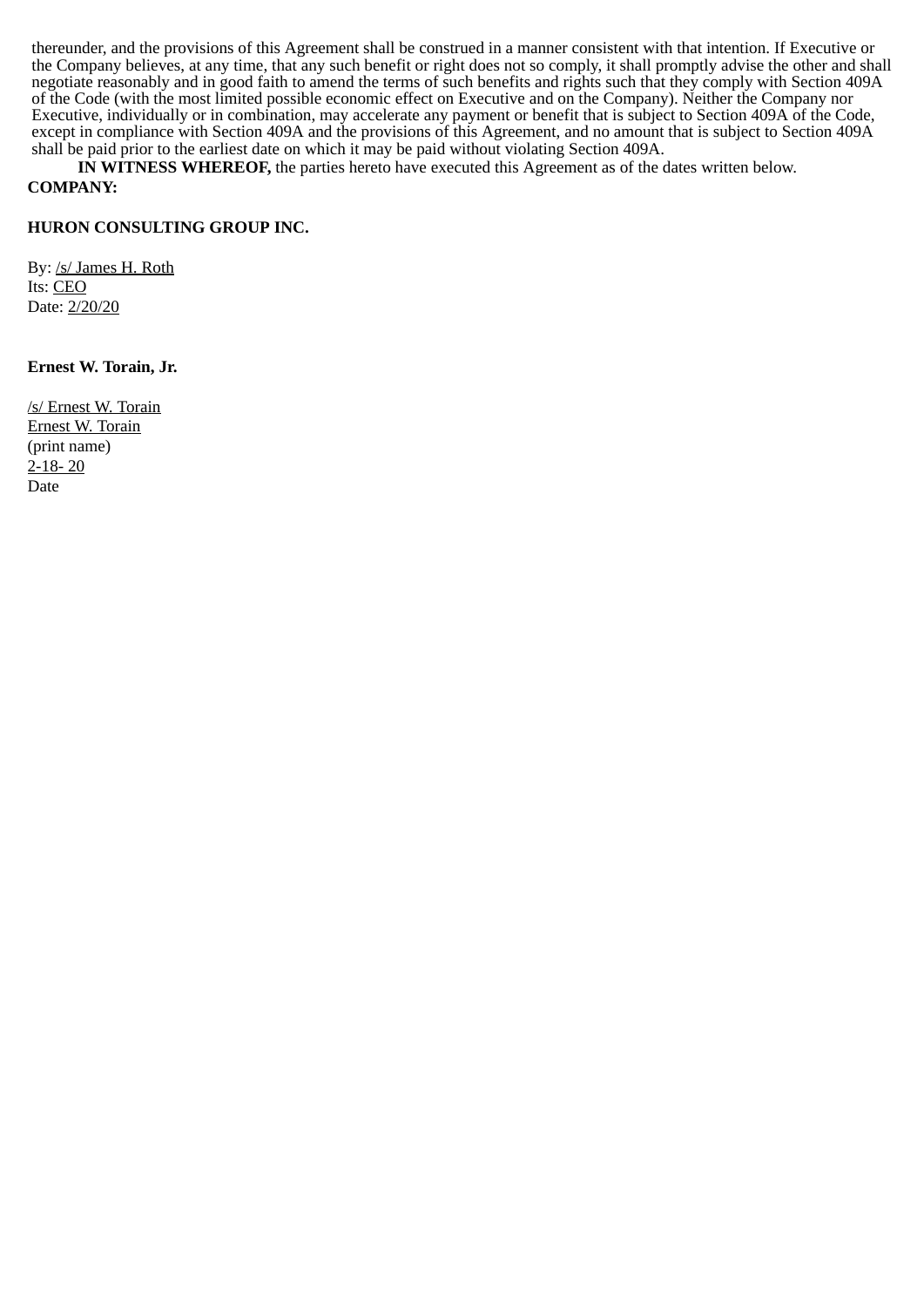## **CERTIFICATION OF THE CHIEF EXECUTIVE OFFICER, PURSUANT TO RULE 13a-14(a)/15d-14(a), AS ADOPTED PURSUANT TO SECTION 302 OF THE SARBANES-OXLEY ACT OF 2002**

<span id="page-58-0"></span>I, James H. Roth, certify that:

- 1. I have reviewed this Quarterly Report on Form 10-Q of Huron Consulting Group Inc.;
- 2. Based on my knowledge, this report does not contain any untrue statement of a material fact or omit to state a material fact necessary to make the statements made, in light of the circumstances under which such statements were made, not misleading with respect to the period covered by this report;
- 3. Based on my knowledge, the financial statements, and other financial information included in this report, fairly present in all material respects the financial condition, results of operations and cash flows of the registrant as of, and for, the periods presented in this report;
- 4. The registrant's other certifying officer and I are responsible for establishing and maintaining disclosure controls and procedures (as defined in Exchange Act Rules 13a-15(e) and 15d-15(e)) and internal control over financial reporting (as defined in Exchange Act Rules 13a-15(f) and 15d-15(f)) for the registrant and have:
	- a) Designed such disclosure controls and procedures, or caused such disclosure controls and procedures to be designed under our supervision, to ensure that material information relating to the registrant, including its consolidated subsidiaries, is made known to us by others within those entities, particularly during the period in which this report is being prepared;
	- b) Designed such internal control over financial reporting, or caused such internal control over financial reporting to be designed under our supervision, to provide reasonable assurance regarding the reliability of financial reporting and the preparation of financial statements for external purposes in accordance with generally accepted accounting principles;
	- c) Evaluated the effectiveness of the registrant's disclosure controls and procedures and presented in this report our conclusions about the effectiveness of the disclosure controls and procedures, as of the end of the period covered by this report based on such evaluation; and
	- d) Disclosed in this report any change in the registrant's internal control over financial reporting that occurred during the registrant's most recent fiscal quarter (the registrant's fourth fiscal quarter in the case of an annual report) that has materially affected, or is reasonably likely to materially affect, the registrant's internal control over financial reporting; and
- 5. The registrant's other certifying officer and I have disclosed, based on our most recent evaluation of internal control over financial reporting, to the registrant's auditors and the audit committee of the registrant's Board of Directors (or persons performing the equivalent functions):
	- a) All significant deficiencies and material weaknesses in the design or operation of internal control over financial reporting which are reasonably likely to adversely affect the registrant's ability to record, process, summarize and report financial information; and
	- b) Any fraud, whether or not material, that involves management or other employees who have a significant role in the registrant's internal control over financial reporting.

Date: April 30, 2020 April 30, 2020 By: /S/ JAMES H. ROTH

James H. Roth Chief Executive Officer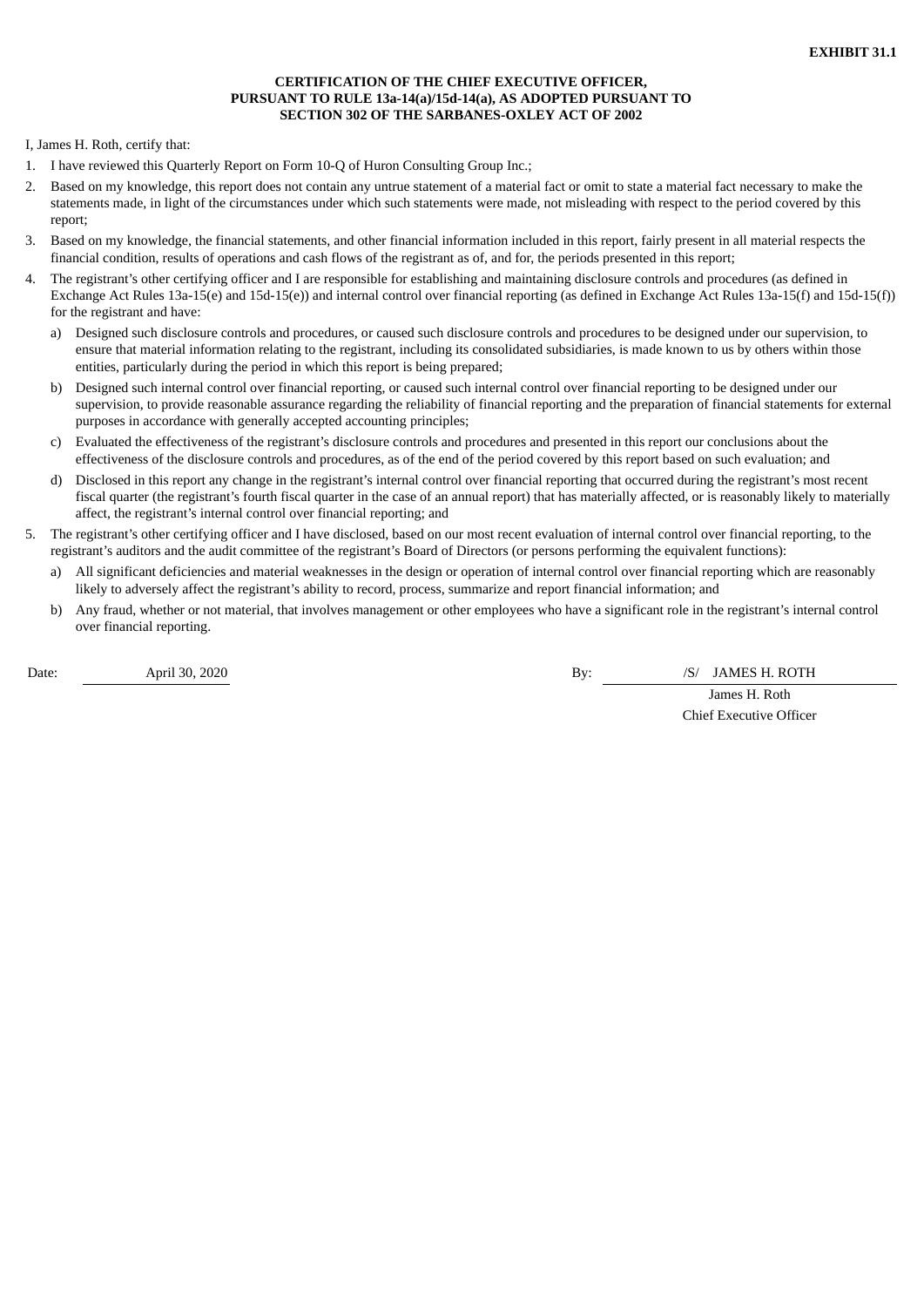## **CERTIFICATION OF THE CHIEF FINANCIAL OFFICER, PURSUANT TO RULE 13a-14(a)/15d-14(a), AS ADOPTED PURSUANT TO SECTION 302 OF THE SARBANES-OXLEY ACT OF 2002**

<span id="page-59-0"></span>I, John D. Kelly, certify that:

- 1. I have reviewed this Quarterly Report on Form 10-Q of Huron Consulting Group Inc.;
- 2. Based on my knowledge, this report does not contain any untrue statement of a material fact or omit to state a material fact necessary to make the statements made, in light of the circumstances under which such statements were made, not misleading with respect to the period covered by this report;
- 3. Based on my knowledge, the financial statements, and other financial information included in this report, fairly present in all material respects the financial condition, results of operations and cash flows of the registrant as of, and for, the periods presented in this report;
- 4. The registrant's other certifying officer and I are responsible for establishing and maintaining disclosure controls and procedures (as defined in Exchange Act Rules 13a-15(e) and 15d-15(e)) and internal control over financial reporting (as defined in Exchange Act Rules 13a-15(f) and 15d-15(f)) for the registrant and have:
	- a) Designed such disclosure controls and procedures, or caused such disclosure controls and procedures to be designed under our supervision, to ensure that material information relating to the registrant, including its consolidated subsidiaries, is made known to us by others within those entities, particularly during the period in which this report is being prepared;
	- b) Designed such internal control over financial reporting, or caused such internal control over financial reporting to be designed under our supervision, to provide reasonable assurance regarding the reliability of financial reporting and the preparation of financial statements for external purposes in accordance with generally accepted accounting principles;
	- c) Evaluated the effectiveness of the registrant's disclosure controls and procedures and presented in this report our conclusions about the effectiveness of the disclosure controls and procedures, as of the end of the period covered by this report based on such evaluation; and
	- d) Disclosed in this report any change in the registrant's internal control over financial reporting that occurred during the registrant's most recent fiscal quarter (the registrant's fourth fiscal quarter in the case of an annual report) that has materially affected, or is reasonably likely to materially affect, the registrant's internal control over financial reporting; and
- 5. The registrant's other certifying officer and I have disclosed, based on our most recent evaluation of internal control over financial reporting, to the registrant's auditors and the audit committee of the registrant's Board of Directors (or persons performing the equivalent functions):
	- a) All significant deficiencies and material weaknesses in the design or operation of internal control over financial reporting which are reasonably likely to adversely affect the registrant's ability to record, process, summarize and report financial information; and
	- b) Any fraud, whether or not material, that involves management or other employees who have a significant role in the registrant's internal control over financial reporting.

Date: April 30, 2020 April 30, 2020 By: /S/ JOHN D. KELLY

John D. Kelly Executive Vice President, Chief Financial Officer and Treasurer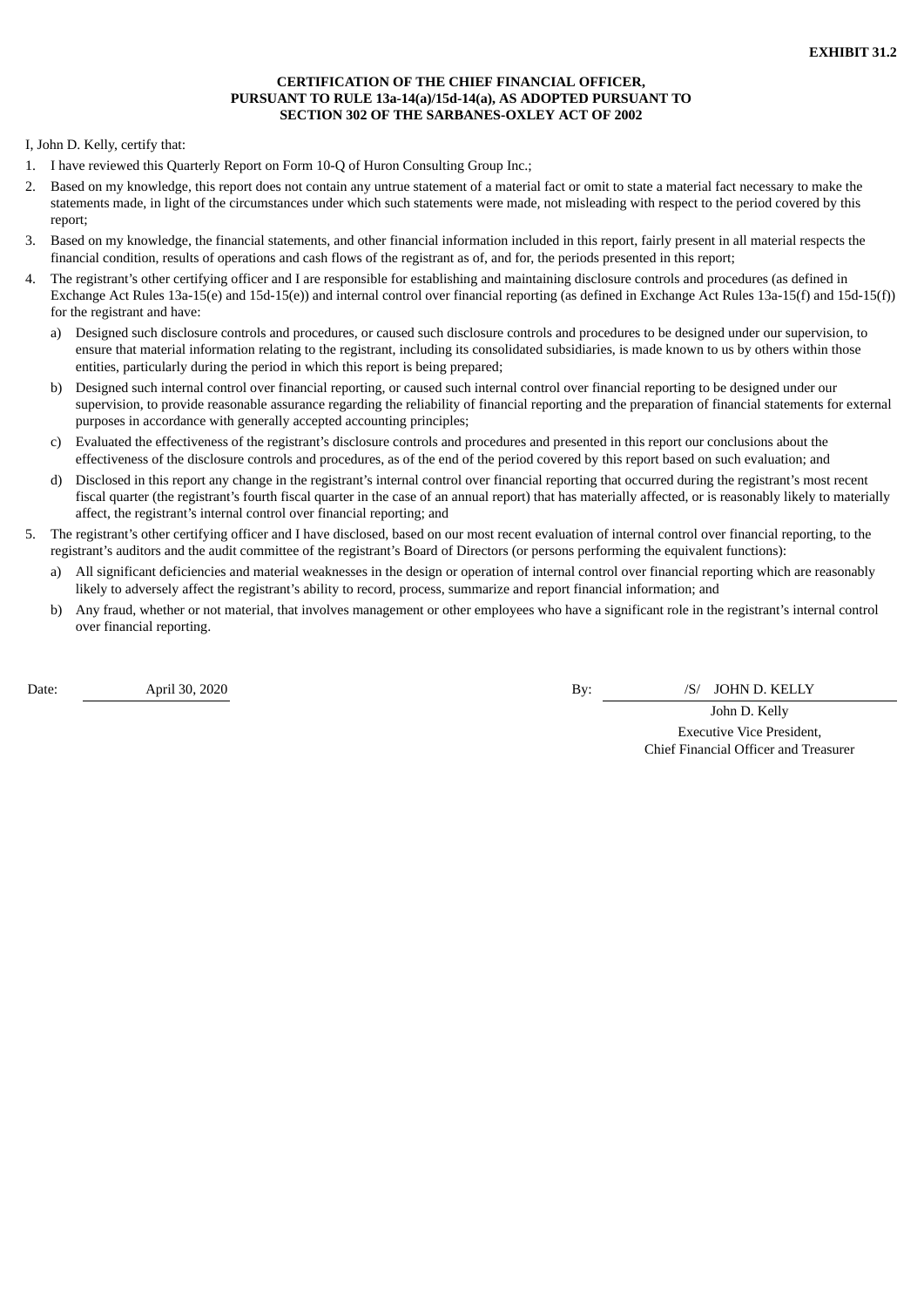## **CERTIFICATION OF THE CHIEF EXECUTIVE OFFICER, PURSUANT TO 18 U.S.C. SECTION 1350, AS ADOPTED PURSUANT TO SECTION 906 OF THE SARBANES-OXLEY ACT OF 2002**

<span id="page-60-0"></span>In connection with the Quarterly Report of Huron Consulting Group Inc. (the "Company") on Form 10-Q for the quarter ended March 31, 2020 as filed with the Securities and Exchange Commission on the date hereof (the "Report"), I, James H. Roth, Chief Executive Officer of the Company, hereby certify, pursuant to 18 U.S.C. Section 1350, as adopted pursuant to Section 906 of the Sarbanes-Oxley Act of 2002, that:

- 1. The Report fully complies with the requirements of Section 13(a) or 15(d) of the Securities Exchange Act of 1934; and
- 2. The information contained in the Report fairly presents, in all material respects, the financial condition and results of operations of the Company for the periods presented therein.

Date: April 30, 2020 April 30, 2020 By: /S/ JAMES H. ROTH

James H. Roth

Chief Executive Officer

A signed original of this written statement required by Section 906, or other document authenticating, acknowledging, or otherwise adopting the signature that appears in typed form within the electronic version of this written statement required by Section 906, has been provided to the Company and will be retained by the Company and furnished to the Securities and Exchange Commission or its staff upon request.

The foregoing certification is being furnished to the Securities and Exchange Commission as an exhibit to the Form 10-Q and shall not be considered filed as part of the Form 10-Q.